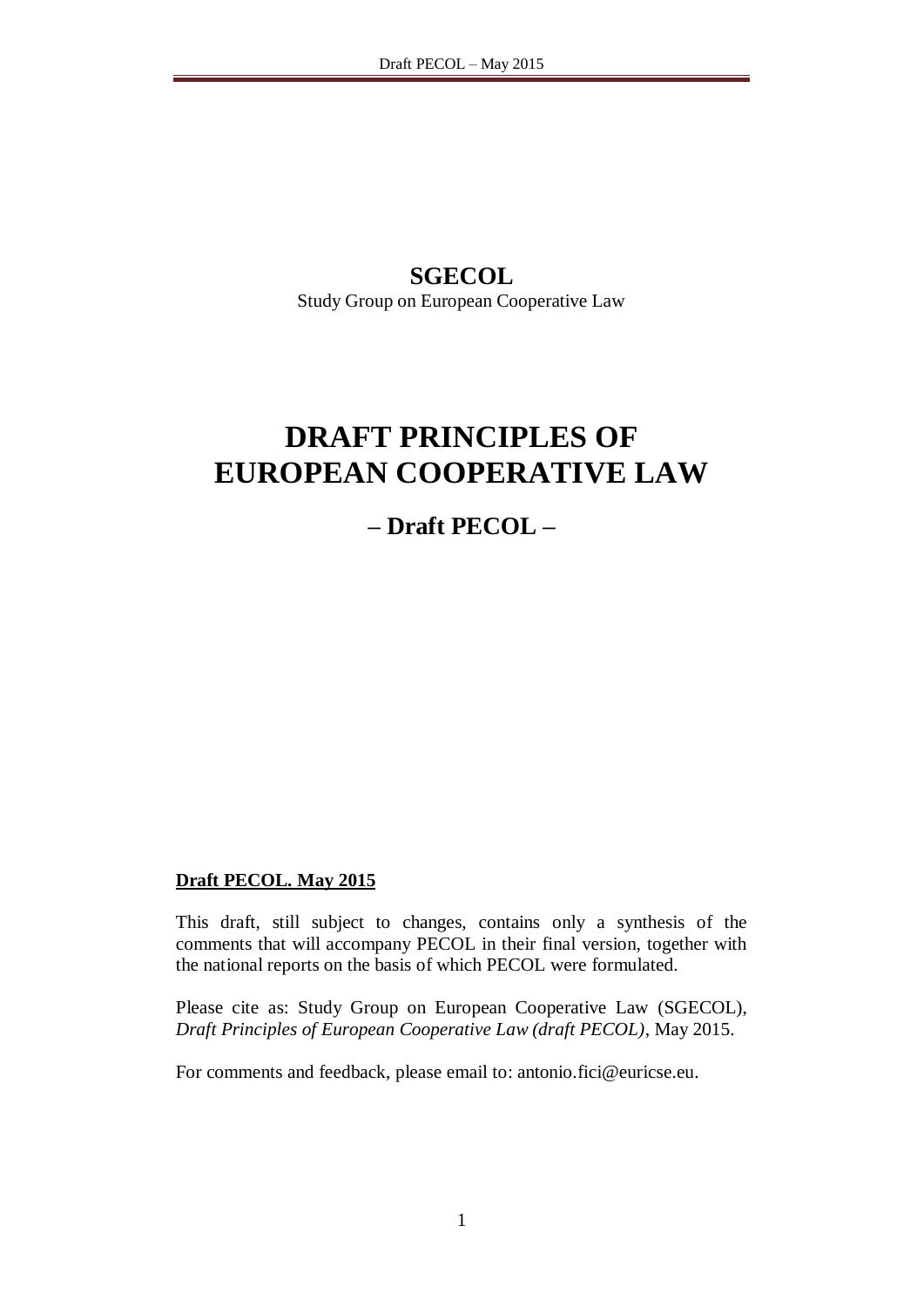The Study Group on European Cooperative Law (SGECOL) is a group of cooperative legal scholars from different European countries. It aims to conduct comparative research on cooperative law in Europe, with a view of promoting increased awareness and understanding of cooperative law within the legal, academic and governmental communities at national, European and international level (see Fajardo, Fici, Henrÿ, Hiez, Meira, Münkner and Snaith, *New Study Group on European Cooperative Law: "Principles Project"*, Euricse WP, n. 24/2012, in www.ssrn.com; Id., *El Nuevo grupo de estudio en Derecho cooperativo europeo y el proyecto «los principios del Derecho cooperativo europeo»*, in Revista de Derecho de sociedades, 2012, pp. 609-618, and in CIRIEC-España, Revista Jurídica de Economía Social y Cooperativa, n. 24, 2013, pp. 331-350).

The drafting commission of the Principles of European Cooperative Law (PECOL) was composed of the following SGECOL members: Gemma Fajardo, Antonio Fici, Hagen Henrÿ, David Hiez, Deolinda Aparício Meira, Hans-H. Münkner, and Ian Snaith.

SGECOL wishes to acknowledge the generous support of the European Research Institute on Cooperative and Social Enterprises (EURICSE), the University of Luxembourg, the Co-operative Group, and IUDESCOOP of the University of Valencia.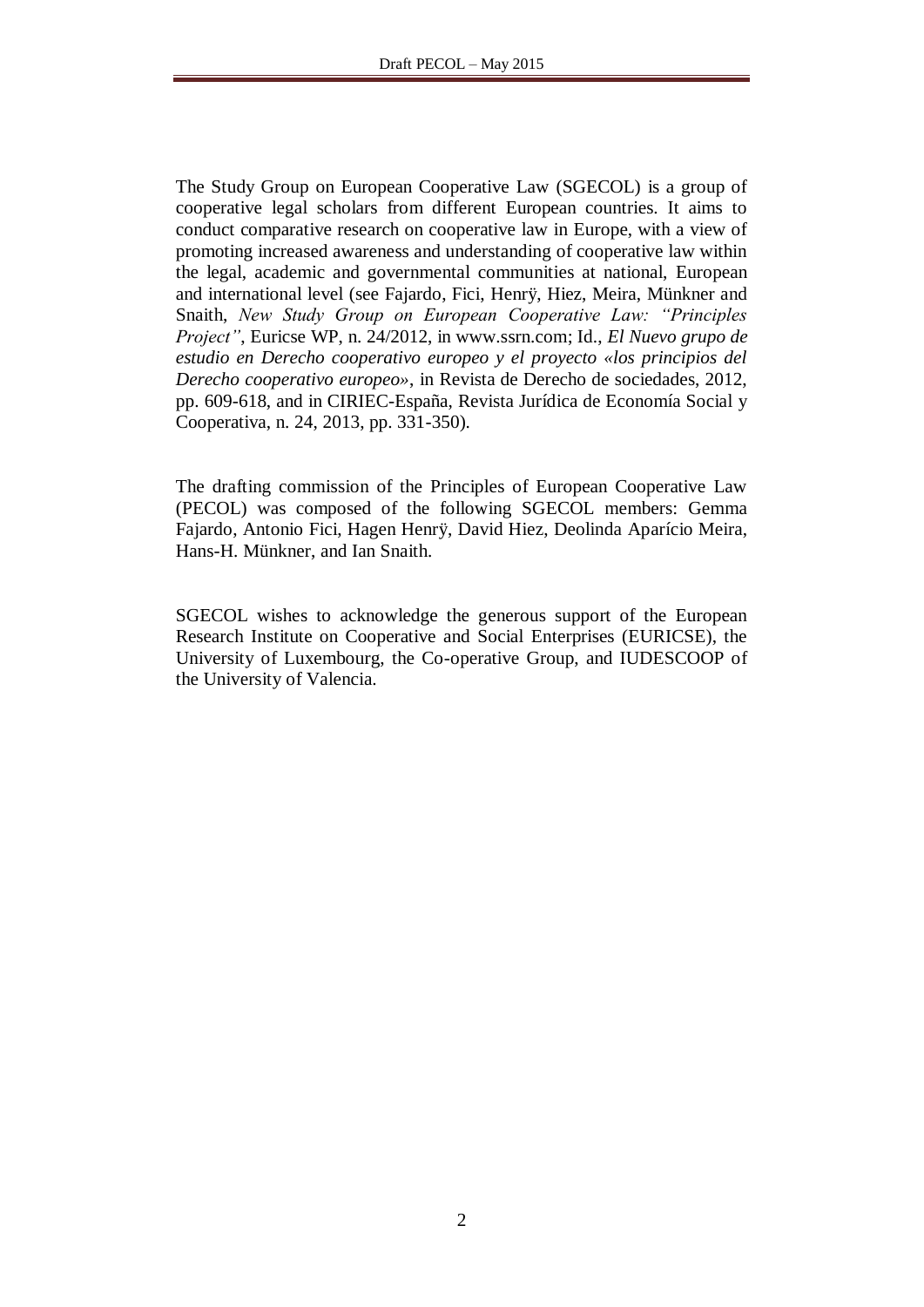## **CONTENTS**

## **INTRODUCTION**

## **CHAPTER 1: DEFINITION AND OBJECTIVES OF COOPERATIVES**

- Section 1.1 *(Definition and objectives of cooperatives)*
- Section 1.2 *(Law applicable and cooperative statutes)*
- Section 1.3 *(Membership requirements)*
- Section 1.4 *(Cooperative transactions)*
- Section 1.5 *(Non-member cooperative transactions)*

## **COMMENTS TO CHAPTER 1**

## **CHAPTER 2: COOPERATIVE GOVERNANCE**

- Section 2.1 *(General principles of cooperative governance)*
- Section 2.2 *(Open membership)*
- Section 2.3 *(Members' obligations and rights)*
- Section 2.4 *(Governance structures: direct member control)*
- Section 2.5 *(Governance structures: management and internal control)*
- Section 2.6 *(Information rights of members and transparency requirements)*

## **COMMENTS TO CHAPTER 2**

## **CHAPTER 3: COOPERATIVE FINANCIAL STRUCTURE**

Section 3.1 *(General principles of cooperative financial structure)* Section 3.2 *(Cooperative share capital)* Section 3.3 *(Members' contributions to capital)* Section 3.4 *(Reserves)* Section 3.5 *(Member limited liability)* Section 3.6 *(Economic results from cooperative transactions with members)* Section 3.7 *(Profits and other losses)*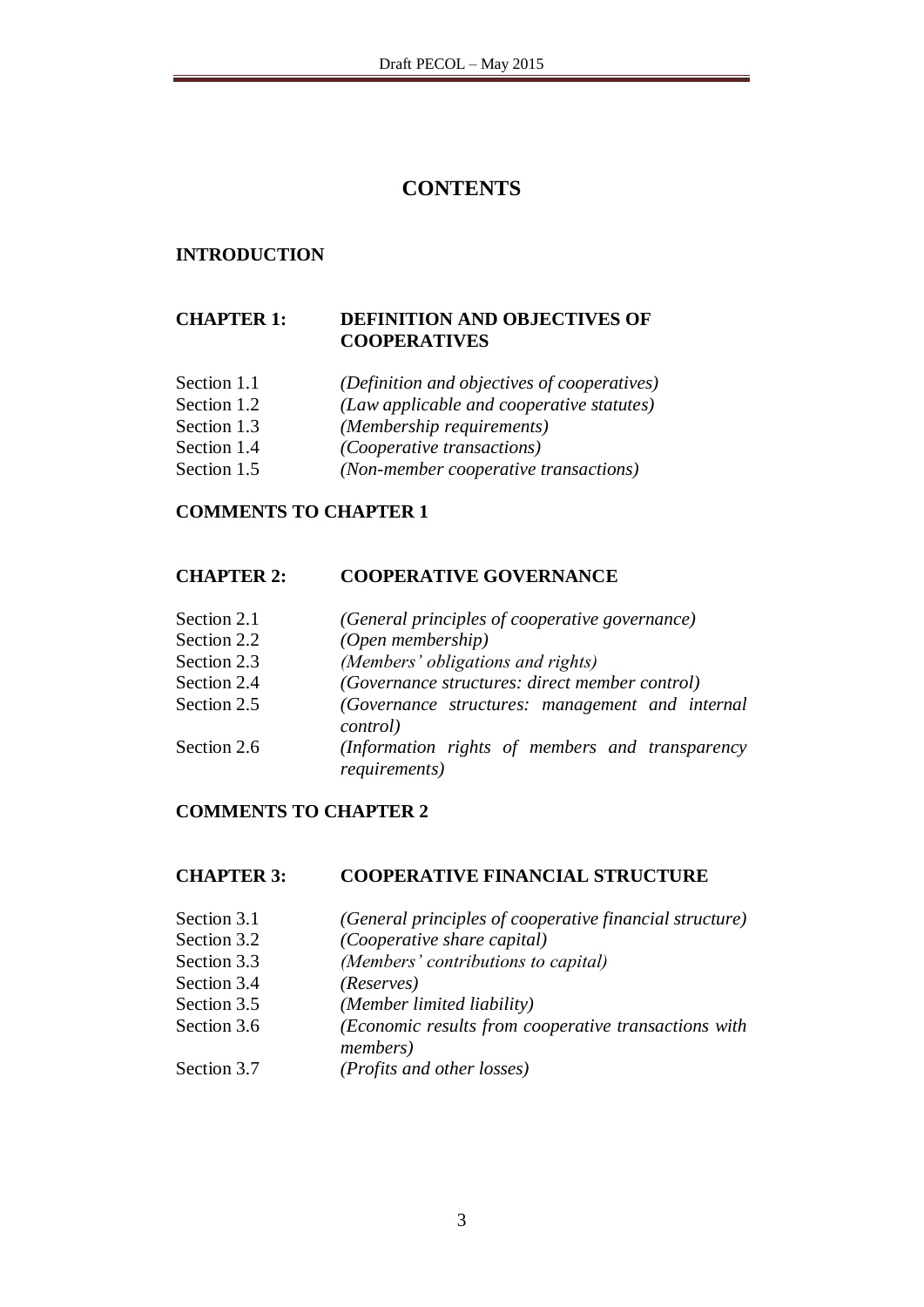Section 3.8 *(Liquidation)*

## **COMMENTS TO CHAPTER 3**

## **CHAPTER 4: COOPERATIVE AUDIT**

- Section 4.1 *(General principles of cooperative audit)*
- Section 4.2 *(Scope and forms of cooperative audit)*<br>Section 4.3 *(Auditing entity and auditors)*
- Section 4.3 *(Auditing entity and auditors)*
- Section 4.4 *(Conclusion of cooperative audit and effects)*

## **COMMENTS TO CHAPTER 4**

## **CHAPTER 5: COOPERATION AMONG COOPERATIVES**

| Section 5.1 |                                 |  |  | (General principles of cooperation among |  |
|-------------|---------------------------------|--|--|------------------------------------------|--|
|             | <i>cooperatives</i> )           |  |  |                                          |  |
| Section 5.2 | (Forms of economic cooperation) |  |  |                                          |  |

Section 5.3 *(Forms of socio-political cooperation)*

## **COMMENTS TO CHAPTER 5**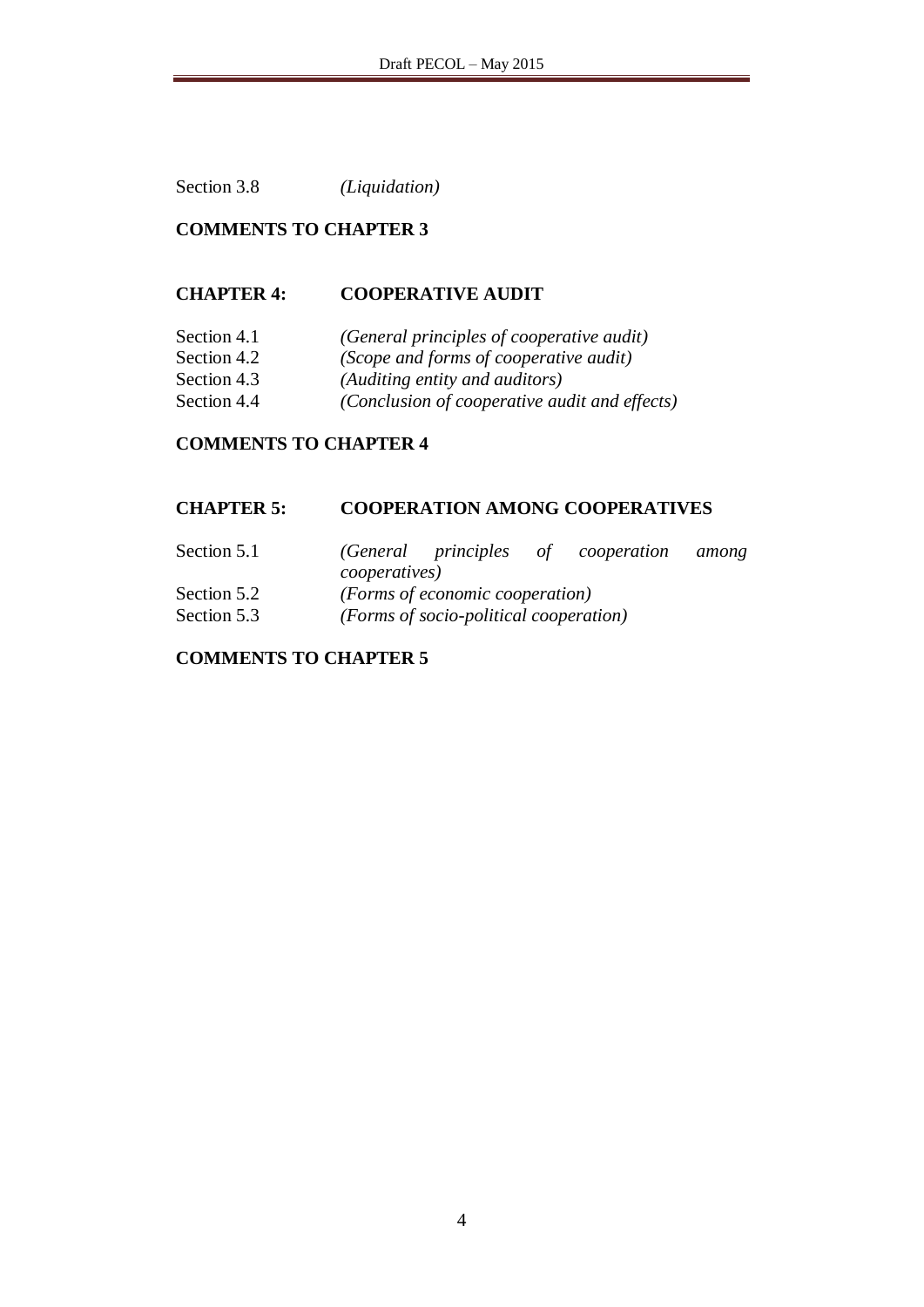## **List of abbreviations**

| <b>CCBSA</b>    | UK Co-operative and Community Benefit Societies Act 2014  |  |  |
|-----------------|-----------------------------------------------------------|--|--|
| <b>FCA</b>      | Finnish Cooperatives Act n. 1488/2001                     |  |  |
| <b>FrCA</b>     | French Cooperation Act n. 47-1775 of 10 September 1947    |  |  |
| <b>FCA</b> Note | UK Financial Conduct Authority's "Mutual<br>Society       |  |  |
|                 | Information Note"                                         |  |  |
| <b>GCA</b>      | German Cooperative Act (1889-2006)                        |  |  |
| <b>ICAP</b>     | International Cooperative Alliance's Principles of 1995   |  |  |
| <b>ICC</b>      | Italian Civil Code of 1942                                |  |  |
| <b>PCC</b>      | Portuguese Cooperative Code n. 51/1996                    |  |  |
| <b>SCE</b>      | <b>European Cooperative Society</b>                       |  |  |
| <b>SCER</b>     | Council Regulation n. 1435/2003 on the Statute for an SCE |  |  |
| <b>SCA</b>      | Spanish Cooperatives Act n. 27/1999 of 16 July 1999       |  |  |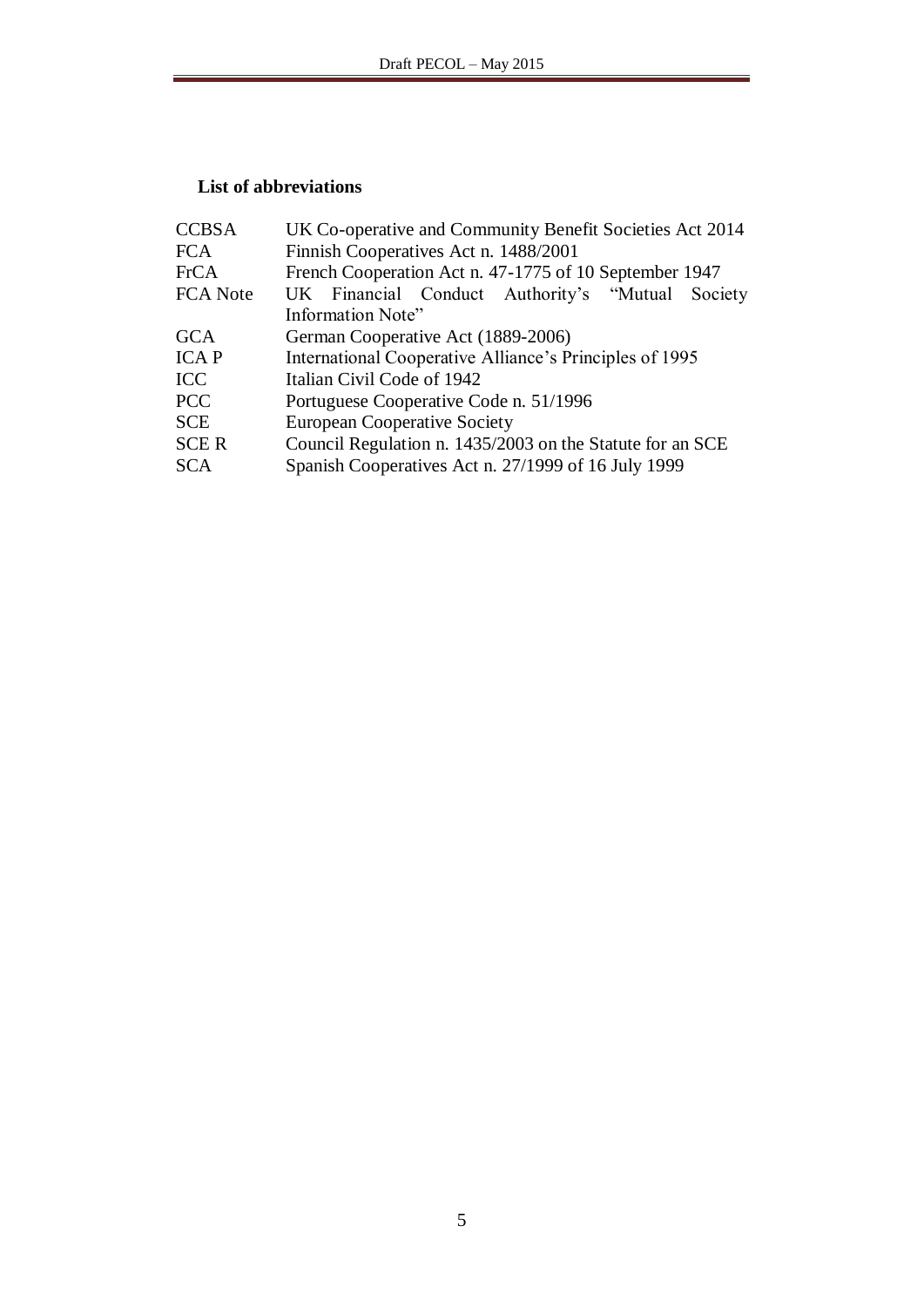## **INTRODUCTION**

#### **1. The Principles of European Cooperative Law (PECOL)**

Publishing sets of European law principles has become almost commonplace in the last twenty years, with each new set reflecting a different and new area of European private or commercial law.<sup>1</sup> Thus, it is no surprise that a group of European scholars who generally focus on the law of cooperatives decided to enter the fray. The Group (defined below) undertook, over a three-year period, the necessary research and made the necessary comparisons to compile just such a set of European principles for their distinct body of law (the "PECOL Project"). The results of the PECOL Project are hereby published under the less-than-imaginative name "The Principles of European Cooperative Law" or PECOL for short. Unlike some other sets of European principles published in recent years, PECOL can rely on previous principles: cooperative principles established by cooperators themselves<sup>2</sup>. This arises new questions about the place and function of PECOL. But another particularity derives from the research on cooperative law, in which two typical aspects stand out. First, there has been, to date, only few adequate research in the field of cooperative law, as discussed below. Secondly, to the extent such research does exist, much of it has been authored by members of cooperatives themselves or by legal practitioners working with cooperatives rather than by academic scholars studying this type of entity<sup>3</sup>. These different features give an original flavour to the

<sup>&</sup>lt;sup>1</sup> From as far back as 1982, and encouraged over the years by resolutions of the European Parliament, various European legal scholars have been coming together to create sets of common European private law principles. The most famous example is the formation of the Lando Commission (initially formed in 1982) and the resulting Principles of European Contract Law (PECL), published in three parts in 1995, 1999, and 2003, respectively. Since then, a plethora of such sets of principles have appeared, for example, in European tort law, European family law, European security law, European company law, and European insolvency law.

 $2$  See below, 3.1.

<sup>&</sup>lt;sup>3</sup> These works are not easy to disseminate, since they concern national cooperative laws, are written in the corresponding languages. Nevertheless, few academic works exist, among which are to be mentioned: D. Cracogna, A. Fici & H. Henrÿ (Eds.), *International handbook of cooperative law*, Springers, 2013; D. Hiez (Ed.), *Droit comparé des cooperatives européennes*, Larcier, 2009. Another special mention must be made to the Study on the Implementation of the Regulation 1435/2003 on the Statute for European Cooperative Society (SCE, 2010,

http://ec.europa.eu/enterprise/policies/sme/files/sce\_final\_study\_part\_i.pdf.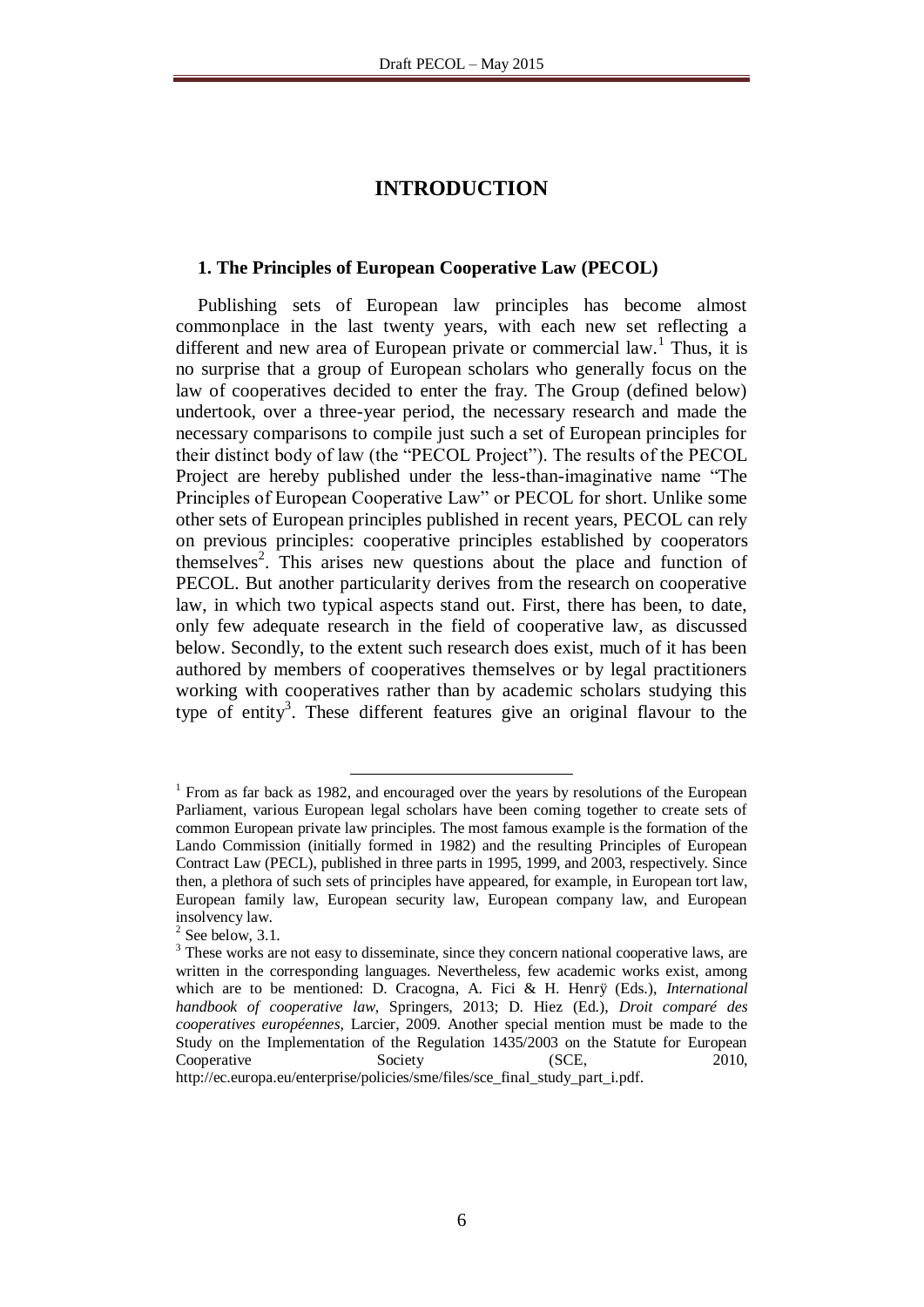PECOL compared to other sets of principles recently established. This will be explained by the presentation of the project (2) and its goals (3).

#### **2 The PECOL Project**

#### **2.1 The Group**

The PECOL Project brought together a small group of European scholars who have all chosen to focus on the law of cooperatives (the "Group") from those EU Member States with the prominent cooperative traditions (i.e., France, Germany, Italy, Spain, Portugal, and the UK) as well as one Member State that developed its own unique approach to cooperatives (Finland).<sup>4</sup> Thus, the Group<sup>5</sup> includes (in alphabetical order): Isabel Gemma Fajardo Garcia (Spain); Antonio Fici (Italy);<sup>6</sup> Hagen Henrÿ (Finland); David Hiez (France); Deolinda Meira (Portugal); Hans-H. Münkner (Germany); and Ian Snaith (the UK). $<sup>7</sup>$ </sup>

The Group's small size facilitated its work; the PECOL Project generated its projected set of principles in just three years, after only seven meetings $\delta$ . The group's work has been possible by the support of EURICSE and other research centers<sup>9</sup>, thanks to them.

<sup>&</sup>lt;sup>4</sup> Finnish cooperative law is interesting in several different respects, but most notably because it is very liberal. In fact, its most recent iteration completely breaks with existing cooperative law traditions. The most convincing example is probably the possibility to create a cooperative with only one member: actually, article 1 of Chapter 2 of Finnish Law 421/2013 does not make any reference to a minimum number of members (as did the previous law). While PECOL does not adopt any of the uniquely Finnish solutions to the various problems cooperatives face, the ability compare the broad range of possible alternatives, including the Finnish solutions, proved invaluable to the PECOL Project.

<sup>&</sup>lt;sup>5</sup> Although research assistance was sporadically sought from various PhD candidates and cooperative law practitioners in other countries, it was not possible to bring in more academics from other jurisdictions.

<sup>6</sup> The Group expresses its sincere thanks to Prof. Fici, the PECOL Project's Secretary, for his tireless efforts to coordinate the Group's research and documents, with all of the logistical headaches that entails.

 $7$  The Group also benefited from, and greatly appreciated, Prof. Snaith's linguistic help, which was given without stint.<br><sup>8</sup> Trento (Italy)  $27-31$  Octol

<sup>8</sup> Trento (Italy), 27-31 October 2014; Valencia (Spain), 24-26 March 2014; Brussels (Belgium), 21-23 October 2013; Trento (Italy), 8-10 April 2013; Manchester (UK), 31 October 2012; Luxembourg (Grand Duchy of Luxembourg), 28-30 May 2012; Trento (Italy), 29-30 September 2011.

The main support has been brought by Euricse. The second support came from the University of Luxembourg. The University of Valencia may also be mentioned for its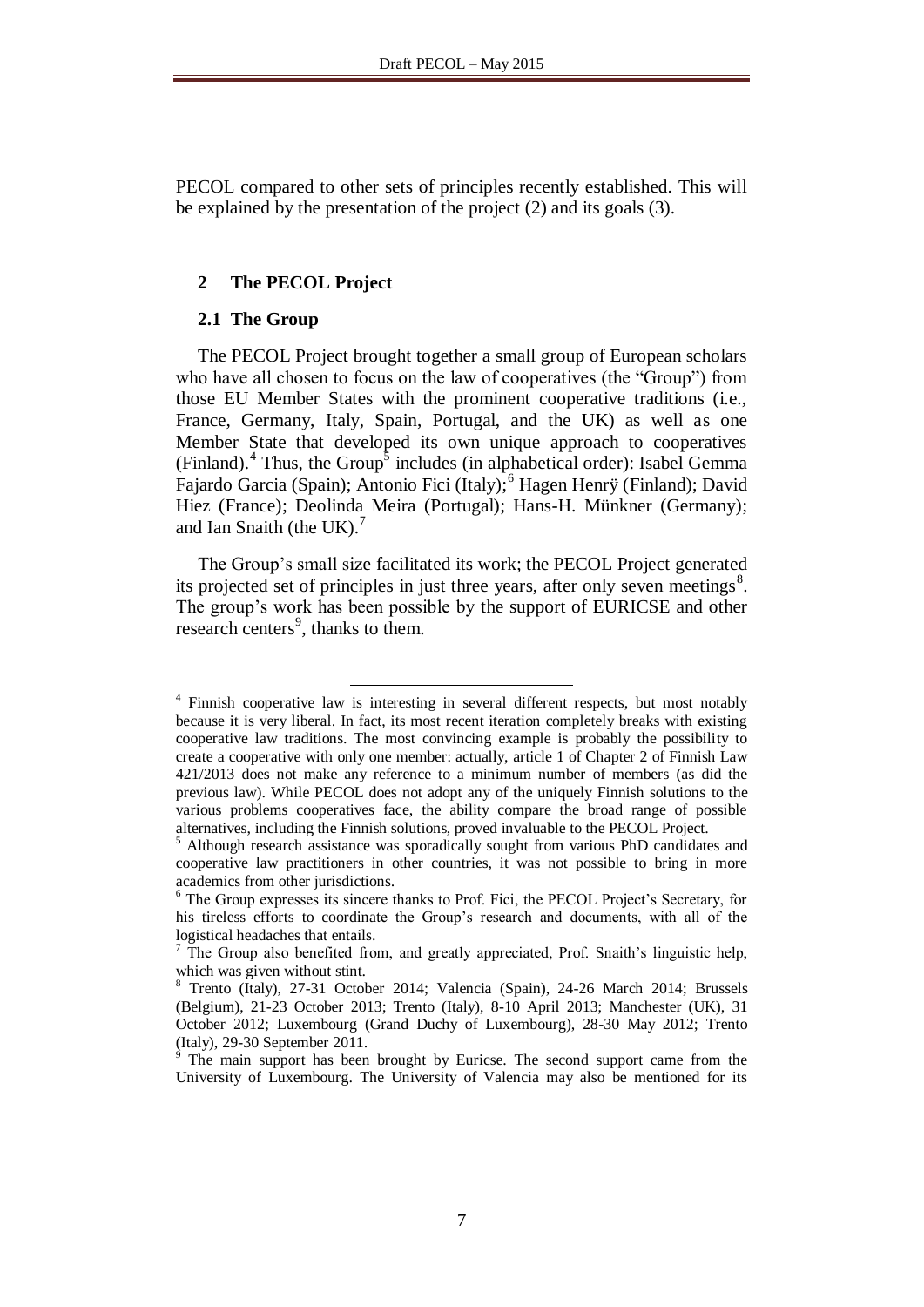#### **2.2 The PECOL Project's European Scope**

As its name implies, the PECOL Project's scope was limited to European cooperative law principles. Thus, like other sets of published European principles, PECOL is neither a set of national principles nor a set of principles inspired by the laws of non-European jurisdictions. What sets PECOL apart, however, is the existence of positive EU law – that is, actual legislation – addressing cooperatives in the form of the European Cooperative Society (SCE).<sup>10</sup> Thus, the field of European cooperative law is no longer just an academic field; that legislation has, to some extent, already defined the cooperative's legal construct for Europe.

However, that particular construct was, in fact, too specific to be the Group's only reference for PECOL because SCEs are, by their features, secondary cooperatives (i.e., a cooperative entity formed by existing cooperatives), even if the legislation does not expressly require its secondary character<sup>11</sup>. Thus, the SCE Regulation could not be given any greater importance in preparing PECOL than more comprehensive national legislation. Moreover, decisions rendered by the European Court of Justice did not play a major role in generating PECOL, as it has not yet had the opportunity to directly address the SCE Regulation and its progeny. Rather, its only decision relating to a cooperative actually addressed a State aid question; $12$  the Court was asked to decide whether the application of beneficial national tax rules to cooperatives constituted prohibited State aid.<sup>13</sup> Thus, although the perspective from which PECOL was generated is

<u>.</u>

welcoming, as well as the Italian cooperative movement for its provision with premises for meeting in Brussel.

<sup>&</sup>lt;sup>10</sup> REGULATION No 1435/2003 on the Statute for a European Cooperative Society (SCE).

<sup>&</sup>lt;sup>11</sup> The SCE may be created by five natural persons, but many provisions deal with questions which arise, mainly, when it is composed of legal persons and, more, of cooperatives.

<sup>&</sup>lt;sup>12</sup> See *Paint Graphos, Adige Carni, and Franchetto, Joined Cases C-78/08, C-79/08 and C-*80/08, ECLI:EU:C:2011:550. The First Chamber of the Court held:

Tax exemptions, such as those at issue in the main proceedings, granted to . . . cooperative societies under national legislation … concerning rules on tax benefits constitute State aid  $\ldots$  only in so far as all the requirements for the application of that provision are met.  $\ldots$  [I]t is for [the national] court to determine [if the national rules were] selective and whether they may be justified … by establishing [if] *cooperative societies* … are in fact in a comparable situation to that of other [profit making] entities and, if [so], whether the more advantageous tax treatment enjoyed by those cooperative societies, first, forms an inherent part of the essential principles of the tax system applicable in the Member State concerned and, second, complies with the principles of consistency and proportionality.

<sup>13</sup> Nevertheless, the *Paint Graphos* decision is still interesting, as it acknowledged that cooperatives may be a unique entity such that the application of special tax rules to them could be justified.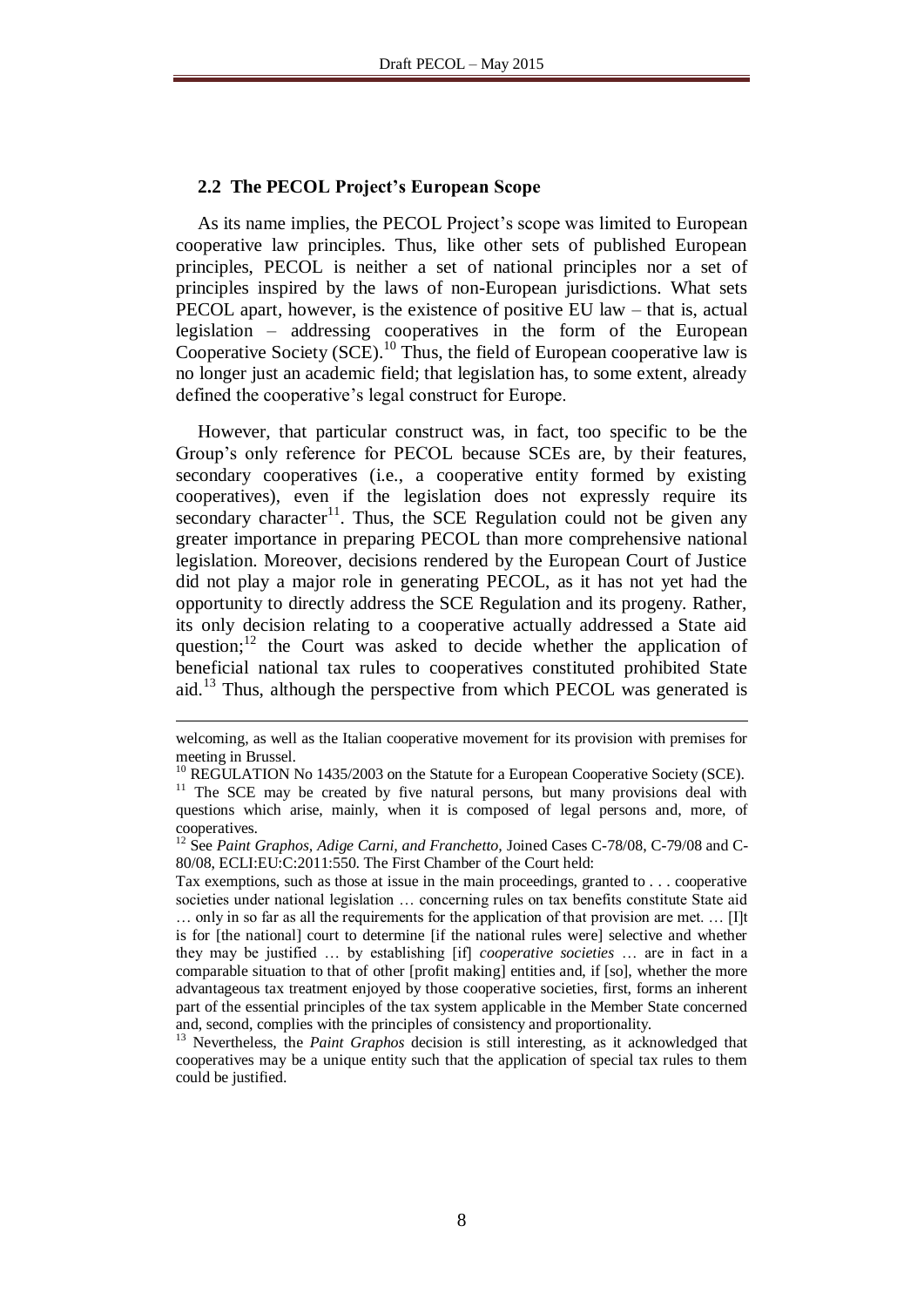European, that fact should not suggest that PECOL's scope is limited to legislation and case law produced by the European Union.

Although the PECOL Project's European scope necessarily limited the Group's consideration of non-European legislation or case law, it was impossible, in a globalized world, to make a strict distinction between what could or should be included within the concept of "European" cooperative law, particularly in a scientific work. This proved especially true as the state of existing global knowledge about cooperatives is quite limited. Information on and research regarding cooperative law principles in many jurisdictions are virtually non-existent or, if such information or research exists, it has not been widely disseminated or made particularly accessible  $14$ . The unfortunate consequence thereof is a very limited understanding of cooperative law principles around the world. Moreover, US legislation, which often has a significant influence on general legal principles, is not particularly important in the area of cooperative law. Scholarly attention has been paid mainly to legislation promulgated in South America and the Canadian province of Québec, since such legislation forms an integral part of the major developments in the field of cooperative law. Thus, despite their somewhat tangential relationship to Europe, they inform PECOL.

A last precision deals with the scope of cooperative law itself. The PECOL deals only with substantial cooperative law, which means the organisation of cooperatives. Indeed, the underlying issues related to taxation, labour law, consumer law and other questions arising from the relationship between cooperative law and other branches of law are not considered as elements of cooperative law itself. These questions are, however, very important, but depend so much on national jurisdictions that it is impossible, so far, to draw general conclusions.

#### **2.3 The PECOL Project's Methodology**

Once formed, the Group agreed to divide the (organizational) law of cooperatives into five distinct areas, with each area intended to serve as a separate chapter of PECOL: (1) definition and objectives (first draft by Antonio Fici), (2) governance (Ian Snaith), (3) financial structure (Isabel Gemma Fajardo Garcia and Deolinda Meira), (4) external controls (Hans-H. Münkner), and (5) cooperation among cooperatives (Hagen Henrÿ). Each of these five areas was then assigned to one or two Group Members (the "Chapter Lead"), who then prepared guidelines regarding the information needed with respect to the particular area. Those guidelines gave a uniform

 $14$  For exceptions, see above, footnote 3.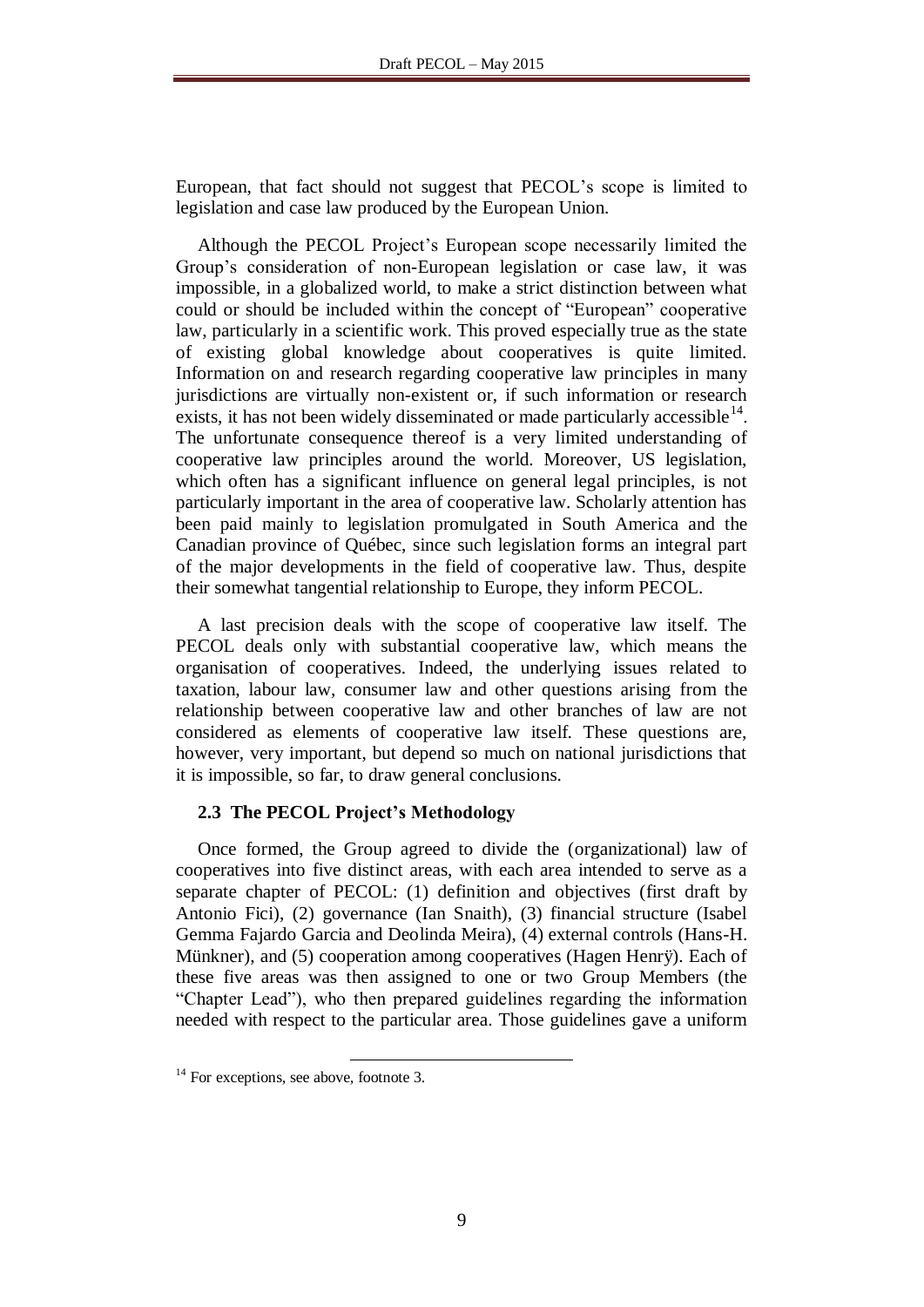structure to the national reports (each a "National Report") that were prepared by each Group Member with respect to the development and current state of cooperative law in his or her Member State<sup>15</sup>.

Each Chapter Lead then drafted his, her or their chapter on the basis of the information provided in the National Reports. Those draft chapters were then circulated amongst the Group for initial review and comment. The Group would then gather for face-to-face discussions of the various chapters and would propose revisions thereto<sup>16</sup>. As changes to one chapter often instigated changes to other chapters, the Group met one final time, to collectively review all of the revised chapters and agree on the final version of PECOL. The same methodology has been adopted for the introduction (first draft by David Hiez). This work is the result. But, as each principle may echo differently in the diverse member states, they are completed by comments, which intend to develop their context, their possible interpretation, or the way they are coordinated with other provisions.

#### **3. PECOL's Goals**

The obvious objective of the PECOL Project was to formulate PECOL. Nevertheless, the Group's aspirations for PECOL – that is, what they firmly believe PECOL can accomplish in relation to European and international cooperative law – are the PECOL Project's ultimate objectives. Of course, the Group's aspirations for PECOL are somewhat different from those expressed by the authors of other sets of European principles in other areas of law, due to the unique nature of cooperative law. For example, almost 20 years ago, Ole Lando expressed his hope that his Principles of European Contract Law (PECL), as well as other sets of European principles, would achieve several objectives. Among other things, he expected them to: promote cross-border trade; enhance the single market; provide direction to European and national legislatures and courts with respect to future legislation and legal interpretation and potentially enhance harmonization efforts; and, finally, create of a bridge between the Roman and Common law systems. He also mentioned that PECL (as opposed to other sets of

<sup>&</sup>lt;sup>15</sup> These national reports are extensive and provide with a very rich presentation of national cooperative legislation. Like PECOL, they are structured by the five topics detailed above. Therefore, they are precious for themselves, and will be part of the book. Even if the goal of the group has always been the establishment of PECOL, and the collective work focused only on it, the individual work produced will facilitate the dissemination of cooperative law as well.

<sup>&</sup>lt;sup>16</sup> These face to face discussions occurred during the meetings detailed above, footnote 8.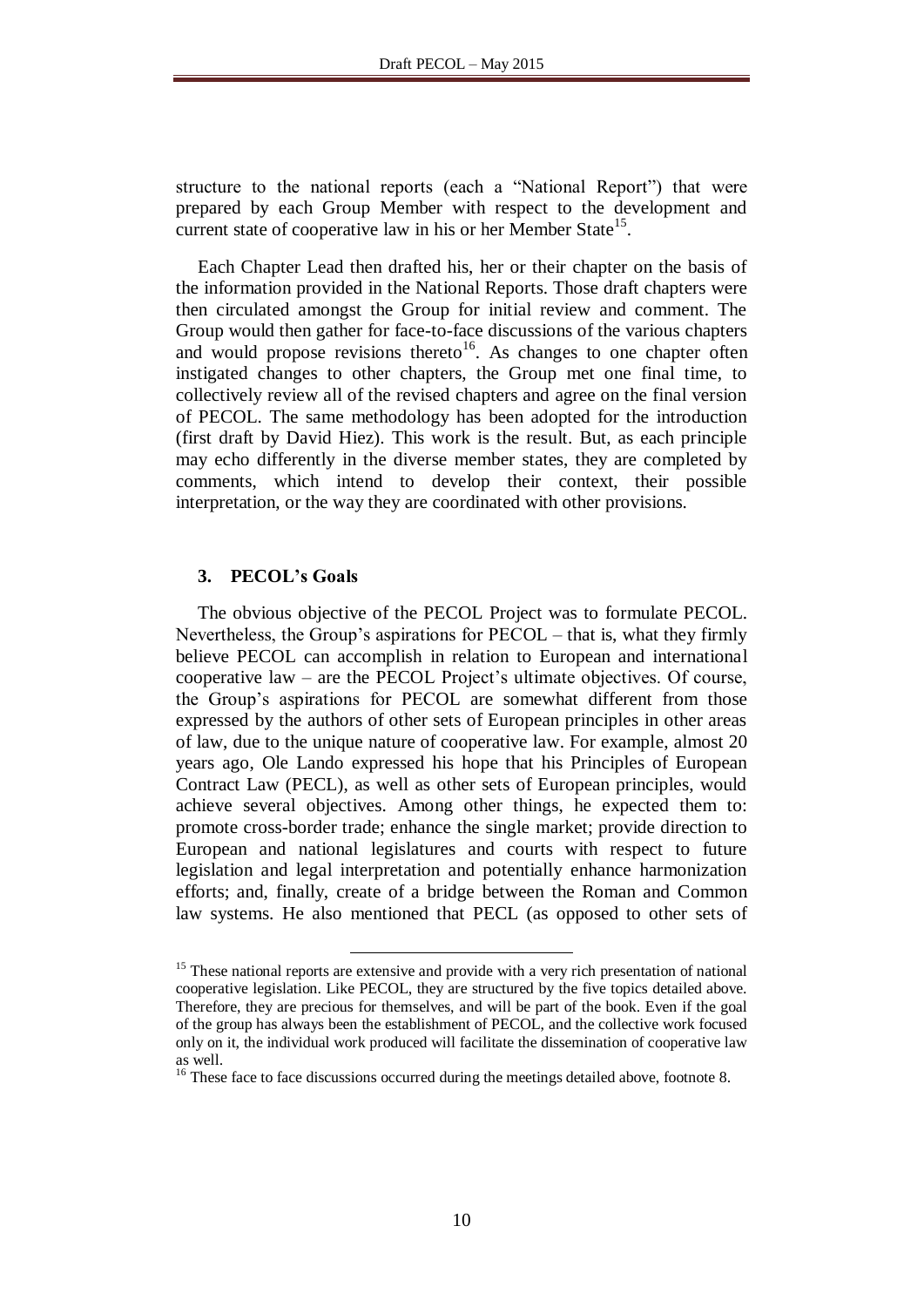principles) could act as modern expression of *lex mercatoria* and might even be directly adopted by the parties to private contracts. Although the Group's aspirations for PECOL mirror a few of these aspirations, the remainder are simple inapplicable in the area of cooperative law. First, the law of cooperatives already benefits from internationally-recognized cooperative principles that have existed, in various forms, for over a century. The Group's aspirations for PECOL are inevitably informed by that history, which is briefly described below. Secondly, the academic debate surrounding the "descriptive v. normative" use of the term *principle* has also affected the Group's aspirations for PECOL, which debate and effect are discussed briefly below, too. Thirdly, relying on the reader's understanding of these two influences, the Group's specific aspirations and objectives for PECOL are described in more detail. Finally, major justifications for the establishment of PECOL will be given.

## **3.1 A Brief History of Cooperative Law Principles**

Very early on, in contrast to many other economic actors, cooperative entities recognized that theirs was a unique approach to economic activity. To better define and encourage the use of their distinctive economic approach, they created a body in which cooperative members (so-called cooperators) could debate, among themselves, the proper organization and functioning of cooperative entities and to promote the use and proliferation thereof. Thus, in 1895, the International Cooperative Alliance (ICA) was born. One of its main goals was to establish a common identity for cooperatives around the world<sup>17</sup>. After vigorous debate,<sup>18</sup> the ICA finally adopted and published a variety of principles, generally based on those of The Rochdale Equitable Pioneers Society,<sup>19</sup> that were intended to describe the structure and management of cooperatives on an international scale.<sup>20</sup>

The cooperative pattern did not, of course, stagnate over the next century; it underwent significant changes over time. The ICA Principles were, as a result, subject to a number of revisions. The latest version was adopted in

<sup>17</sup> http://www.ica.coop/en/history-ica

<sup>18</sup> J.-F. Draperi, *La République cooperative*, Larcier, Bruxelles, 2012, ps. 155 s.

<sup>19</sup> http://www.cooperativegrocer.coop/articles/2004-01-09/co-op-principles-then-and-nowpart-2

 $20$  For example, major discussions took place regarding the place of salaries in cooperatives: F. Espagne, "*Principes coopératifs? Lesquels?: histoire et lecture des principes coopératifs selon l'alliance coopérative internationale »*, Paris, 2008 http://cediasbibli.org/opac/index.php?lvl=notice\_display&id=38082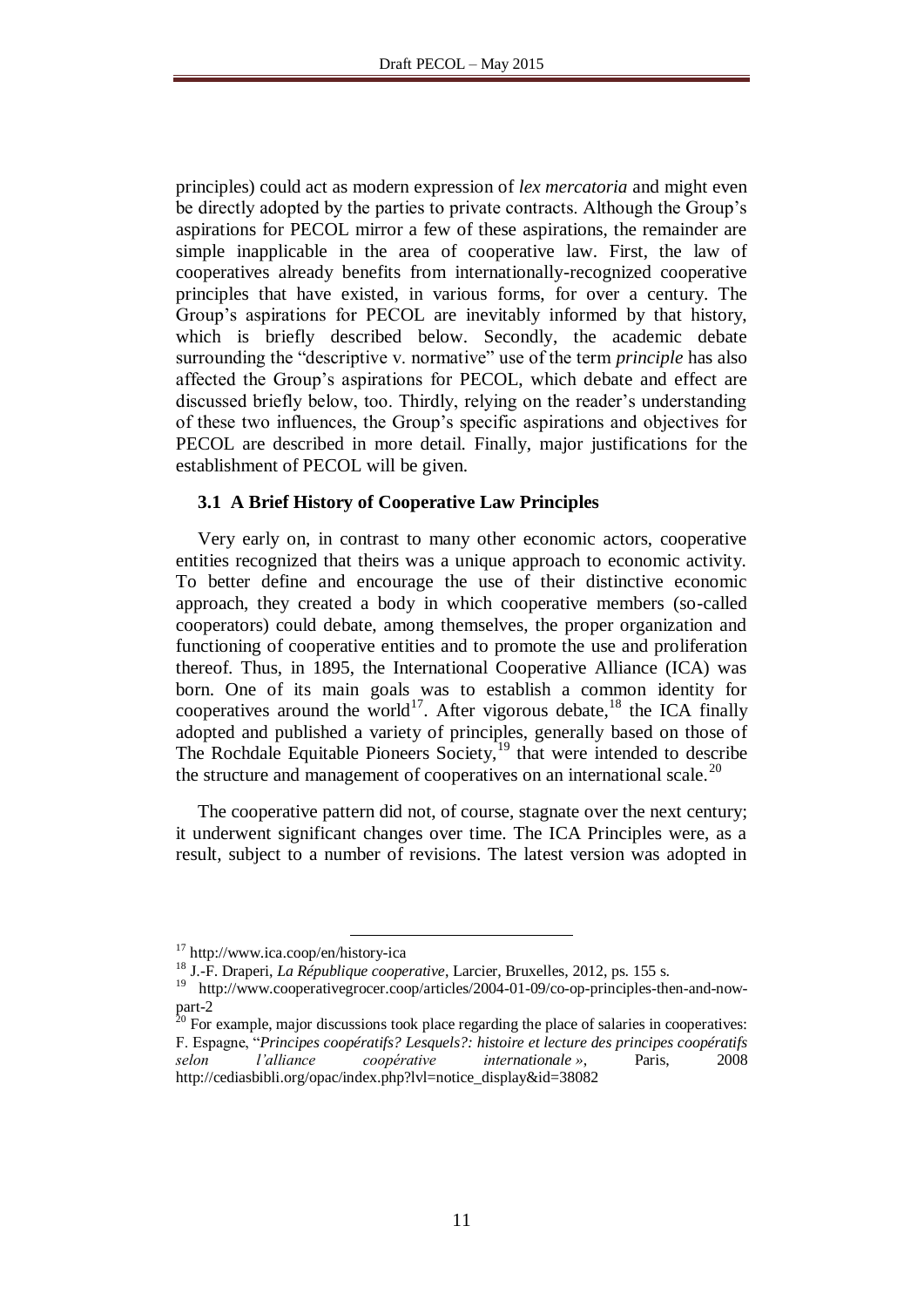$1995<sup>21</sup>$  and remains the touchstone for cooperatives around the globe. Through those the different iterations, not only the content of the ICA Principles changed; their functions changed as well. In 1937, for example, certain of the ICA Principles were obligatory or considered as defining criteria for a cooperative entity. In subsequent years, however, some of the ICA Principles became merely advisory or reflected an attempt to describe the common denominators of then-current cooperatives<sup>22</sup>. Certainly, such changes in content and function reflect the relative status and strength of the ICA over time, but they are also quite telling when attempting to define the nature of the ICA Principles themselves as descriptive principles.

One of the most notable aspects of the ICA Principles is their international status. In fact, they have become a reference point for cooperative features for the international community. In 2002, for example, the International Labour Organisation (ILO) adopted Recommendation 193 on the Promotion of Cooperatives<sup>23</sup>, which includes these principles  $24$ , which refers to these principles. Although Recommendation 193 is not legally-binding, it still reflects an important contribution to the growing body of international cooperative law<sup>25</sup>. Moreover, regional legislation has explicitly acknowledged that they represent universally accepted cooperative principles $^{26}$ .

#### **3.2 Cooperative Principles v. Principles of Cooperative Law**

1

Academics love to argue about the polysemic term *principles*. Although the theoretical debate still rages about the difference between a *rule* and a *principle*, national and international legislation(see, e.g., the International

<sup>21</sup> Y. Macpherson, *Les principes coopératifs vers le 21<sup>e</sup> siècle*, ICA publisher, Genève, 1996 ; A. Chomel & C. Vienney, « La continuité au risque de l'irréalité », RECMA, 1996, n° 260.

 $\frac{22}{23}$  F. Espagne, above.

ILO Promotion of Cooperatives Recommendation, 2002 (No 193), http://www.ilo.org/dyn/normlex/en/f?p=NORMLEXPUB:12100:0::NO::P12100\_ILO\_CO DE:R193 (last visited 19 January 2015)

<sup>24</sup> ILO Promotion of Cooperatives Recommendation, 2002 (No 193), http://www.ilo.org/dyn/normlex/en/f?p=NORMLEXPUB:12100:0::NO::P12100\_ILO\_CO DE:R193 (last visited 19 January 2015)

<sup>25</sup> H. Henrÿ, "The Contribution of the ILO to the Formation of Public International Cooperative Law", in S. Kott & J. Droux (Ed.), *Globalizing social rights The International Labour Organization and beyond*, Houndmills, Basingstoke, Hampshire ; New York : Palgrave Macmillan, 2013, p. 98.

<sup>26</sup> Acte uniforme sur les sociétés coopératives, adopté par l'Organisation pour l'harmonisation en Afrique du droit des affaires, 2010, Art. 6.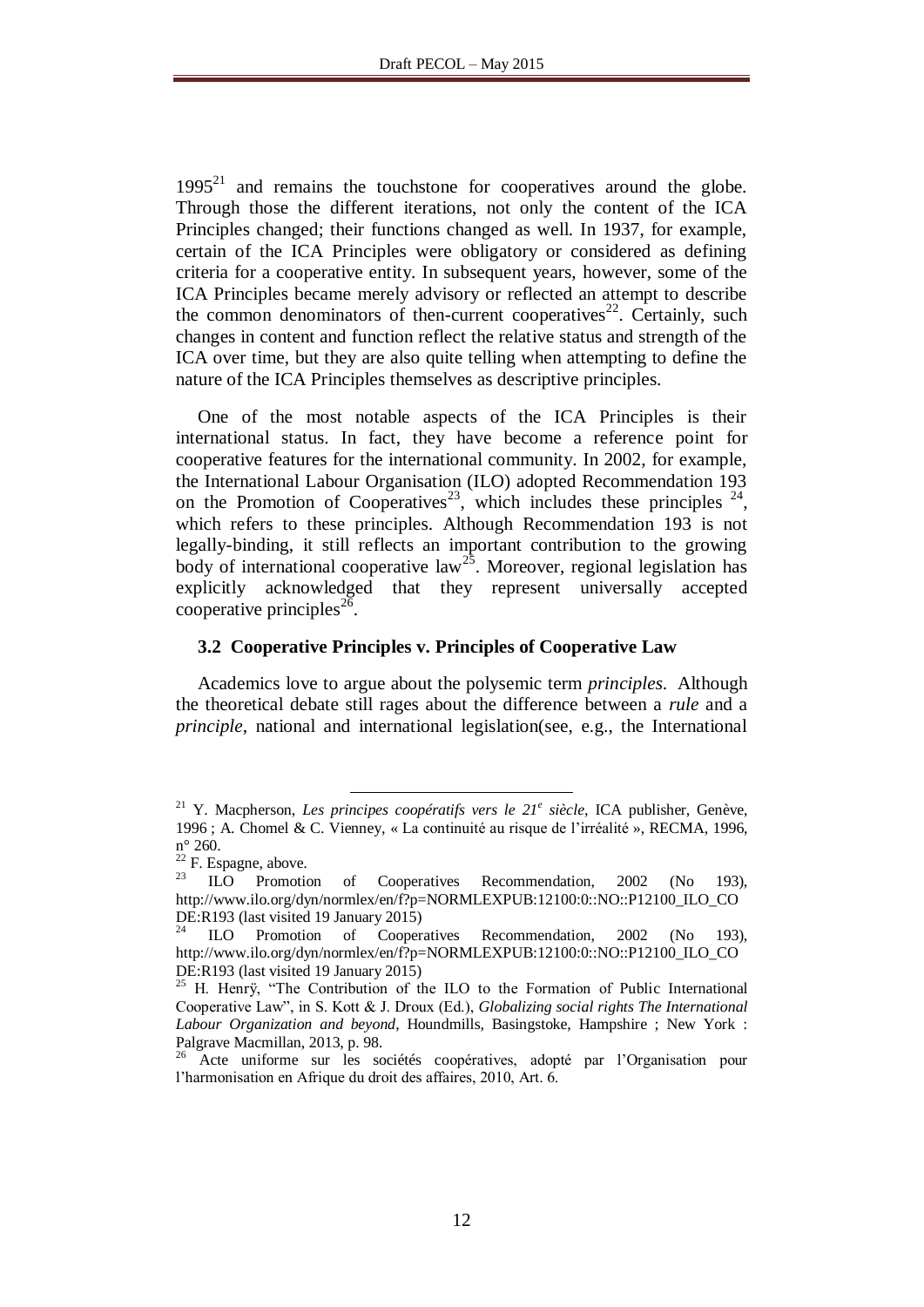Court of Justice's statutes<sup>27</sup>, as well as model laws (see, e.g., the Common European Sales Law<sup>28</sup>), use the term *principle* without clearly indicating which of the possible meanings is intended $^{29}$ .

Nevertheless, for the Group, the establishment of principles by academics brings necessarily an epistemological ambiguity. The most important distinction revolves around the term's descriptive and normative meanings. Sometimes, the term *principle* is intended to mean a general feature described by academics (i.e., descriptive principles), while at other times, the term refers to the actual source law (i.e., normative principles). Clearly, such a distinction should be more fully analysed, as such generalities may be the ultimate basis for legal determinations, but such an analysis is beyond the scope of this work. Suffice it to say that, for PECOL's purposes, the important aspect of the difference between the descriptive and normative uses of the term *principles* is to distinguish the generally descriptive nature of the ICA Principles from the generally normative nature of PECOL.

PECOL's principles are, in fact, meta-principles. Whereas the ICA Principles describe the actual manner in which cooperatives function, PECOL describes cooperative law norms. In other words, PECOL does not claim to describe the organization or management of cooperatives, but rather the diverse regulations which govern such cooperatives, including their organization and management. Surely, though, any such distinction is tempered by the fact that the two concepts – the descriptive and the normative – can never be completely segregated. On the one hand, the ICA Principles are based, at least in part, on the way national legislation regulates cooperatives. On the other hand, PECOL necessarily addresses how cooperatives are actually organized and function. The difference, for PECOL, is that there is always intervening legislation that ensures the application of its *principles* to the cooperative entity.

#### **3.3 The PECOL Project's Ultimate Objectives**

1

Like some of other sets of European principles,  $30$  the PECOL's ultimate objectives included the creation of either a set of modern principles to exist

 $27$  Statute of the international court of justice, art. 38 1. C., which refers to "the general principles of law recognized by civilized nations".

<sup>&</sup>lt;sup>28</sup> The word *principle* is used in the regulation on a Common European Sales Law proposed by the Commission (com(2011) 635), Art. 4, to designate the sources of law that must be used to fill the gaps therein.

<sup>&</sup>lt;sup>29</sup> Y. Adar & P. Sirena, "Principles and rules in the emerging contract law: from the PECL to the CESL, and beyond", European review of contract law, 2013, p. 1-37; B. Pozzo, « Les principes directeurs en droit comparé », Revue des contrats, 2013, 400.

See footnote [re Lando's goals]  $\qquad$ , *supra*.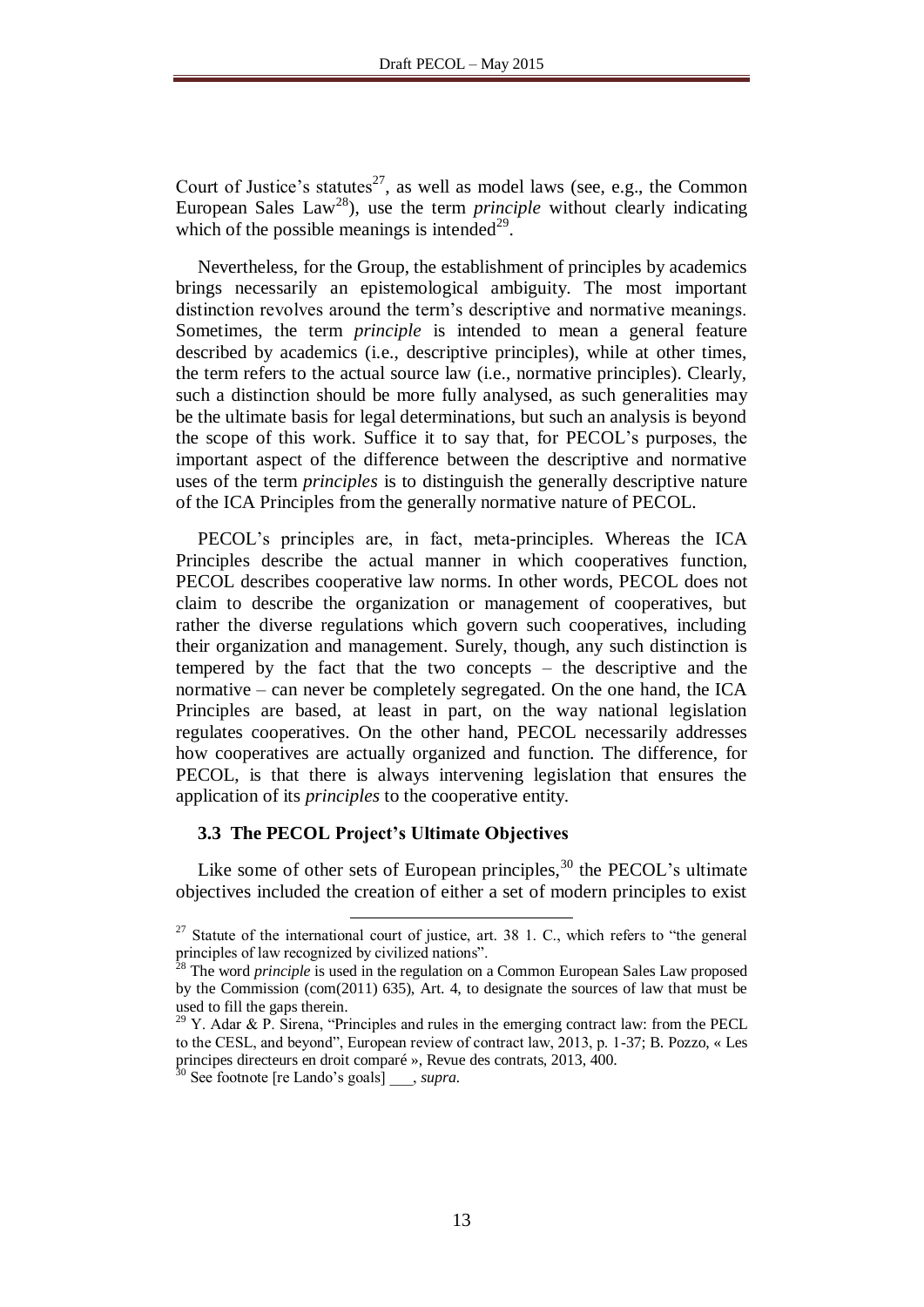in parallel with European or national law (e.g., *lex mercatoria*) or a set of principles to be directly applied by private individuals and entities (e.g., contracting parties). Surely, the PECOL are not an alternative to existing legislation, which is mandatory, but they may become a promising pattern. However, the Group did not expect PECOL to promote further European Union legislation in the area of cooperative law<sup>31</sup>. Naturally, the Group believes that PECOL should still serve as an appropriate touchstone in connection with the application and/or reform of the existing SCE Regulation and associated legislation by EU institutions. But the SCE Regulation and the legislation adopted pursuant thereto is sufficient; for the Group, further EU legislation is neither desired nor desirable. As cooperatives have always established their functioning themselves, a topdown harmonization would be meaningless. Because written cooperative principles have been available for so long, any deviations therefrom adopted by Member States who already have cooperative legislation can only be considered intentional (i.e., a political choice to be different). To the extent that other Member States have no such legislation on the books (typically Eastern European countries), such that attempts to harmonize their national would be of little or no value. Nevertheless, the establishment of a set of principles provide with a pattern, which offers a toolbox, as well as it stands out the most promising orientations for future.

For that purpose, the PECOL Project's objective is to provide a better understanding of cooperatives, and the legal principles on which such entities rely, in order to maximize their potential. The Group recognized, though, that existing state of cooperative law principles is not always adequate to define what cooperatives are, much less what they could be, in 21st century Europe. Too many questions about cooperatives remain open<sup>32</sup>, despite the various iterations of the ICA Principles; the Group recognized that a modern, coordinated approach to  $21<sup>st</sup>$  century cooperatives is needed. That is not to suggest, however, that the Group believed there is any need for fundamental changes to cooperative law principles. Instead, the Group

<u>.</u>

<sup>&</sup>lt;sup>31</sup> The PECOL cannot enhance cross-border commerce or the single market, as cooperatives typically are, by their very nature, a local phenomenon. Most of them might be local, but even then they do at times cooperate across borders, at times they have members from both sides of a border. Nevertheless, they are far from the issues arising from the transfer of seats in company law.

 $32$  Significant and important questions remain unanswered in the area of cooperative law. For example, what is the relationship between the cooperators' interests and the general interest? How should a cooperative's transactions with non-cooperators be addressed? How should cooperative transactions through subsidiaries be handled? What is the relationship between and/or what connections exist between cooperative law and company law? We do not discuss them in this introduction, they will be part of the PECOL and their comments.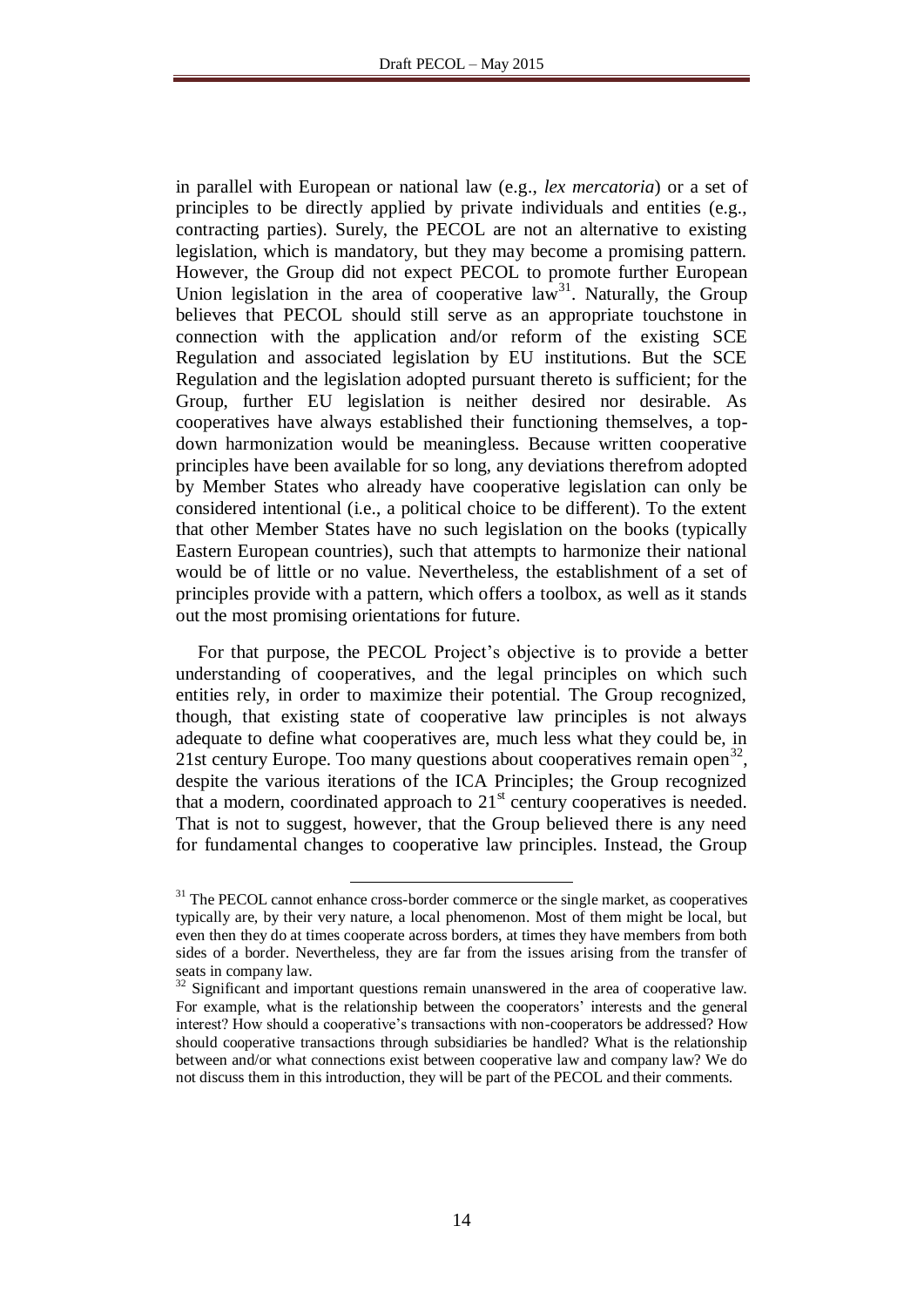expects PECOL to function as a coherent body of cooperative law (rules and/or guiding principles), fitted to present needs. In that regard, it envisions PECOL's use as a guide for cooperative law expansion and reform throughout Europe, and beyond, and as a general orientation to and a set of established best practices for both legislatures adopting new, expanded or reformed legislation and for courts interpreting cooperative law.

Although PECOL is clearly descriptive (as any scientific work must be), it also has a normative component. To the extent the Group found unanimous agreement with respect to certain cooperative law principles, it adopted them in PECOL. When faced with alternative solutions to a particular cooperative law issue, PECOL chooses the most suitable among them for modern cooperatives. And, to the extent no existing principle addressed a particular question, PECOL suggests an appropriate, modern solution consistent with its general orientation. Nothing less could provide a coherent body of rules and principles for  $21<sup>st</sup>$  century, modern European cooperatives. Nevertheless, PECOL cannot, in the end, claim to be normative in that term's purest sense, as PECOL makes no pretence of making law. Legislating is left to legislature. At most, PECOL represents "soft law".

## **3.4 Three reasons to establish the PECOL**

1

#### **3.4.1 The PECOL as a legal cooperative identity**

The links between principles and identity is obvious, through the wording of Ica to qualify its statements: cooperative identity, values and principles. No doubt, therefore, that PECOL deal with cooperative identity. But, that proximity is not a hazard, and the determination of a cooperative identity is surely one of the main reasons to establish PECOL. We have mentioned that cooperative legislations, by their diversity and contradictions, did not provide with a clear cooperative identity. Nor the cooperatives principles established by ICA do, since they are too general<sup>33</sup>. However, it is crucial to precise that identity, since it is the only reason why cooperatives should be submitted to particular regulation. It violates no secrecy to say that some cooperative practices, as well as some legislations, did weaken the differences between cooperatives and companies, which can be described as a companization of cooperatives or, more positively, as hybridization. As law scholars, we have no opinion about the opportunity of these evolutions,

<sup>&</sup>lt;sup>33</sup> However, ICA is aware of the problem and awarded a mandate to a "principles" committee" to create a guidance note, in order to shape the pillars of identity, strengthening the cooperative difference.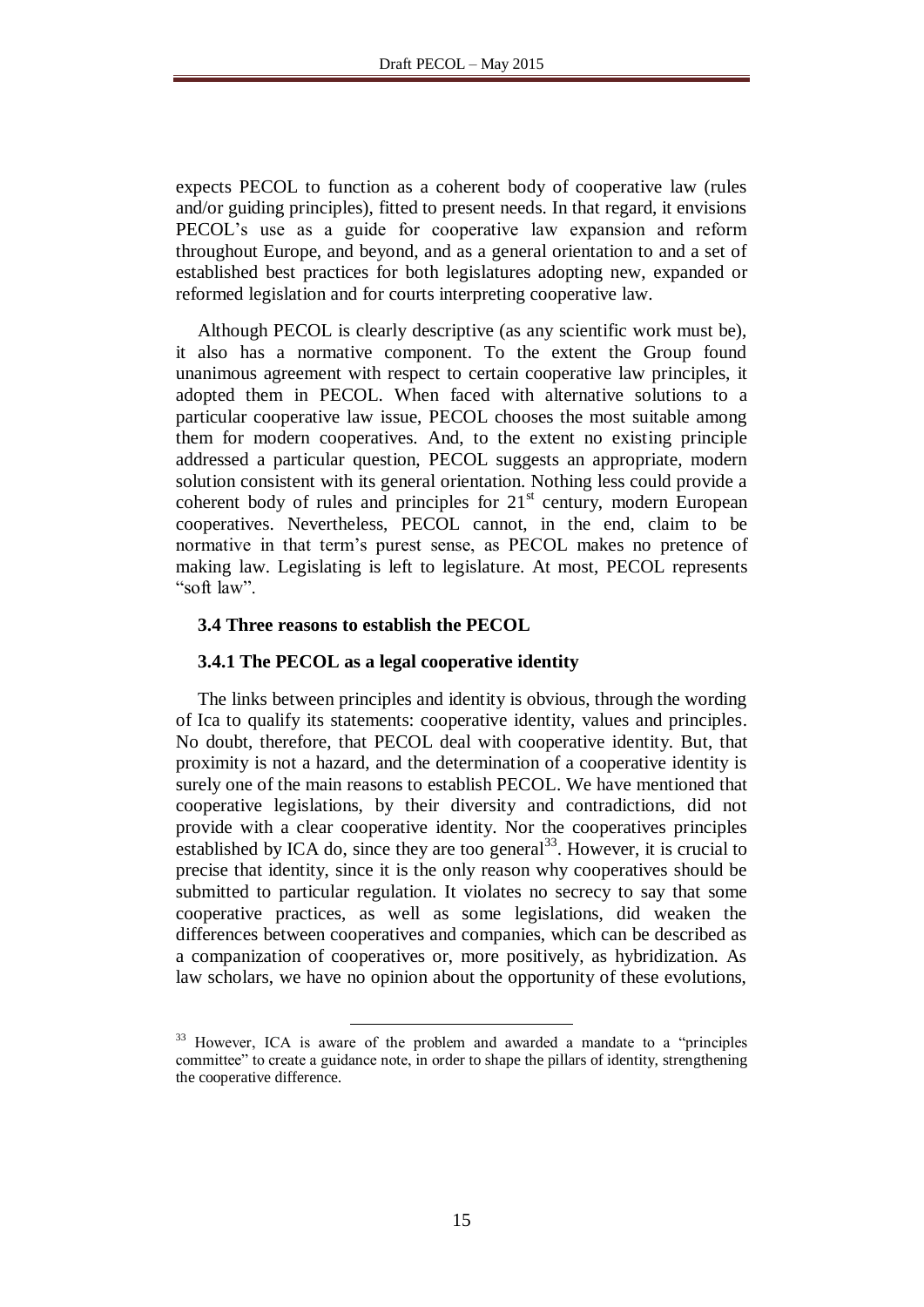but we can say that they give arguments to abolish cooperative particular legal rules.

This is exactly the motivation of the ECJ decision in  $2009<sup>34</sup>$ . This case relied on the cooperative identity, which put some constraints on the cooperative, which made legitimate the tax advantages. Therefore, it is very important to state a clear and updated cooperative identity. The PECOL, as the expression of the major evolutions of cooperative regulations, relying on comparative perspectives, may fulfil that function.

#### **3.4.2 The PECOL as pattern for other enterprises**

The second reason why PECOL are useful right now is that they cooperative law can be a model. It is already used as such, even implicitly, when some of its techniques are included in the community interest companies. The contribution is, sometimes, explicit, like for social cooperatives in Italy, which chose the cooperative framework to regulate social enterprises. Even the Belgian "société à finalité sociale", which aimed at favouring the pursuit of social object in any corporation, did not find any other solution to define the new modality.

The moment is crucial in a European perspective, since the Commission, after a decade of disinterest, seems to look again at social economy. It already started to make some regulations and, therefore, to define, at least indirectly, social enterprise<sup>35</sup>. The emphasis is put, more and more, to the specificity of the object of the enterprise, which would distinguish it from companies. But, cooperatives have another scope, based on the structuration of the enterprise. In order to have a chance to influence the EU choices, it is necessary to present a clear identity, fitting with the future concerns. Here, again, the PECOL could fulfil that function.

#### **3.4.3 The PECOL as a tool to enter into academic debates**

Finally, PECOL are an occasion for cooperative law to go out of its isolation. International academic community has absolutely no interest in cooperative law. At the national levels, only Germany, Italy and Spain may claim for a scientific tradition on this topic. So far, cooperative law is mainly discussed among cooperators, or cooperative institutions, when it is not drafted by them. The establishment of European principles, if it is not

 $34$  See above, footnote 11.

<sup>35</sup> *This is the case, through the designation of the beneficiaries of the european fund for social entrepreneurship : Règlement (UE) n° 346/2013 du Parlement européen et du Conseil relatif aux fonds d'entrepreneuriat social européens, article 3.*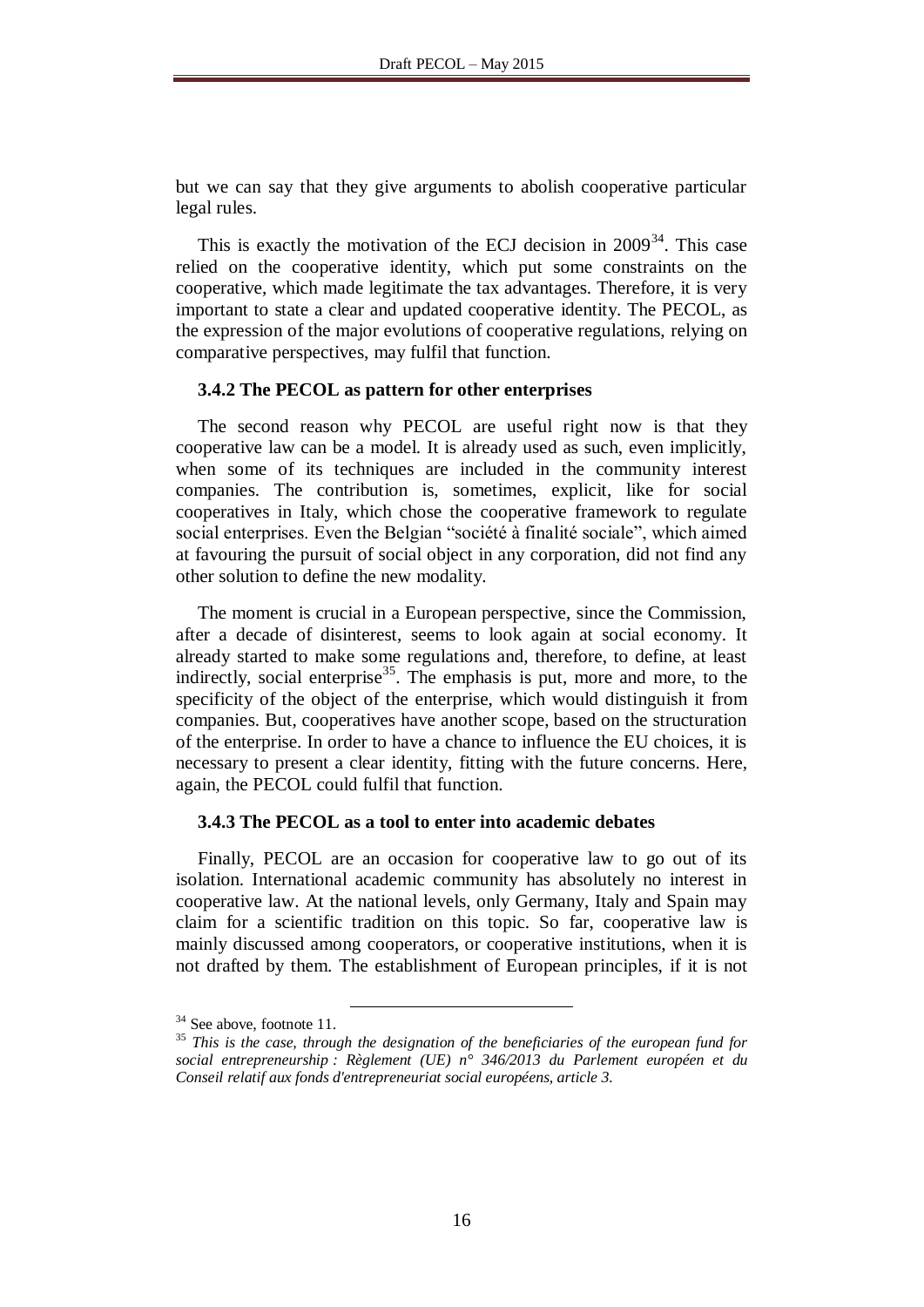considered as an imitation, could enlighten richness of cooperative law and its specific mechanisms.

This is not only the interest of researchers in cooperative law. Ongoing debates about companies, after the financial crisis and its consequences, could undoubtedly benefit from a better knowledge of cooperative law<sup>36</sup>. This requires, from cooperative law scholars, to keep some distance with cooperative institutions. Of course, discussions must be maintained and developed, since law has to be closely connected to the reality. Nevertheless, the researchers on cooperative law cannot be the advocates of cooperatives in the academic field $3^7$ . Naturally, they will claim for the richness of cooperative law, but this is far from pleading for cooperatives themselves.

<sup>&</sup>lt;sup>36</sup> It is remarkable that an attempt, by a law Professor, to analyse the firm as commons, even if referring once to cooperative, makes no use of cooperative law: S. Deakin, "The corporation as commons: rethinking property rights, governance and sustainability in the business enterprise", Queen's La Journal, 2012, 339-381, spec. p. 352.

<sup>&</sup>lt;sup>37</sup> Sometimes, cooperative institutions expect so, even if they don't invest positively as businesses do. It is notable that, at least directly, the cooperative institutions did not support financially that work.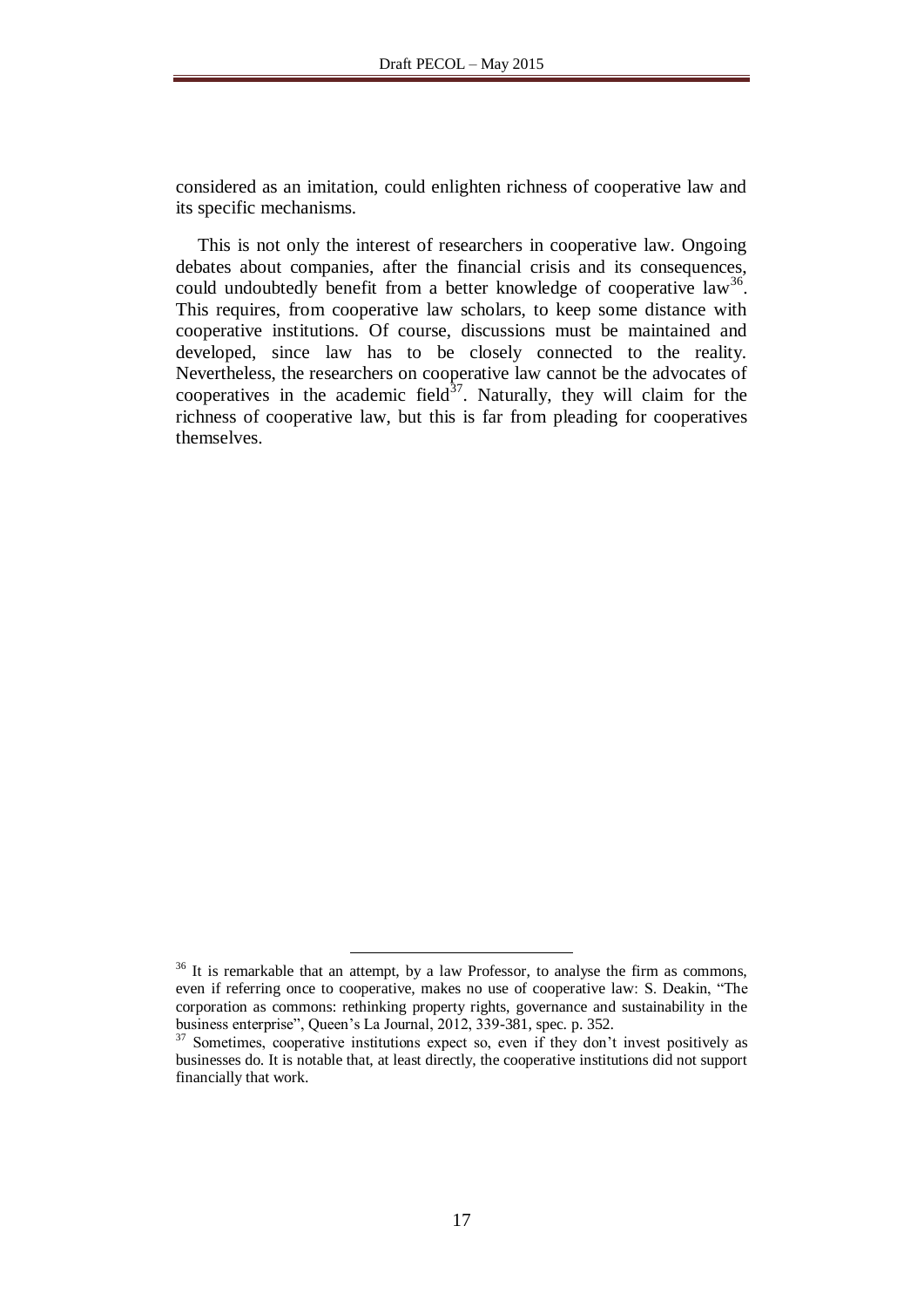## **CHAPTER 1 DEFINITION AND OBJECTIVES OF COOPERATIVES**

#### **SECTION 1.1**

#### *(Definition and objectives of cooperatives)*

(1) Cooperatives are legal persons governed by private law that carry on any economic activity without profit as the ultimate purpose and

(a) mainly in the interest of their members, as consumers, providers or workers of the cooperative enterprise ("mutual cooperatives"), or

(b) mainly in the general interest of the community ("general interest cooperatives").

(2) "Profit as the ultimate purpose" means making profits mainly for the payment of interest, dividends or bonuses on money invested or deposited with, or lent to, the cooperative or any other person.

(3) For the purpose in paragraph  $(1)(a)$ , "cooperative enterprise" may include an enterprise carried out by a subsidiary if this is necessary to satisfy the interests of the members and the members of the cooperative maintain the ultimate control of the subsidiary.

(4) Cooperatives shall include in their registered name the word "cooperative", "coop", or similar. The words "cooperative", "coop", or similar, may not be included in the name of entities not formed and managed as cooperatives in accordance with cooperative law and universally recognised cooperative values and principles.

#### **SECTION 1.2**

#### *(Law applicable and cooperative statutes)*

(1) Cooperatives regulated by special laws for their type of cooperative are subject to the general cooperative law only to the extent that it is compatible with their particular nature.

(2) As autonomous organizations, cooperatives are free to govern themselves by their statutes within the limits of cooperative law. For this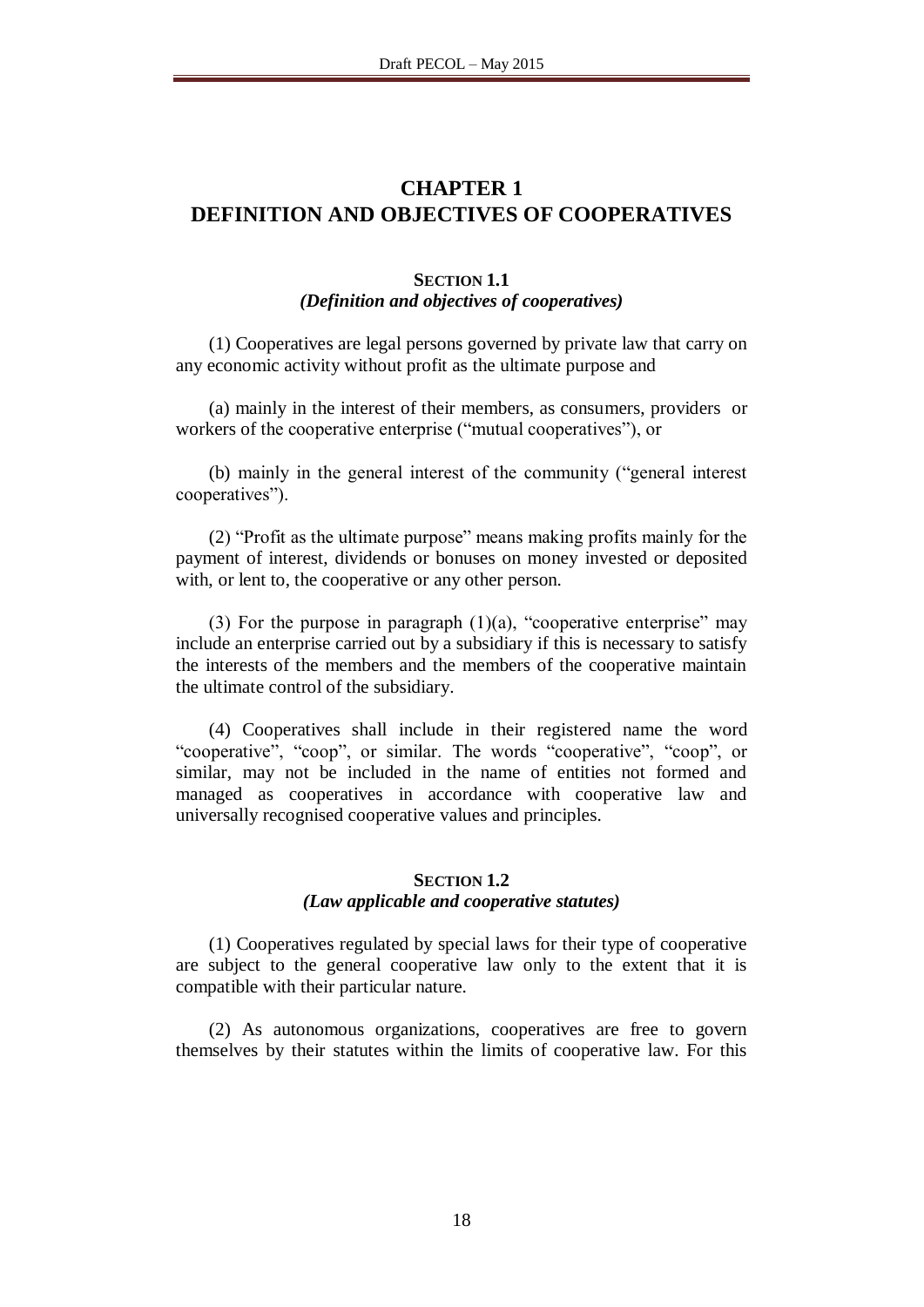purpose, "statutes" includes both the instrument of incorporation and statutes which are the subject of a separate document.

(3) In the case of matters not regulated or partly regulated by cooperative law and cooperative statutes, other laws, including company law, may apply to cooperatives only to the extent that they are compatible with their particular nature.

#### **SECTION 1.3** *(Membership requirements)*

(1) The members of a cooperative may be cooperator members or noncooperator members.

(2) Cooperator members are natural or legal persons who engage in cooperative transactions as consumers, providers or workers of the cooperative enterprise.

(3) Non-cooperator members are natural or legal persons, such as investors, volunteers, or public bodies, who do not engage in cooperative transactions but are interested in the pursuit of the cooperative objective.

(4) A cooperative shall always comprise no fewer than two members, who in a mutual cooperative must be cooperator members.

(5) Mutual cooperatives may admit to membership non-cooperator members only if their statutes so provide.

(6) Cooperative statutes may make membership subject to reasonable conditions related to their particular type or objective, without gender, social, ethnic, racial, political or religious discrimination or artificial restriction of membership.

#### **SECTION 1.4** *(Cooperative transactions)*

(1) Mutual cooperatives pursue their objective mainly through cooperative transactions with their cooperator members for the provision of goods, services or jobs.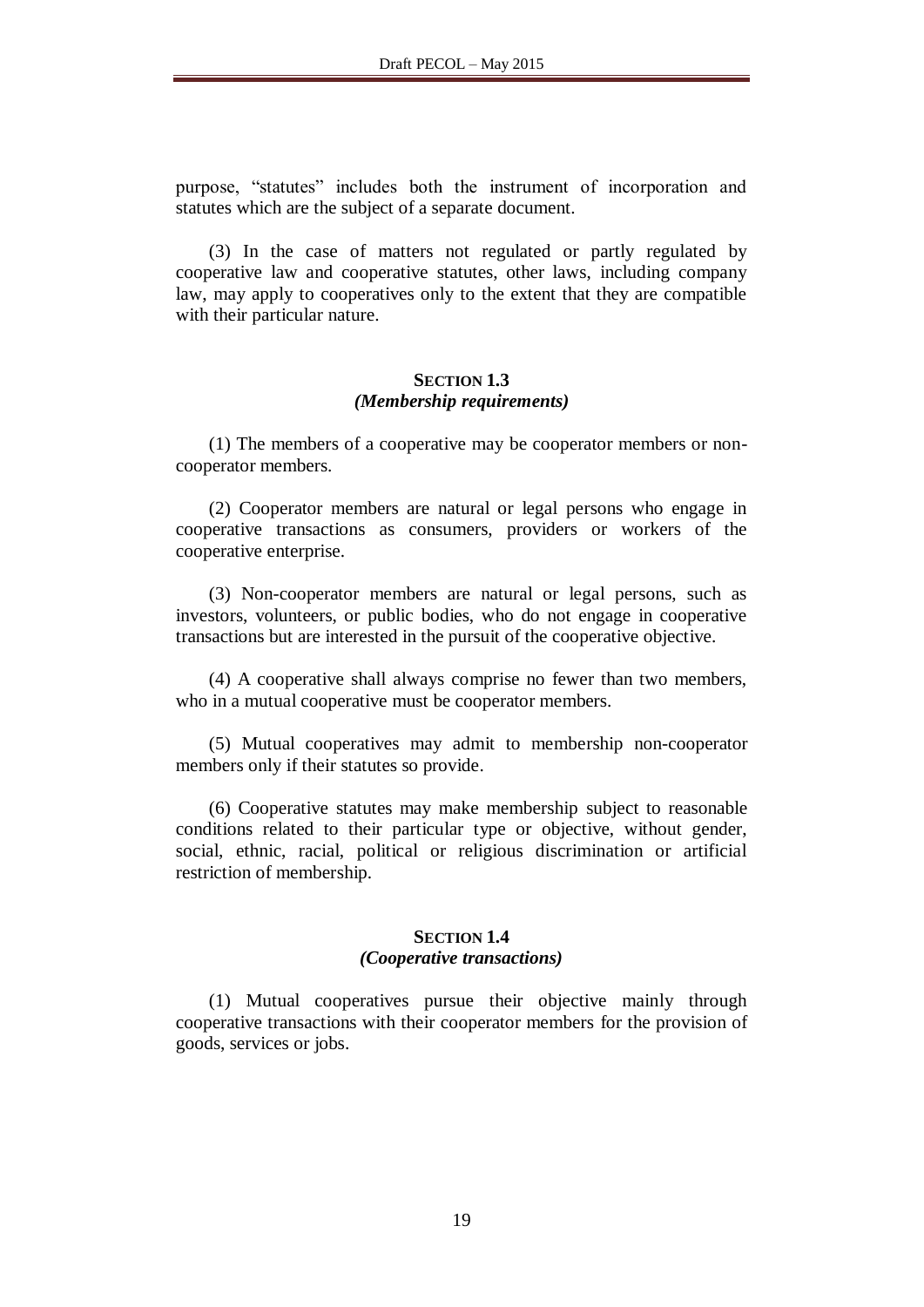(2) In the conclusion and execution of cooperative transactions cooperatives shall observe the principle of equal treatment of cooperator members.

(3) Cooperative statutes shall include provisions about the participation of cooperator members in cooperative transactions, with particular regard to the minimum extent and/or level of such participation.

(4) Without prejudice to any other legal remedy, failure by the cooperator member or by the cooperative to engage in cooperative transactions is a justified condition respectively for member expulsion and for member withdrawal.

#### **SECTION 1.5** *(Non-member cooperative transactions)*

(1) "Non-member cooperative transactions" are transactions between cooperatives and non-members for the provision of goods, services or jobs of the same kind as those provided to cooperator members.

(2) Without prejudice to section 1.4(1), mutual cooperatives may engage in non-member cooperative transactions unless their statutes provide otherwise.

(3) Mutual cooperatives engaging in non-member cooperative transactions shall give those non-members an option to become cooperator members and inform them about it.

(4) When mutual cooperatives carry out non-member cooperative transactions they shall keep a separate account of such transactions. General interest cooperatives may also do so.

(5) Profits from non-member cooperative transactions are allocated to indivisible reserves.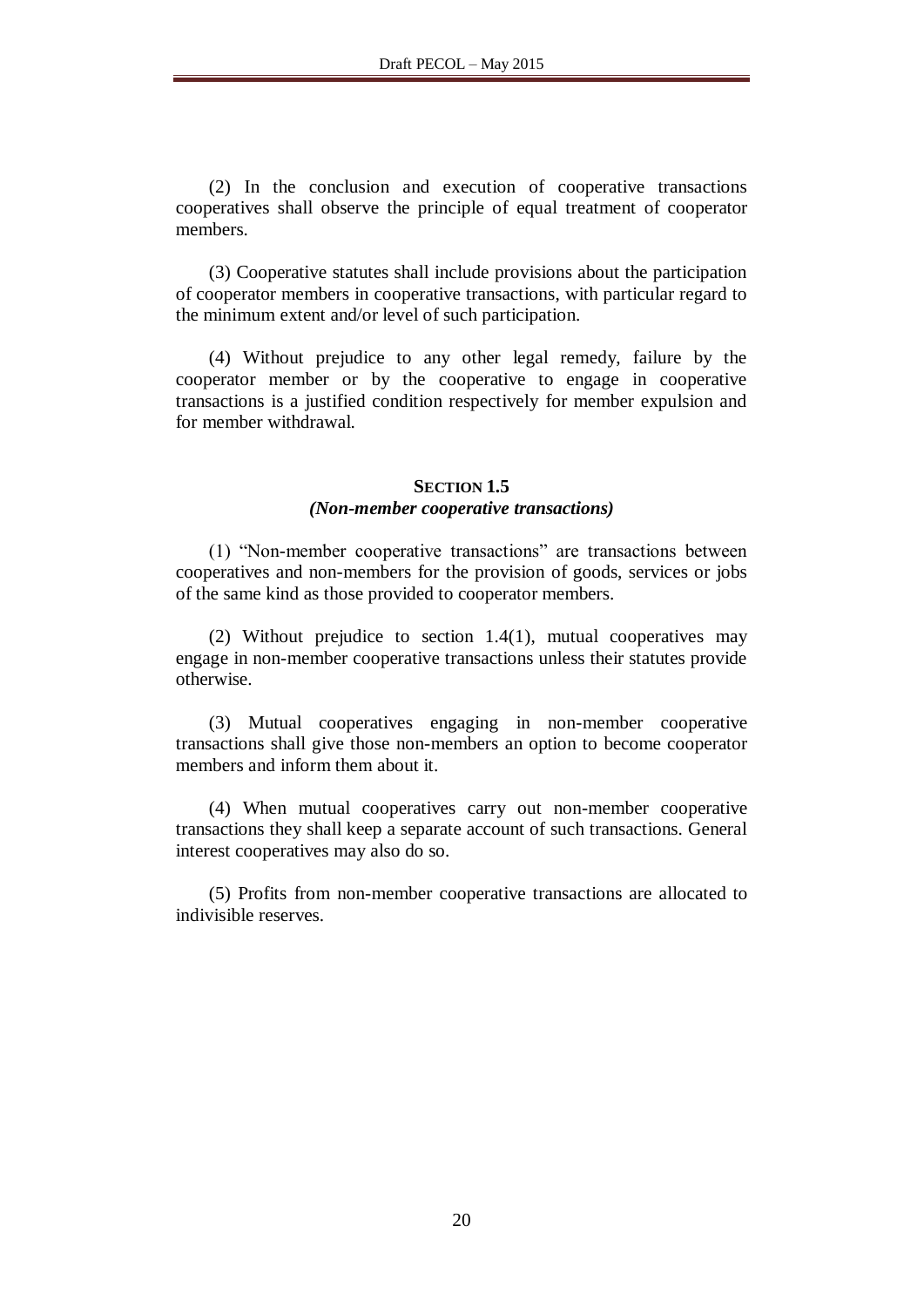## **COMMENTS TO CHAPTER 1**

#### **Section 1.1 The definition of cooperatives and the cooperative identity**

The first provision of the PECOL contains a definition of cooperatives. This is consistent with the common practice in European cooperative laws [see art. 2511 ICC; art. 2 PCC; chap. 1, sec. 2(1), FCA; par. 1(1) GCA; art. 1(1) SCA; art. 1(1) FrCA]. In contrast, a proper definition of an SCE is lacking, although the SCE R immediately identifies an SCE by some characteristics, including member and capital variability and the objective pursued [see art. 1 SCE R]. In a more complex manner, the CCBSA identifies cooperatives by a negative requirement, namely, the non-profit purpose [sec. 2(3), CCBSA], and by a positive requirement, that of being *bona fide* cooperatives according to the conditions laid down by the Financial Conduct Authority as the registration authority [sec. 2(2)(a)(i), CCBSA; FCA Note]. The ICA Statement on the Cooperative Identity begins with a definition as well, which is followed by the ICA P proper.

A definition certainly helps to shape the cooperative identity and thus to distinguish cooperatives from other types of entities. This explains the choice to include in the PECOL a cooperative-defining provision. However, the importance of a definition must not be overemphasized. In fact, the cooperative identity comprises several aspects and is the result of the overall cooperative regulation, including those provisions dealing with the organizational and the financial structure of a cooperative (in PECOL, sec. 2 and 3, respectively]. Therefore, a definition can hardly be so comprehensive as to include all the distinguishing features of cooperatives, and even a definition which purports to do so, should be read in conjunction with other provisions explaining the meaning and showing the contents of the features (only) mentioned therein. Moreover, different definitions may be found in European cooperative laws, some more comprehensive (e.g., PCC, SCA, and CCBSA by reference to FCA Note), others less such (e.g., ICC), and their substantial contents vary. The only common element in all the legal definitions examined is the fact that they all make reference to the objective of a cooperative.

Consequently, the PECOL on the one hand provide a definition, and on the other hand center it on the objective pursued by cooperatives, leaving aside other defining features (capital/member variability, democracy, etc.) which will be considered by other PECOL provisions. Indeed, although it is not the only element of the cooperative identity, the objective is probably the feature that more than others helps to distinguish cooperatives from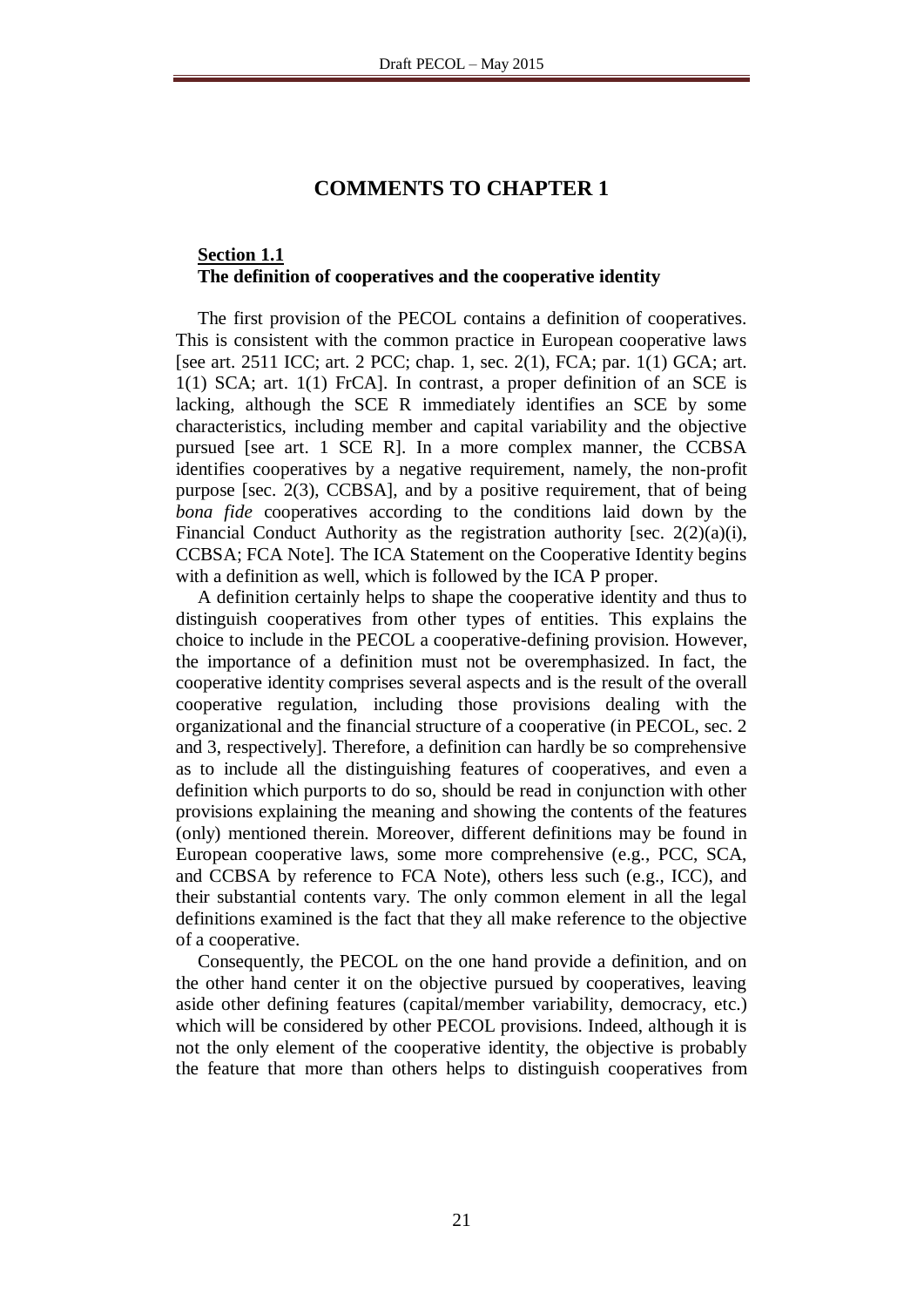other business organizations, especially companies (also taking into consideration the trend in company law not to attribute a specific purpose to companies, which emerges, for example, from the comparison of the SCE R and the European Company Regulation of 2001).

In the PECOL definition of a cooperative, attention must also be paid to the fact that cooperatives are considered legal persons governed by private law (the PECOL do not go into the details of how the legal personality is acquired by cooperatives, which however normally stems automatically from their registration). The legal personality stresses the autonomous legal subjectivity of cooperatives relative to their members, as well as their full legal capacity, and in some jurisdictions it also conveys their patrimonial autonomy (see PECOL, sec. 3.5). The reference to private law emphasizes the private nature of cooperatives and their being one of the organizational types made available by legislatures to citizens to shape their business.

In PECOL cooperatives are identified only by the title of "cooperatives", like in the FCA and in the PCC, as well as in the ICA P. Therefore, they are neither referred to as "cooperative companies", like in the ICC, FrCA, and SCA (in which jurisdictions the word "society" is substantially the equivalent of "company"), nor as "cooperative societies", like in the CCBSA and the SCE R.

On the one hand this choice was made to highlight the difference between cooperatives and (for-profit) companies; on the other hand, this choice does not affect the possibility to apply company law to fill the gaps of cooperative law (see below in this comment). This is demonstrated by the fact that cooperatives are subject to the supplemental and additional application of company law provisions both in countries, like France and Italy, where they are referred to as "cooperative companies", and in countries, like Portugal, where they are referred to simply as "cooperatives". From a theoretical point of view, the fact that cooperatives are considered companies is not a great problem once it is recognized that that of "company" is a genus within which companies without a profit purpose and with the particular characteristics of cooperatives may be included, as is the case in the Italian legal doctrine. The same conclusion applies if we adopt a broader notion of "profit" and "for-profit" as characterizing the category of companies (as in the Portuguese but also in the Italian legal scholarships), which also includes the pursuit of economic interests (e.g., cost savings) different from capital remuneration. In this last case, too, a cooperative could be included in the genus of companies, without this representing a problem in terms of cooperative identity.

#### **The cooperative objective**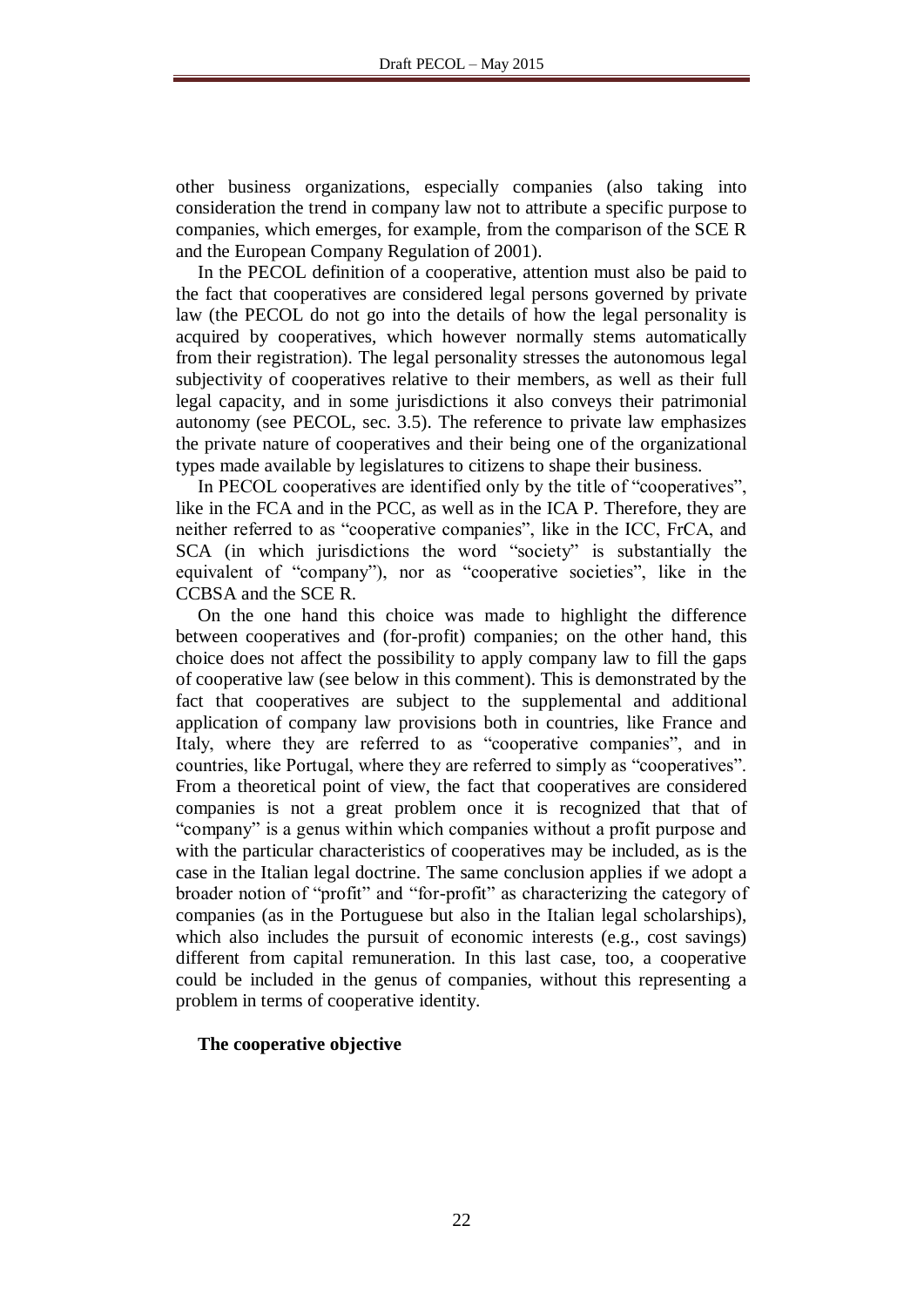The definition in PECOL sec. 1.1(1) is a general definition, so conceived as to cover all types of cooperatives, including those that in many countries fall within special laws. A general definition reflects the nature of the PECOL as proposed general principles of European cooperative law, covering all types of cooperatives regardless of their sector of activity.

The definition in PECOL sec. 1.1(1) also covers secondary or higherdegree cooperatives, i.e., cooperatives formed by cooperatives, thus not requiring an explicit provision for them. Indeed, secondary cooperatives (or "consortia of cooperatives" as they are referred to in some jurisdictions) carry out an enterprise in the interest of their member cooperatives as consumers/users or providers of the (enterprise carried out by the) secondary cooperative. This does not mean, however, that secondary cooperatives might not need a specific regulation. In fact, they will be explicitly dealt with elsewhere in PECOL.

The PECOL definition refers explicitly to two general types of cooperatives, "mutual" cooperatives and "general interest" cooperatives, and three broad sub-types of mutual cooperatives (consumer-, producer-, worker cooperatives) according to the nature of the members and their relationship with the cooperative. These sub-types are apt to cover all the existing particular types of cooperatives in all the sectors of the economy (agriculture, banking, etc.).

Notwithstanding worker cooperatives are in fact a species of producer cooperatives (they are producer cooperatives where work is the input provided by the members), it has seemed opportune to mention them separately as some European cooperative laws do [artt. 6 and 80 SCA; artt. 2512 and 2513 ICC; art. 1(3) SCE R], also because worker cooperatives sometimes are recipients of a special regulation due to the particular nature of the relationship which takes place between the cooperative and its worker-members, which creates specific problems of regulation in relation to labor law and its mandatory principles [see Italian law n. 142/2001; French Law of 1978; in Spain labor law its mandatory for cooperatives only if the cooperative law call for its application].

In addition, it must be underlined that nothing in the PECOL definition precludes the possibility – as happens in many countries and is also explicitly stated in some cooperative laws [art. 4(2) PCC; art. 105 SCA; art.  $2513(2)$  ICC] – of a mutual cooperative being formed to act in the interest of more than one category of members, e.g., consumer-members and worker-members, thereby undertaking more than one type of cooperative transactions with its members.

In the PECOL definition, the objective also comprises a negative element, the non-profit purpose, which is described by recourse to the wording of CCBSA sec. 2(3). Indeed, this would not be a necessary element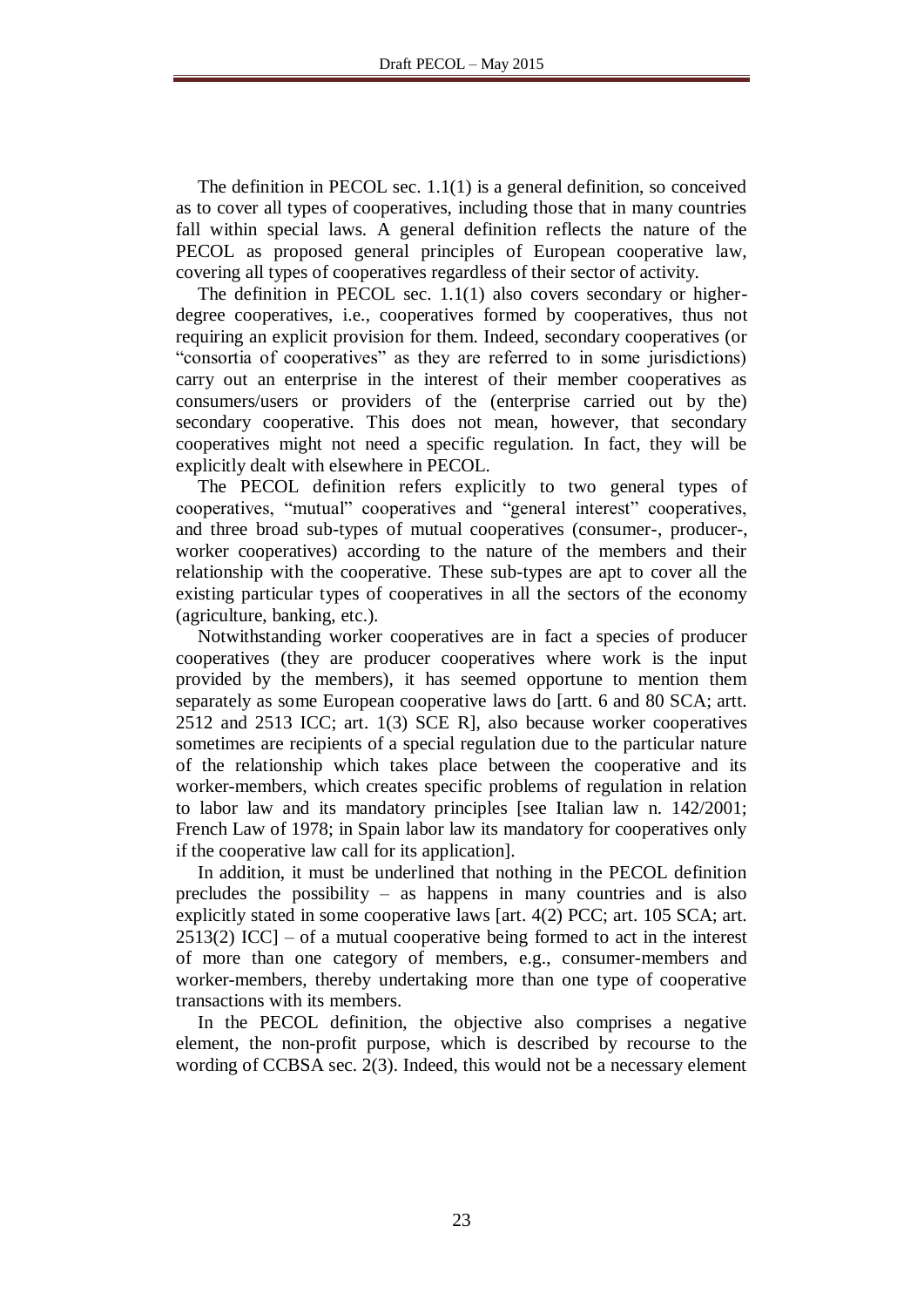of the definition of a cooperative as long as a positive statement of the objective pursued does already exist, and refers to an objective of a different nature. However, not only is the non-profit purpose of cooperatives explicitly stated in their very definition by some European cooperative laws [sec. 2(3) CCBSA; art. 2(1) PCC], but it also serves to trace yet more clear borders between cooperatives and companies.

Indeed, according to a line of thought shared by some authors, notably economists and law and economics scholars, companies are cooperatives, more precisely, a particular type of producer cooperatives or "capital cooperatives", as shareholders are providers of capital and the service rendered by the company to shareholders is capital remuneration. In this regard, the cooperative would be the genus to which also companies pertain, and the difference between cooperatives and companies would almost dissolve. This is a partial and incomplete view of cooperatives, which takes into consideration only the ownership structure (and not the other features of cooperatives) and neglects to consider that a company's shareholders do not possess the double quality a cooperative's members possess. Shareholders are not consumers/users, providers or workers of the company enterprise; they only buy and hold shares of the company capital. This also explains why in defining a cooperative it is necessary to refer to the enterprise performed, while in defining companies this is not necessary (companies are "neutral" also in this respect).

The reference to the non-profit aim of cooperatives does not prevent a cooperative from remunerating within certain limits the capital subscribed by the cooperators and/or investor members, as will be pointed out in PECOL chapter 3.

#### **Mutual cooperatives**

As said, PECOL comprises two general types of cooperatives, termed "mutual cooperatives" and "general interest cooperatives", in conformity with a trend that may be observed in European cooperative law with particular regard to the jurisdictions covered by PECOL. Providing for these two general types is one of the main achievements of the PECOL and advancements in the cooperative legal theory.

These two general types are distinct from each other, first of all because of the different objective pursued.

In mutual cooperatives, which are the more traditional general type (and the only one referred to by the ICA P), the institutional objective consists of both the ultimate purpose to act in the interest of the members and the conduct of a particular activity to fulfill that purpose, namely, the cooperative enterprise with the members.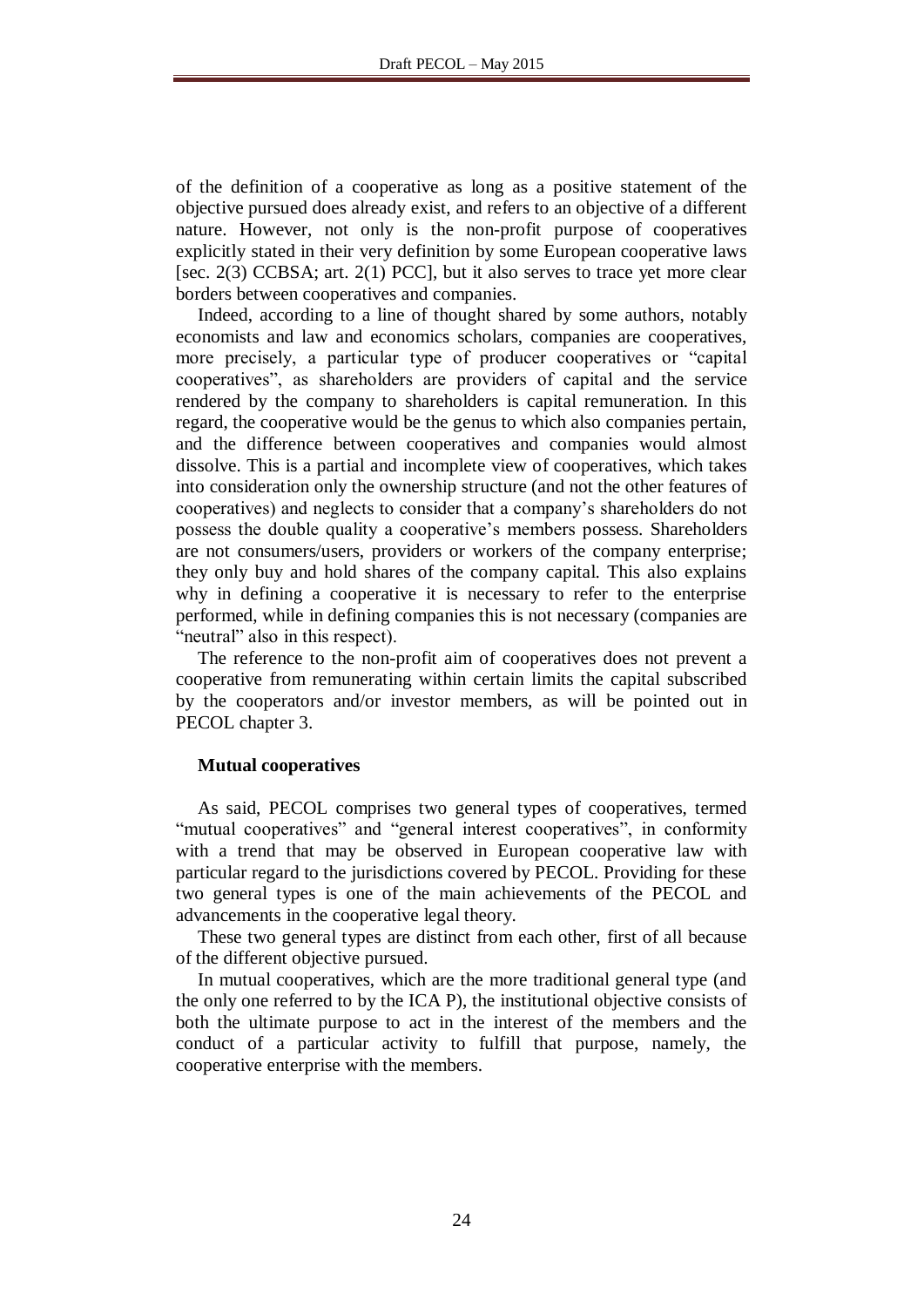The objective of mutual cooperatives substantially coincides with that which current cooperative laws in Europe assign to cooperatives.

Cooperatives are legal entities that conduct an enterprise in the interest of their members/owners, as consumers/users of the goods or services provided by the cooperative enterprise, as providers of the goods or services employed for running the cooperative enterprise, or as workers of the cooperative enterprise. In other words, the final objective of mutual cooperatives is to satisfy the needs and maximize the utility of their consumer-, provider- or worker-members. Relative to share companies established to maximize shareholders' value (by distributing profits to them and/or increasing the exchange value of the shares they hold), mutual cooperatives are different not because they do not act in the interest of their members, but because their purpose is not to satisfy the members' interests in maximizing the value of a capital investment but in obtaining or providing goods (including knowledge or other immaterial things) or services or in working at the best possible conditions, which is an economic but not a lucrative purpose in a strict sense.

The definition in PECOL sec. 1.1(1) does not contain a reference to the nature of members' needs, whether economic, social, cultural, or ideological, as in contrast provided for by some European cooperative laws [par. 1(1) GCA; chap. 1, sec. 2, FCA; art. 1(1) SCA; art. 2(1)PCC; art. 1(3) SCE R]. Indeed, the nature of members' needs either relates to internal motivations which are not relevant for the qualification of the legal entity or, if identified by the law, may show the legislature's intention to make available the cooperative form for the pursuit of a particular function, which is atypical in relation to that normally assigned to mutual cooperatives. In particular, when national cooperative laws refer to social, cultural, ideological needs of cooperative members they may pave the way for general interest cooperatives to exist, which are, however, explicitly contemplated by PECOL.

The mutual purpose of cooperatives does not exclude that cooperatives pursue additional objectives, which go beyond the interests of their members and may be qualified as "altruistic" [see explicitly par. 1(2) GCA]: the use of "main" in the PECOL definition of mutual cooperatives serves also this specific objective. The outward orientation of mutual cooperatives may result, for example, from the use of part of the surplus in the interest of the cooperative movement and/or the community, thereby strengthening that "social function" that many jurisdictions assign to cooperatives (including at the Constitutional level: see art. 45 of the Italian Constitution; art. 129 of the Spanish Constitution, which however does not make explicit reference to the social function of cooperatives; and the numerous provisions in the Portuguese Constitution). However, mutual cooperatives that externalize a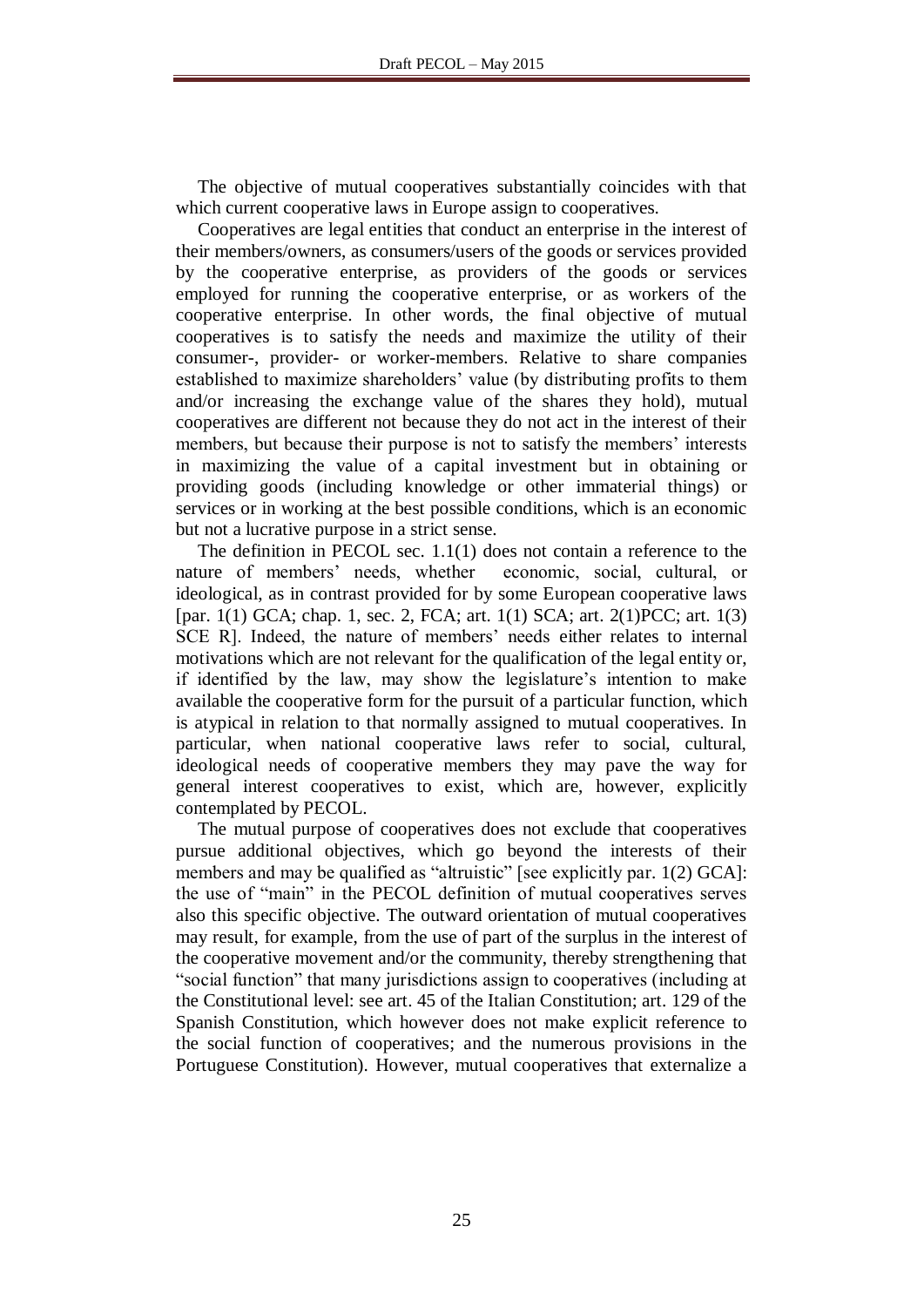portion of the value that they are able to generate still do not coincide with general interest cooperatives, in which, as will be soon pointed out, the (main) outward orientation shapes their institutional objective as opposed to that of mutual cooperatives.

#### **General interest cooperatives**

While mutual cooperatives correspond to the traditional model of cooperative as found in the origins of the cooperative movement, general interest cooperatives have emerged in the European legislation more recently, due to the recourse by legislatures to the cooperative form to provide a suitable legal structure for entrepreneurial activity of general interest or social enterprises.

However, different situations as well as different theories may currently be found across European jurisdictions.

Italian Law n. 381/1991 provide for the formation of "social cooperatives". Social cooperatives "pursue the general interest of the community in the human promotion and social integration of citizens through: *a*) the provision of social-health and educational services; *b*) the carrying out of various activities – agricultural, industrial, commercial, or service – for the work integration of disadvantaged persons". Social cooperatives, therefore, do not act in the interest of their members as such, but in the general interest of the community. They are not mutual but general interest cooperatives, as explicitly stated by law and recognized by some legal scholars.

The SCA recognizes "social initiative cooperatives", namely, "non-profit cooperatives which irrespective of the class to which they belong have as their objectives either the provision of welfare services through health, education, cultural or other activities of a social nature, or the conduct of any economic activity with the purpose of integrating those who suffer any kind of social exclusion into the labour market and, in general, meeting social needs that are not being attended to by the market" (art. 106(1)).

Being classified as non-profit, social initiative cooperatives are also subject to the following restrictions (*Disposición Adicional Primera*, SCA): not distributing surpluses or profits to their members, not paying more than the legal rate of interest (currently 3.5%) on the capital, unpaid cooperative office-holders and limitations on the salaries of the workers (members or otherwise), which may not exceed 150% of the levels set out in the applicable sector agreement (*convenio colectivo*).

Notwithstanding the above, these cooperatives are considered mutual in their essence. Consequently, the activity in question will be conducted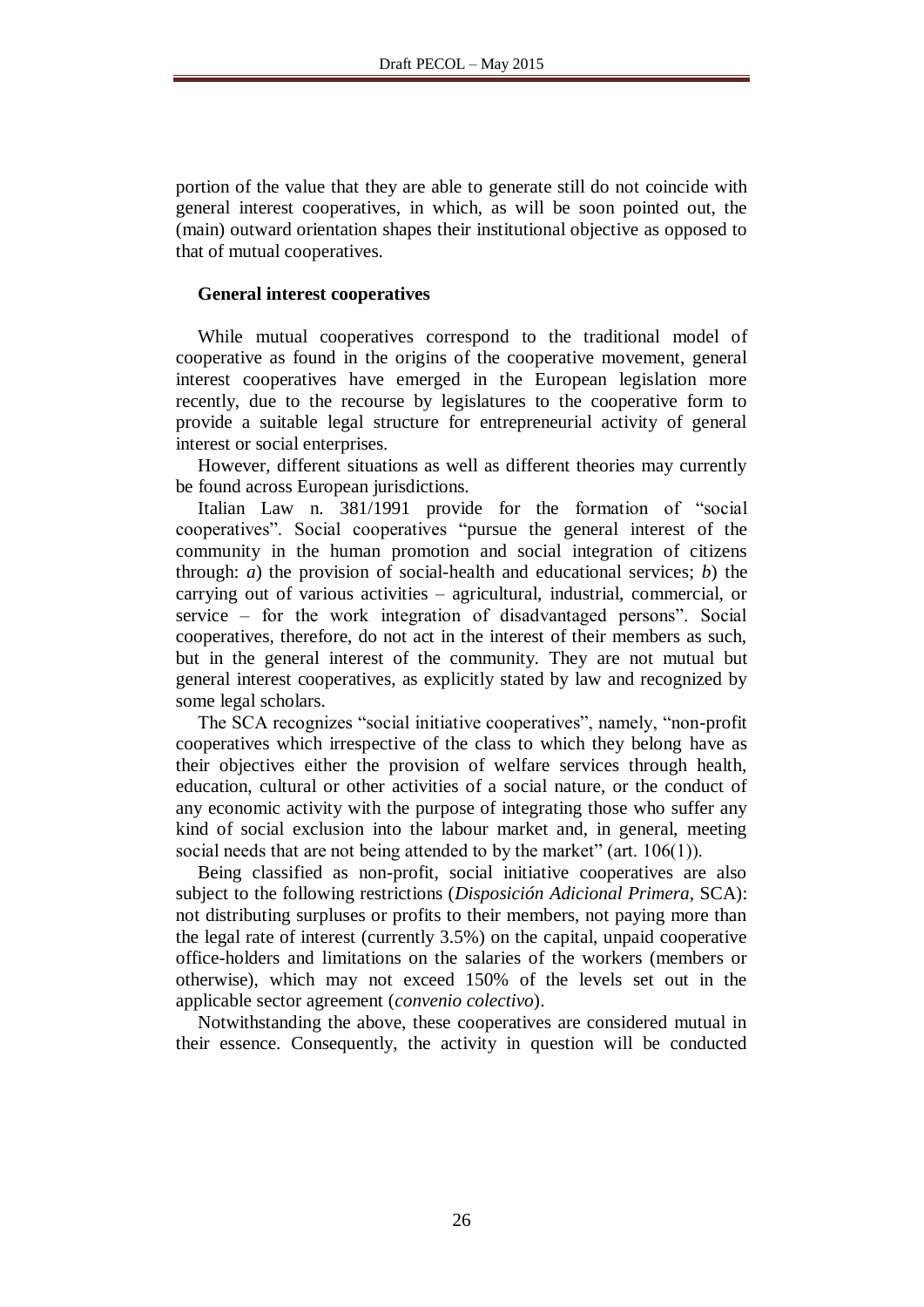mainly to attend to the needs of its members, whether these be consumers, users, suppliers or workers.

Portuguese Law n. 78/98 regulates "social solidarity cooperatives" whose objective consists in supporting situations of social and economic vulnerability, based on a paternalistic paradigm of social intervention with families, children, youth, seniors, disabled, unemployed and other vulnerable groups, in view of their professional integration, education, training, occupational and residential care. These cooperatives base their entire activity in a logic of solidarity, so that the legal framework which they fall in has peculiarities. One should stress, from the outset, the impossibility of distributing cooperative advantages to cooperative members, which means that all surpluses will revert, mandatorily, to reserves (art. 7). In spite of this, however, like in Spain, the Portuguese scholarship considers social solidarity cooperatives mutual cooperatives characterized by the sector of intervention and not by a particular purpose as compared to other cooperatives.

The FrCA (art. 19*quinquies*, introduced in 2001 and last modified in 2014) allows for the establishment of "collective interest cooperatives" whose objective is "the production or supply of goods and services of a collective interest, with a social utility character". They are meant as nonmutual cooperatives by the French legal doctrine. Their altruistic purpose, their being directed at satisfying a wider public and not simply their members, as opposed to what happens within traditional cooperatives, is moreover explicitly pointed out in the preamble to the law introducing them in FrCA.

In the UK, a Community Interest Company (registered under the Company Act 2004 and the CIC Regulations 2005) operating as a cooperative, i.e., controlled democratically by its members, provides a similar structure. On the other hand, the CCBSA puts an alternative between registering a society as a bona fide cooperative and registering it as a community benefit society ("BenCom"). The latter option requires the society to conduct business for the benefit of the community, namely, "primarily for the benefit of people who are not members of the society" and "in the interests of the community at large" (FCA Note).

In Germany the reference to the possibility that cooperatives are formed to serve the social or cultural interests of their members might open the door to the possibility to foresee non-mutual cooperatives, but for many German scholars, perceiving cooperatives as self-help organizations, general interest cooperatives would be a contradiction in terms.

The FCA allows a cooperative to pursue an ideological goal. Moreover, Finnish Law 1351/2003 on social enterprises allows also a cooperative (Osk) to be qualified as social enterprise.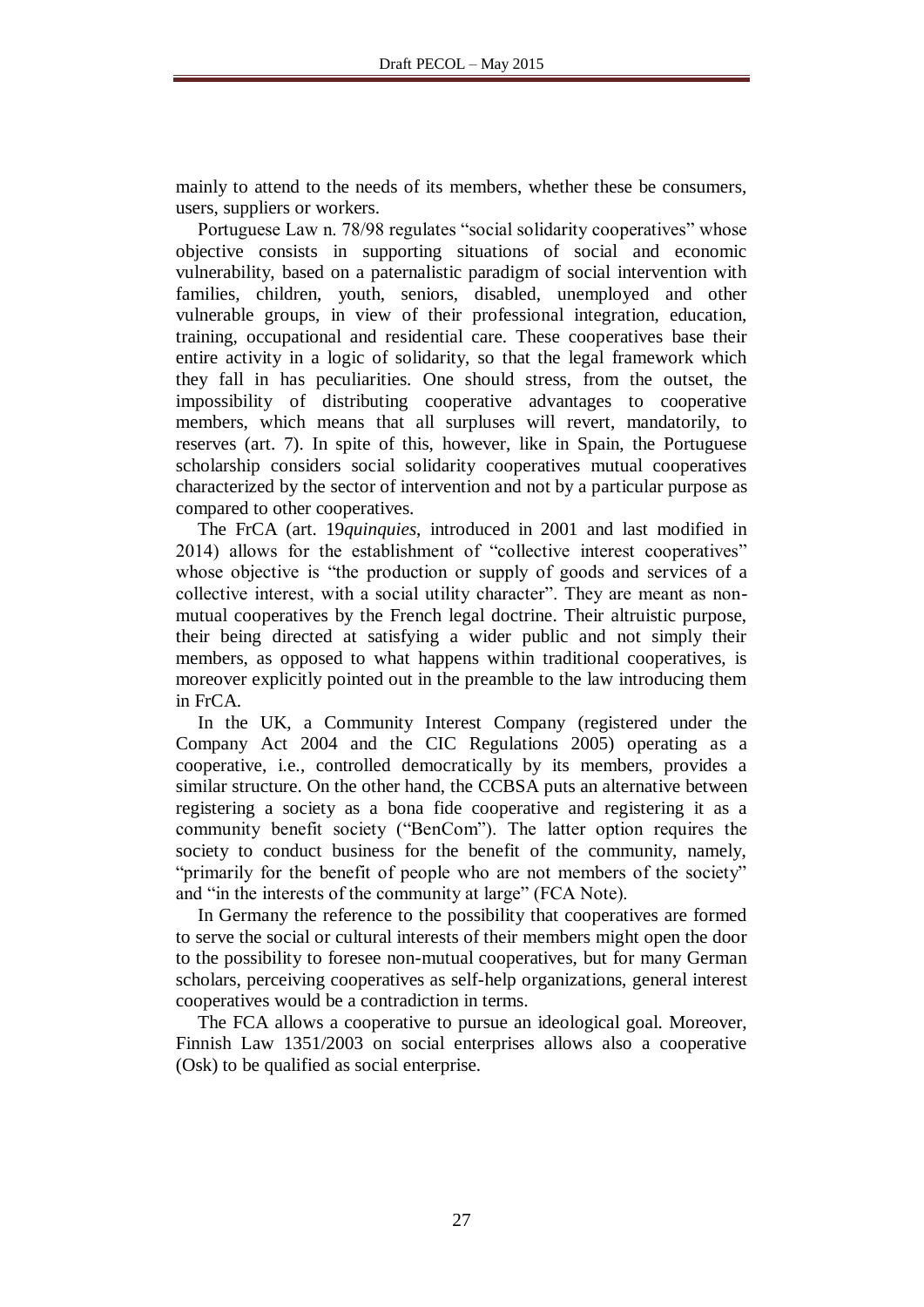The choice for the PECOL has been to follow the Italian, French, and UK approach, and strengthen it, thus considering general interest cooperatives separately from mutual cooperatives with regard to the objective pursued. Moreover in the PECOL, for qualifying a general interest cooperative, no reference is made to the nature of the activity that it must conduct (e.g., social services, health services, etc.). This is consistent with the generic formulas found in French law and also in the UK regulation of CICs. Of course, support policies and tax law could provide a stricter definition of general interest cooperatives in order to award benefits to them.

General interest cooperatives as foreseen in the PECOL, are not only instruments for health, social services and work integration of disadvantaged people, as originally conceived in European legislation. They may well be employed for organizing and providing public services to a given community, such as electricity, renewable energies, and the like. This corresponds to a practice emerging in some European countries and increasingly object of research by cooperative scholars.

The general interest purpose requires that this type of cooperatives be separately considered by the law relative to mutual cooperatives. In particular, as regards PECOL chapter 1, general interest cooperatives are not obligated to conduct a cooperative enterprise with and in the interest of their members as consumers, providers or workers. Nor are they regarded by limitations on transactions with non-members [see art. 19*sexies* FrCA]. Accordingly, general interest cooperatives may require a diverse treatment with respect to their membership, organizational and financial structure, as well as to external control, as demonstrated by the national rules presently applicable to them. The PECOL try, therefore, to differentiate their treatment when necessary.

A final remark on the relationship between mutual and general interest cooperatives: Mutual cooperatives do complementarily serve a social function, either indirectly by way of their system of administration or finance, or directly due to the destination for the community benefit of part of the resources generated by their enterprises. Therefore, between the two general types identified in PECOL there is not a big divide, but a sort of continuum having regard to their social dimension or role.

To put it differently, while "concern for the community" is an additional objective for mutual cooperatives observing the 7th ICA principle, "concern for the community" is the main or even exclusive objective of general interest cooperatives, as delineated in the PECOL, based on a legislative trend found in European cooperative law.

#### **The economic activity**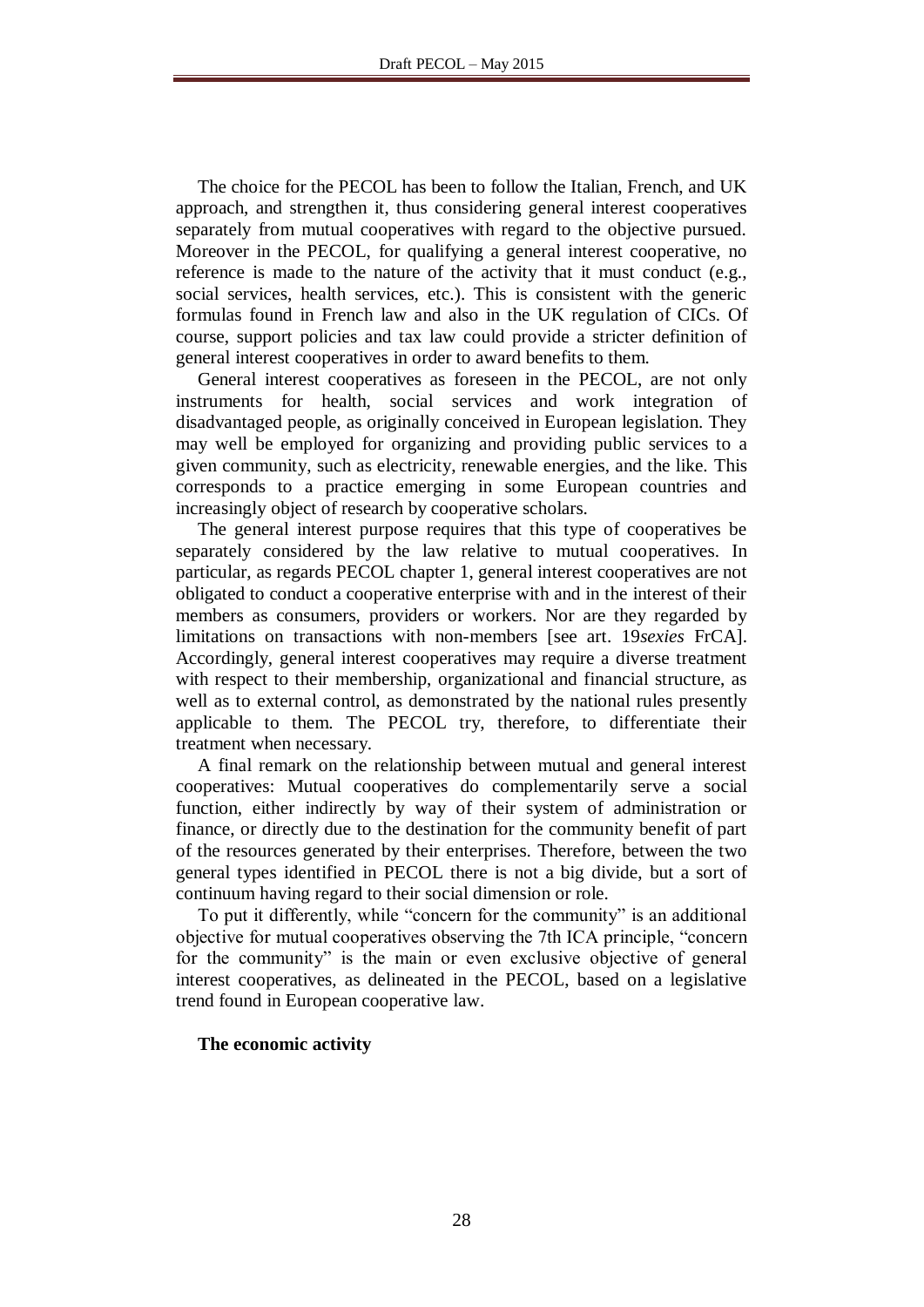Cooperatives are legal entities running an enterprise, as stems from the definitions of cooperatives or from the statements of the cooperative objective contained in European cooperative laws, as well as from the definition of a cooperative in the ICA P. Therefore, legal entities that conduct an activity which is not an enterprise in a strictly legal sense (e.g., grant-making; provision of free services, etc.), cannot be considered cooperatives.

In the definition of a cooperative in PECOL sec.  $1.1(1)$  the use of "any" with regard to the economic activities that a cooperative may conduct, is deliberate. It should suffice to make it clear that cooperatives are in principle business organizations that may be employed to conduct any lawful economic activity, and that restrictions in the use of the cooperative legal form to conduct a certain business must be justified in order to be legitimate under the principle of equal treatment. Indeed, in some cooperative laws it is explicitly stated that cooperatives are free to conduct any economic activity and operate in any sector of the economy [*Elle exerce son activité dans toutes les branches de l'activité humaine* (art. 1(2) FrCA); *cualquier actividad económica lícita podrá ser organizada y desarrollada mediante una sociedad constituida al amparo de la presente Ley* (art. 1(2) SCA); *desde que respeitem a lei e os princípios cooperativos, as cooperativas podem exercer livremente qualquer actividade económica* (art. 7(1) PCC)]. But stressing this in PECOL has seemed counterproductive, as the starting point is that cooperatives are a type of legal entity which acts in parity with the others. Thus, it might have signaled a sort of weakness of the legal form, as a developing, but yet not developed, legal form. This explains the choice to simply refer to "any" without additionally underlining the cooperative freedom as regards the types of economic activity to undertake.

#### **The use of subsidiaries**

According to PECOL sec. 1.1(3), a cooperative exists also when the cooperative enterprise is not run directly by the cooperative but through a subsidiary. This possibility is explicitly foreseen by chap. 1, sec. 2(1) FCA and art. 1(3) SCE R. Only implicitly by other jurisdictions, which allow a cooperative to hold shares of a company [par. 1(2) GCA; art. 79(1) SCA; art. 27-*quinquies* of Italian legislative decree n. 1577/1947]. It also corresponds to an increasingly diffuse cooperative practice.

However, in the PECOL, the use of subsidiaries to implement the cooperative objective is subject to restrictions (like in German cooperative law: see par. 1(2) GCA). It is considered possible only if two conditions are met: if it is necessary to satisfy the interests of the members and if the members of the cooperative maintain the ultimate control of the subsidiary.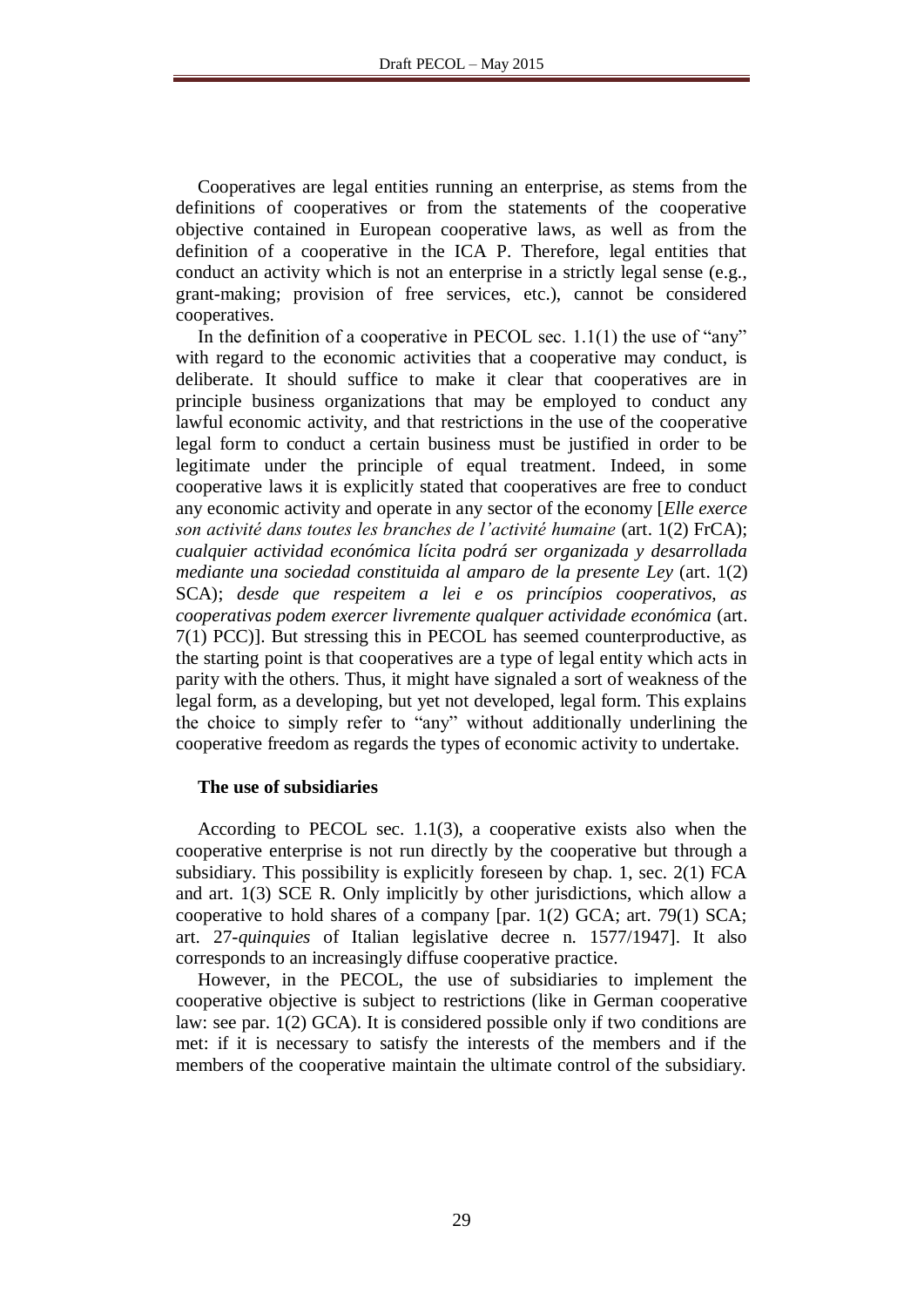These two conditions are laid down to prevent the abuse of subsidiaries to the detriment of the interests of the members and more in general of the identity of cooperatives as member-driven organizations. In fact, the subsidiary may be a filter which reduces the possibility for cooperative members to direct and control the enterprise that fulfill their interests. Thus, if this filter is necessary for the better fulfillment of the members' interests, it may be employed, but only on the condition that it is structured in a way that ensures the members' ultimate control of the business through the ultimate control of the subsidiary running it.

#### **Protection of the legal denomination of cooperative**

The title of "cooperative" is protected by PECOL sec. 1.1(4), following the analogous provisions found in art. 14(2) PCC and art. 2515(2) ICC, among others. Therefore, legal entities which are not cooperatives in their substance, may not formally qualify themselves as cooperatives. This would generate confusion in the public and damage the cooperative image.

On the other hand, in PECOL cooperatives are required to include the word "cooperative" in their name, and thus to signal their legal nature (and identity) to the public.

#### **Section 1.2 Sources of cooperative law**

PECOL sec. 1.2 deals with the sources of cooperative law and their interplay. This is an extremely important point from both a theoretical and a practical point of view.

#### **General cooperative law and special cooperative laws**

Usually, national jurisdictions provide a general law on cooperatives, which is to say, a set of rules applicable to all cooperatives irrespectively of their particular type, sector of activity, etc. What may change (without having, however, substantial consequences) is only the qualification or location of this set of general rules, which in many countries (like those considered for the PECOL: Finland, France, Germany, Portugal, Spain, UK) may be found in a separate act specifically dedicated to cooperatives (normally referred to as the "law on cooperatives"), while in other countries may be found within a more general act, including the civil code (like in Italy) or the company (e.g. in Belgium) or commercial code (e.g., in the Czech Republic). The PECOL, too, deal only with cooperatives in general.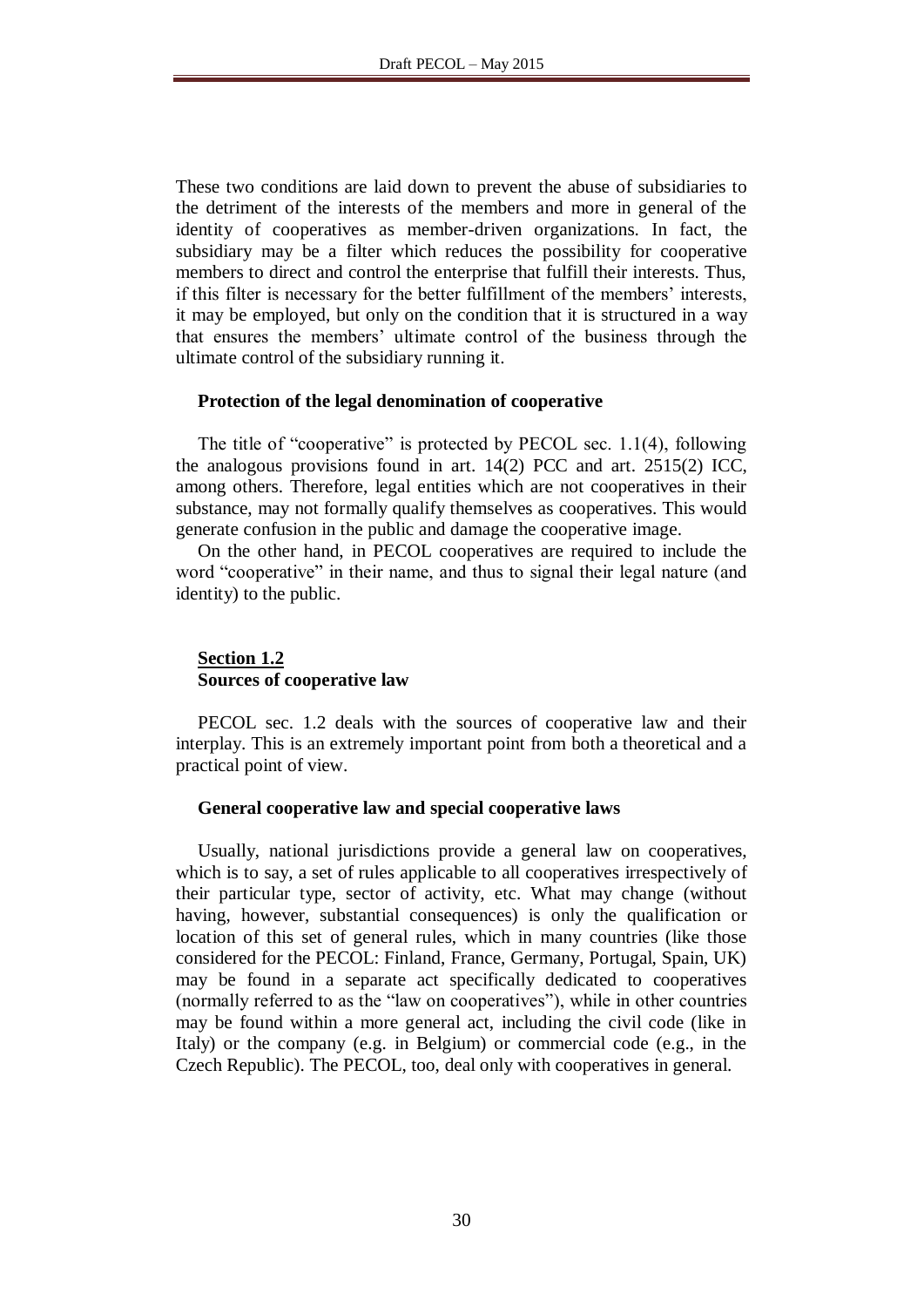It is not uncommon that the same jurisdictions providing a general law on cooperatives also provide special laws on particular types of cooperatives, which is to say, subsets of rules applicable only to some cooperatives identified by their particular activity (e.g. cooperative banks), type of mutual relationship with the members (e.g. worker cooperatives), or purpose (e.g. social cooperatives). In general, special laws on particular types of cooperatives exist in many countries, whilst what may vary is the number of these special laws and their scope (France provides the best example in this regard, namely, of a jurisdiction where the number and scope of special laws on cooperatives is so high and broad that they end up reducing the role of the existing general law on cooperatives to its lowest terms).

Which is the relationship between general law and special laws on cooperatives?

PECOL sec. 1.2(1) resolves this issue giving priority to special laws over general law (*lex specialis derogat generali*), and at the same time recognizing the applicability of general law to special cooperatives on the condition that the former's provisions are compatible with the latter's particular nature (a similar criterion is found in art. 2520, par. 2, ICC). This solution preserves the specificity of a certain type of cooperative, and on the other hand does not prevent special cooperatives from enjoying the general regulation of cooperatives.

#### **The role of cooperative statutes (by-laws)**

PECOL sec. 1.2(2) promotes the autonomy of cooperatives by emphasizing the role of cooperative statutes (by-laws) in the regulation of cooperatives. According to this provision, cooperative statutes have a general power of regulation being only subject to cooperative law proper; in other words, they can regulate any matter not regulated or only partly regulated by cooperative law. Of course, cooperative statutes may also derogate to provisions of cooperative law which are not mandatory (*ius dispositivum*). Therefore, only mandatory cooperative law limits the cooperative freedom of self-regulation by their statutes.

#### **Filling the gaps of cooperative law**

Like any other body of law, cooperative law might present a gap in the regulation of its subject matter, which raises the question of how the lacuna must be filled when cooperative statutes do not do that.

This is a very important issue (although, admittedly, the role awarded by the PECOL to cooperative statutes partly reduces its relevance), since the recourse to other bodies of law to fill the gaps of cooperative law might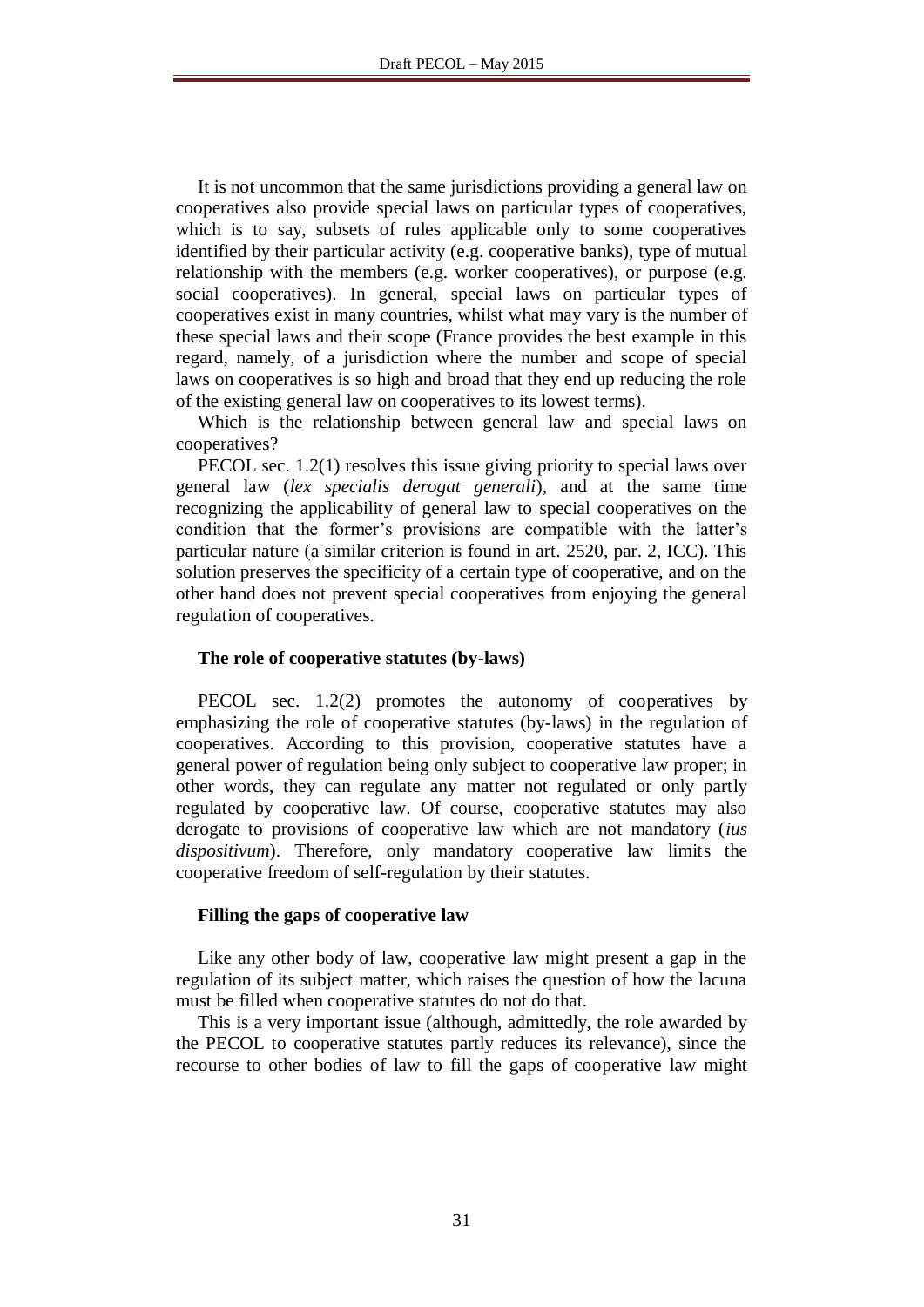affect cooperative identity in a negative manner. Conversely, the application to cooperatives of other bodies of law, including company law, might be beneficial to them, to the extent that they are thus allowed to seize opportunities granted by these bodies of law to other types of entities. As Ian Snaith observes, "While certain differences between company law and cooperative law are necessary for the protection of cooperative identity, others, such as the example of insolvency rescue procedures, simply reflect a failure to update the law applicable to cooperatives which results in obstacles for societies when they operate as businesses in the market place".

Therefore, the point needs to be dealt with so carefully to preserve the particular nature of cooperatives on the one hand, and on the other hand to ensure that cooperatives have the same opportunities as other business organizations within a given jurisdiction.

In Spain, failing applicable cooperative legislation, the civil or commercial law most closely related to the nature of the activity in which the cooperative is engaged applies. Nevertheless, the tendency in Spain to take capital-based companies as the company model and extend the rules for these to other companies, irrespective of their nature and objects, needs to be considered.

The PCC (art. 9) provides for the application of the provisions of the Code of commercial companies, and in particular of stock companies, to fill the gaps of cooperative law (general and special), to the extent that these provisions respect the cooperative principles.

According to the ICC (articles 2519 and 2522), company law, more precisely either the law of stock companies or that of limited liability companies, may additionally and residually apply to cooperatives. This is possible only when cooperative law presents a gap and the potentially applicable company law provision is deemed compatible with the particular nature of a cooperative.

Being qualified as "companies" in the FrCA, French cooperatives are subject to the residual and additional application of company law.

In Germany, Commercial Code provisions may supplement the GCA (although they apply only in very rare cases, because the GCA offers almost complete regulation).

FCA is a very detailed and comprehensive law, which however contains several explicit references to company law.

The nature of the UK legal system implies that any gaps in the legislation governing cooperatives are filled by common law rules, because the company legislation (Companies Act 2006) explicitly does not apply to cooperative societies. This is not a satisfactory solution, as common law rules are not updated due to the subsequent entry into force of company legislation which took its place in regulating companies.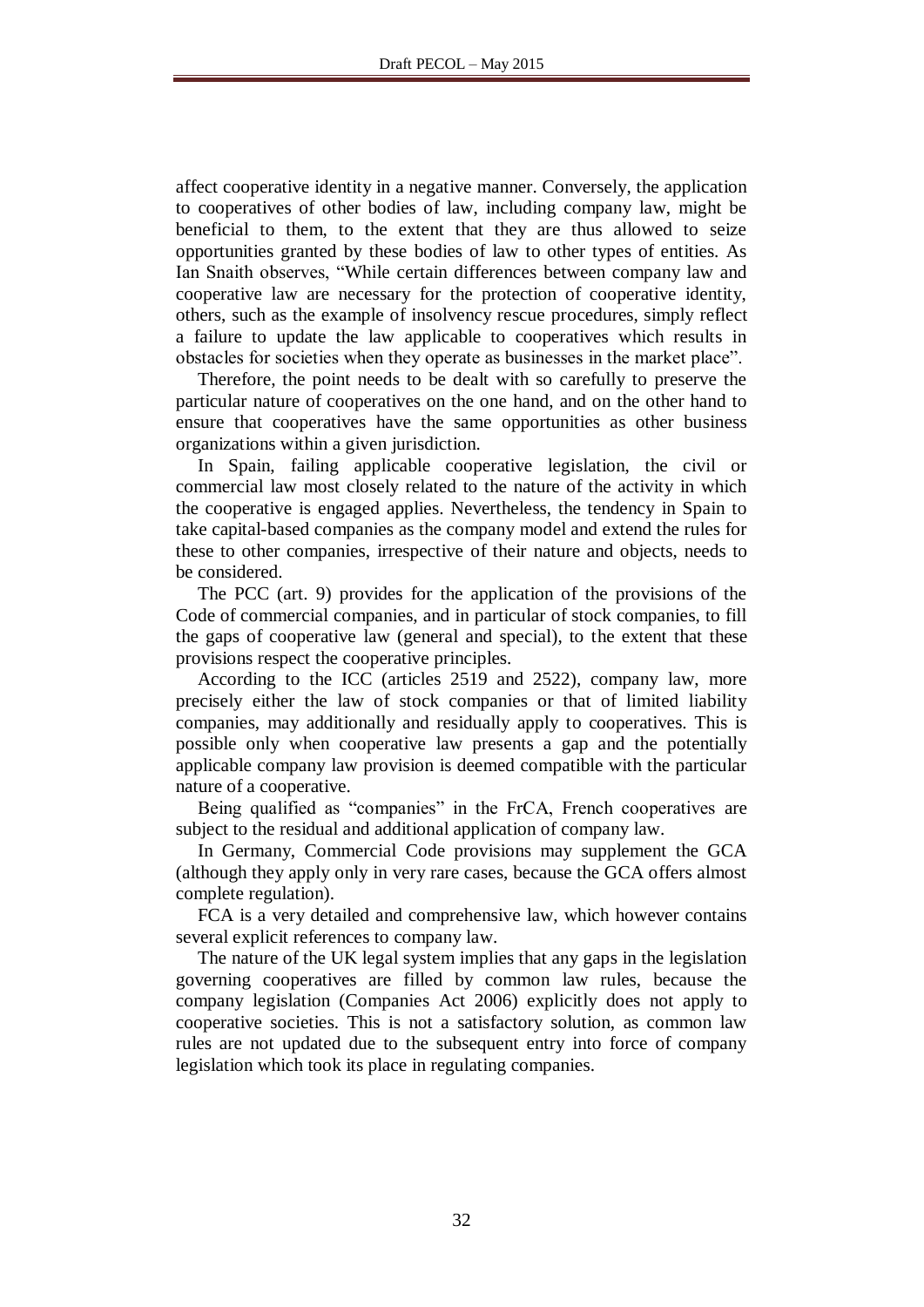The choice in the PECOL, based on the Italian and Portuguese systems, has been to admit that other bodies of law, and notably company law, may apply to cooperatives to fill the gaps of cooperative law. To preserve cooperative identity, however, the PECOL provide that these rules may apply to cooperatives only if they are compatible with their particular nature (PECOL sec. 1.2(3)).

## **Section 1.3 Membership and its requirements**

In the PECOL a cooperative's owners are referred to as "members" (sec. 1.3(1)), thus following European cooperative laws [see art. 2511 ICC; art. 2 PCC; chap. 1, sec. 2(1), FCA; par. 1(1) GCA; art. 8 SCA; art. 1 FrCA; FCA Note; art. 1 SCE R], since this is a more neutral term than "shareholders", as owners are termed in company law. This is not to state that cooperative members do not, and may not, hold shares of the cooperative capital (as we shall see in PECOL chapter 3), but to highlight their diverse position relative to a company's shareholders. Cooperative members are "users" of the cooperative enterprise and not only contributors of the capital of the cooperative organization. In fact, they have the "double quality" of members of the cooperative organization and users of the cooperative enterprise (something which is also referred to as "identity principle"). Furthermore, the term "members" is that which more reflects the "personal" character of the participation in a cooperative, where rights and obligations are linked to the person of the member and not to the capital contributed, differently from for-profit capitalist companies.

More precisely, the PECOL identify two general categories of cooperative members: cooperator members and non-cooperator members. Cooperator members are those engaging in cooperative transactions with their cooperatives, thereby exchanging goods or services or working with them (sec. 1.3(2)). In contrast, non-cooperator members do not participate to transact with their cooperatives, but to support the fulfillment of their objectives by their contributions (of capital, of voluntary work, etc.) (sec. 1.3(3)) [see art. 19*septies*, par. 1, FrCA].

In general, due to their different purposes, a mutual cooperative is expected to comprise cooperator members, while a general interest cooperative is expected to comprise non-cooperator members. Accordingly, for a mutual cooperative to be established, it must have no less than two cooperator members (sec. 1.3(4)), and for it to admit non-cooperator members, a provision in its statutes is necessary (sec. 1.3(5)), whereas these requirements do not apply to general interest cooperatives. This does not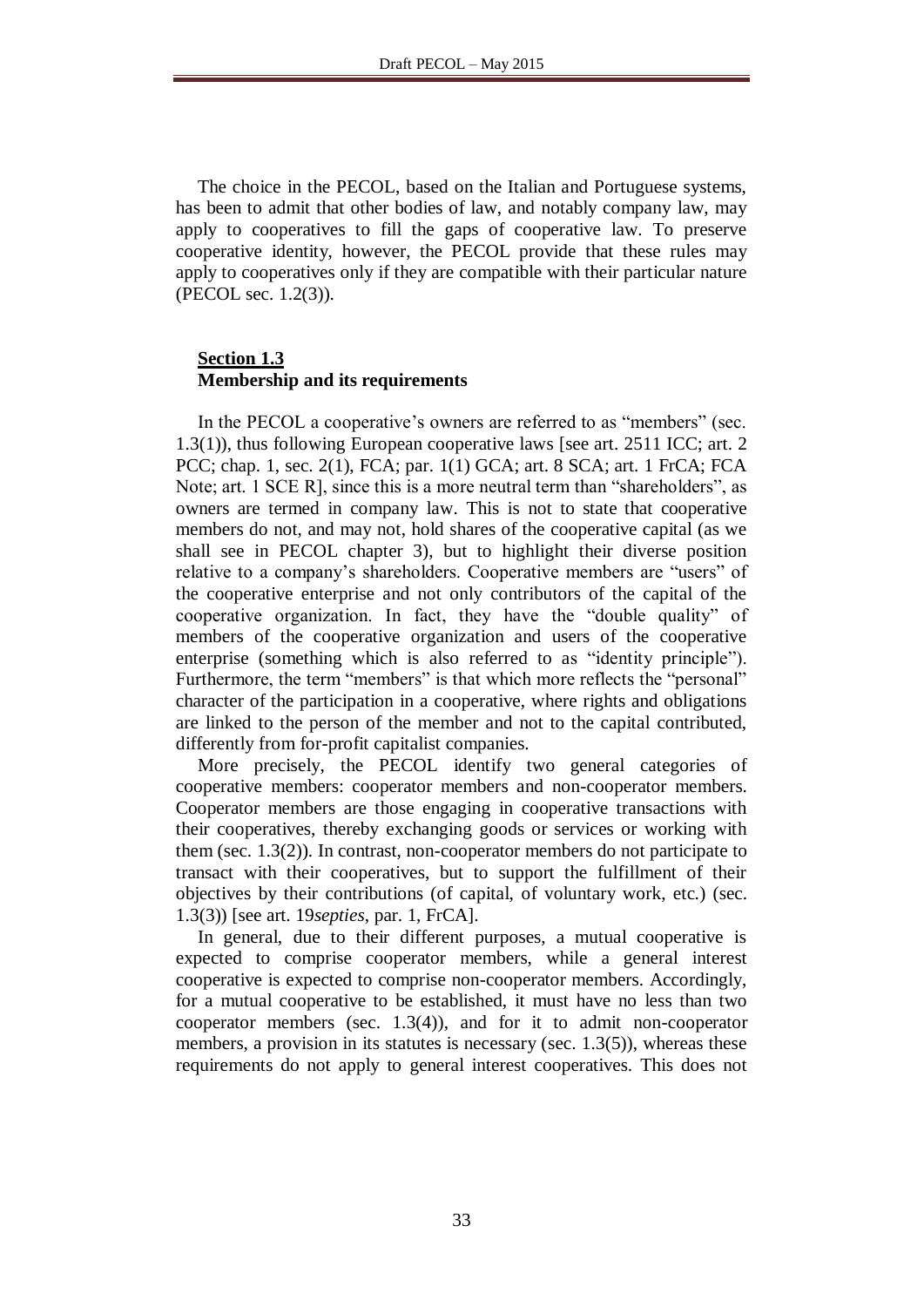impede, however, that non-cooperator members, such as investor members, be present in a mutual cooperative, and that cooperator members participate in a general interest cooperative.

In the PECOL the minimum number of members for the formation and operation of a cooperative is two. The provision makes it clear that a cooperative cannot operate, and should be dissolved, when only one member remains during its life ("shall always comprise").

Notwithstanding the average minimum number of members in European cooperative law is three [see, among others, art. 2522(2) ICC; chap. 2, sec. 1(1) FCA; par. 4 GCA], there is no apparent reason to treat cooperatives differently from companies in this regard. What is inconceivable is a cooperative with only one member. Differently from companies, cooperatives cannot be treated as a legal instrument to merely separate a patrimony for conducting a business.

The number of two, in addition, permits to include secondary (or higherdegree) cooperatives in the same provision (sec. 1.3(4)), for the operation of which existent cooperative law usually requires a lower number of members than for primary cooperatives [see, e.g., sec. 2(2)(b) CCBSA].

As regards general interest cooperatives, a choice was made in the PECOL not to follow the French example of the compulsory multistakeholder membership in collective interest cooperatives [art. 19*septies*, par. 2, FrCA].

In the PECOL it is finally stated that "Cooperative statutes may make membership subject to reasonable conditions related to their particular type or objective, without gender, social, ethnic, racial, political or religious discrimination or artificial restriction of membership" (sec. 1.3(5)).

Therefore, the PECOL allow cooperative statutes to provide for requirements for membership, but at the same time, in order to ensure the open character of a cooperative, they seek to prevent cooperatives from abusing of this faculty. This PECOL provision needs to be coordinated, and read in conjunction with that on the admission of new members in PECOL, section 2.2.

#### **Section 1.4 Cooperative transactions with members**

PECOL section 1.4(1) deals specifically with mutual cooperatives and identifies those particular acts through which they seek to reach their (mainly) mutual purpose, that is, transactions with their cooperator members for the provision of goods, services or jobs.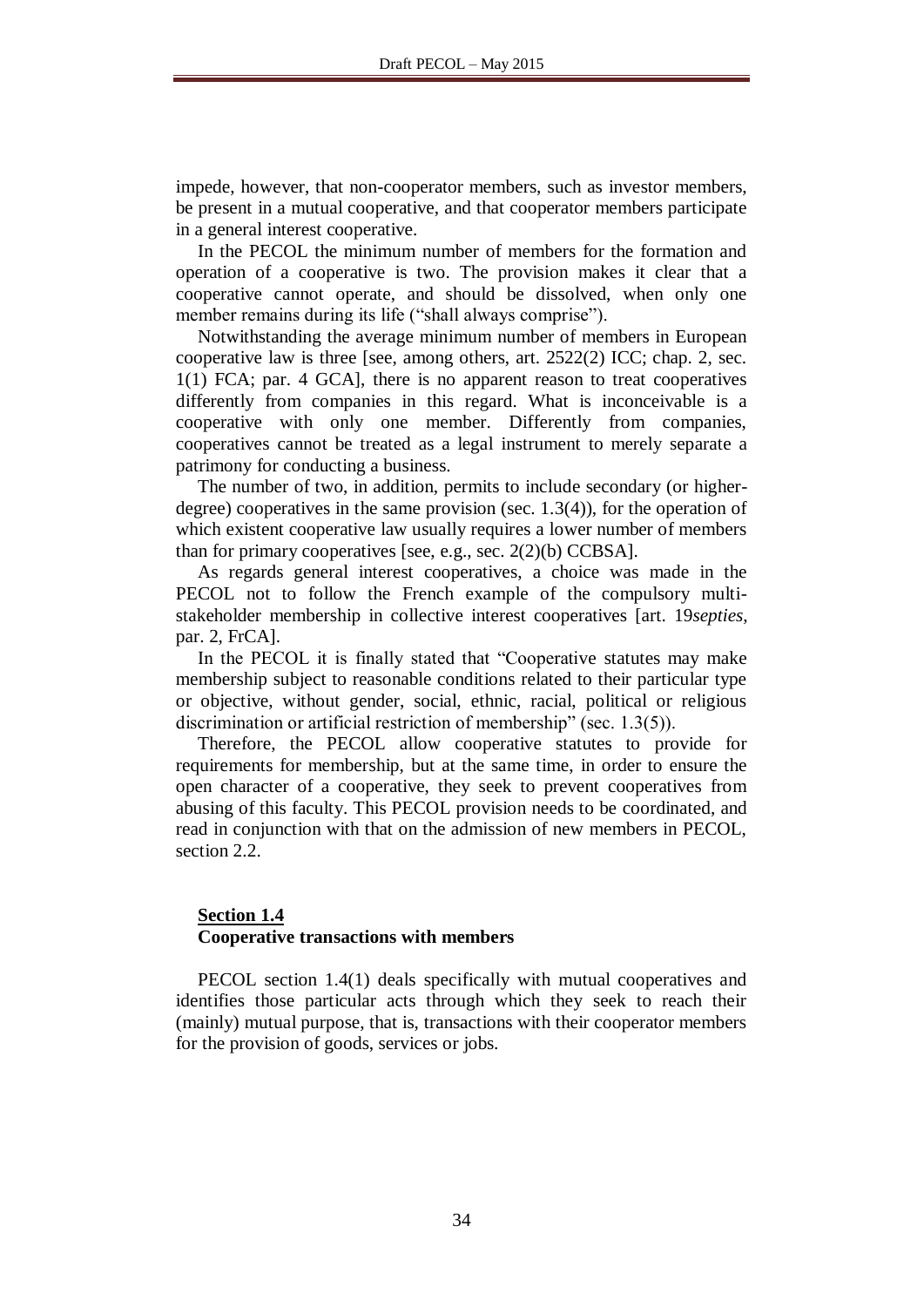Therefore, sec,  $1.4(1)$  needs to be read in conjunction with sec.  $1.1(1)(a)$ . The latter defines the objectives of mutual cooperatives. The former the way in which this objective is pursued. Nevertheless, "mainly" here has a slightly different meaning from "main" in sec.  $1(1)(a)$ .

This provision seeks to anchor the mutual cooperative to its institutional objective and typical activity. It is not only a provision directed at limiting the activity with cooperator members in relation to that with non-members, but the cooperative activity in relation to the non-cooperative activity, which includes, but is not limited to, the activity with non-members in the strict sense, which in the PECOL is specifically dealt with in the following section 1.5. Therefore, "mainly" limits the activity with non-members but also extra-cooperative activities, i.e., activities different from the cooperative enterprise with the members (e.g., financial activities not directly related to the cooperative enterprise), which therefore the cooperative may perform but only up to this limit.

The PECOL do not require mutual cooperatives to be fully mutual (as it does not require general interest cooperatives to be fully outward oriented), which is line with existing European cooperative law.

It is important that the PECOL give a name ("cooperative transactions") to the typical transactions that, in a mutual cooperative, take place between the cooperative and its members. Again, this is not new. They are referred to as "mutual relationships" in the ICC, and "cooperative acts" (or rather, "cooperative activity") in SCA. In German scholarship they got the name of "purpose transactions on the internal market", as they enact the purpose of the cooperative on the one hand, and on the other hand are viewed as a sort of "internal", and thus special-market, transactions between the cooperative and its members. Outside Europe, the category of the "cooperative act" is well-known in the Latin American experience.

PECOL section 1.4(2) is relatively new in European cooperative law, although the underlying idea is common. This provision is found in art. 2516 ICC and is almost literally reproduced here as it is important for the correct functioning of a mutual cooperative [see also art. 16(2)c) SCA, prohibiting member discrimination and founding the "principle of equality" in decisional law]. It is connected to the provision and the type of problems solved by following sec. 1.4(4), i.e., the obligation for a cooperative to transact with its members, thus implementing its institutional aim.

A member's right to be equally treated relative to all the other members may determine the cooperative's obligation to transact with that member when a refusal would be in contrast with the equal treatment rule (but also an obligation not to enter into a contract with a member when this would be in contrast with the duty to treat another member equally). This also has effects on the cooperative's freedom to transact with non-members.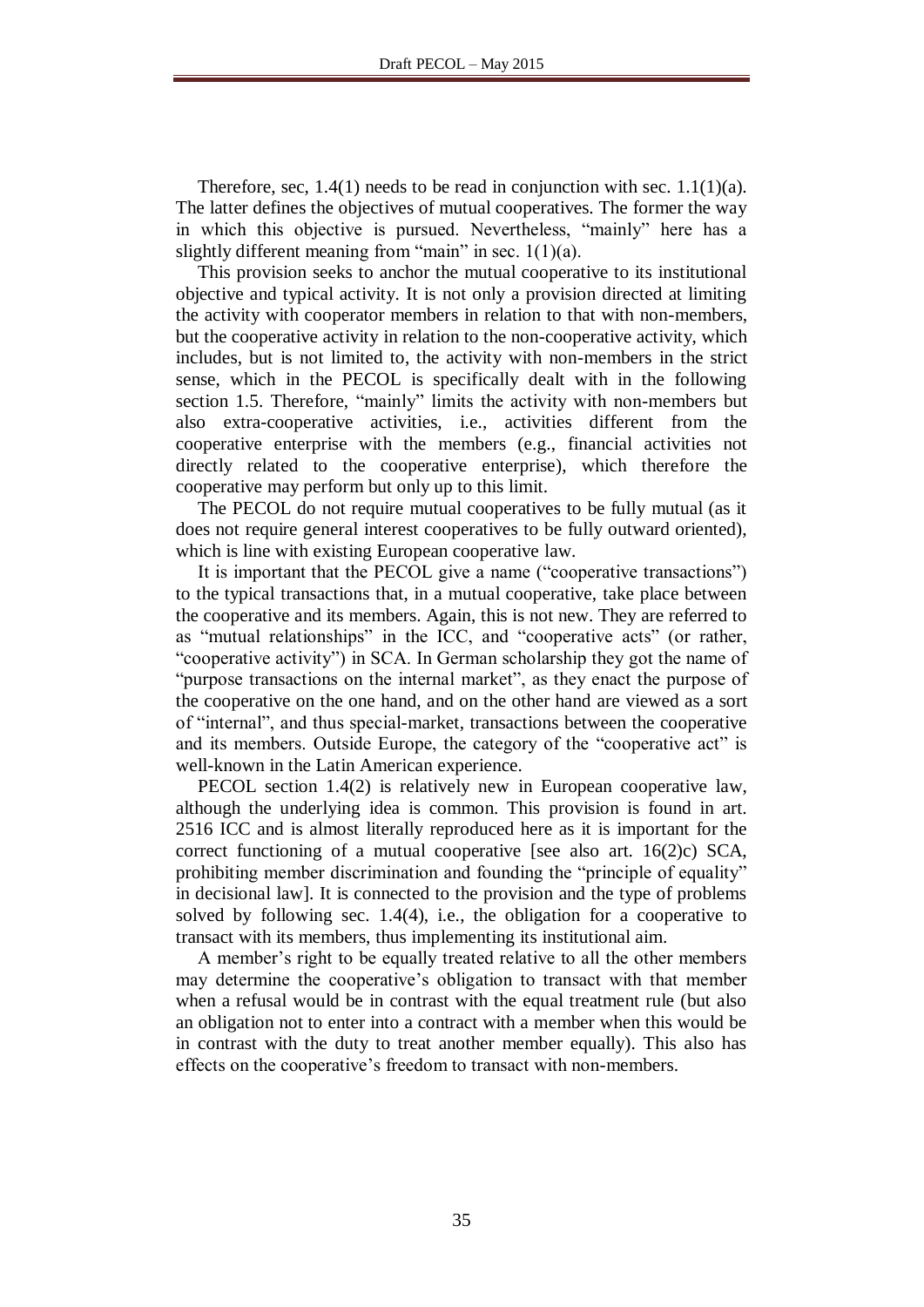The member's right to be preferred over non-members (a sort of preemption right) is easily and broadly acknowledged by Italian scholars. Moreover, the Italian Supreme Court has affirmed that "the mutual aim … implies the impossibility for the general meeting or the board of directors to dispose of the member right to participate in the planned benefits of the cooperative activity. Said aim, in a building cooperative, does not permit the housing provision to third parties" when this damages member interests, in which case the cooperative resolution to sell to third parties is null and void as its subject is illicit (Cass., 25/9/1999, n. 10602).

Is there a members' obligation to transact with their own cooperative? Or rather, should cooperative law provide for such an obligation?

In Italy, neither the law states nor courts have ever affirmed that the status of cooperative member carries an obligation to transact with the cooperative. There are some scholars, however, who argue that member participation in mutual transactions is a necessary consequence of the mutual aim and of the status of a member (Buonocore). Normally cooperative statutes, especially in agriculture, explicitly lay down an obligation for the members to provide all their produce (or a given minimum percentage of them) to the cooperative, also providing for penalties in the case of non-performance.

On the other hand, in the PCC (art. 34, n. 2(c)) there is a provision related to this point, which puts a generic obligation upon members but refers to "what is due" which is not stipulated by law but evidently left for other sources to specify.

In sec. 1.4(3) the PECOL follows art. 15(2)(b) SCA, which stipulates the member obligation to transact with the cooperative to the minimum extent provided for the by-laws.

This is probably the best way to deal with this matter, as the law could not state in advance a precise, complete, obligation, and the contents of this obligation may only be determined by cooperative statutes.

PECOL also follows the SCA in connecting (in sec. 1.4(4)) the obligation to transact with the possibility to expel the member who does not perform it. This does not prevent cooperative statutes from dealing with the matter in a more specific manner, as it must be intended as a default rule awarding a power and not putting an obligation to expel. Therefore, cooperative statutes may also provide for a different regulation, e.g., penalties for the nonexecuting member.

The PECOL also deals with a cooperative's non-execution of its institutional objective, in which case they award members a legitimate cause for withdrawal.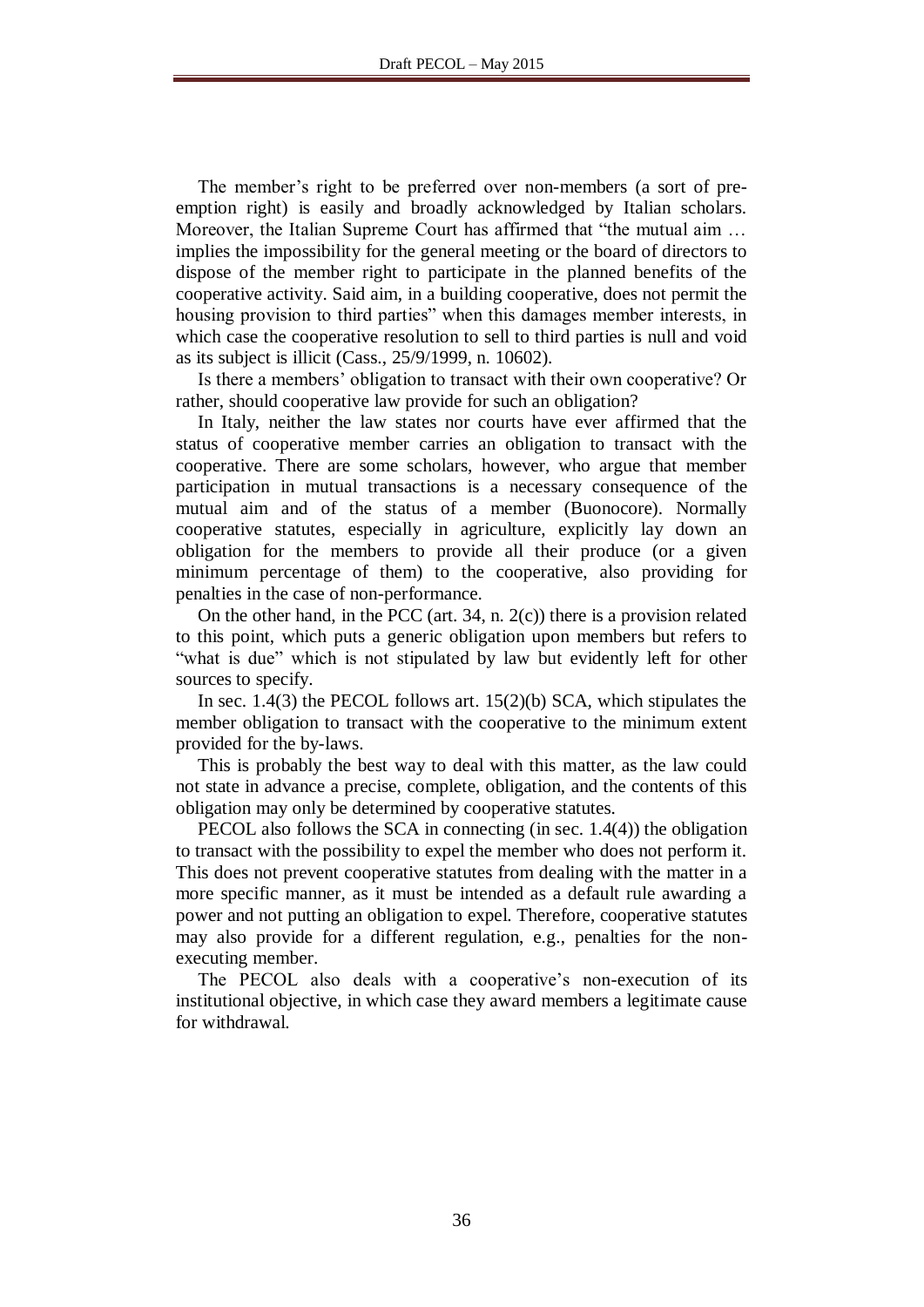### **Section 1.5 Mutual cooperatives and the problem of the cooperative transactions with non-members**

Operations with non-members create a problem of regulation in mutual cooperatives, since acting with the members is an essential element of their particular identity. On the other hand, there are several reasons why cooperatives cannot be required to be fully mutual. By operating with nonmembers they can solve a problem of shortage of members' contributions, they may spread the cooperative idea of business, they may try to enlarge membership, or they may want to benefit (also) non-members. Therefore, in general, the activity with non-members should not be prohibited in a mutual cooperative, but only limited. These restrictions should on the one hand serve as incentives for mutual cooperatives to be more mutual and on other hand preserve their distinct identity as compared to other business organizations acting on the market.

Following what one may find in existing European cooperative law, the PECOL identify different criteria for combining the need of cooperatives to act with non-members and the need to protect their identity. Thus, the activity with non-members is permitted upon certain conditions.

The activity with non-members may not be the main activity (sec. 1.4(1)); may be prohibited by cooperative statutes (sec. 1.5(2)); may be conducted only if non-members is given the real possibility to become members of the cooperative (sec. 1.5(3)) and if profits from non-member cooperative transactions are allocated to indivisible reserves (sec. 1.5(5)). In particular, these last two PECOL provisions (the former taken from the English experience; the latter from the SCA) prevent the abuse of the cooperative legal form.

Opportunely, PECOL sec. 1.5(1) clarifies that "non-member cooperative transactions" are transactions between cooperatives and non-members for the provision of goods, services or jobs of the same kind as those provided to cooperator members. Thus, the problem of the activity with non-members only regards the activity by which the mutual cooperative pursues its mutual purpose. In housing cooperatives, for example, the provision of housing to non-members instead of members. In agricultural cooperatives, buying grapes from non-members rather than from members. Etc.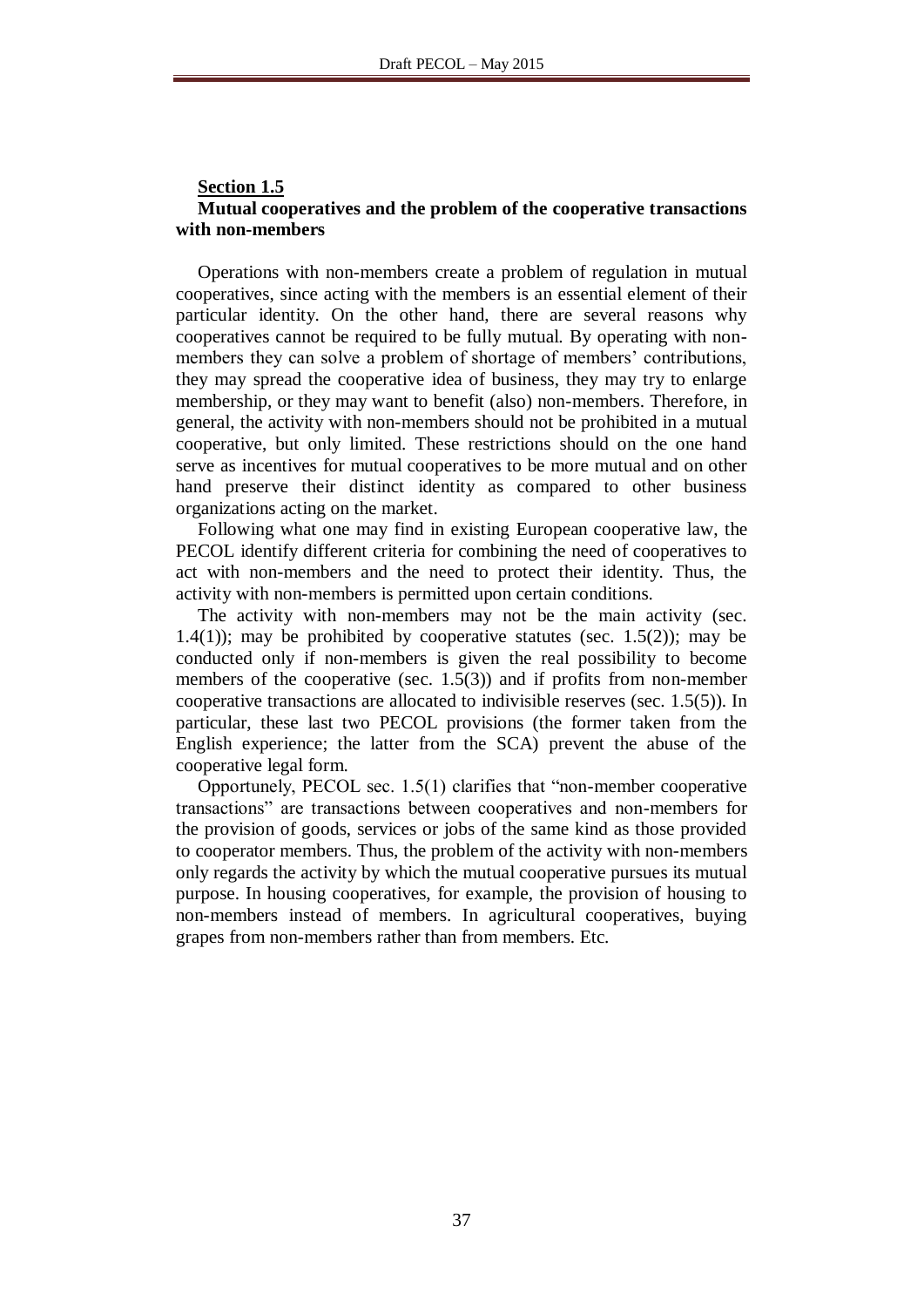# **CHAPTER 2 COOPERATIVE GOVERNANCE**

#### **SECTION 2.1**

### *(General principles of cooperative governance)*

(1) Cooperatives are directed and controlled by or on behalf of their members, who have ultimate democratic control through their governance system.

(2) Cooperative governance reflects their jointly-owned, democratically controlled and autonomous nature. It facilitates operation based on universally recognised cooperative values and principles, including cooperative social responsibility.

(3) In mutual cooperatives, the governance organs are structured to pursue economic activities mainly in the interest of their cooperator members. In general interest cooperatives, they are structured to pursue such activities mainly in the general interest of the community.

- (4) Cooperative governance structures may vary according to:
- (a) the size and type of cooperative enterprise;
- (b) the sector in which it operates; and
- (c) whether it is a mutual or a general interest cooperative.

(5) Cooperative governance structures must always ensure cooperative autonomy and member control.

#### **SECTION 2.2** *(Open membership)*

(1) Without prejudice to section 1.3, membership of a cooperative must be open to any person able and willing to accept the responsibilities of membership.

(2) Cooperative statutes shall ensure that: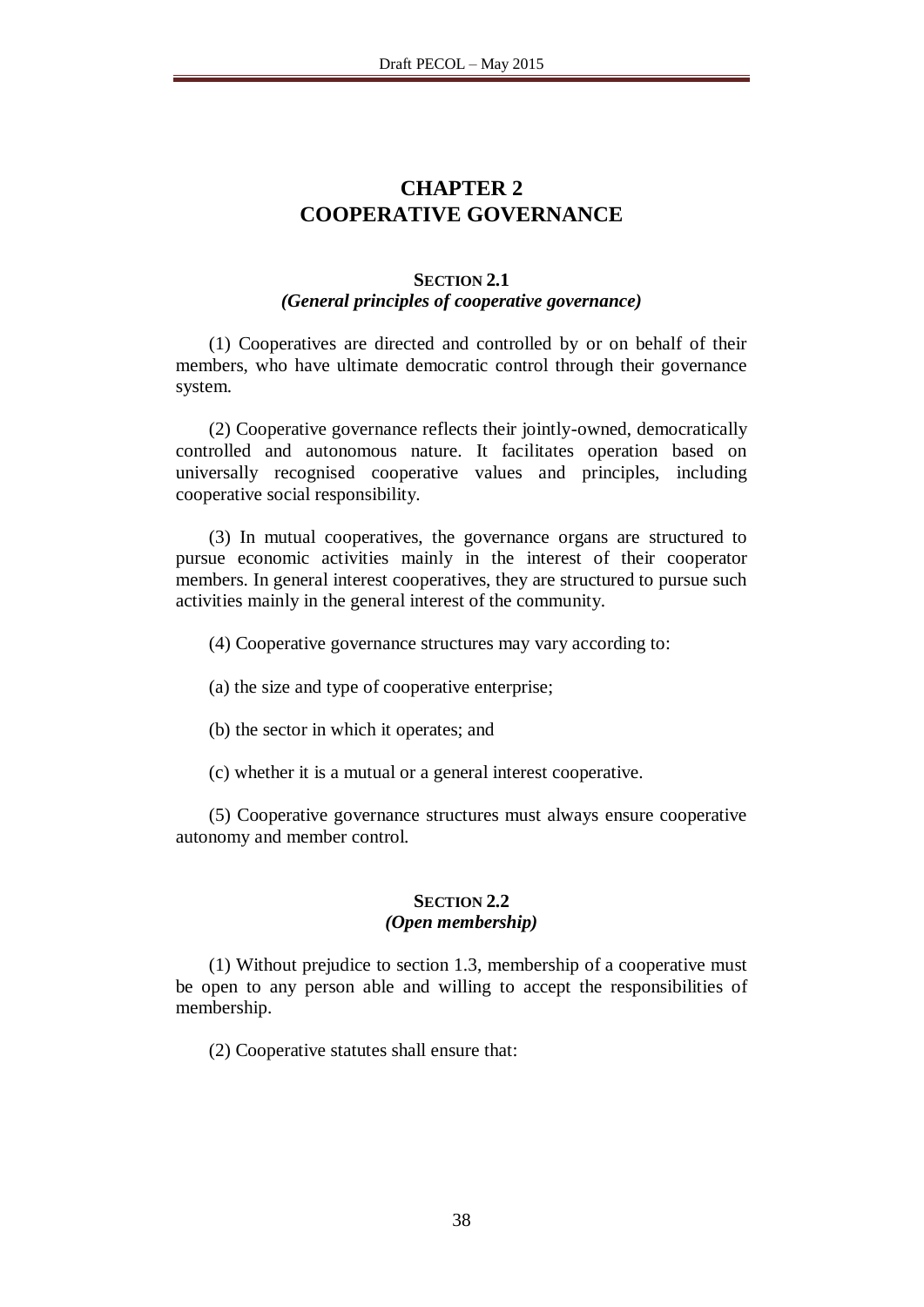(a) membership applications are dealt with by a designated organ within a reasonable time;

(b) reasons are given for refusal;

(c) the applicant can appeal to the members' meeting if a different organ refused admission; and

(d) the applicant has the right to be heard before a decision is made on the appeal.

(3) No one has a legally enforceable right to join a particular cooperative. The entity responsible for the registration and/or the auditing entity of section 4.3 must ensure that membership is open in accordance with paragraph  $(1)$ .

(4) Cooperative statutes shall govern the grounds and procedure for termination by either party of cooperative membership. They shall deal, in particular, with:

(a) the notice period required;

(b) any adjustment of capital contribution or other financial arrangements; and

(c) other consequences of such termination.

(5) Termination of membership by the cooperative shall be subject to:

(a) the member having had the right to present their case before the decision was made;

(b) the member's right to be informed of the reason for the decision against them; and

(c) the member's right to appeal to the members' meeting against an adverse decision and to exercise any other legal remedy.

## **SECTION 2.3** *(Members' obligations and rights)*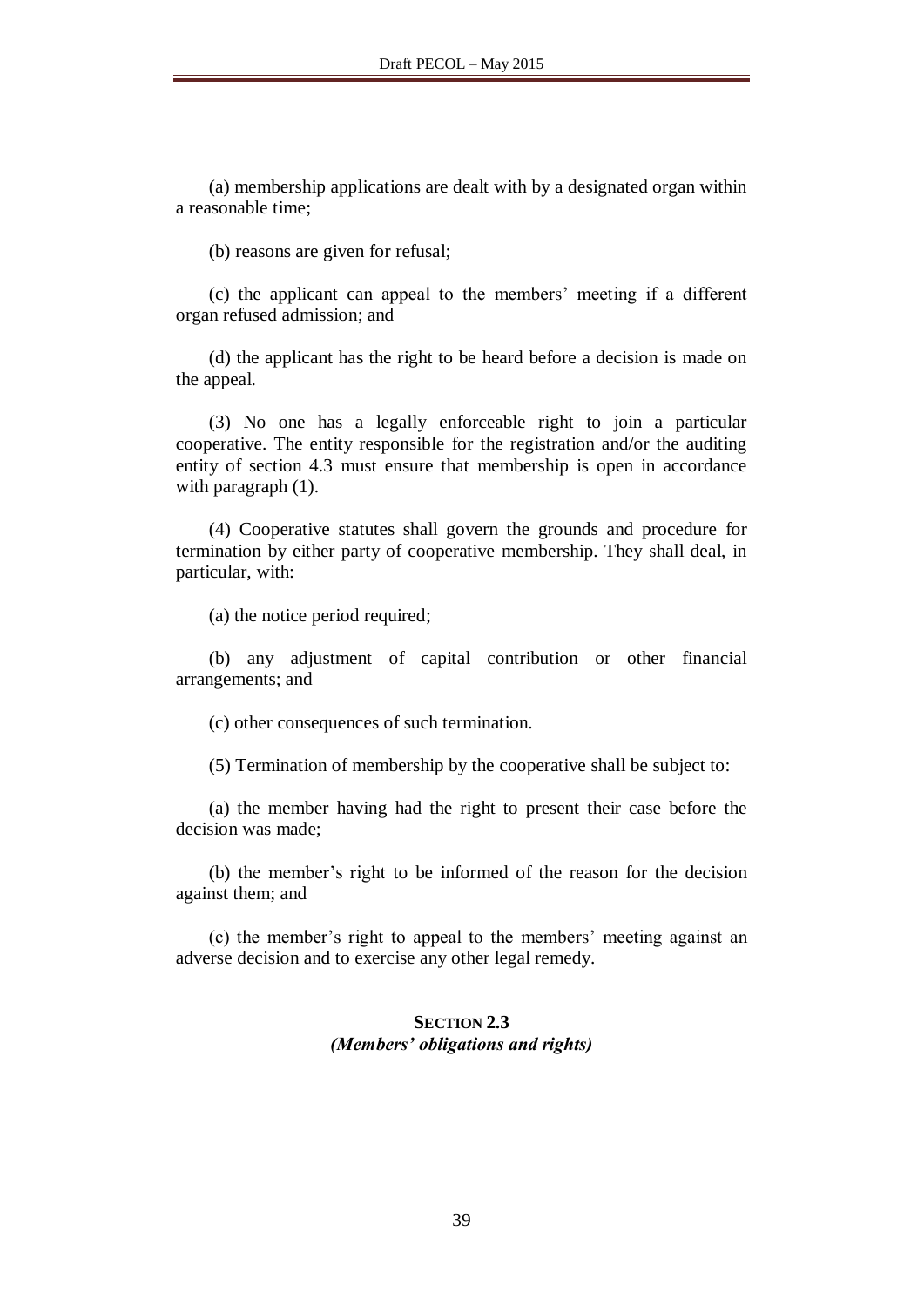(1) The obligations of cooperator members include:

(a) participation in cooperative transactions to a minimum extent and/or level, when applicable under section 1.4(3);

(b) the contribution of capital, when applicable in accordance with sections 3.2(1) and 3.2(2);

(c) a minimum level of participation in the governance of the cooperative;

(d) participation in education and training provided for members; and

(e) other obligations imposed by law or cooperative statutes which may, in some cases, include an obligation to bear a proportion of the cooperative's liabilities or losses.

(2) The obligations of investor members include the provision of the capital subscribed but do not include participation in governance. In mutual cooperatives, they must respect the limits of their role and the need for cooperator members to control the cooperative.

(3) The statutes of a general interest cooperative shall state the obligations and rights of cooperator members including the different roles of different groups in the pursuit of the general interest of the community.

(4) Cooperator members have the following individual rights:

(a) to engage with education and training appropriate to their role in the cooperative;

(b) to participate in the governance of their cooperative, in principle by attending and fully participating in meetings in person, but by proxy if necessary;

(c) to vote in elections for members of the organs or on any issue decided by direct member vote (at a meeting, electronically, or by post);

(d) to stand for election;

(e) to request and receive financial and other relevant information as laid down by law or cooperative statutes;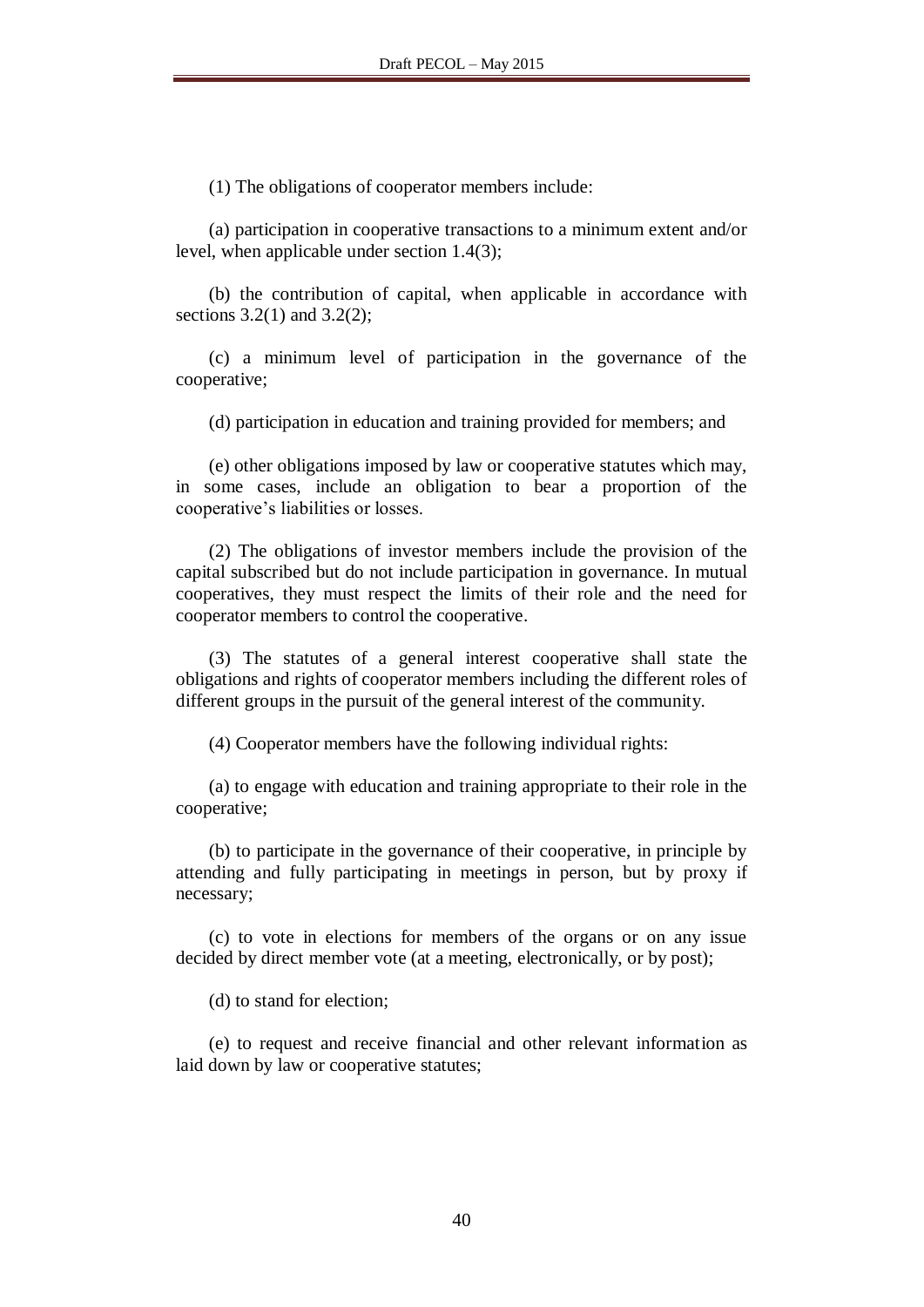(f) to receive any compensation on their shares decided under cooperative statutes; and

(g) when applicable, to engage in cooperative transactions and to receive any cooperative refund under cooperative statutes or the law after it is determined by the competent organ.

(5) Together with the number of other members that is laid down by law or cooperative statutes, members have a collective right:

(a) to receive or request any information needed to perform the member's role in their cooperative;

(b) to propose candidates for election as directors or delegates to another organ or meeting;

(c) to require a members' meeting to be called;

(d) to propose resolutions or add matters to the agenda of a members' meeting;

(e) to demand an audit of the cooperative by the auditing entity of section 4.3;

(f) in accordance with procedures laid down by law or cooperative statutes, to amend cooperative statutes and restructure or dissolve the cooperative.

#### **SECTION 2.4**

#### *(Cooperative governance structures: direct member control)*

(1) Cooperative governance structures must ensure that members democratically control the cooperative and can actively participate in policy making and major decisions, in principle on a one member one vote basis.

(2) Unless cooperative statutes provide otherwise,

(a) in small cooperatives all members participate directly in making every decision, and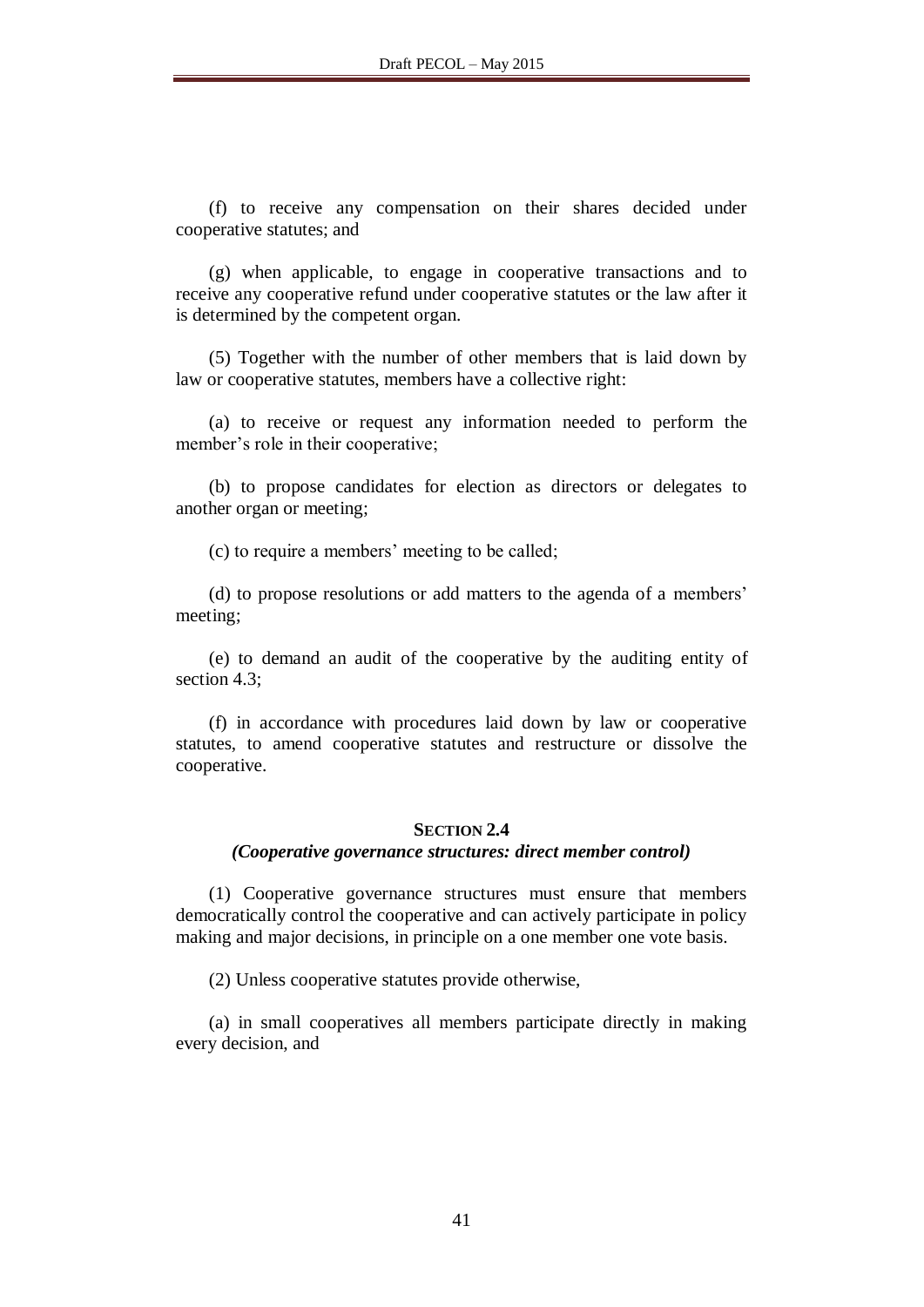(b) in other cooperatives, governance is divided between a structure or organ giving members ultimate control of the organisation (the "members' meeting") and one or more boards or committees, responsible for day to day management and accountable to the members.

(3) The powers of the decision-making organs of a cooperative are either:

(a) fixed by law or cooperative statutes, or

(b) can be delegated by the members' meeting on a basis of revocable delegation.

(4) The members' meeting may be organised as one meeting or several separate meetings. In cooperatives with a large or widely dispersed membership or in cooperatives with different categories of members, cooperative statutes may provide for sectorial meetings instead of the general meeting, with members represented by proxies or delegates. Meetings may be actual or virtual.

(5) The members' meeting has power to appoint and remove directors. The members' meeting must have power to make fundamental decisions. Fundamental decisions are decisions about restructuring or dissolving the cooperative, amending its statutes, participating in legal entities or groups, or establishing subsidiaries.

(6) The members' meeting:

(a) receives and considers financial and other information about the economic and cooperative performance of the cooperative, and the activity and the results of companies or other entities in which the cooperative participate, including structures of cooperation with other cooperatives;

(b) appoints and removes financial auditors;

(c) elects and removes members of an elected board or committee; and

(d) exercises any other powers conferred by law or cooperative statutes.

(7) Voting in a members' meeting is in principle on the basis of one member one vote regardless of the capital held.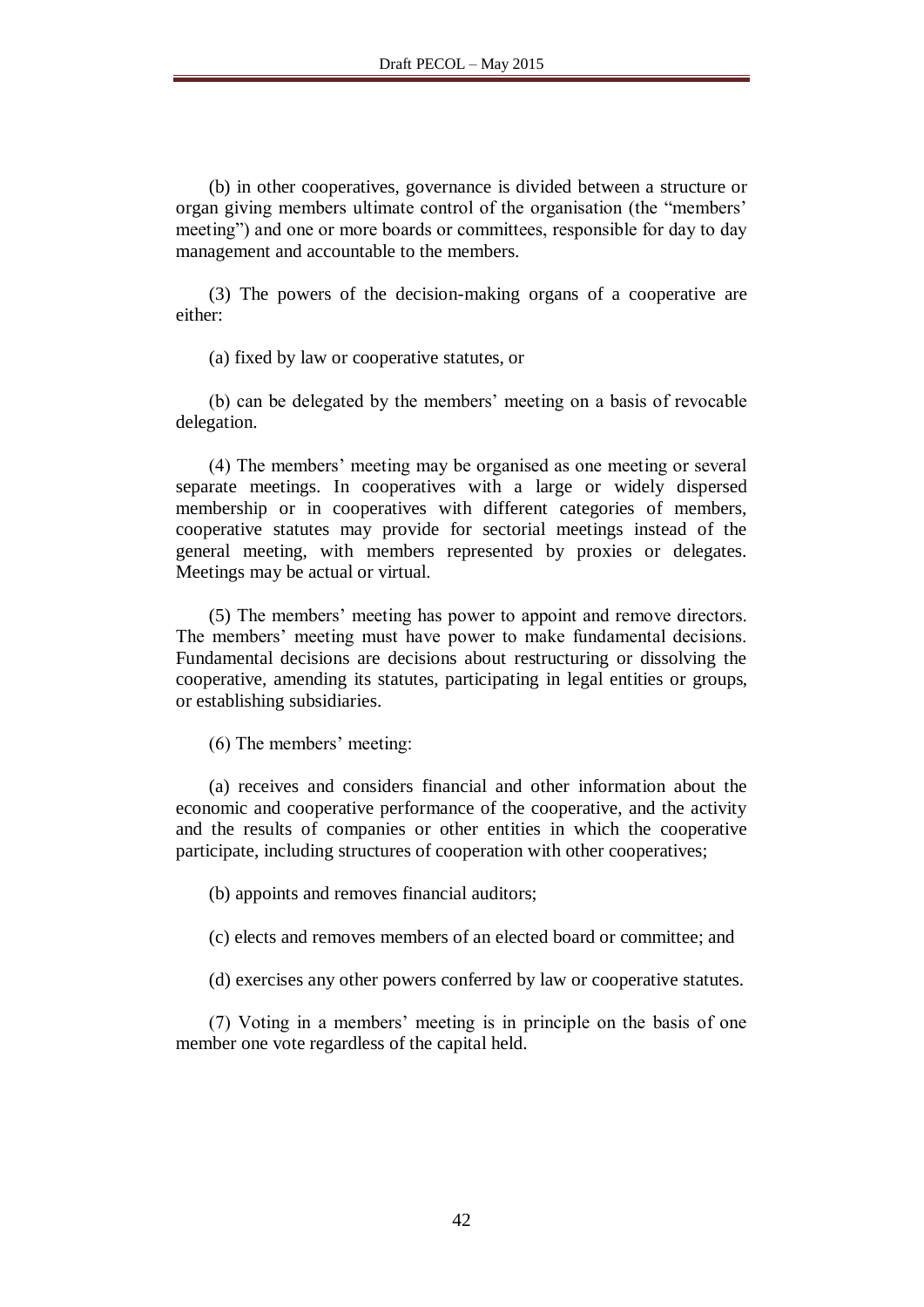(8) When necessary for the better functioning of a cooperative, cooperative statutes may confer plural votes not related to capital contribution, and reflecting, for example,

- (a) participation in cooperative transactions;
- (b) the number of members in particular subdivisions; or
- (c) the balanced representation of different member groups.

(9) When cooperative statutes exercise the option in paragraph (8), they must in any case ensure that investor members or a minority of cooperator members do not control the cooperative.

(10) Total plural votes held by any cooperator member can never exceed a certain percentage of all members' votes cast at any members' meeting at which they vote, as defined by the law. However, investor members may have plural votes according to capital limited to a total of a certain percentage of votes cast at the members' meeting at which they vote, as defined by the law.

(11) Adequate notice of the agenda to be considered, the time and the place of meetings ensures that members have the opportunity to attend. Quorum requirements ensure that decisions are not unrepresentative of the membership.

(12) Decisions are made by simple majority of the votes cast but special majorities are required for the fundamental decisions defined in paragraph (5), which are always made on the basis of one member one vote.

(13) Cooperatives must hold annual members' meetings. The designated organ can also convene extraordinary members' meetings between the annual meetings. It must do so if a certain number or proportion of members or an organ so empowered by law or cooperative statutes or the auditing entity of section 4.3 requires it to do so.

(14) In cooperatives with a large or widely dispersed membership a smaller elected body may perform the role of supervising and monitoring the board in a one tier system.

## **SECTION 2.5**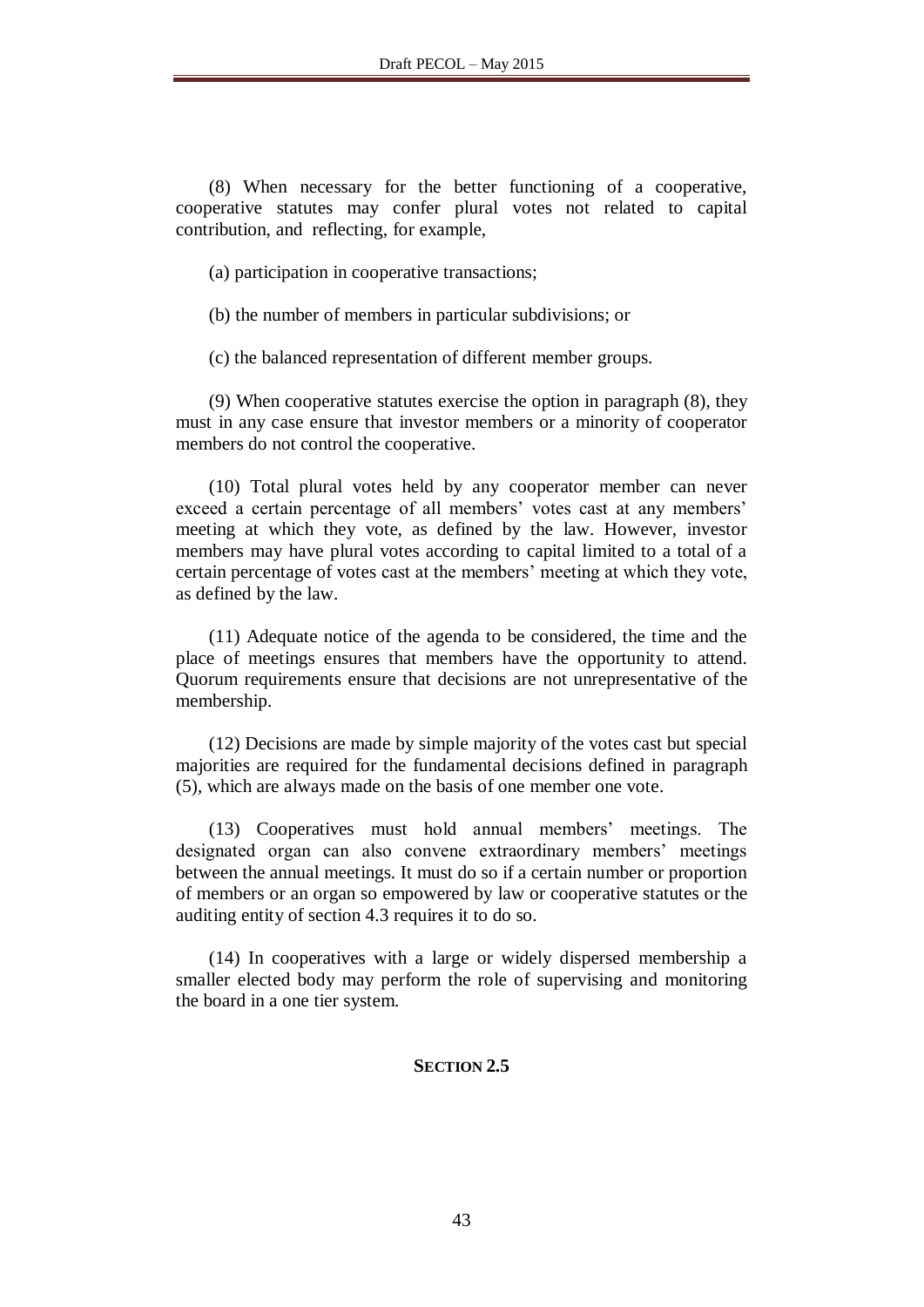### *(Cooperative governance structures: management and internal control)*

(1) The functions of cooperative boards (if any) include executive management, representation and supervision. The three functions may be performed by one administrative board ("one tier system") or divided between a supervisory board and a management board ("two tier system"). The distribution of powers will be laid down by law and cooperative statutes.

(2) Executive management powers are all those not reserved to another organ. Representation means the authority to represent the cooperative in dealings with third parties and in legal proceedings.

(3) The powers of representation and executive management of the cooperative are allocated to:

(a) the administrative board in the one tier system or

(b) the management board in the two tier system, or

(c) one or more directors or managers.

These powers may be delegated by those on whom they are conferred except to the extent that cooperative statutes provide otherwise.

(4) Supervision is concerned with the economic and social performance of a cooperative. That function involves the internal oversight and monitoring of executive directors or managers. In the two tier system, the supervision and executive functions are carried out by different boards. In the one tier system, subcommittees of the administrative board or of the members' meeting may be used for supervisory purposes. The designated organ will liaise with external auditors as provided in section 4.

(5) Board composition, especially in general interest cooperatives, shall take into account the composition of the cooperative membership, including, for example, by geographical constituency or category of member. Where substitutes have not been elected in advance, the board may have power to co-opt members to fill casual vacancies pending an election.

(6) In mutual cooperatives the majority of members of administrative and supervisory boards shall be cooperator members.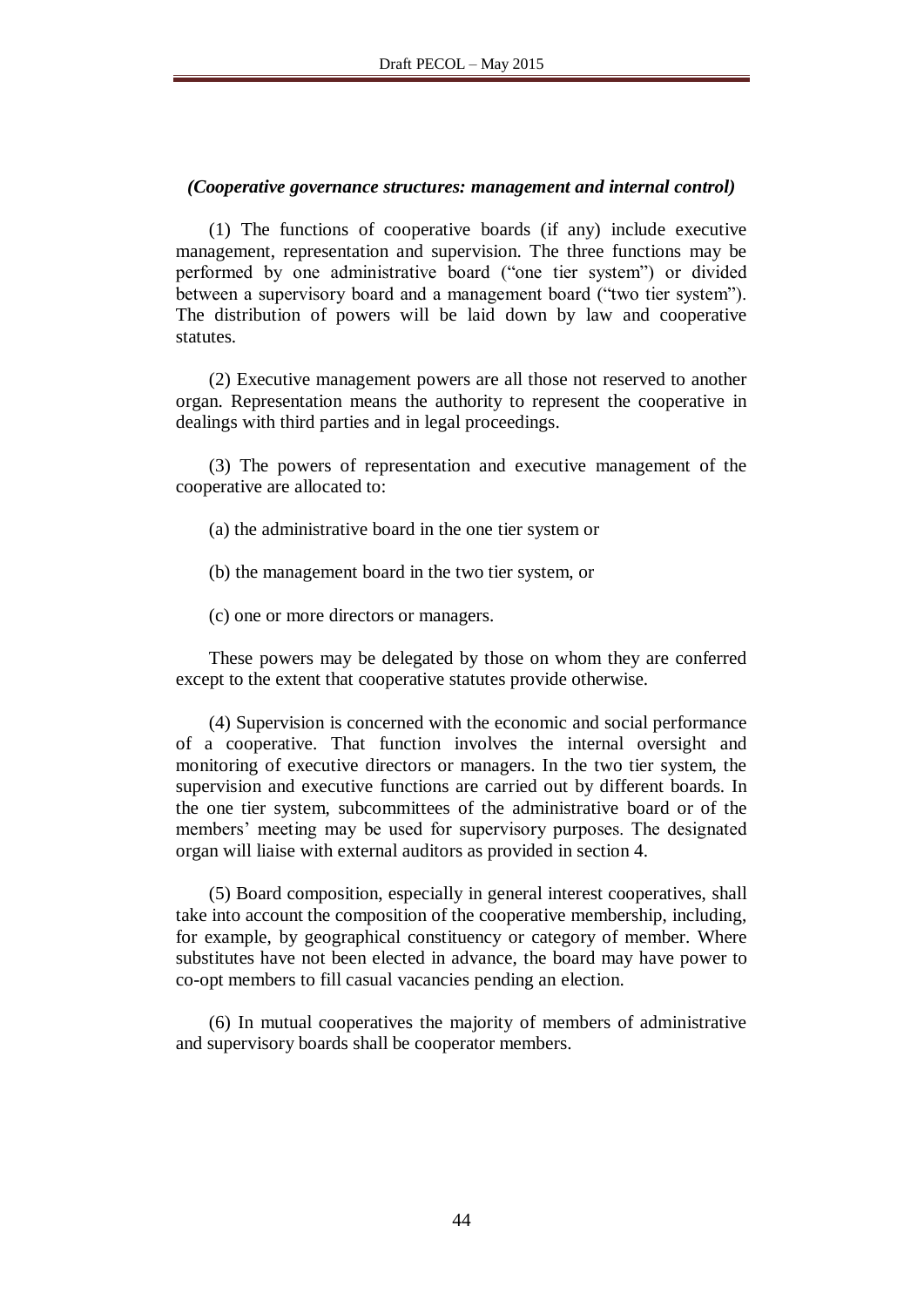(7) Law or cooperative statutes lay down:

(a) the maximum and minimum number of members for each board;

(b) the term of office and any limits on the number of terms that may be served;

(c) any requirement for gender balance;

(d) appointment or election procedures; and

(e) the qualifications for board membership which, separately or in combination, must not unduly limit the democratic right of the members to elect, or be elected as, board members. Law or cooperative statutes may also provide grounds for disqualification.

(8) The duties of cooperative board members and managers include an obligation to adhere to the defining values, principles and practices of cooperatives in addition to their obligation to comply with law and cooperative statutes and their duties of honesty, loyalty, good faith, care and skill.

(9) Board members must have or gain professional qualifications proving an appropriate level of competence with particular regard to the nature of cooperatives and their special features.

(10) The remuneration (if any) of board members is decided by the members' meeting, taking into account the nature of cooperatives and their special features.

#### **SECTION 2.6**

#### *(Information rights of members and transparency requirements)*

(1) Board members and managers shall ensure that the cooperative operates with a high level of transparency and shall give members sufficient clear information to enable them to control the cooperative.

(2) In particular, they shall ensure that full annual accounts and, if appropriate, consolidated accounts are drawn up, audited, and published to members with an annual report and cooperative and financial audit reports as required by law. Such documents shall be available to the public at the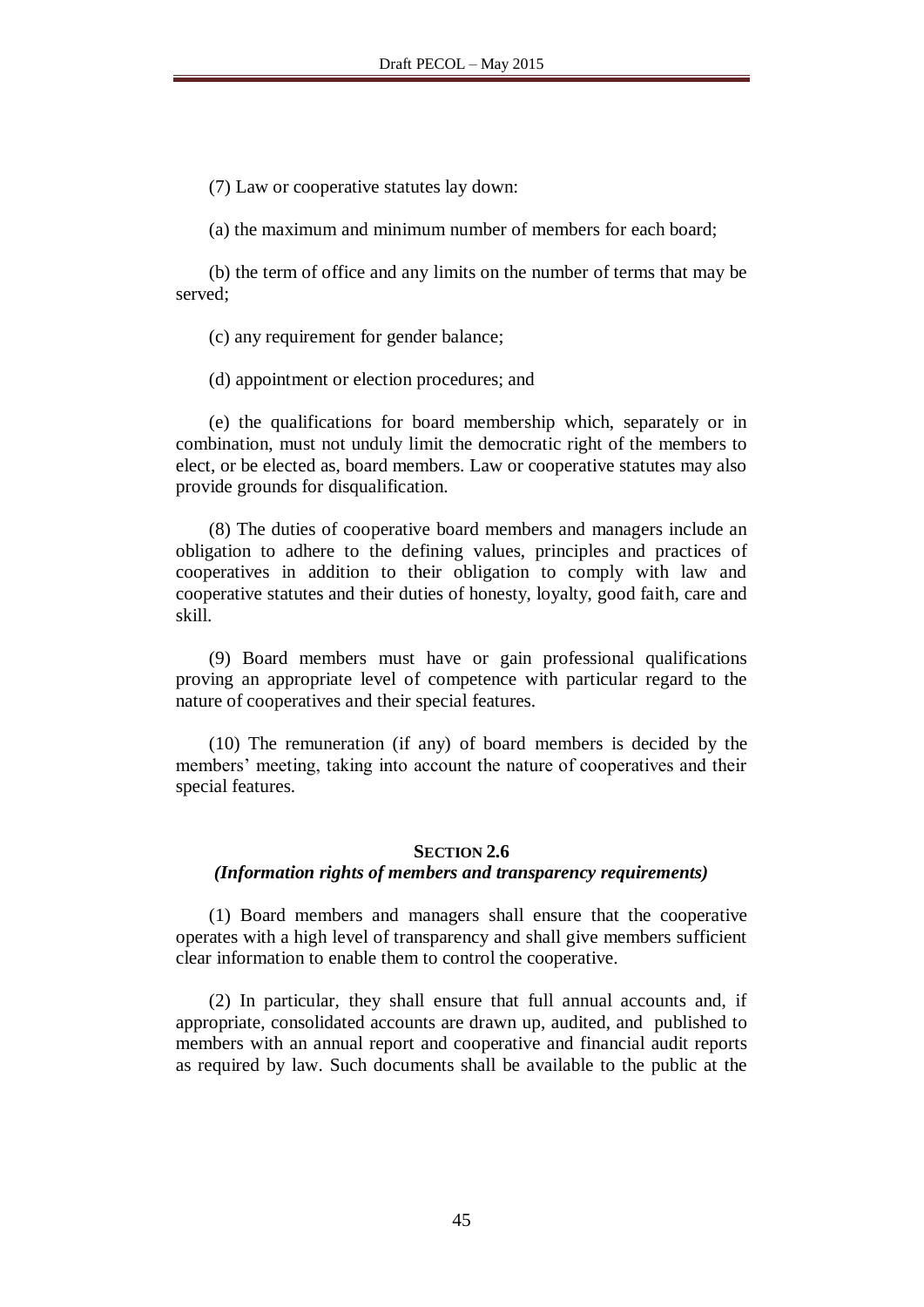cooperative's registered office at a price not exceeding their administrative cost.

(3) Members and applicants for membership have a right to information on their obligations and rights.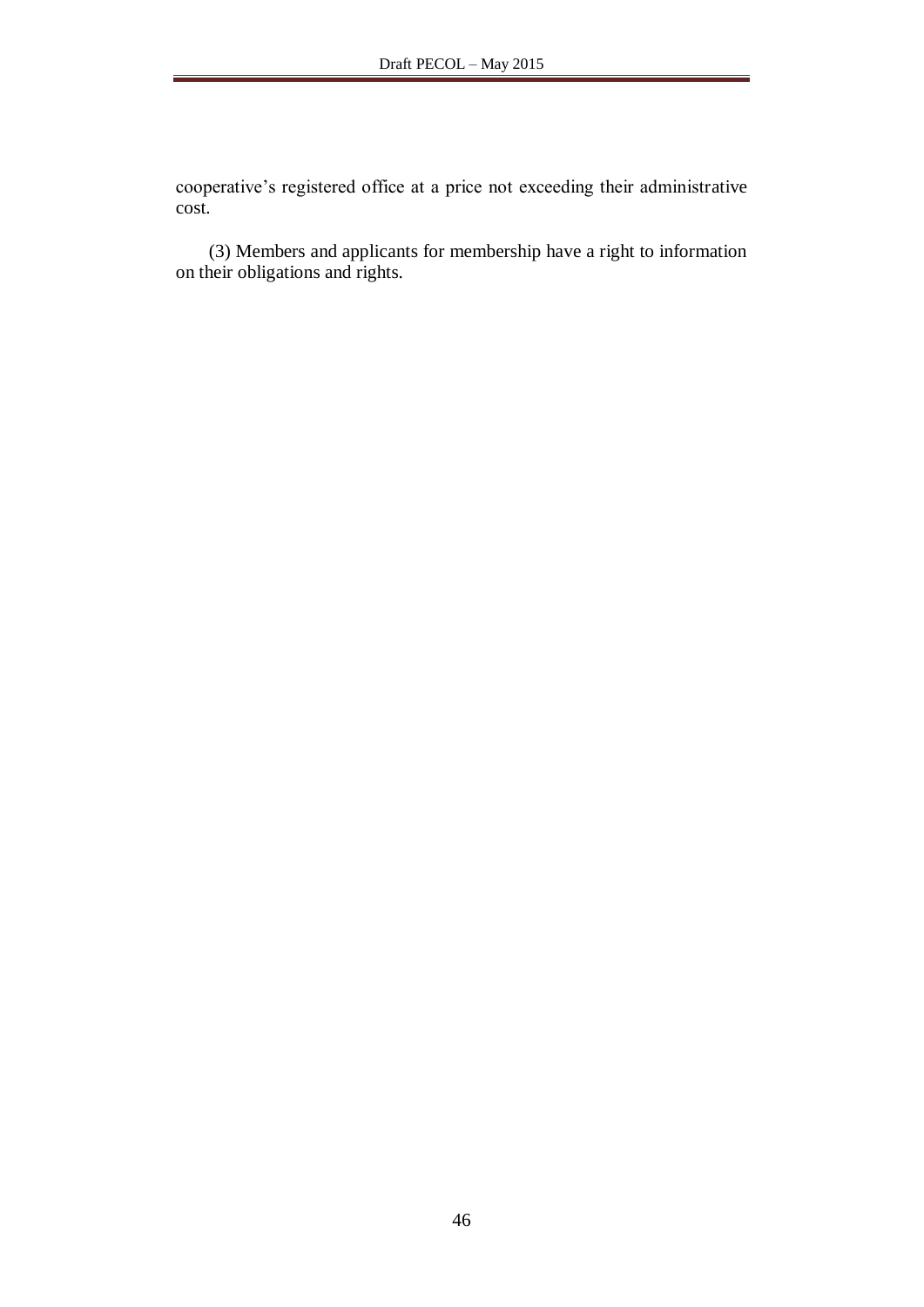# **COMMENTS TO CHAPTER 2**

## **Section 2.1 General principles of cooperative governance**

The Chapter opens with a statement about the centrality of the role of members in cooperatives and the importance of ensuring that cooperatives are ultimately controlled by their members, even if functions and powers are divided among a number of organs such as boards and managers. **PECOL 2.1(5)** focuses specifically on the role of governance structures in upholding the autonomy of the cooperative and member control. Cooperative groups and subsidiaries are dealt with at PECOL 5.2. PECOL 2.1.(1) also defines "governance" as being concerned with the direction and control of the jointly owned autonomous cooperative enterprise.

**PECOL 2.1(2)** then places cooperative governance in the context of the whole ICA/ILO definition of a cooperative. It links the specifics of governance to the values embodied in the ICA definition. They are both operational (self-responsibility, democracy, equality, equity and solidarity) and ethical. The principle of cooperation among cooperatives is also included. These matters are important in the definition of a cooperative and therefore represent an aspect of the decision-making of the organs of the cooperative. Ultimately decisions which call the nature of the cooperative into question are to be avoided by the organs whether or not they are constrained by specific legal rules. Therefore PECOL 2.1.(2) contains this statement of principle as a requirement to "facilitate" operation on the basis of the values and principles.

**PECOL 2.1(3)** emphasises the centrality of the member control principle to both mutual and general interest cooperatives (as defined in PECOL 1). If a business entity is to be defined as a cooperative at all it must be subject to member control and in the absence of that a general interest association or society will not be a cooperative. The distinction is about the purpose, not the governance structure. For example, while some UK societies registered as benefit of the community societies will be general interest cooperatives in PECOL terms, others will not. All such societies registered as bona fide cooperatives will be cooperatives. That arises from the nature of registration of societies which, from 1st August 2014, has been as either a bona fide cooperative or as a community benefit society. Community benefit societies may have a stakeholder governance structure with one member one vote but they will never permit any distribution of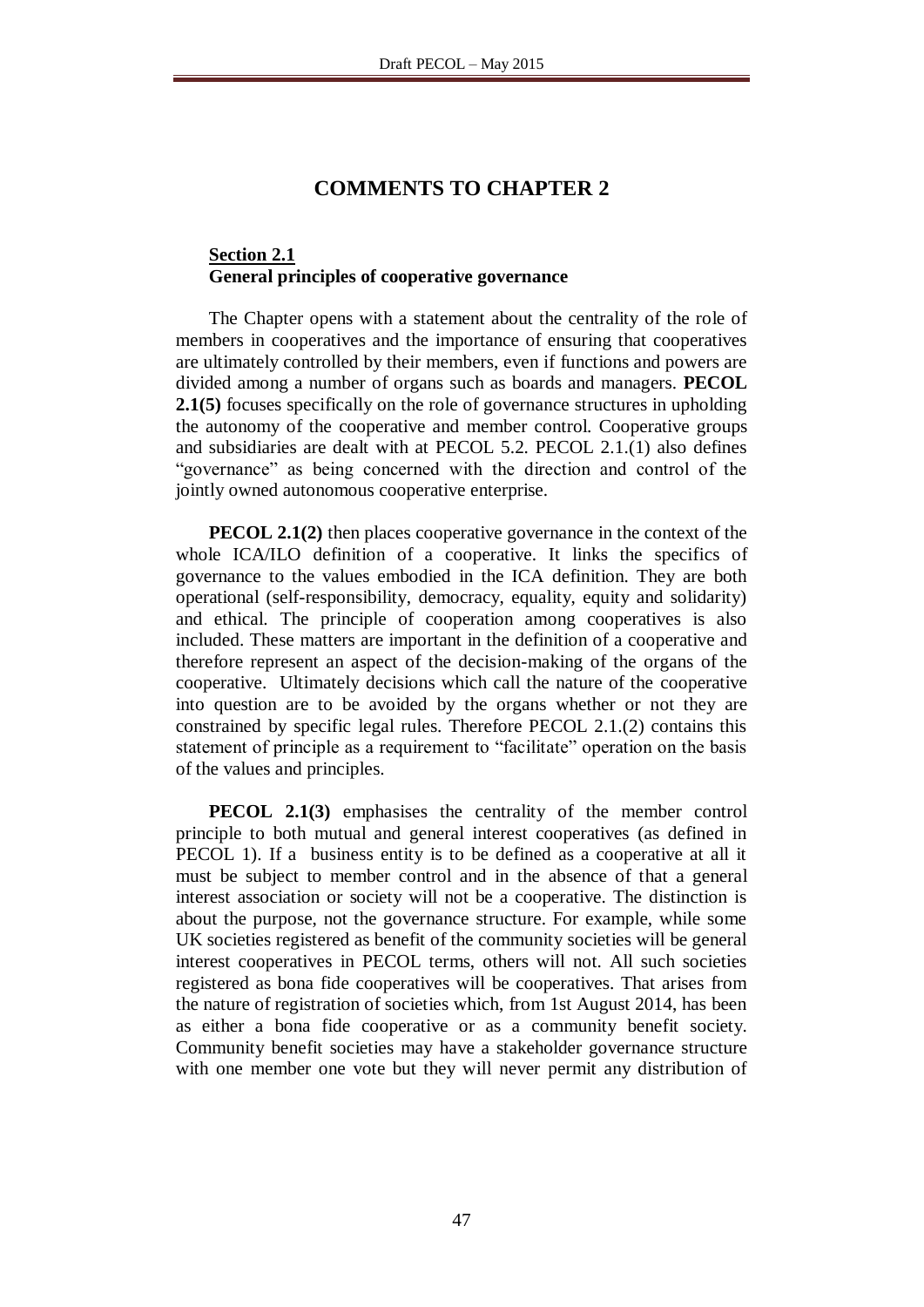surplus to members and their purpose must always be be altruistic rather than being focused on meeting the needs of their own members  $(s2(2)$  of CCBSA).

**PECOL 2.1(4)** emphasises the importance of the principle of autonomy while also acknowledging the need for diverse governance structures. That diversity is necessary to accommodate the variety of cooperatives. The needs of the different types of cooperative (e.g. consumer, producer, worker) will vary and so will the needs of those with large or small membership and those with members across a wide or narrow geographical area. Similarly, the scale and range of the cooperative's economic activities and the number of employees will affect the governance structure it needs.

**PECOL 1.2.** indicates the sources of the legally binding rules about cooperatives and in the case of governance guidance on best practice (often in the form of Codes of Practice) is significant (see, for example, CooperativesUK, *Corporate Governance Code of Practice for Consumer Cooperatives*, 2013, Co-operativesUK, *The Worker Co-operative Code,* 2012 and, in Germany, the DGRV Code of 23nd November 2010). In the context of companies that source is also greatly emphasised by the EU Commission - See Recommendation 2005/162/EC and Recommendation 2014/208/EU**)**.

## **Section 2.2 Open membership**

**PECOL 2.2(1)** restates the concept of open membership from the ICA Principles. The rationale and basis of the principle is the avoidance of artificial restrictions on membership to increase the value of the rights of existing members at the expense of potential new members (e.g. FCA Notes p 9). This is an expression at a high level of abstraction of the purpose of the open membership principle. Those who are already members should not be able to profit from transactions involving people with the same economic relationship with the cooperative by "closing" membership for that group.

The limit of the open membership principle to those with the economic relationship on which the cooperative is based is found in the ICA's reference to people "able to use its services". This is usually seen as pointing to the type of cooperative. In a consumer cooperative membership must be open to consumers who buy from it. In a workers' cooperative, all employees must be able to join. In a producer cooperative, the concept will apply to producers or suppliers. In hybrid (or multi-stakeholder)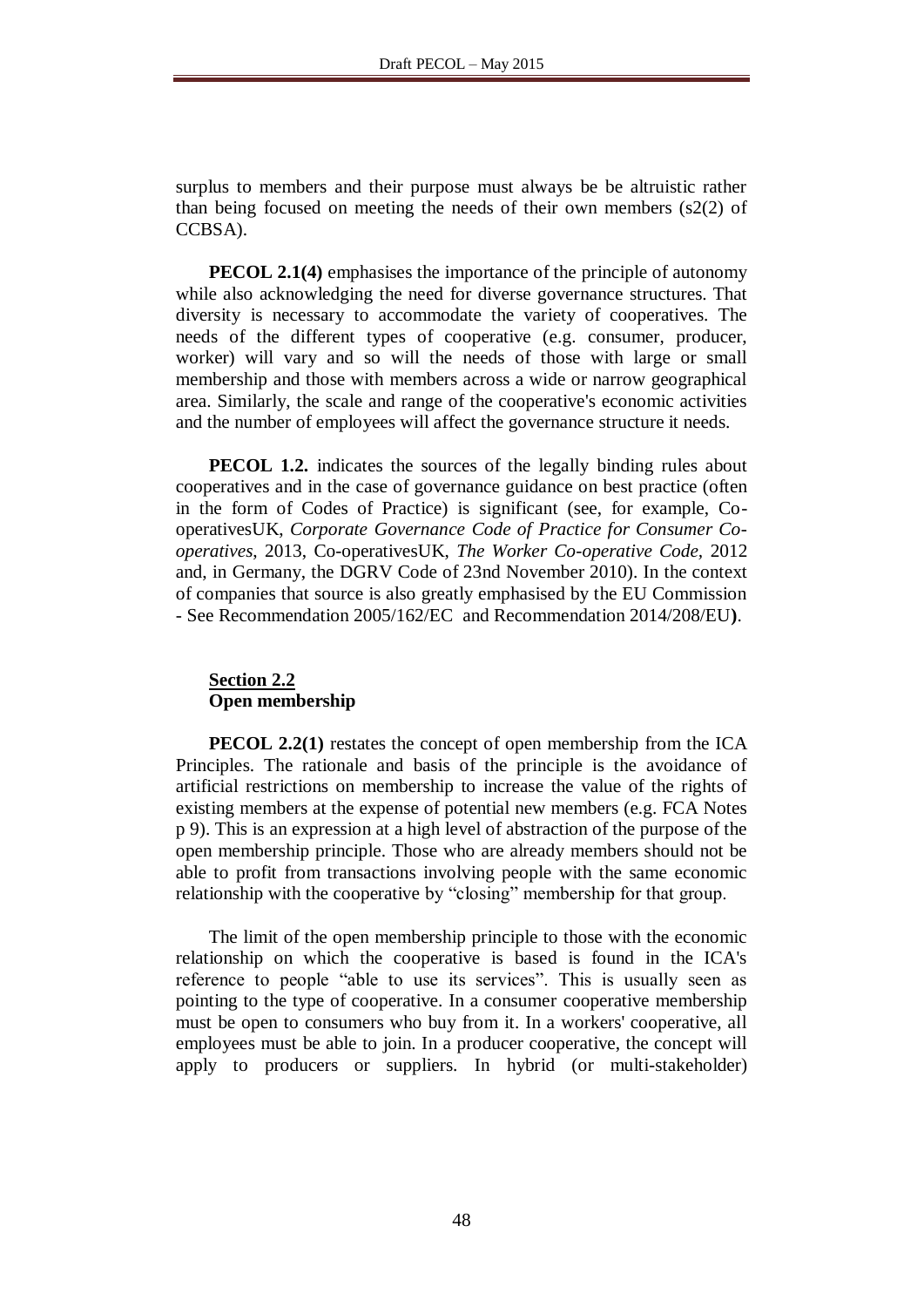cooperatives it will be open to members of more than one of those groups. The ICA limitation on the principle is explicit in arts  $1(3)$  & (4) of SCE R and implicit in art 14(1) SCE R where the membership of investor members not expecting to use or produce is permitted only if the Statutes so provide and then only by decision of the members' meeting.

In those legal systems that have special laws for particular types of cooperative this will be expressed more precisely for those subject to particular laws and in those with only a general law it will be found in the statutes of particular types of cooperative (e.g. art 2 FCA, art 15(2)(c) PCC, art 1 SCA). An example of that is the UK system of model rules provided by cooperative sponsoring organisations which can be used for the registration of new cooperatives for a reduction in the registration fee (see FCA FEES section of FCA Handbook and FCA List of Sponsoring bodies). However, PECOL 2.2(1) expresses a useful abstract rationale for the open door principle and its limits.

**PECOL 2.2(2)** indicates that the allocation of power to decide membership applications may be found in the law or the statutes and is usually vested in the board with a right of appeal as stated (art. 14(1) SCE R, art 15(1) GCA, arts. 2527 & 2528 ICC, arts 33(1) & 53(d) PCC). It uses criteria similar to those found in PECOL 1.3. The importance of due process for those refused or expelled from cooperative membership is reflected in PECOL 2.2(2) & 2.2(5). They require reasoned decisions which are subject to both appeal and the right for the member or prospective member to be heard.

**PECOL 2.2(3)** notes the absence of a justiciable individual right to acquire membership of a cooperative. That seems to state the position in most of the systems we considered. The open door principle does not give a potential member a legally enforceable individual right to become a member (see, for example, art. 14(1) SCE R which gives discretion to the organ deciding whether to admit a potential member). However, open membership is a core element of the definition of a cooperative (ICA P1) and is, for the reason given in the comment on 2.2(1), a central value of cooperatives. In most systems it is upheld collectively on behalf of potential members by the registering body (FCA Note p9, and comment to PECOL 1.3)).

**PECOL 2.2(4) & (5)** indicate that membership can be terminated by either the cooperative or the individual member.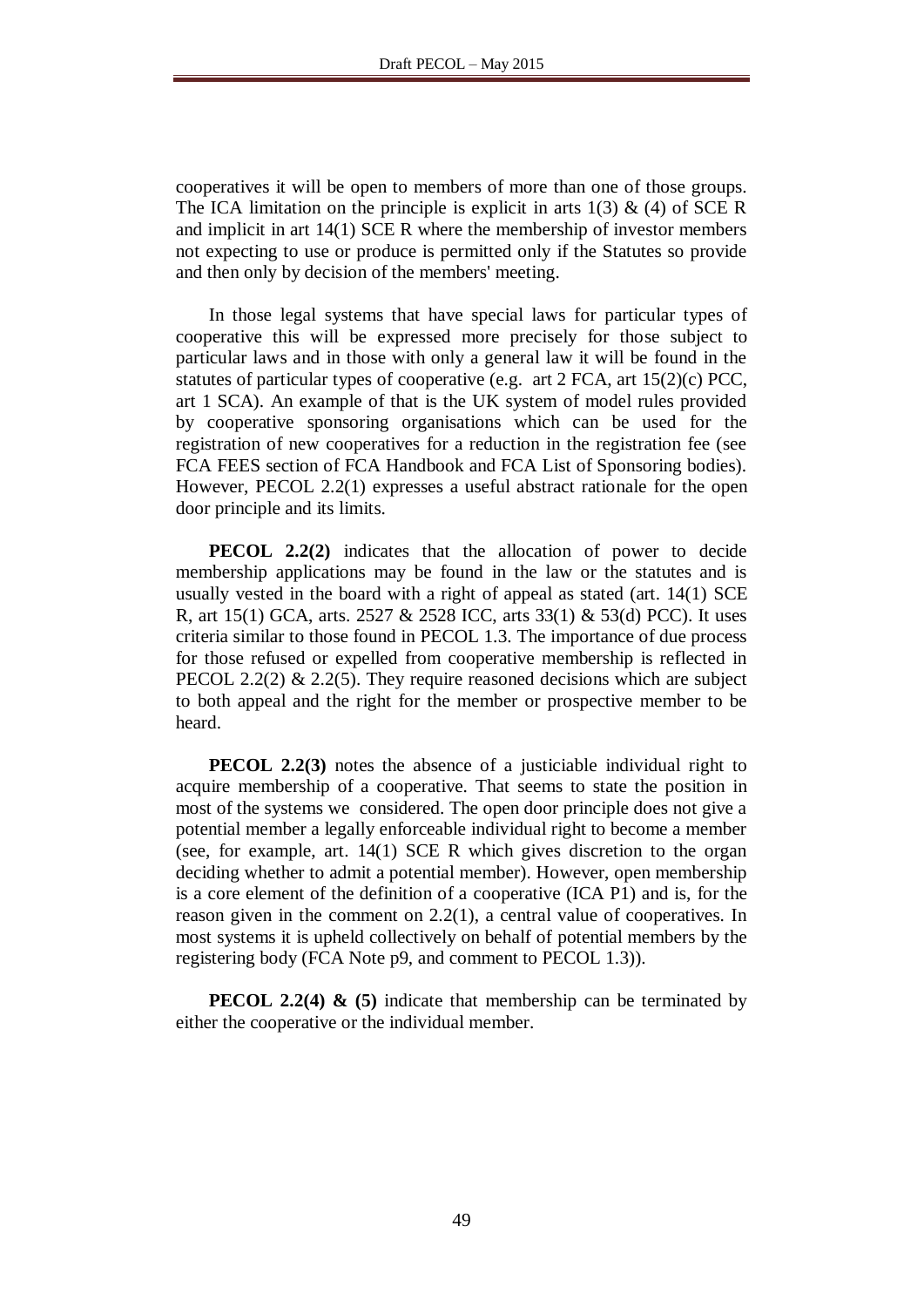The voluntary nature of membership implies a right to for the member to resign but resignation may require agreement by the directors, a period of notice or a period of earlier membership and have only partial effect for a period. In addition, payment of money due on shares to a resigning member may not be immediate and may reflect losses by the cooperative. This protects the liquidity of the cooperative and ensures that its capital base reflects its true financial position (Art 16 SCE R, Art 36 PCC, Art 65 GCA, Art 2532(1) ICC, Arts 11, 15, 45(8) & 51 SCA). Where, as in some agricultural marketing cooperatives, a member has a separate contract with the cooperative, the resignation of the member will not terminate his or her obligations under that contract if they are expressed to continue after membership ends. Membership will also terminate when the member ceases to exist - on the death of an individual or dissolution of a legal entity. It may also be triggered if the member is subject to other insolvency proceedings if cooperative statutes so provide.

Cooperatives usually have the power to expel a member. PECOL 2.2(5) refers to the procedural safeguards found in the various legal systems (art 15(3) SCE R, art 2316 FrCA, art 68 GCA, arts 2531 & 2533 ICC, arts 15 & 37 PCC, art 18(5) SCA). The grounds for such termination are left to cooperative statutes as they need to be tailored to the particular circumstances of different cooperatives.

All the national systems provide judicial redress or independent arbitration to deal with expulsion and other disputes. Arbitration or other alternative dispute resolution procedures are commonly used for disputes between a cooperative and its members after internal processes are exhausted. That conforms with the cooperative ethos and acknowledges the value of ADR where members have limited funds – as will be the case for some of the people who use cooperatives to meet their needs. Typically, the mechanisms for ADR will be found in cooperative statutes rather than the law. Use is made of arbitration and mediation procedures under general contract or commercial law. However, some provisions of national cooperative law encourage the use of ADR for reasons that are more relevant to cooperatives than to some other enterprises (see. e.g. Chap3 Sec 5 & Chap 23 sec 4 FCA, ss 137-140 of CCBSA).

**Section 2.3 Members' obligations and rights**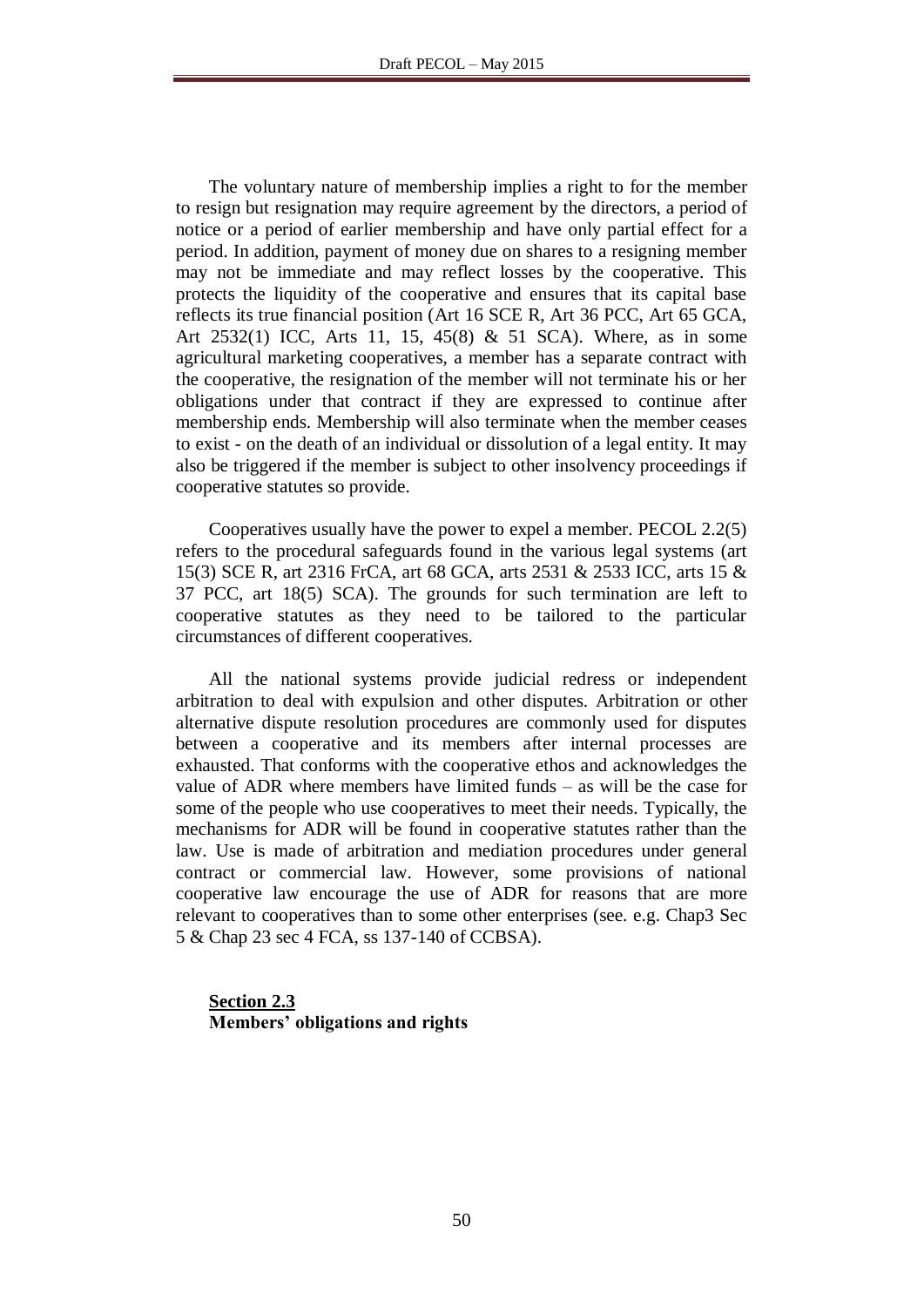The contractual basis of the cooperative as an association is common to all of the systems analysed. So is the inclusion of members' rights and duties in either the law or the cooperative statutes. For example, art.  $5(4)$  ( $6<sup>th</sup>$ indent) SCE R requires the cooperative statutes to include:

"- the rights and obligations of members, and the different categories of member, if any, and the rights and obligations of members in each category."

**PECOL 2.3(1)-(3)** outlines some of the obligations that are imposed on cooperative members. PECOL only deals with those rights and obligations which relate to the very nature of cooperatives by being linked to the ICA definition, values and principles. In order to emphasise the fact that members have obligations as well as rights, the obligations are discussed first.

PECOL 1.4 and 1.5 require a substantial proportion of all transactions by mutual cooperatives to be cooperative transactions with cooperator members.

**PECOL 2.3(1)(a)** deals with the individual member's obligation to participate economically in the cooperative by using or supplying goods and services. The requirement is usually found in the statues of particular cooperatives (art 14(2) SCE R and see commentary on PECOL 3). PECOL 1.4(3) reflects the importance of the requirement, particularly for cooperator members of mutual cooperatives. The obligation will be crucial for the successful operation of certain cooperatives e.g. agricultural marketing cooperatives which need to ensure that members sell their produce only through the cooperative. As a result some systems restrict the freedom of the member to resign with immediate effect on the economic relationship (e.g. arts. 2532 & 2533 ICC, ).

Since the economic activity of general interest cooperatives is carried on mainly in the interests of the community, this obligation is not relevant for their members whose rights and obligations will depend on the cooperative statutes – PECOL 2.3(3). PECOL includes this obligation on that basis. Members of general interest cooperatives must never receive any distribution of surplus – PECOL 3.6(7).

**PECOL 2.3(1)(b)** acknowledges the importance of member contributions to cooperative capital. While the question of whether or not a minimum level of capital is required for the cooperative will be determined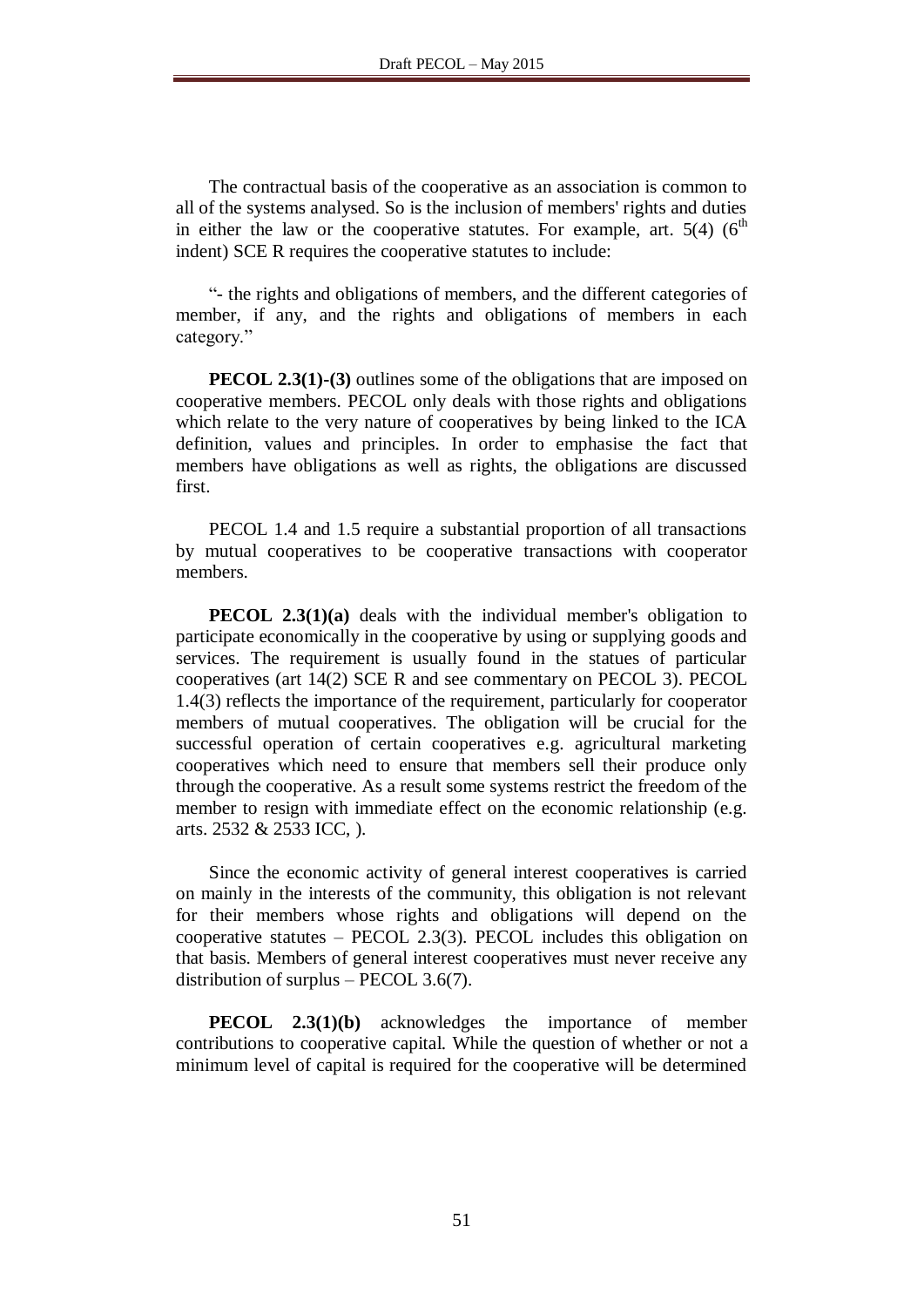by law, any minimum contribution required of individual members will normally be a matter for cooperative statutes (art  $4(7)$  SCE R, and commentary to PECOL 3) This is sometimes an explicit ground for the expulsion of a member from the cooperative (e.g. art. 2531 ICC) or at least for extending the notice period required for resignation as in art. 65 GCA, and art 36 PCC.

Similarly, in **PECOL 2.3(1)(c)** any minimum requirement for participation in cooperative governance is likely to be a requirement of cooperative statutes. It could take the form of minimum attendance at members' meetings. Expulsion and removal from the member register may be based on non-attendance at meetings or the absence of any contact with the cooperative through transactions, voting, attendance at meetings or voting in elections. National laws showed few concrete examples of this obligation (but see arts  $33 \& 34$  of PCC). All of them either lay down quorum requirements for members' meetings or authorise the cooperative statutes to do so e.g. art 5(4) (indent 11) SCE R. The quorum requirement effectively imposes the penalty of an inability to make decisions on the members collectively if too many of them fail to attend the members' meeting in person or by proxy.

The **PECOL 2.3(1)(d)** obligation to participate in education and training links strongly with ICA P5. It is unusual for that obligation to be imposed on members (other than directors, employees or managers) as a condition of membership. Because it is important to encourage members to engage with education and training PECOL chooses to model itself on art. 3 of PCC which acknowledges the importance of ICA P 5. PECOL also follows the PCC's requirement that a mandatory reserve be built up for that purpose (PECOL  $3.4(2)$ & $(8)$  and see art. 70 PCC).

**PECOL 2.3(1)(e)** indicates the variety of other obligations that may be imposed on members. In particular, it suggests the possibility of provisions requiring members to bear part of the cooperative's losses (art 16(1) SCE R, and see comment on PECOL 3.6).

**PECOL 2.3(4)** Notes that the rights of cooperative members are conferred by law or through the statutes of their cooperative and seeks to list the most common individual member rights in both mutual and general interest cooperatives. Many of the listed rights are the mirror image of the obligations listed in **PECOL 2.3(1).**

Participation in education (**PECOL 2.3(4)(a))** perhaps fits more easily into the category of rights than into a list of obligations and, even as a right,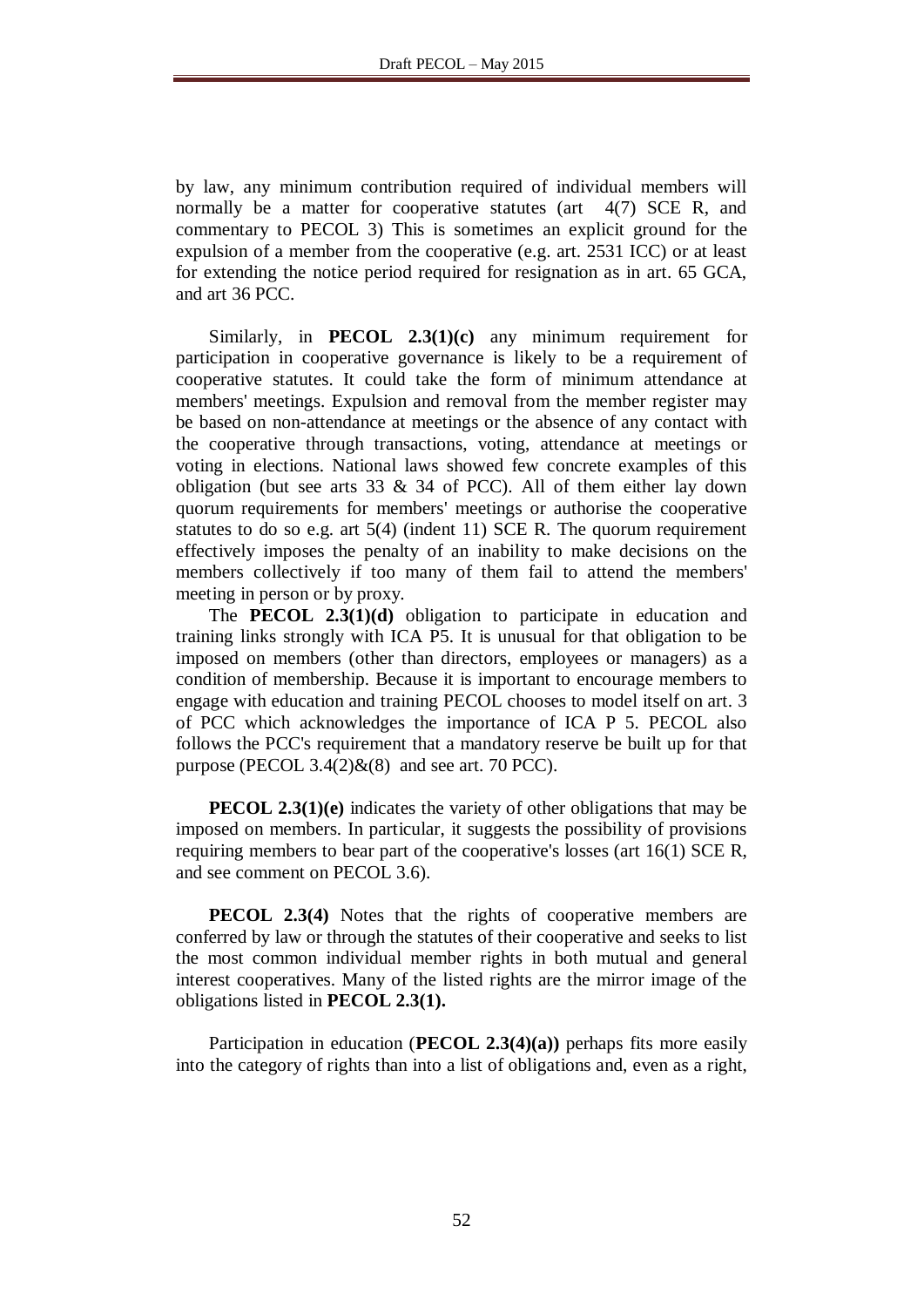seems to be available in only certain jurisdictions such as Portugal and Spain. Elsewhere cooperative societies are permitted to finance or provide this and in practice many of them do.

Participation in governance as a right of cooperative members is listed in **PECOL 2.3(4)(b) to (d)** and is, in one form or another, a requirement in all jurisdictions. As an individual right, attendance at meetings and voting, either in person or by proxy on resolutions or in elections is a core right found in virtually all laws and arts 52-62 SCE R reflect the general position (chapter 4 FCA, arts 4-6 FrCA supplemented by the Commercial Code, art. 43, GCA, arts 2538-2539 ICC, arts 44-47 PCC, arts 21-25 SCA). Similarly, many of the national laws permit or facilitate the use of sectorial and delegate meetings rather than a general meeting of all members (e.g. art 63 SCE R, s149 CCBSA, arts FrCA, arts 43a GCA, art 54 PCC , & arts 5 & 22 SCA).

The right to stand in elections, which is usually subject to finding other members willing to propose the individual, is a necessary concomitant of those rights. However, for some roles the right may be qualified to meet the need for candidates in some roles to show a certain level of competence and experience. Generally the detail of the nomination process is dealt with in cooperative statutes.

The 2014 changes to the statutes of the UK Co-operative Group, which have been registered by the FCA as registrar on the basis that the organisation remains a bona fide cooperative, have provided for a majority of the board of directors to be appointed by the board, subject only to endorsement by members without contested elections and both those appointed directors and the minority of three "member nominated directors", whose appointment can be subject to contested elections by members, can be nominated as directors only after approval by a nominations committee of the existing board on the basis of their experience and competence, taking account of the resulting composition of the board in terms of the range of skills and experience it needs. This application of the practices and procedures of the UK PLC sector within a cooperative which retains one member one vote resulted from the 2013 commercial and financial failures of the organisation. The changes are controversial among UK cooperative activists.

The individual right to request and receive financial and other relevant information (**PECOL 2.3(4)(e)**) is a necessary support for the members' participation in governance as only with access to such information can the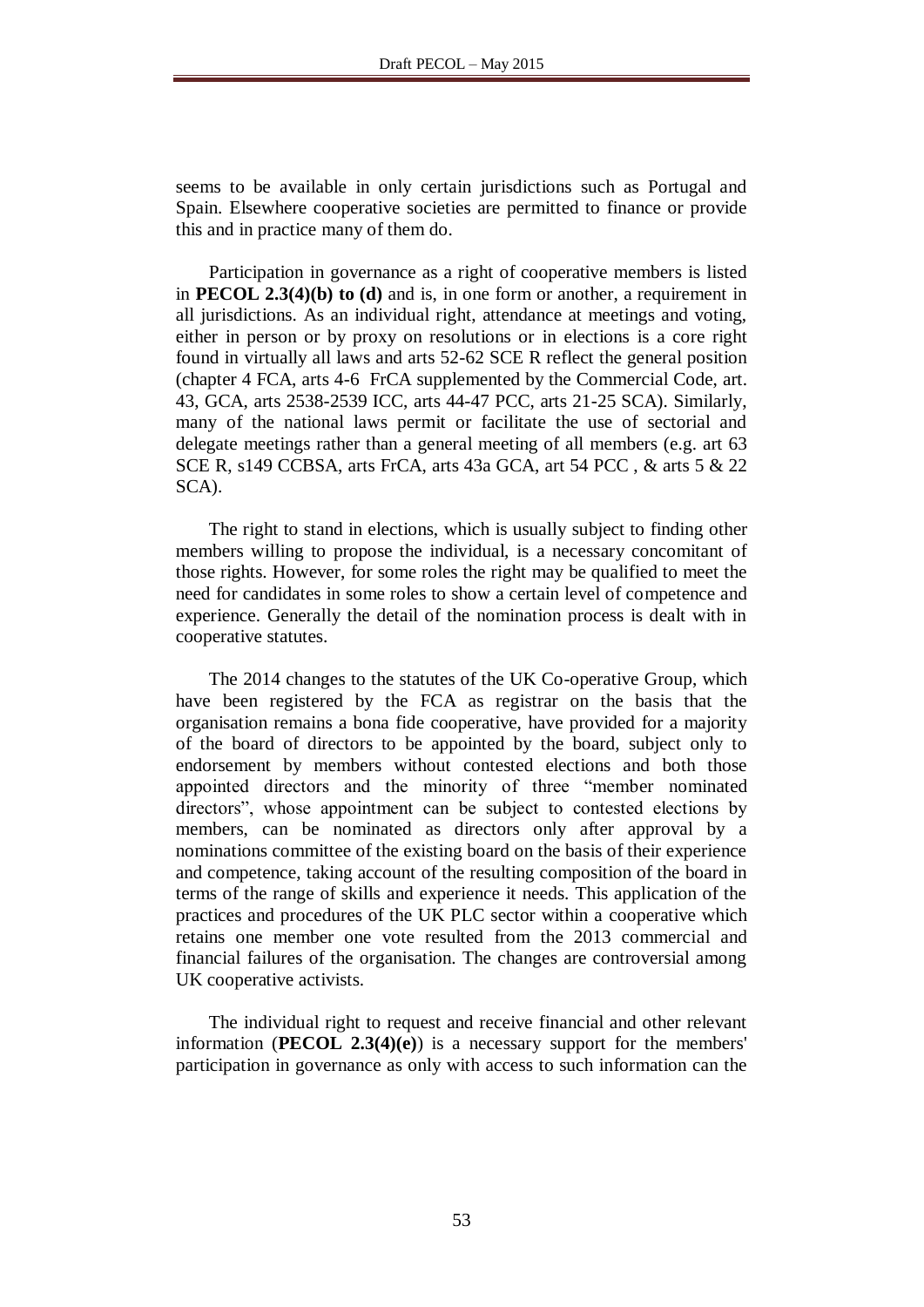direct rights to vote and to participate in meetings be exercised effectively. This is acknowledged in many of the national laws, particularly in respect of financial information. There is an obligation on other organs to publish information to members as well as a right for a certain number of members to demand such information (art 60 SCE R, art ch 4 s 15 & ch 7 ss6-7 FCA, arts 46 & 59 GCA, art 2545 ICC, arts 9,3 & 56 PCC, arts 16(3) SCA). Few laws go beyond the provision of financial information but the German Law in arts 31 & 43a provides a right to lists of members and delegates and the UK law enables members to find similar information by inspecting records held at the society's registered office - s 30(7) CCBSA 2014.

**PECOL 2.3(5)** provides for the additional collective rights of a certain number of members facilitate the exercise of member control indirectly by ensuring that motions and amendments can be proposed and meetings called by members without requiring the agreement of the board or other elected or appointed officials of the cooperative - art. 55 SCE R is typical in this respect in defining the number of members required by a combination of a number of members and a proportion of votes.

In most general interest cooperatives and in multi-stakeholder mutual cooperatives the governance related rights of members may involve different roles for different groups of members. For example, employees and users of services my have different voting rights and elect limited proportions of a board to ensure equitable representation of different member interests.

**PECOL 2.3(4) (f) & (g)** highlight the economic right of members to receive interest on shares actually declared or decided under the statutes and to engage in cooperative transactions with the cooperative and receive any cooperative refund once the interest and refund have been determined by the appropriate organs. These rights are vital to the functioning of mutual cooperatives. A right to interest on shares may also apply to some members of general interest cooperatives. These financial or economic rights are dealt with more fully in PECOL 3.3(5)  $\&$  3.6 and the comments to those paragraphs.

Both mutual and general interest cooperatives require member engagement in the governance system but they differ on the economic rights of members which relate mainly to mutual cooperatives which serve members and can distribute surplus to them.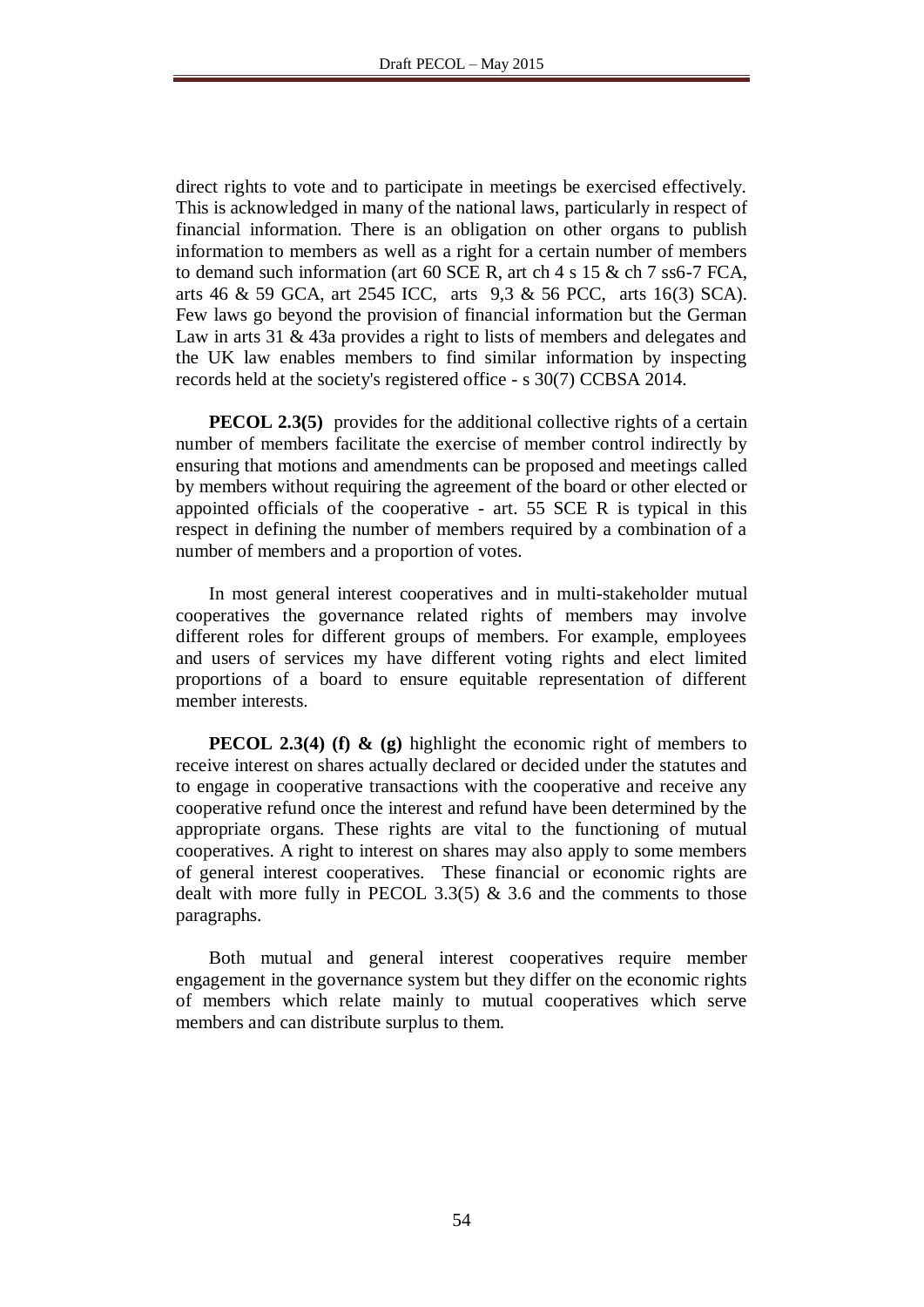**PECOL 2.3(5)** attempts to bring together the collective rights of the members in both mutual and general interest cooperatives. Collective rights are those that require a number of members for their exercise. For example, calling a special (Emergency) members' meeting without board agreement, placing resolutions on the agenda of a members' meeting, deciding through a procedure laid down by law or the cooperative statutes to dissolve or restructure the cooperative or to amend its statutes. These rights support member control of the cooperative and complement the individual rights of members.

The question of the enforcement of the members' rights and duties raises the same issues as in the case of any other private law rights, including those of company shareholders and members of associations. However, the use of alternative dispute resolution systems such as arbitration and mediation that either deal with the issue outside the court system or encourage a negotiated solution is common in cooperative laws and statutes and is an aspect of the ethos of cooperation. It also reflects the particular need of those likely to use cooperatives for inexpensive and fast resolution to problems without the need for the use of the judicial system. Only the model rules for French worker cooperatives, art 44 SCA, and ss 137-140 CCBSA in the UK go beyond the general availability of ADR for private law disputes by encouraging internal dispute resolution for cooperatives. As a result PECOL contains no provisions on this issue.

## **Section 2.4 Cooperative governance structures: direct member control**

**PECOL 2.4 (1)** sets out the democratic control requirements of ICA P2 as the objective of all provisions on the governance of cooperatives.

**PECOL 2.4 (2)** then provides a two-fold classification of direct member control of all decisions: a model sometimes referred to as a "collective", and a model based on the members' meeting which provides ultimate member control and one or more boards, committees or councils responsible for day to day management but accountable to the members. Both choices are subject to the possibility of variation by the statutes of particular cooperatives. Where boards and similar organs are used, a classic dichotomy is provided by the SCE Regulation which furnishes a choice between a unitary board ("administrative organ") and a two tier board structure consisting of a supervisory board and a management board.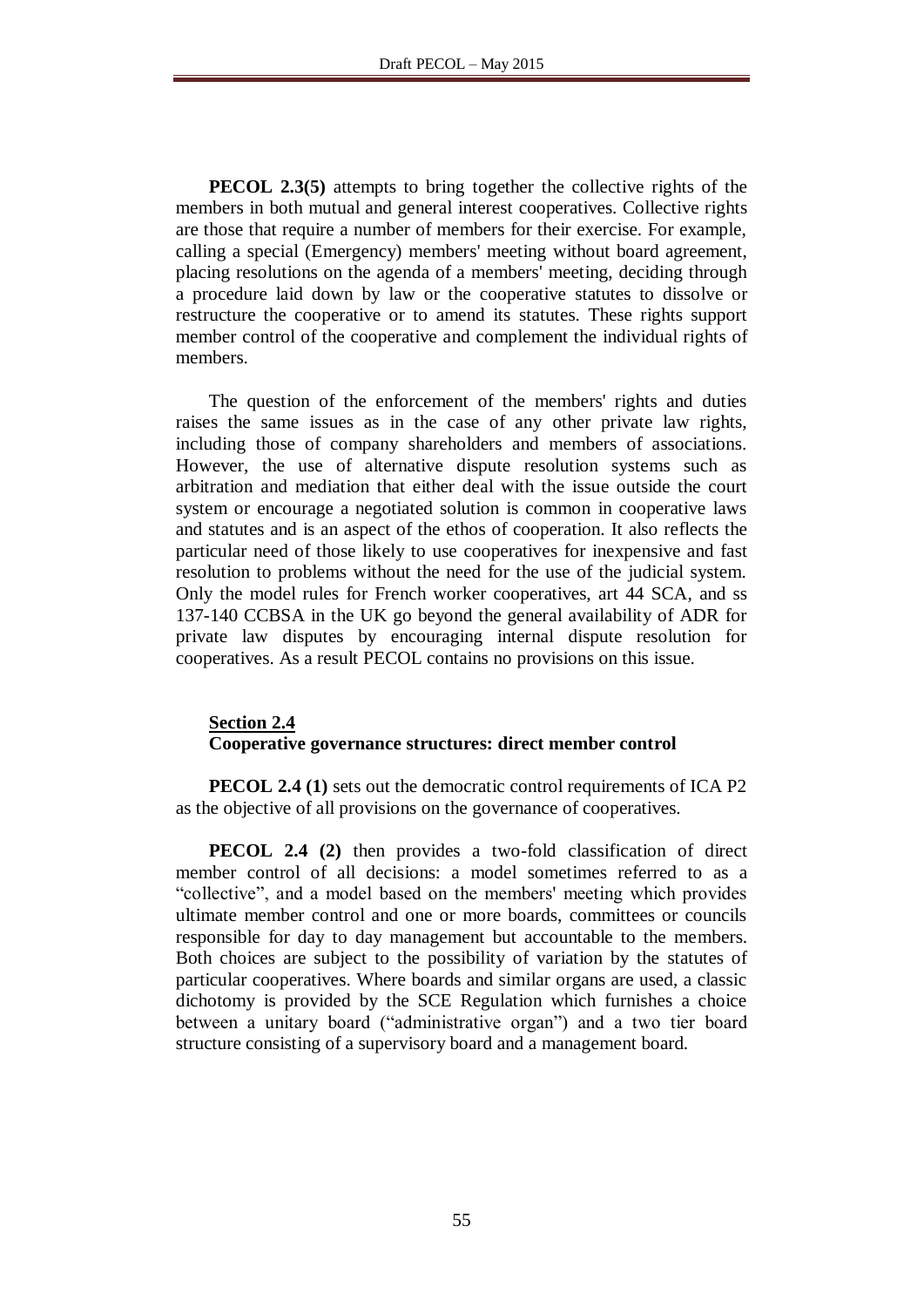The "collective" model suits small cooperatives where it is feasible for all decisions to be made by all members. **PECOL 2.4. (2)** gives a default provision which may be changed by the cooperative statutes. It includes the all member "collective" model at **PECOL 2.4. (2) (a)** as the purest form of member control but acknowledges that its use will be limited to small cooperatives. Apart from Italy, where some legal scholars believe that a collective structure can be used by cooperatives registered as Srl private companies, most laws require the use of one or more boards or committees in addition to the members' meeting. Some UK worker cooperatives operate in this way by making all members directors to comply with the legal requirement that the society or company must have directors (CooperativesUK, *The Worker Co-operative Code,* 2012). That is a benefit of the liberal approach of UK Business Organisation Law.

That is reflected in **PECOL 2.4(2)(b)** which leaves room for the unitary board system, the two tier board and other variations.

The unitary board system provides for a single organ to be elected by the members. It has all the powers of day to day decision-making, leaving the annual meeting to receive reports and to make fundamental decisions. Articles 42 to 48 of SCE R deal with that option and bring together powers of management and representation in one administrative organ. This reflects the systems found in the UK and Finland, and can be chosen by French cooperatives that use the SA structure and Italian cooperatives (see Chapter 5 section 1 FCA, art L.225-17 of Fr Code of Commerce, art 2380bis par 4 Italian CC). French cooperatives, like French Srl companies, commonly have a structure in which a single manager is appointed by the general meeting but those using the SA company structure have a board of directors. German cooperatives with fewer than 20 members have been able to choose a unitary board system since 2006 and need only have one board member (art 24 GCA).

The two tier system is outlined in articles 37 to 41 and 45 to 51 of SCE R and is used in Germany for cooperatives with more than twenty members (see arts 37-38 GCA). In Spain and Portugal and for those who choose it in Italy, a version of the system with a supervisory committee mainly concerned with verifying accounts is available as a two tier system (arts 49- 63 PCC, arts 21, 32 & 38 SCA & art 2400 ICC). In these examples both the supervisory committee and the board are elected by the general meeting. In the SCE and German two tier models, the members elect the supervisory board and it appoints the separate management organ.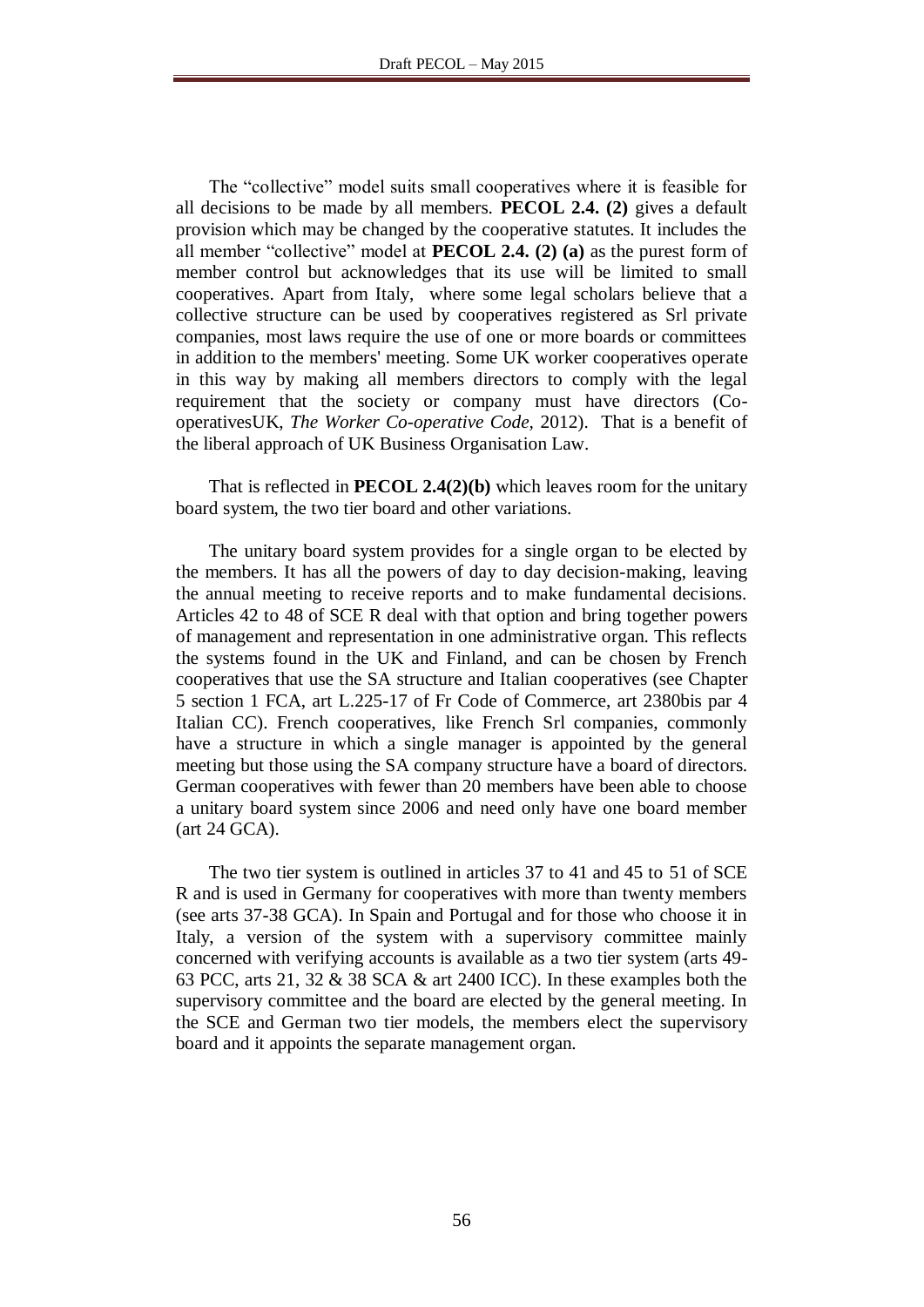**PECOL 2.4(3)** highlights another contrast drawn from the legal systems considered. In some systems, such as the UK and Germany, the powers and role of a cooperative's decision-making bodies is fixed either by the law or by the cooperative statutes. In others, all power is vested in the members' meeting which can choose to delegate those powers to other organs and although that is the usual arrangement and the one contemplated by the cooperative law, the general meeting is ultimately the sovereign body (see, for example art 44(1) PCC). PECOL acknowledges the two options.

**PECOL 2.4(4)** acknowledges another range of choices about the functioning of the members' meeting. Cooperatives with a large or widely dispersed membership or with a number of different classes of member, such as employees, users, and suppliers, may need to divide the members' meeting into a number of parts. This can be done on a geographical basis or on the basis of the classes of member and may involve either a single "serial" meeting of members with cumulative voting or a delegate structure. In the case of a delegate structure, the delegates may either be free to make their own decisions on how to vote or they may be bound by the mandate of the members who appoint them. If the delegates are bound, the weighting of their votes at the next level may either reflect the proportionate vote of the members who mandated them or be counted 100% on the side favoured by the majority of appointing members.

Article 63 of the SCE R provides a typical example of these possibilities. It permits the statutes of the cooperative to fix a range of such meetings where the cooperative "undertakes different activities or activities in more than one territorial unit, or has several establishments or more than 500 members" This provides a good summary of the grounds on which sectorial meetings may be required and PECOL draws on that adding the possibility of different categories of members as another basis for adopting this procedure. PECOL aims to allow flexibility and freedom to a cooperative's own statutes.

The items normally dealt with by the members' meeting as described in **PECOL 2.4(5) & (6)** reflect most national laws which empower the members' meeting to appoint and remove directors and make fundamental decisions as well as the more frequent matters of surplus distribution and receipt or approval of accounts and reports The matter is normally determined by the cooperative law (see, for example, chap  $4 \text{ ss}3 \text{ \& } 14$  and Chap 2 s6 FCA, art 6 FrCA, art 24 GCA, arts 43 & 49 PCC, arts 28 & 34.1. SCA, s14 CCBSA).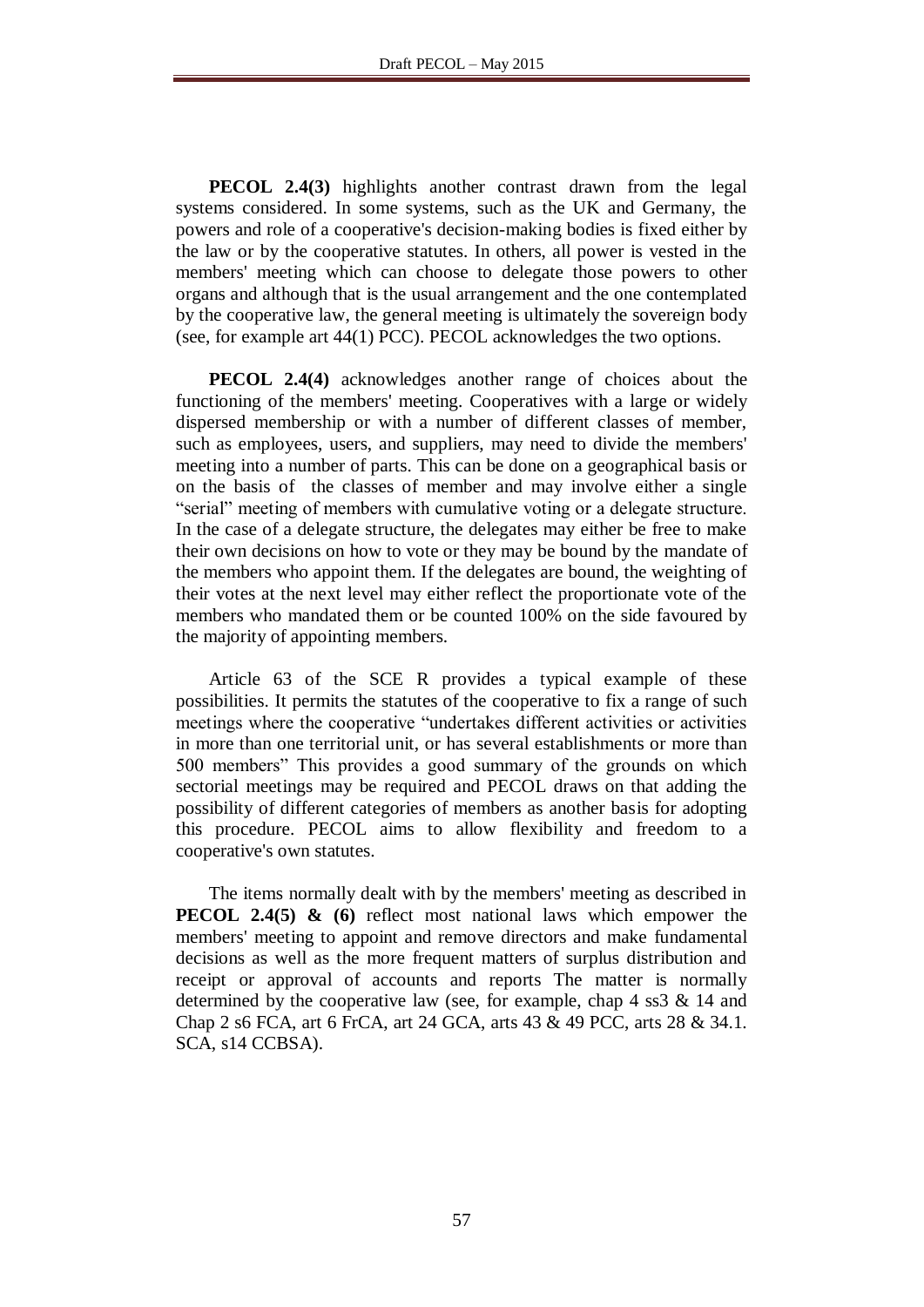**PECOL 2.4(7)-(10)** emphasises the principle of one member one vote as a key defining feature of cooperatives. The principle is expressed in ICA  $P$  2:

"In primary cooperatives members have equal voting rights (one member, one vote) and cooperatives at other levels are also organised in a democratic manner."

Despite the apparently universal requirement of one member one vote for primary cooperatives, many cooperative laws allow plural voting even in primary cooperatives if that produces a more equitable system. That may be justified by the type of member served by the cooperative, for example, cooperatives of entrepreneurs.

**PECOL 2.4(7)** expresses the general principle and emphasises the contrast with joint stock companies in which voting power is usually linked to capital contribution, thus placing power and control in the hands of investors rather than other stakeholder groups. That is done by expressing the principle as one member one vote "regardless of capital contribution" (see, for example, art 59(1) SCE R which sets out this general proposition).

**PECOL 2.4(8) to (10)** then elaborate on the permitted exceptions to one member one vote.

**PECOL 2.4(8)** lays down the basis of permitted plural votes with examples of acceptable criteria for additional votes. The principle is necessity - "when necessary for the better functioning of a cooperative" the authors of PECOL have chosen to extract this pragmatic rationale for the exceptions. The examples of acceptable bases for plural voting are then set out.

**PECOL 2.4(8)(a)** deals with participation in cooperative transactions. That could apply to either primary or secondary cooperatives and links voting power to cooperative inputs (work in a worker cooperative or supplied goods or services in producer cooperatives) or outputs (purchases of goods or services in a consumer cooperative). This system is more common than any other exception to the general one member one vote principle, perhaps because it seems equitable than one member one vote for cooperatives of entrepreneurs. Art 59(2) SCE R refers explicitly to this basis for plural voting, Chapter 4 section 7 of the FCA permits plural voting without specifying the basis for it, art 5 of the French Law of 1947 permits this for secondary cooperatives and some French laws for particular types of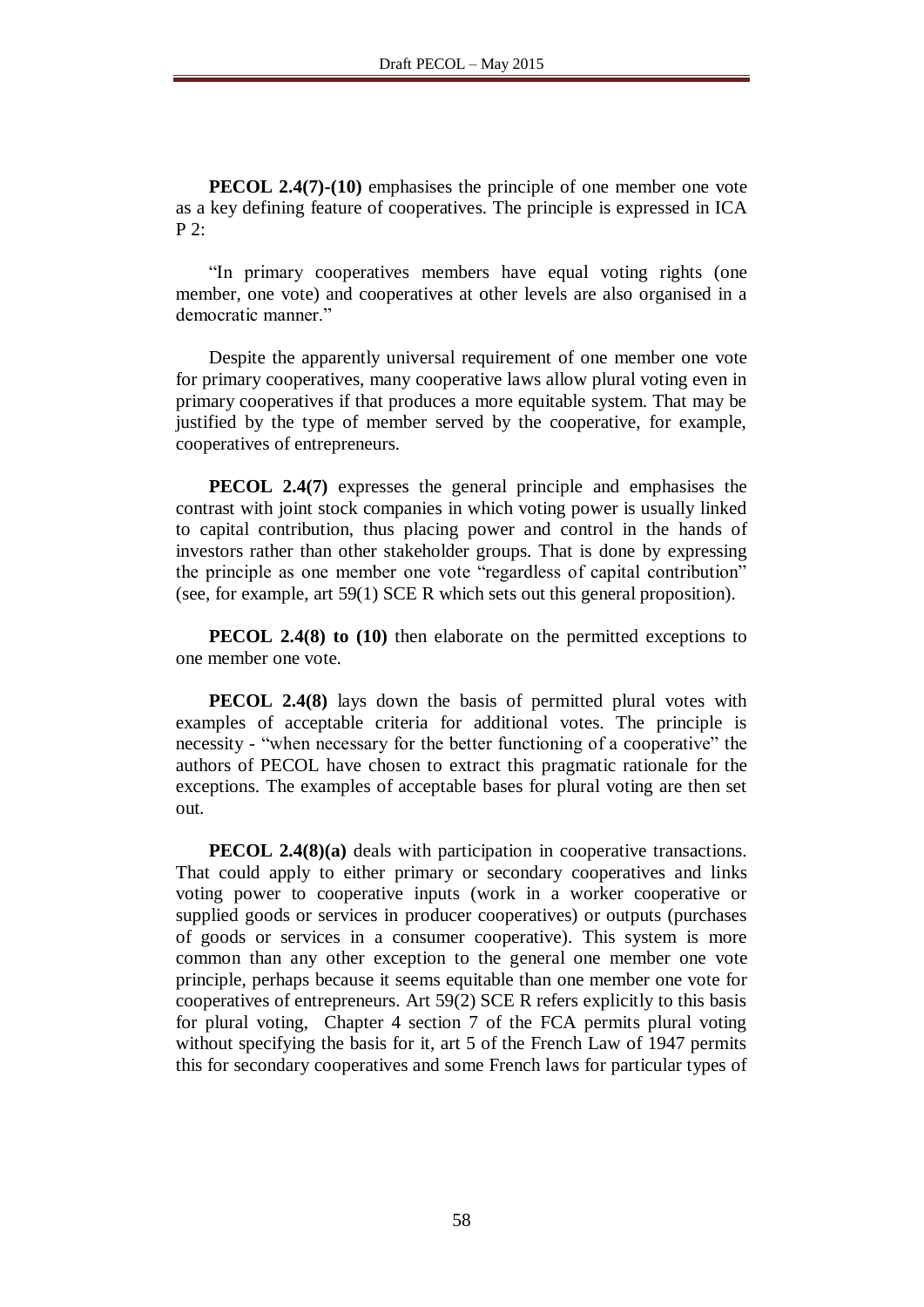cooperative such as agricultural, artisan and banking cooperatives allow it for primary cooperatives. Art 43 of the GCA, like art 2538(4) of Italian CC and some examples of plural voting permitted by the SCA, permits a strictly limited increase in the number of votes on this basis without fully proportionate weighting according to transactions.

**PECOL 2.4(8)(b)** allows for plural voting based on the number of members in particular subdivisions of a cooperative which is an indirect reflection of the one member one vote principle. This is most likely to apply to cooperatives with large numbers of members who are widely dispersed geographically. It might also be used by secondary cooperatives to balance the influence of different primary cooperatives in membership of the organisation. In each case, this system will raise questions about how the votes of the members in particular subdivisions are to be assessed. Are the votes for and against a resolution cumulated separately when added together from each subdivision or are all of a subdivision's votes cast in accordance with the view of the majority within that subdivision? PECOL follows arts 59(2)  $\&$  63 SCE R by leaving that choice to the statutes of each cooperative.

**PECOL 2.4(8)(c)** is most likely to apply to hybrid or multi-stakeholder cooperatives (including, in PECOL terms, general interest cooperatives) where employees, users, suppliers and investors may all have membership. In such cases, voting rights based simply on one member one vote across all types of member would give one or more particular groups unfair dominance in decision-making. For example the number of user members may greatly exceed the number of employees. Art 59(2) SCE R provides the clearest example and it permits the practice based on number of members only in wholly of mainly secondary cooperatives ("SCEs the majority of members of which are cooperatives").

**PECOL 2.4(9)** requires that any plural votes available to investor members be particularly strictly limited. This is to reflect the de-emphasis of capital at the heart of the concept of a cooperative. The principle of control by user members rather than investors supports the limitations on the return to capital explored in PECOL 3 and the centrality of denying votes on the basis of capital stake in the cooperative model. The SCE chooses a limit of 25% of total voting rights (SCE R 59(3)). In **PECOL 2.4(10)** the model of "percentage of total votes cast" at a meeting is used but no specific percentage is given as this is a principle rather than a rule. The same approach is taken to a minorities of cooperator members.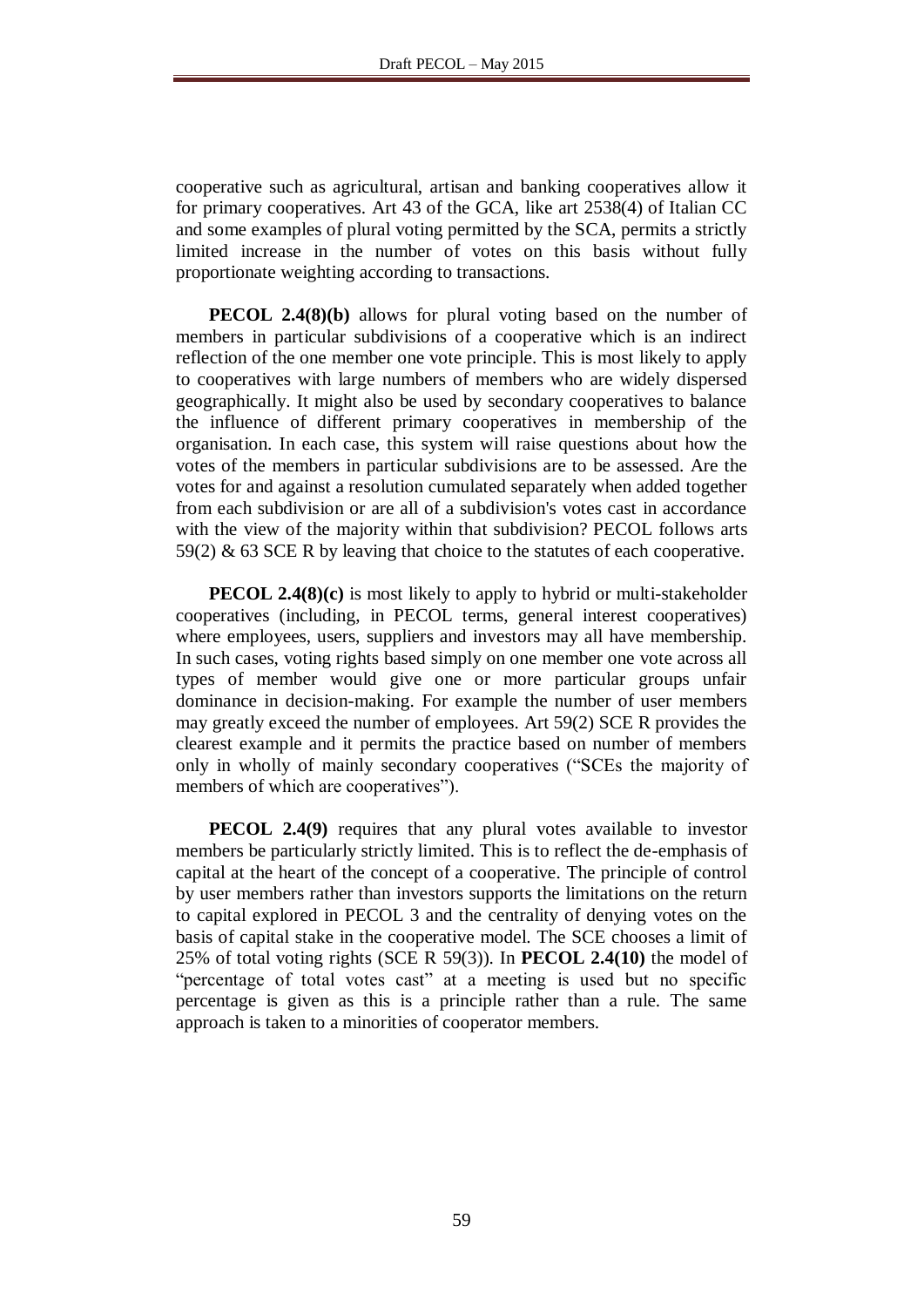These provisions apply equally to general interest cooperatives and mutual cooperatives whether multi- stakeholder based or not.

**PECOL 2.4(12)** reflects the almost universal practice of requiring a simple majority for decisions other than the fundamental changes listed in PECOL 2.4(5) such as amending the statutes or restructuring or dissolving the cooperative. Article 61(2)  $\&$  (4) of SCE R are typical of national law provisions on majorities required (66.6% for amendments to the statutes) but apply a higher (but not lower) national law requirement. They also include a quorum requirement of 50% of eligible for changes to the statutes at a meeting convened for the purpose but no special quorum if an inquorate meeting is reconvened.

Similarly, **PECOL 2.4(11)** requires adequate notice of the business, venue and time of meetings as well as a quorum to ensure that decisions are not unrepresentative of the membership. This is typical of the approach of national laws. Arts 5(4), 56 & 57 of SCE R are typical provisions.

**PECOL 2.4(13)** requires annual members meetings and ensures that the organ responsible for calling extraordinary meetings can always do that and must do so if a certain number or proportion of members or any organ empowered by law or auditing body requests it. This reflects the general practice found in national laws as expressed in arts 54 & 55 SCE R.

**PECOL 2.4(14)** acknowledges the option found in, for example, Italian Cooperative Law of interposing a body elected by the general meeting between the board and the general meeting and giving that body the role of supervising and monitoring the board in what would otherwise be a one tier system (see arts 2397 to 2405 ICC). This is particularly appropriate when it is unlikely that all members will be able to participate in frequent members' meetings but the supervisory and monitoring role needs to be carried out on an ongoing basis.

In most systems, mechanisms to protect creditors, or minorities of members or employees are added to the general mechanisms for member control if fundamental restructuring decisions are likely to affect those groups. Classic examples are to be found in the SCE provisions concerning mergers, conversions and the transfer of registered office - see arts 7, 19 to 34, 35 and 76 of the SCE R.

PECOL 5 deals with governance issues involving secondary and tertiary cooperatives.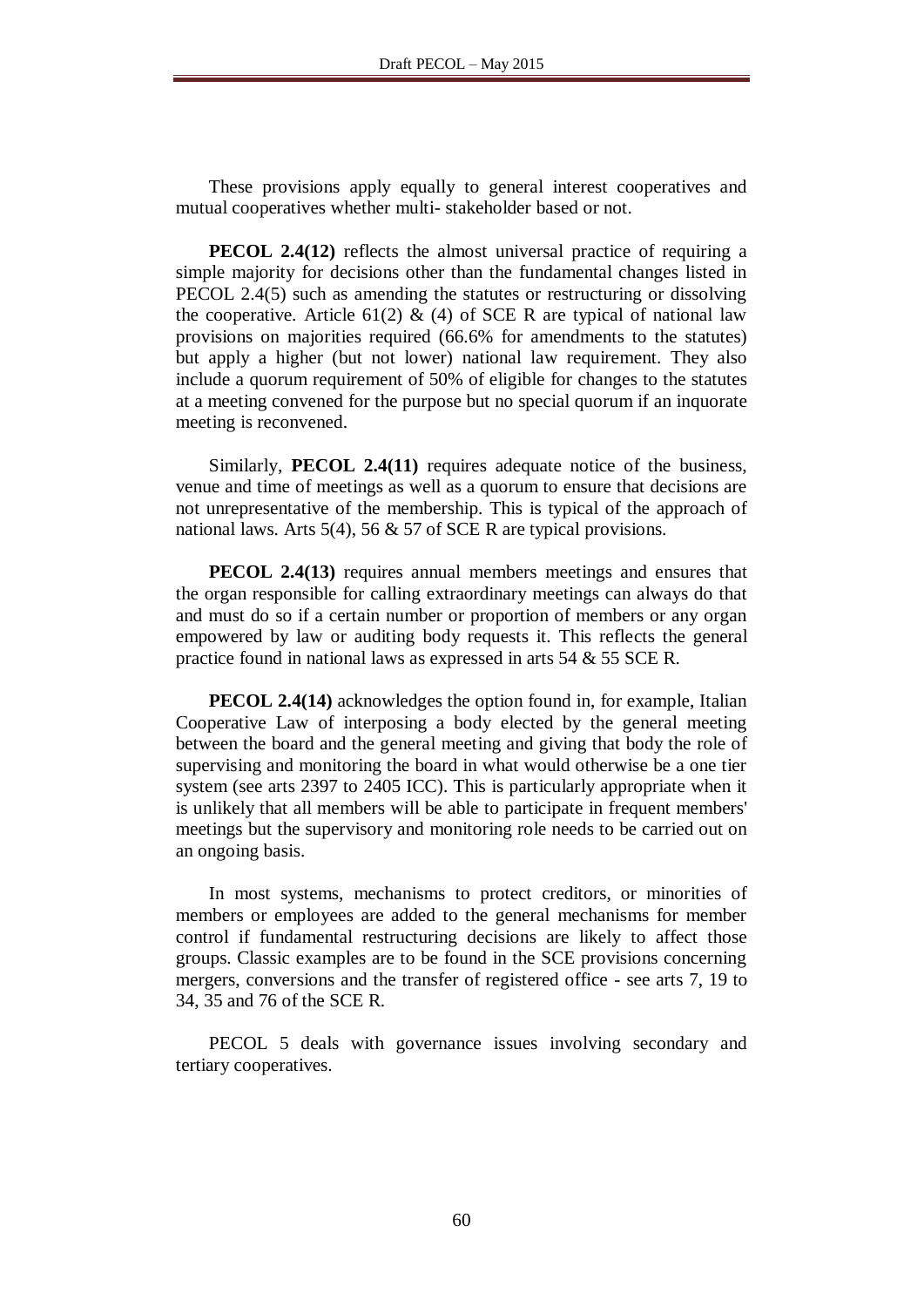### **Section 2.5 Cooperative governance structures: management and internal control**

As noted in the comments to PECOL 2.4, most legal systems use boards or committees – either the unitary board system or the two tier board reflected in SCE R. This part of PECOL outlines the functions powers and composition of organs in each of those systems.

An organ which consists of more than one member, operates as a collective body but may delegate particular functions to subcommittees or individuals. In the one tier system this may include the appointment by the board of specialist audit or supervisory committees. Separate committees to perform particular functions may also be created by law or by cooperative statutes. Boards usually make decisions by simple majority. Procedural matters about board meetings such as convening meetings, quorum, and who chairs meetings are usually laid down in or under cooperative statutes.

**PECOL 2.5(1) & (2)** defines the three key functions of cooperative boards: executive management; representation; and supervision.

**PECOL 2.5 (3)** indicates the various ways in which the powers to carry out the representation and executive management functions are distributed under the one tier and two tier systems and those that recognise a role for executive directors or managers as a separate organ of the cooperative rather than the recipients of delegated powers. This follows arts  $37(1)$ ,  $39(1)$  and 42(1) of SCE R. PECOL 2.5(3) acknowledges the possibility of having one or more managing directors or managers rather than a full administrative board to carry out the management and representation functions. That allows for the French limited liability company (Srl) system used by some cooperatives. That is distinct from the possibility of delegation by any of the organs acknowledged in PECOL 2.5(2) in that it contemplates a single manager constituting the executive and representative organ under the statutes or the law.

**PECOL 2.5 (4)** concerns the organs that carry out the supervision function in cooperatives. In the two tier system that is the function of the supervisory organ. In the one tier system it is often the role of a subcommittee of the administrative organ made up of directors who are not personally also executive managers or of a separately – see art 39(1) SCE R,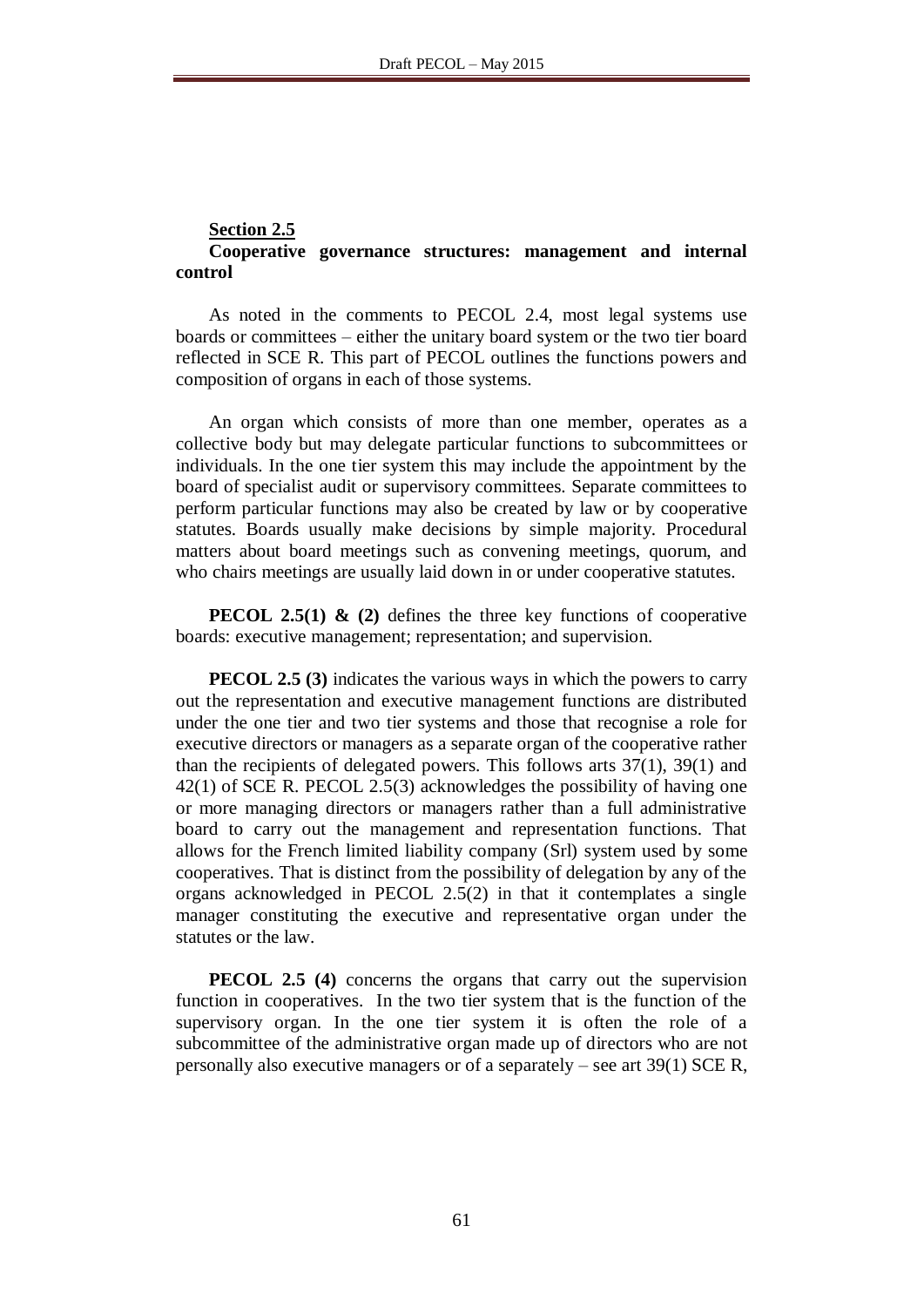Co-operatives UK Code of Practice on Governance in Consumer Cooperatives, chap 5 section 12 of the FCA, and arts 2397 to2405 of ICC

**PECOL 2.5 (5) & (6)** concern board composition. That should reflect the composition of the membership in general interest and multi-stakeholder cooperatives while in mutual cooperatives a majority of board members should be members. Clearly this allows some variation in board composition in general interest cooperatives by proportionate constituencies for board composition for based on geography or the representation of users, employees, and suppliers. In each case, the PECOL provisions is a reflection of the basic principle of member control. The provision fro mutual cooperatives represents their purpose of serving their own members on a mutual and self-managed basis.

**PECOL 2.5 (7)** deals with maximum and minimum numbers of board members, the term of office of members of the organ, any limits on the number of terms a person can serve and any requirement for gender balance. These matters will vary from one context to another. A board should be small enough for effective operation and large enough to represent a range of members – especially in a multi-stakeholder or general interest cooperatives where member interests may diverge. PECOL does not specify figures. SCE R leaves this to the cooperative's statutes, subject to national law (arts 37(4) and 42).

Similarly, the term of office provision needs to balance the need for continuity against the democratic right of members to remove and replace directors. Article 45 of SCE R provides for six year terms with a maximium of two terms. Many national systems provide for three year terms and some allow for the retirement of one third of organ members each year to encourage stability and continuity.

To ensure democratic control by members, appointment or election must either be by the members in general meeting or directly by members in elections. In both cases proxy voting and electronic communications should be used to encourage maximum participation. Most systems use the members' meeting option – see, for example, arts  $39(2)$  &  $42(3)$  SCE R. In the two tier system the supervisory board classically appoints the members of the management organ and no-one can be a member of both organs - see art 36(3) SCE R. Article 37(2) SCE R permits the election of management organ members by the general meeting if national law requires it.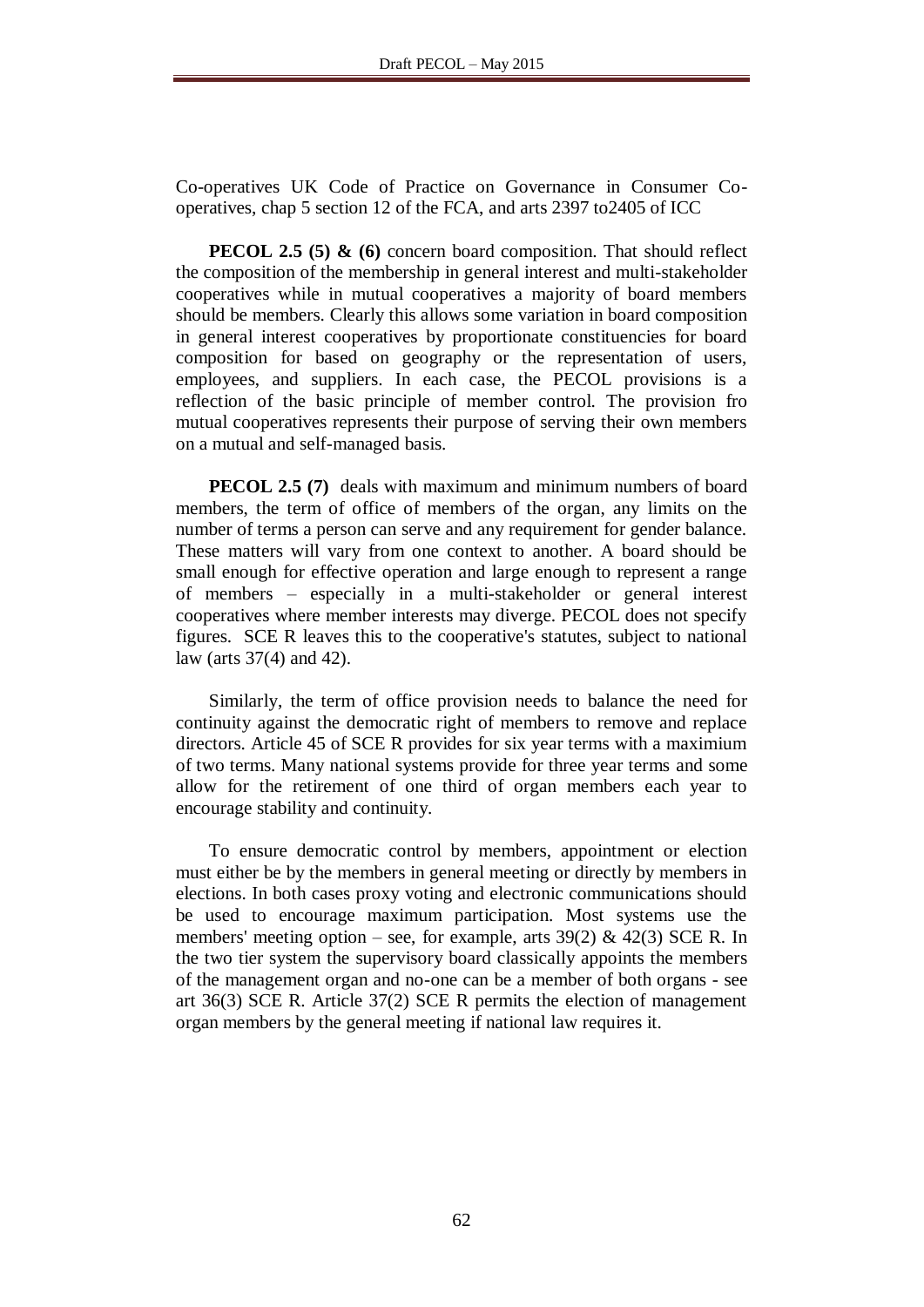Qualifications for board membership may include membership of the cooperative. That may be extended to a minimum period of membership and may be complemented by a requirement of service on a different organ of the cooperative such as a regional committee or council as part of a delegate based governance structure. A requirement of participation in a particular form of cooperative activity may apply to multi-stakeholder cooperatives. In the case of general interest cooperatives, such a qualification may be replaced by a requirement for a connection with a particular geographical region.

Minimum legal capacity requirements, such as age and mental capacity, apply as they do to other legal entities. A minimum level of trade may be required for a mutual cooperative, a minimum capital holding could apply to a mutual or a general interest cooperative. Neither should be at a level amounting to a serious obstacle to members qualifying. The 2014 reforms to the UK Co-operative Group statutes laid down a requirement for substantial minimum levels of business expertise or experience. That is applied to potential directors by a Nominations Committee of the existing board as a condition of nomination – rules  $48 \& 51$  and Appendix 1 of the rules of the Co-operative Group (2014). A parallel members' council exists in the Cooperative Group and less demanding requirements apply for election to that. Those provisions did not prevent the registration of the 2014 amendments by the FCA under ss 2 & 16 of CCBSA as creating statutes appropriate for a bona fide cooperative.

Any grounds for disqualification as a director will be found in the law, for example personal insolvency, court order of disqualification, or unfitness due to mental incapacity, or the statutes of the cooperative. Others may be added by the statutes of the cooperative.

**PECOL 2.5(9)** specifically acknowledges the particular importance of a minimum level of cooperative training or experience. That reflects ICA Principle 7 which requires training and education for elected representatives and managers.

Removal of directors or members of organs by decision of the members with or without cause and by a simple or special majority will be laid down by law or in the statutes.

**PECOL 2.5(8)** adds the specifically cooperative duties of directors to the duties laid down by law for anyone with such a role in a business entity. Article 51 SCE R aptly summarises the general legal liabilities of organ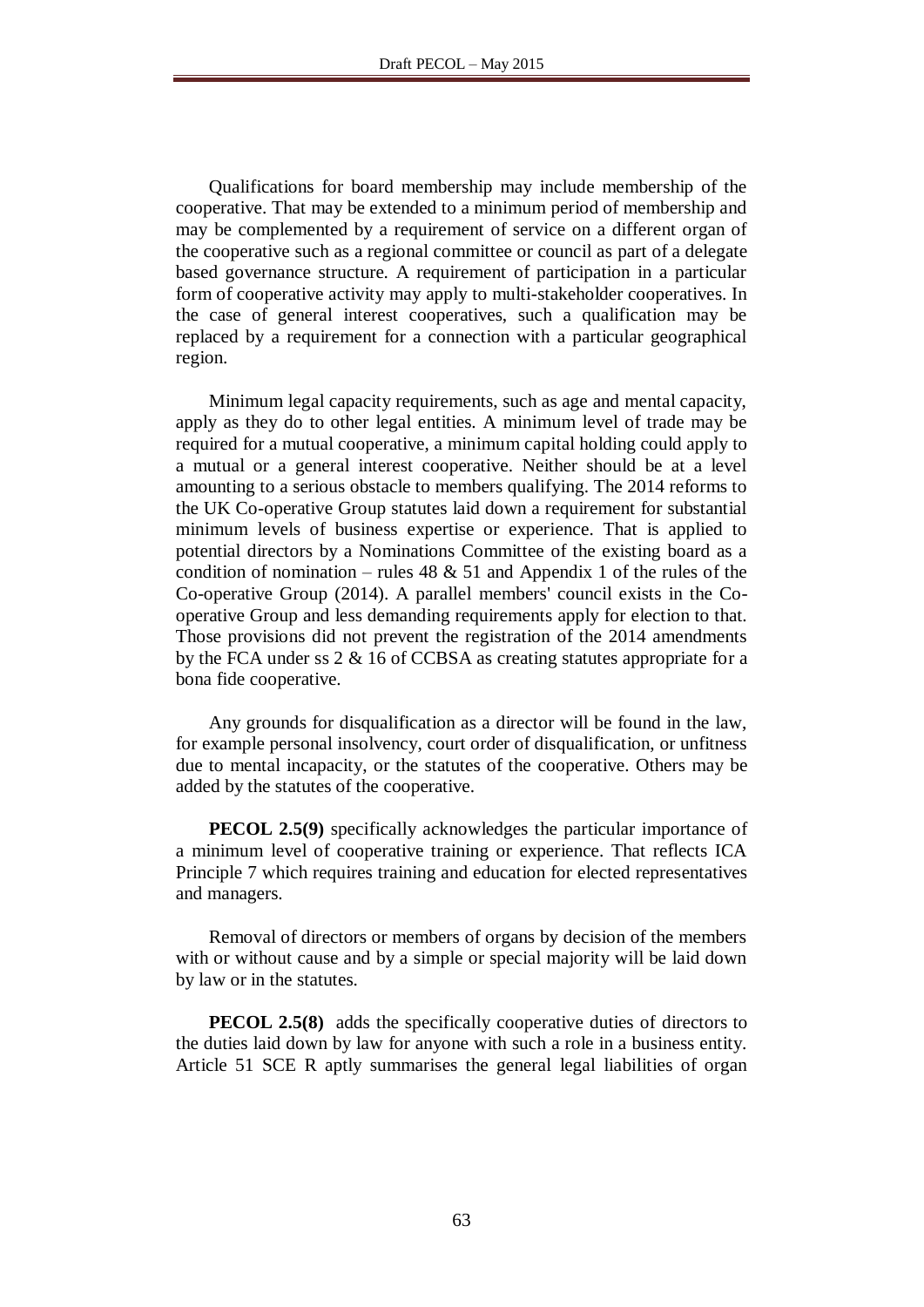members. PECOL adds the requirement that people meet specifically cooperative requirements.

**PECOL 2.5(10)** Any remuneration for members of organs or senior managers who participate in governance must be decided or approved by the members' meeting and should take account of nature of cooperatives and their special features of equity, equality and de-emphasis of capital. However, the market rate paid to people with particular skills or experience can also be a relevant factor, particularly for managers or executives.

## **Section 2.6 Information rights of members and transparency requirements**

**PECOL 2.6(1)** applies the ICA Value of transparency to member control of the cooperative through cooperative governance. It requires that members are given sufficient information to enable them to control the cooperative. Members collectively, or the supervisory or audit organs acting on their behalf, must be given all the information they need to: conduct the business of members' meetings or participate in other democratic processes, such as elections; to appoint or remove directors; to set the cooperative's business, member promotion, and social responsibility strategies; and to decide on changes to the cooperative's statutes or any other fundamental reorganisation of its structure.

**PECOL 2.6(2)** Legal requirements in respect of the contents, audit, and publication of information for members and the wider public on the accounting, financial and cooperative performance of a cooperative and the powers of regulators and courts to investigate or inspect cooperatives are dealt with in PECOL 4.

**PECOL 2.6(3)** Member, director and manager education on members' rights and obligations is vital to the functioning and governance of cooperatives. It should be available either through individual cooperatives or cooperative federations and colleges and the law should promote and facilitates this by permitting or mandating the use of funds for this purpose.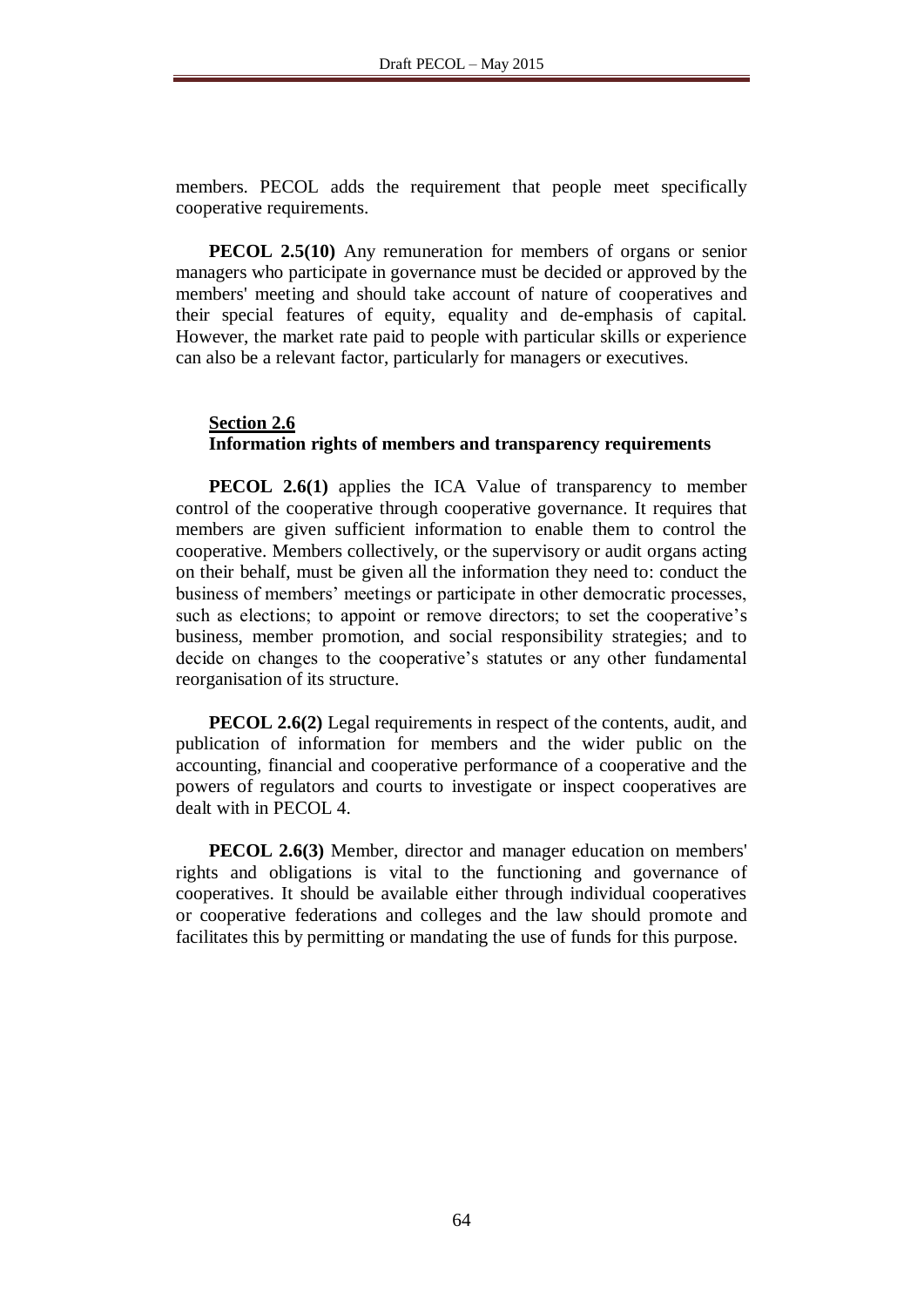# **CHAPTER 3 COOPERATIVE FINANCIAL STRUCTURE**

### **SECTION 3.1**

### *(General principles of cooperative financial structure)*

(1) As private legal persons that carry on an economic activity without profits as the ultimate purpose, cooperatives have a specific financial structure aimed at the success of their objectives, with respect to universally recognized cooperative values and principles.

(2) As business organisations, cooperatives can use shares, reserves, loans and other financial instruments as sources of capital, providing they are compatible with their cooperative nature.

## **SECTION 3.2** *(Cooperative share capital)*

(1) Cooperatives are established without minimum capital, unless the law or cooperative statutes provide otherwise.

(2) Cooperative statutes may fix a minimum share capital and the minimum amount and nature of the contribution of each member, with respect to the principle of open membership as laid down in sections 1.3(6) and 2.2.

(3) In any case, the share capital is variable, which means that variations in the amount of the capital, due notably to increased or reduced membership, do not require amendments of the cooperative statutes nor disclosures.

(4) Reduction of the share capital below any minimum prescribed may be cause for cooperative dissolution.

## **SECTION 3.3** *(Members' contributions to capital)*

(1) Membership is acquired in accordance with section 2.2. The sole acquisition of shares does not confer the status of member.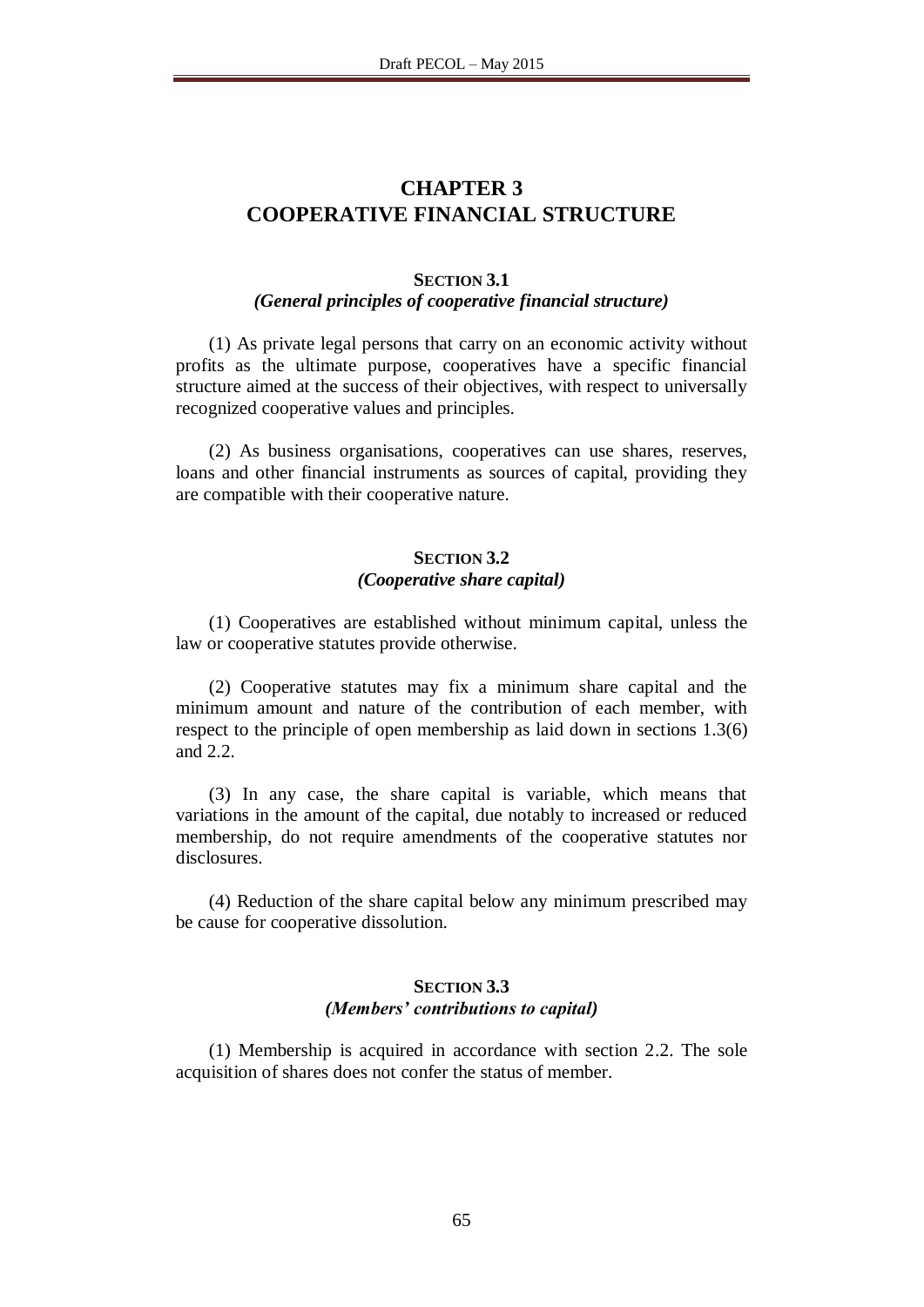(2) Cooperator members contribute equally to cooperative capital unless cooperative statutes provide for another criterion, such as in proportion to participation in cooperative transactions.

(3) The law may allow cooperative statutes to require new members to contribute more capital or a higher contribution than the minimum, to adjust to new conditions in a reasonable manner.

(4) No member may hold a percentage of the share capital higher than the maximum defined by law or cooperative statutes.

(5) The paid-up capital may be paid interest if cooperative statutes so provide and the members' meeting decides to do so. The interest rate may differ according to the nature of the contribution, whether mandatory or optional, and of the category of members providing it, whether cooperator members or other types of members. In any case, the interest rate cannot be higher than a reasonable rate, necessary to obtain and retain enough capital to run the business.

(6) Cooperative shares may be transferred only among members or candidates for membership. The transfer of member shares is always subject to approval by the designated organ as well as to any other conditions laid down in cooperative statutes. Shares subscribed by investor members are not transferable without permission from an organ of the cooperative. Member shares cannot be attached by the personal creditors of the members.

(7) The member who leaves the cooperative may be reimbursed for the nominal value of their shares and their portion of divisible reserves, as provided in the cooperative statutes, which may subject the reimbursement to reasonable conditions. The amount repayable to the member may also take into consideration any outstanding interest or cooperative refunds due to the member and any debts due from the member to the cooperative.

### **SECTION 3.4** *(Reserves)*

(1) In cooperatives there are mandatory reserves and voluntary reserves.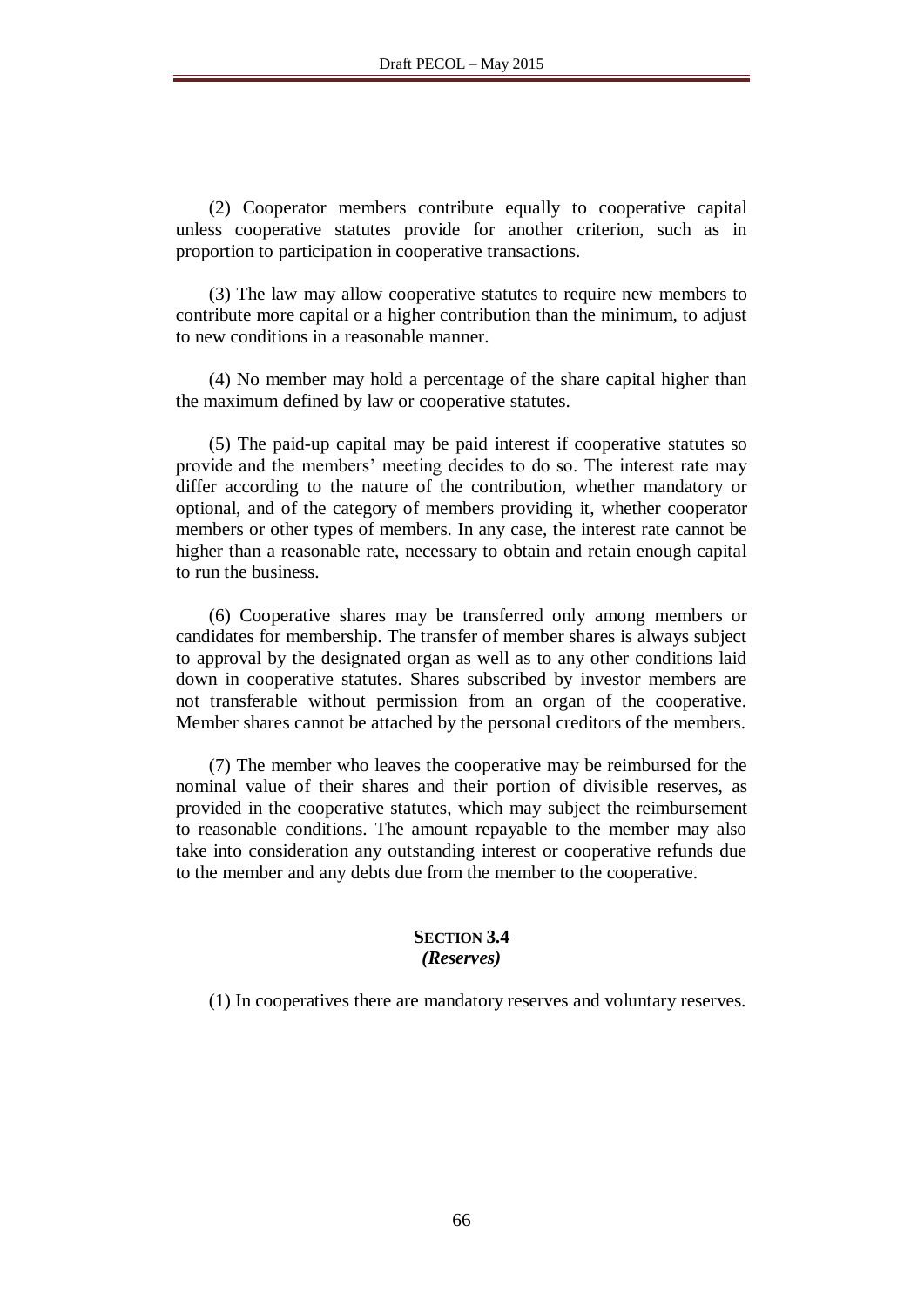(2) Mandatory reserves include the legal reserve and other reserves required by law or cooperative statutes, such as the reserve for cooperative education, training and information.

(3) The legal reserve and the reserve for cooperative education, training and information are indivisible, even in the event of cooperative dissolution.

(4) The legal reserve is established by:

(a) a percentage of the net annual cooperative surplus, subject, in principle, to a cap set by law or cooperative statutes;

(b) a percentage of net annual profits, as provided in the cooperative statutes;

(c) and a percentage of other resources, as provided in the cooperative statutes.

(5) The legal reserve can only be used to cover a balance sheet loss that is not covered by other reserves or otherwise, and cannot be used to increase the share capital.

(6) Voluntary reserves are reserves that depend on the collective will of the cooperator members, embodied in a resolution of the members' meeting which determines the mode of their constitution, implementation and liquidation, and in particular their indivisible or divisible nature, also on the basis of individual accounts.

(7) The reserve for cooperative education, training and information is established by:

(a) a percentage of the annual net cooperative surplus;

(b) the part of profits not allocated to the legal reserve;

(c) other resources as provided in the cooperative statutes.

(8) The reserve for cooperative education, training and information is used for the technical and cultural education and training of members, members of the organs, managers and employees of the cooperative, and the provision of information about cooperatives to the general public.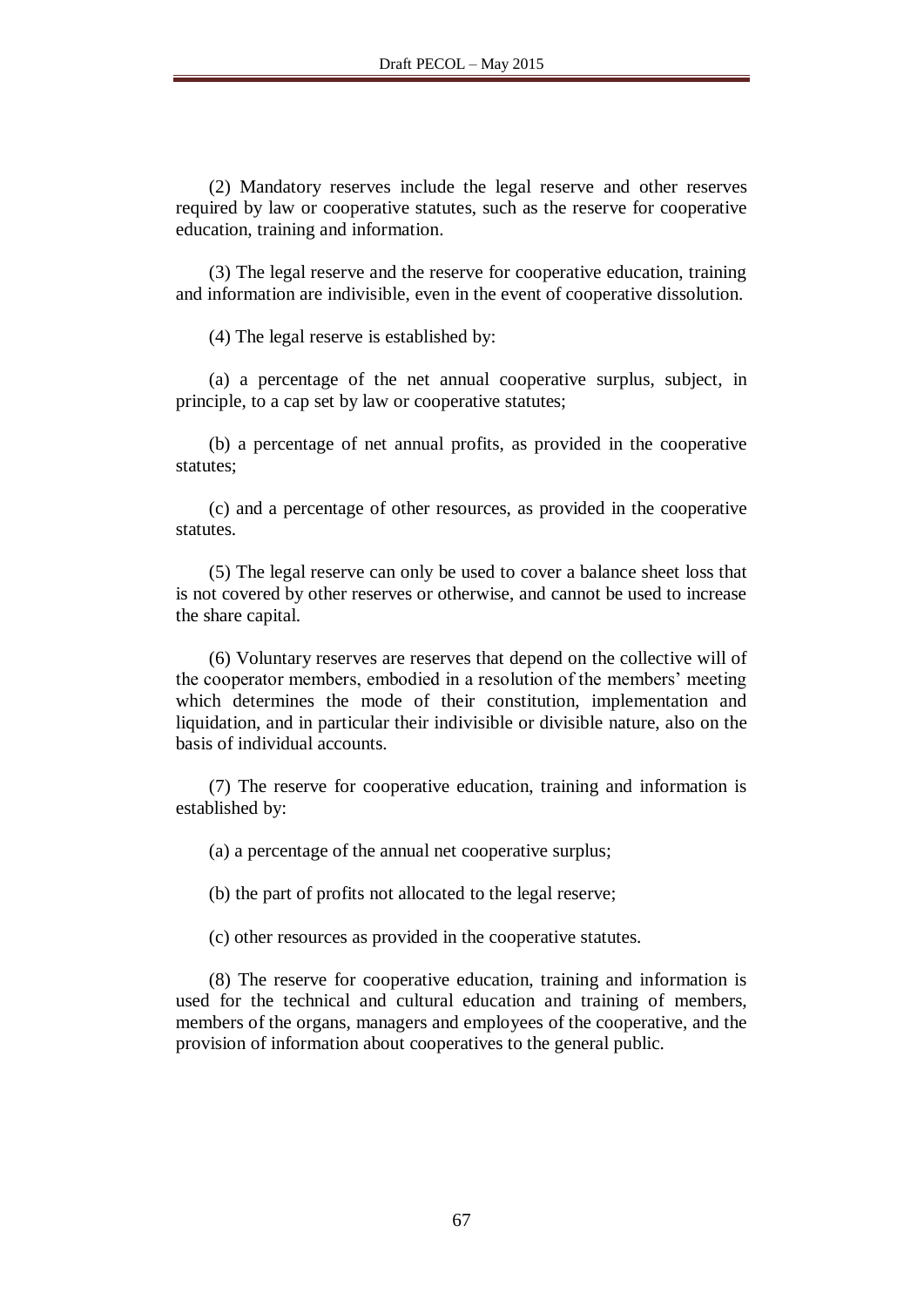(9) The reserve for cooperative education, training and information can be treated as a separate patrimony if the law so provides.

## **SECTION 3.5** *(Member limited liability)*

(1) Cooperatives have legal personality and enjoy patrimonial autonomy.

(2) No member shall be liable for the debts of the cooperative for more than the amount they have subscribed, unless cooperative statutes provide for the liability of the member by guarantee subject to a cap.

#### **SECTION 3.6**

#### *(Economic results from cooperative transactions with members)*

(1) The economic results from cooperative transactions with members are "cooperative surplus" or losses in member cooperative transactions.

(2) Cooperative surplus is the excess of revenues over costs of the cooperative transactions.

(3) In a mutual cooperative, by resolution of the members' meeting, the cooperative surplus may be:

(a) distribute to the cooperator members as cooperative refunds in proportion to the quantity and/or quality of their participation in cooperative transactions, either cash or by shares or other financial instruments, or

(b) between indivisible reserves and divisible reserves

(4) Cooperative surpluses may not be distributed if and insofar as they are needed to cover existing losses, or to restore the legal reserve to the level it reached in the balance sheet for the previous financial year.

(5) Losses in member cooperative transactions are the excess of costs over revenues of cooperative transactions with cooperator members.

(6) In a mutual cooperative, by resolution of the members' meeting, losses in member cooperative transactions may be covered: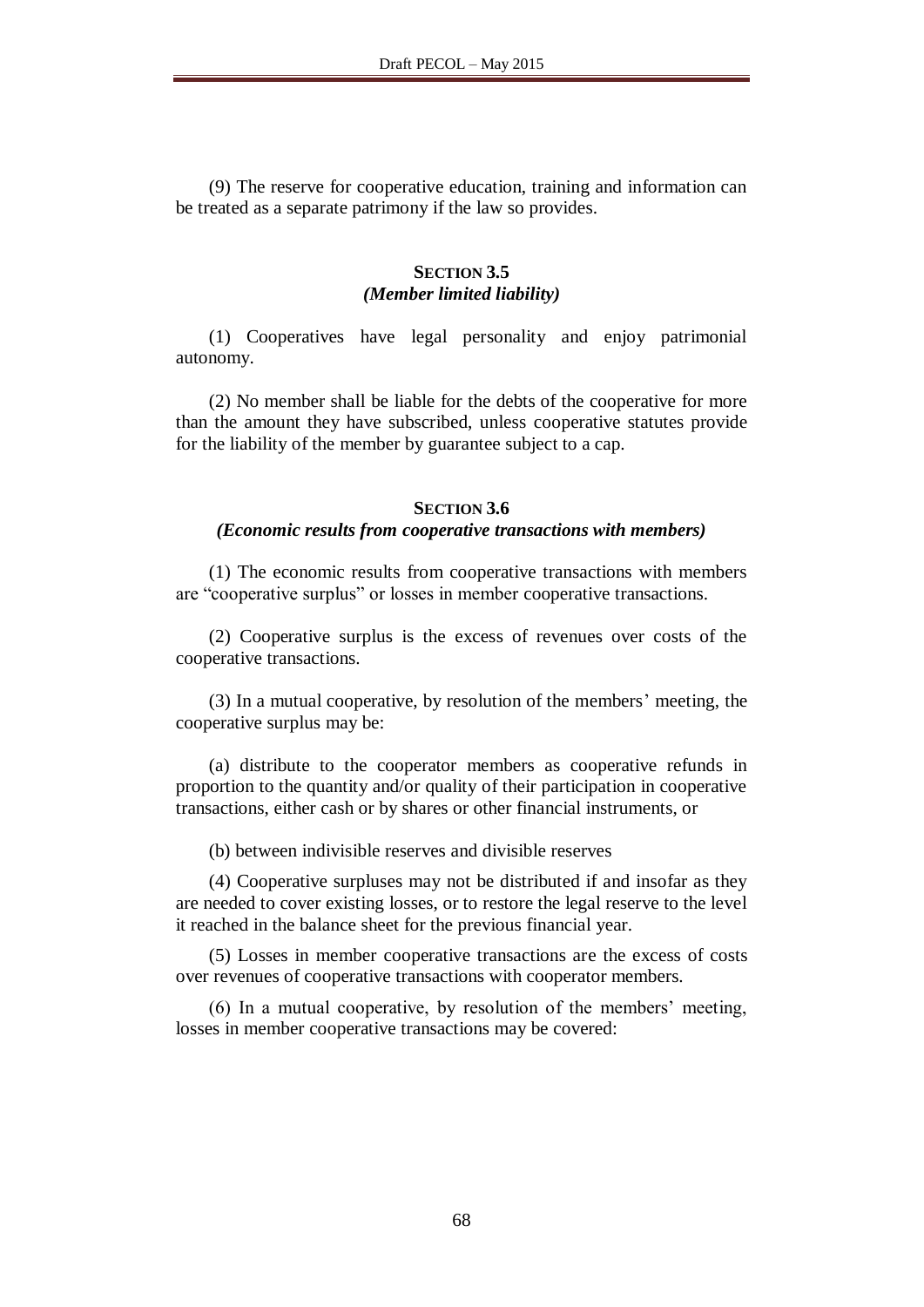(a) using the reserves of the cooperative, beginning with the voluntary reserves;

(b) by the cooperator members in proportion to the quantity and/or quality of their participation in cooperative transactions within the limit of the value of the goods and services received.

(7) General interest cooperatives may not distribute cooperative surpluses to their members.

## **SECTION 3.7 (***Profits and other losses***)**

(1) Cooperatives may also have other results, including results from non-member cooperative transactions and results from ownership of company shares or other assets. Whatever their origin, these results are allocated to indivisible reserves.

(2) Losses from non-member cooperative transactions and other sources are covered by reserves beginning with voluntary reserves.

#### **SECTION 3.8** *(Liquidation)*

(1) In case of liquidation of a cooperative, members shall be entitled only to recover the nominal value of their shares and their portion of divisible reserves as provided in the cooperative statutes. The amount repayable to the member should take into consideration, in addition to the nominal value of their shares, any outstanding interest and any other amount due to the member according to cooperative statutes.

(2) Residual net assets shall be distributed in accordance with the principle of disinterested distribution.

(3) In the event of the cooperative losing its legal form through conversion, merger, splitting, or any other restructuring, paragraph (2) applies to assets to the value of the indivisible reserves on the date of this event, unless the new legal entity is subject to the rule in paragraph (2) about the distribution of assets on liquidation.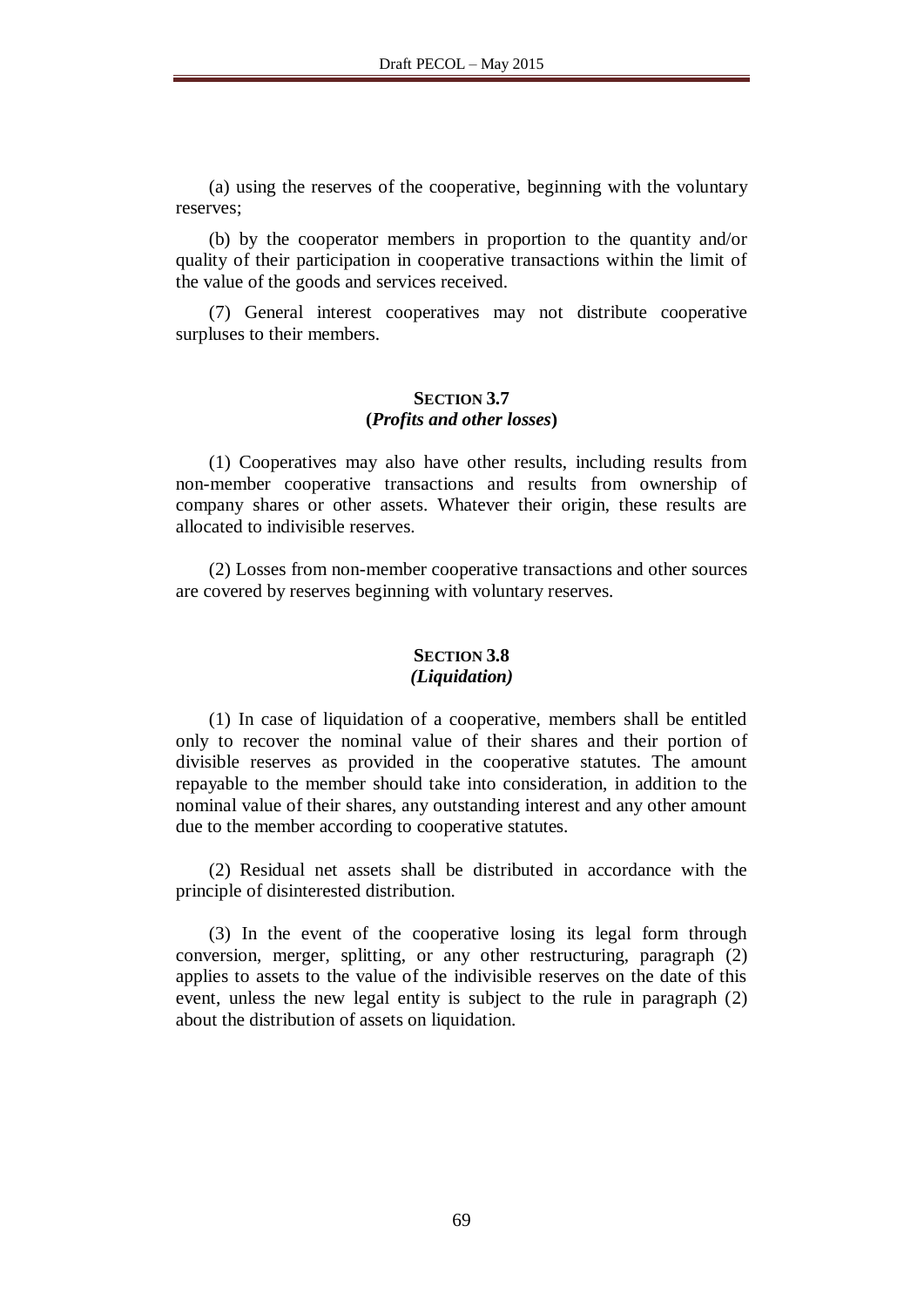## **COMMENTS TO CHAPTER 3**

## **Section 3.1 General principles of cooperative financial structure**

Cooperatives have a distinct financial structure as shown below.

The social object of the cooperative, closely linked to its mutualistic vocation, makes it compulsory that the cooperative financial structure is aimed at the promotion of the interests of cooperator members, i.e., at meeting their economic, social and cultural needs. As a matter of fact, and unlike commercial companies, the cooperative conducts an economic activity whose aim is not primarily profit but has a mutualistic scope (see Section 1.1.). However, as outlined in Chapter I, the mutualistic scope pursued by the cooperative does not mean that the cooperative conducts its activity exclusively with its members, as it may also engage in non-member cooperative transactions (see Section 1.5.), which will have consequences for its financial structure.

The financial structure of cooperatives is thus based on a logic of its own, resulting not only from the specific characteristics of the cooperative objective, but also from the necessary obedience to cooperative values and principles. The cooperative develops its social object in an organized and professional manner and, like business organizations, needs to use various management and financial instruments to make it more efficient in achieving its goals. In this sense, according to PECOL, cooperatives can use shares, reserves, loans and other financial instruments as sources of capital, providing these are compatible with their cooperative nature.

#### **Section 3.2 Cooperative share capital**

Cooperatives, to start carrying on their activity, need economic resources, which will be obtained *ab initio* through the contributions of cooperator members to the share capital. These contributions are, however, a mere instrument for the development of cooperative transactions and do not contribute to determining the rights and duties of cooperator members. *De facto*, in principle, financial rights in a cooperative are determined by (the quantity and quality of) mutual transactions, while governance rights are determined by membership *per se*.

The justification for this instrumental nature of share capital in cooperatives is the fact that cooperatives, in order to conduct their economic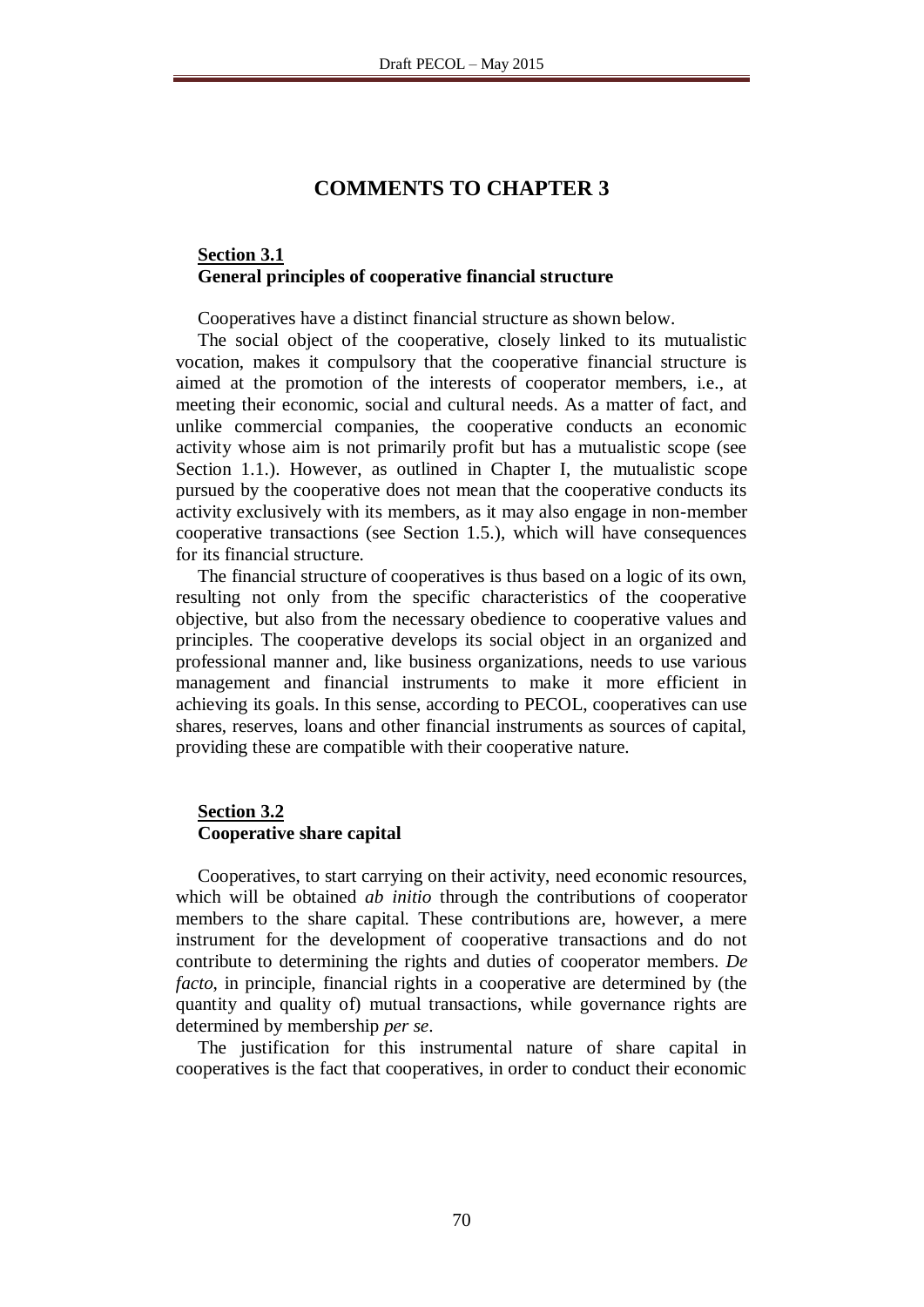activity, need not only their own assets, but also, and mainly, the participation of cooperator members in the activity that constitutes their object (cooperative transactions).

As pointed out in PECOL 1, the cooperative operates with its members, who participate in the activity carried out by the cooperative (cooperative transactions). The fulfilment of the social object of the cooperative entails, therefore, that the cooperator members will pay for or provide the goods or services to the cooperative: in legal Spanish scholarship, this set of inputs that cooperator members bring to the cooperative is called mutualistic capital ("*masa de gestión cooperativa*"). That is why, according to art. 52.3 SCA, "the assets of any kind provided by the members for management by the cooperative and, in general, payments made to obtain cooperative services do not form part of the share capital and are subject to the conditions set by and agreed with the cooperative". In all the other legal systems analysed, mutualistic capital is not provided for in law.

Moreover, the ICA cooperative principle of economic participation of members does not require share capital to incorporate a cooperative. This cooperative principle refers to capital as a synonym for assets, stressing the indivisible assets of the cooperative.

In this context, PECOL`s choice, based on the UK legal system, has been to admit the possibility of constituting a cooperative without share capital, unless the law or cooperative statutes provide otherwise. It is, therefore, possible to organize a cooperative without share capital, counting solely on the accumulation of collectively-owned indivisible reserves by cooperator members. As a matter of fact, in the UK a cooperative that uses the CLG (Company Limited by Guarantee) structure is not entitled to have any share capital (s 5 CA 2006). In the Spanish legal system there is also the possibility of the cooperator member not effecting any contribution to the share capital at the moment the cooperative is established (art. 58.3 of Andalusian Law 2011). In all the other legal systems analysed it is not possible to set up a cooperative without share capital [see art. 2521, par. 3, n.4 and 2525, par. 1 ICC; art. 19 PCC; chap. 1, sec. 2(1) FCA; § 7.1 GCA; art. 45.2 SCA; art. 27 FrCA; art. 3 SCE]. At present, the common practice in European cooperative laws has been that no one can become a member of a cooperative by buying a share (as in a company). The share contribution is rather an obligation of the person admitted to membership upon application.

Despite the minor importance of cooperative share capital, according to PECOL sec. 3.2(2) cooperative statutes may fix a minimum share capital and both the nature and minimum amount of the contribution of each member, with respect to the principle of open membership.

Cooperative statutes may fix the nature of the contribution of each member. These contributions to share capital can be in cash or in kind [see,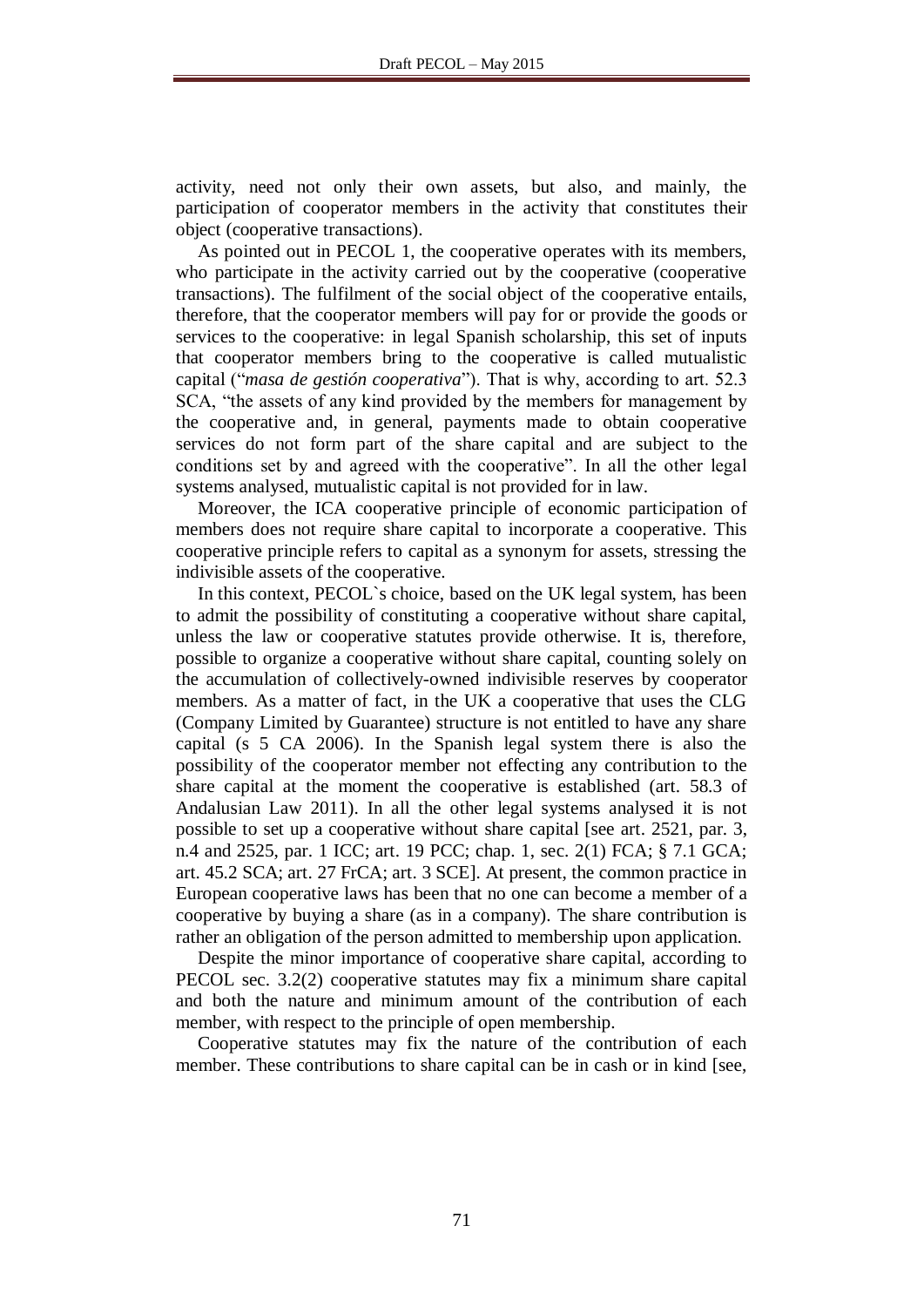among others, art. 21.1 PCC; art. 45.4 SCA; § 7.3 GCA]. Contributions in services are not permitted as contributions to share capital, because the share capital is formed solely of assets whose economic value can be assessed [see art. 4.2 SCE].

The minimum share capital operates as a limit to the variability of share capital and to the reduction of the cooperative assets, representing a minimum guarantee for the interests of creditors.

In some legal systems the requirement of a minimum share capital is mandatory (art. 18.2 PCC; § 8a GCA; art. 3.2 SCE and in most of the Spanish laws), so there is an obligation to specify the share capital in the statutes (principle of determination).

In the legal systems of Italy and the UK, for example, no minimum capital requirement will apply to cooperatives. In the Italian legal system, the law requires only that statutes shall indicate the amount of capital subscribed by each member (art. 2521, par. 3, n. 4, ICC) and that the loss of the capital is a cause of cooperative dissolution (art. 2545*duodecies* ICC).

In the French legal system, the requirement of a mandatory minimum share capital will depend on the form adopted by the cooperative, taking as reference the legal framework provided in company law. A minimum share capital will only be required if the cooperative takes the legal form of a public company (art. 27 FrCA).

Under PECOL, the variability of capital is an essential feature of cooperatives. Since cooperatives are governed by open and voluntary membership, capital variability facilitates the entry and exit of members.

The variability of capital is fundamentally influenced by the members joining or leaving the cooperative. However, this equation is not always true, because members can join or leave by transferring participations in the capital, which therefore does not change, and the capital can also be changed without any members joining or leaving. For instance, it can be increased through new contributions made by existing members or by applying surplus or reserves, and it can be reduced through the allocation of losses.

PECOL refers explicitly to the fact that capital variability means that variations in the amount of social capital, due notably to the increase or reduction of membership, do not require amendment or disclosure of the cooperative statutes.

It has been a common practice in European cooperative law to include variability of share capital in the definition of a cooperative (articles 2511 and 2524, par. 1, ICC; art. 2 PCC; art. 1 SCA; art. 1.2 SCE).

The main consequence of this variability is the reduction in the financial quality of the share capital, particularly the economic and social security that the share capital represents for creditors, which can cause difficulties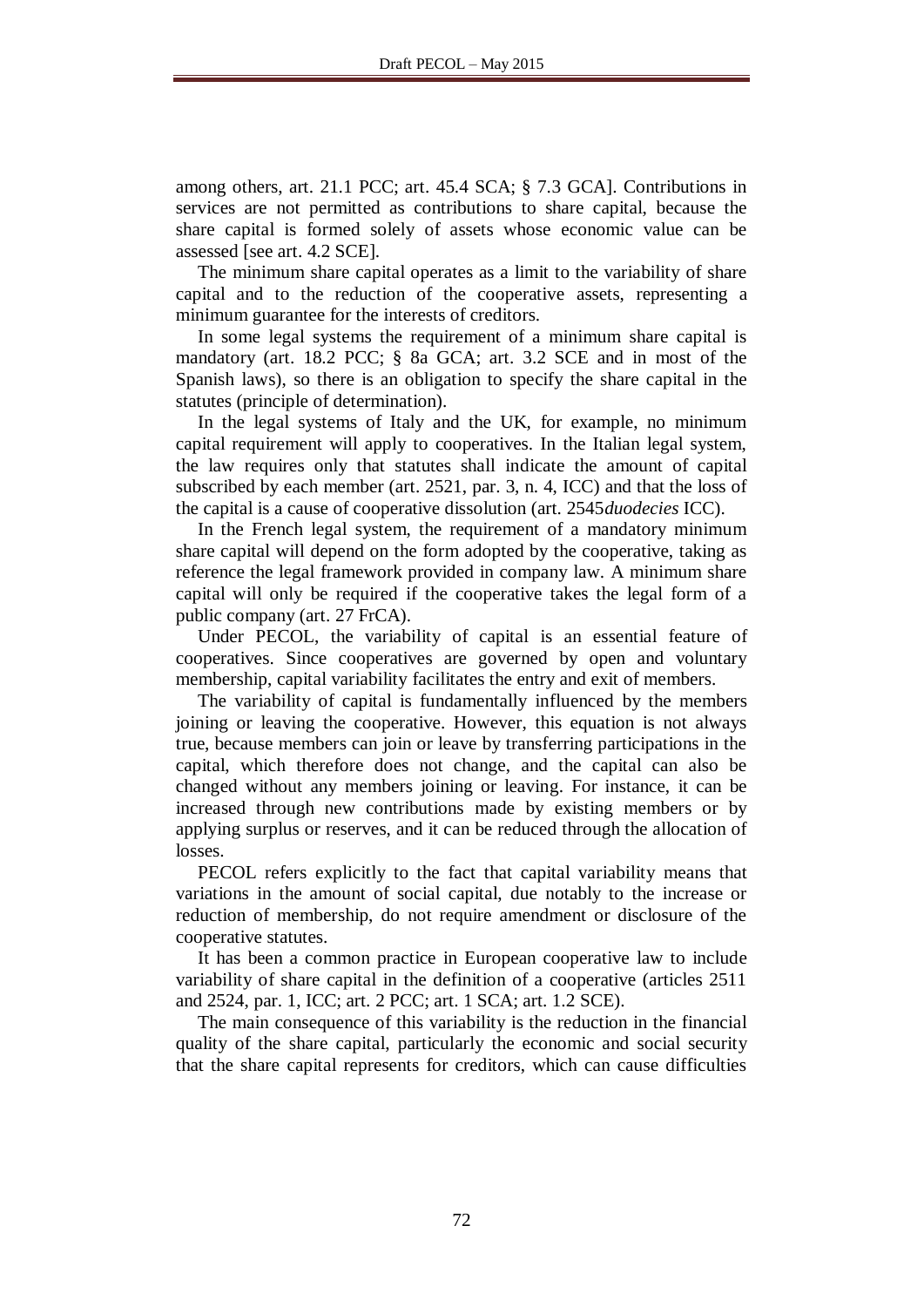for cooperatives in raising external finance and, on occasion, can lead to undercapitalisation.

That explains why, although the variability of cooperative share capital is a recognized feature of their identity, the common practice in European cooperative laws tends to enshrine some measures to ensure the cooperative share capital enjoys a minimum of stability, such as the possibility of deferred redemption for a period of time provided for in the statutes (art. 36.3 PCC; art. 51.5 SCA; art. 2535 ICC; art. 16.3 SCE); the possibility of making deductions from the right to redemption (art. 36.4 PCC; art. 51.2 SCA; art. 2535, par. 2 ICC; art. 18 FrCA; art. 16.1 SCE), the application of deductions to the face value of the member's shares whenever losses are attributable to the cooperator member within the financial year in which the right to redemption originated; statutory minimum periods of membership and rules fixing notice periods needed for a withdrawal (art. 36.2 PCC; art. 17.3 SCA; art. 2532 ICC).

Nevertheless, according to PECOL and based on the Portuguese and Spanish legal system (art. 36.2 PCC and art. 17.1 SCA), under no circumstances may these mechanisms suppress the right to withdraw, given the need to respect the cooperative principle of open membership. This question is of particular importance and immediacy, given the effects that international accounting regulations have had in the Spanish legal system, where, after the accounting law reform, cooperative law provided a different criterion for classifying capital contributions, namely contributions with the right to redemption in case of leaving, or contributions for which redemption in case of leaving can be unconditionally refused by the board.

For PECOL, it is clear that cooperative share capital (like company capital) is and remains equity/risk capital (i.e. funds provided by members in exchange for membership). Nevertheless, it has many characteristics of debt capital, and therefore is the property of the cooperative and not a sum borrowed from members. In that respect, the issue of international accounting standards has not raised any questions in PECOL.

Cooperative share capital can be increased under several circumstances: by requiring new contributions from the members (art. 46.2 SCA), even if the common practice in European laws is that cooperatives cannot impose the subscription of new shares to meet the financial needs of the cooperative; when new members join the cooperative (art. 46.7 SCA, art 3.5 SCE); through voluntary contributions from the cooperative members (art. 47 SCA); or by allocating cooperative refunds to the share capital (art. 58.4 SCA; art. 2545sexies, par. 3, ICC) or converting available reserves into share capital (art. 2545quinquies, par. 3, lit. b, ICC).

Cooperative share capital will be reduced by repayment to members who leave the cooperative or by allocation of losses, as we point out below.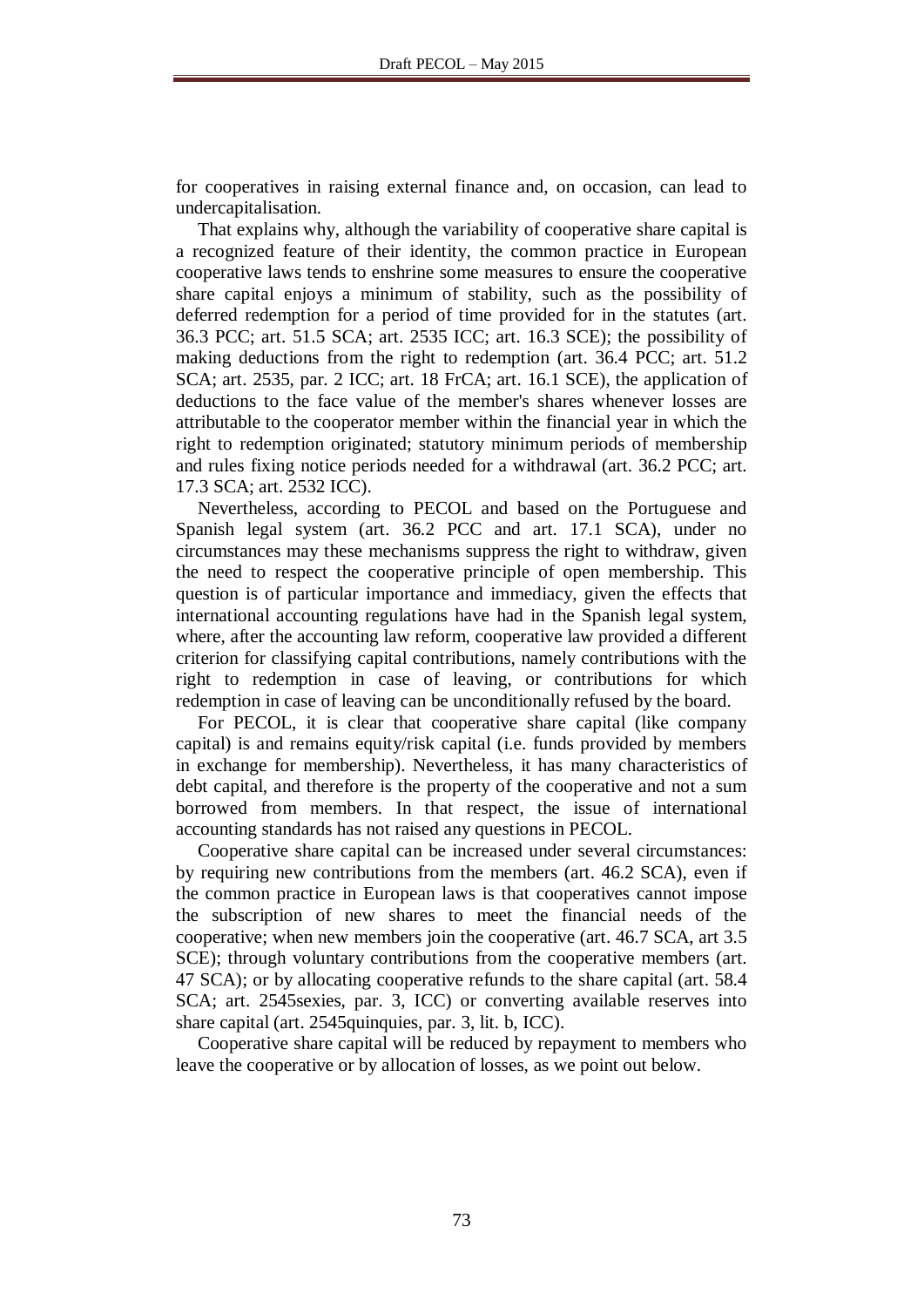According to PECOL, and based on the Spanish legal system [art. 45.8.d) of art. 70.1, both SCA], the reduction of the share capital below any minimum prescribed may be cause for cooperative dissolution. This will be a means of ensuring that the minimum share capital operates as the minimum limit to the variability of share capital, in order to avoid undercapitalisation of the cooperative, and represents a minimum guarantee for the interests of creditors.

### **Section 3.3 Members' contributions to capital**

Taking into account that, according to PECOL, it is possible to set up a cooperative without share capital [see  $3.2(1)$ ], contributions to capital are not a necessary condition for acquiring membership [see 2.2]. To acquire membership a person must accept the responsibilities of membership [see 2.2.1], in particular he/she must engage in cooperative transactions [see 1.3.2] and be accepted by the designated organ of the cooperative [see 2.2].

However, it is usual for both laws and statutes to establish a contribution to the capital of the cooperative as an obligation of members [2.3.1(b)]. According to PECOL, contributions to capital are not a condition for membership but may be an obligation to be met by members.

To become a member of a cooperative (either as a cooperator member or as an investor member), the conditions for membership laid down in the statutes must be met (see section 2.2).

Taking into account also the ICA cooperative principle of "member economic participation", which provides for equitable contribution from members to the share capital of cooperatives, PECOL Section 3.3(2) states that cooperator members contribute equally to the cooperative capital, while assuming, however, that the cooperative statutes may provide another criterion, such as contribution in proportion to participation in cooperative transactions. In some cooperative laws there are provisions regarding the minimum mandatory contribution to capital [see, among others, art. 19 PCC; art. 2525(1) ICC; chap. 2, sec. 1(1) FCA; par. 4 GCA]. In other legal systems, the amount of any minimum contribution to capital that may be required is a matter for the statutes of the cooperative to establish [see, art. 46.1 SCA; § 7.1 GCA; ???? CCBSA; No. 4 and 7 of art. 4 SCE].

Some European cooperative laws explicitly state that the minimum mandatory contribution to capital may vary according to the members' participation in cooperative transactions [art. 46.1 SCA; § 7.1 and 7a GCA]. The Spanish legal system also provides for the possibility that the minimum mandatory contribution to capital may vary according to the type of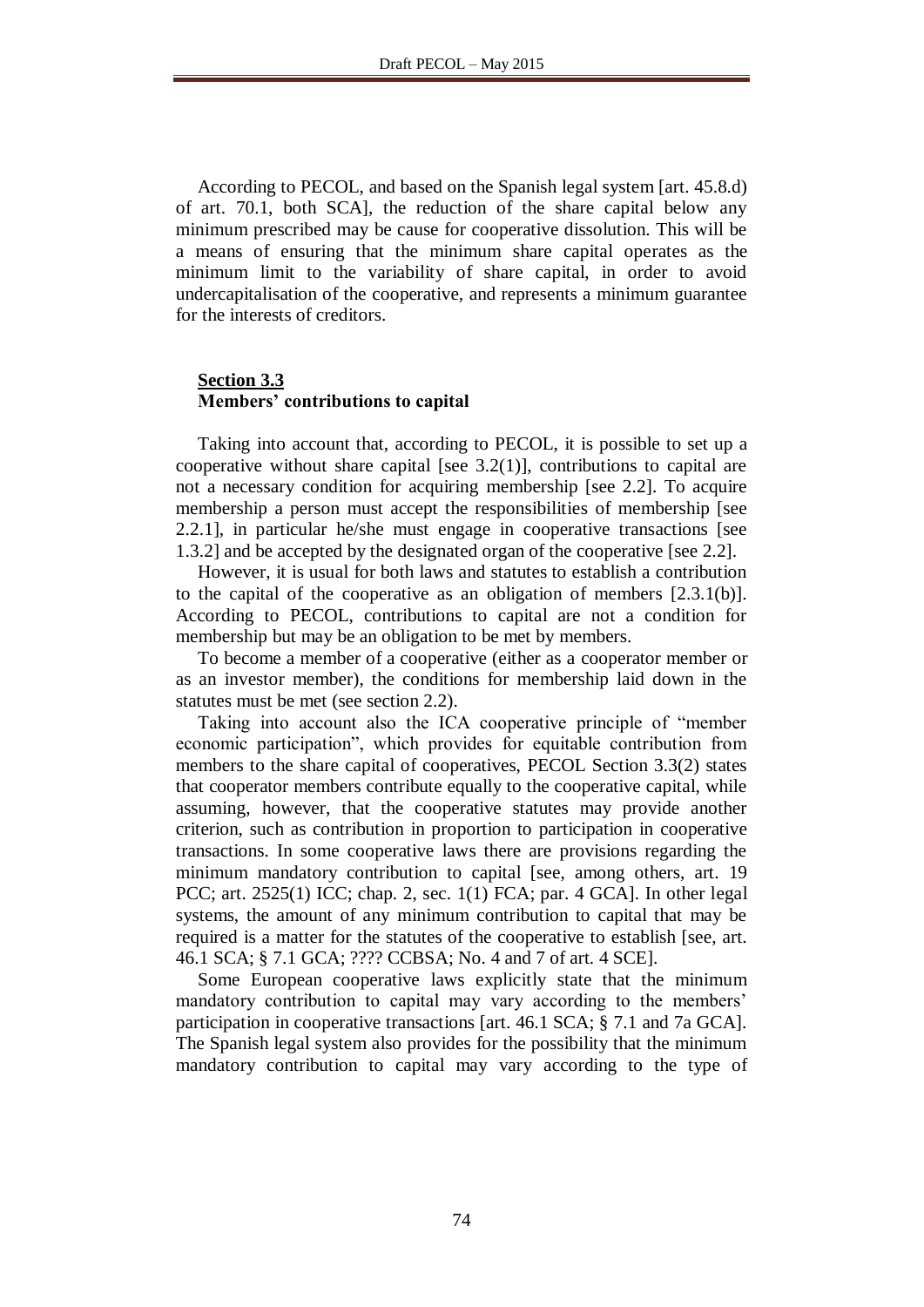member, more specifically according to whether the capital contribution is made by cooperator members or investor members.

In general, the contributions to capital must be paid at the moment of subscription and the remainder must be paid as provided for in the cooperative statutes or the resolutions of the General Meeting. Contributions in kind must be paid in full. Contributions in cash can be paid in part at the time and the rest at the request of the board, if cooperative statutes so provide [art. 21(3 and 4) PCC; art. 2531 ICC; § 7.1 GCA]. Finally, it should be noted that, in all cases, the minimum share capital must be fully paid-up at the moment the cooperative is founded [art. 45.2 SCA].

Not to make the contribution to capital or not to disburse it on time may be cause of exclusion, without prejudice to enforcing payment or taking other punitive measures, such as suspension of rights [see, among others, art. 37 PCC; art. 46.6 SCA]

The value of the share will be fixed in the statutes. A good practice, worthy of notice, set out in the Spanish [art. 49 SCA], Italian [art. 7 of Law n. 59/1992] and German legal systems is the possibility to increase the value of shares by available reserves in order to update their value by offsetting depreciation over time. Share value can, likewise, be reduced by charging losses.

The law may allow the cooperative statutes to require new members to contribute with more capital or with a higher contribution than the minimum in order to adjust to new conditions in a reasonable manner [Section 3.3(3)]. This possibility can be made effective in different manners: a) by the new member's making a higher contribution to capital to equal his/her status to that of the contributions made by previous members, or simply to compensate for their depreciation over time; b) by requiring an admission fee [see, among others art. 25 PCC; art 52.2 SCA]. The requirement of the admission fee will function: (i) as an outright grant, required of every cooperator member and motivated by the expenses that his/her admittance entails which will be borne by the cooperative (cost of installing new work tools, increased maintenance expenses, and any others); (ii) as a way to compensate, in part, for the contribution of existing cooperator members to the common assets of the cooperative.

The use of the expression "in a reasonable manner" aims to highlight the need for respect for the ICA principle of voluntary and open membership, which will prevent the establishment of excessively burdensome conditions of admission for the aspiring cooperator members. Indeed, the establishment of higher admission fees or of a contribution higher than the minimum may collide with the right of admission.

The Spanish legal system provides for the possibility that, apart from the mandatory contributions required by cooperative statutes or the General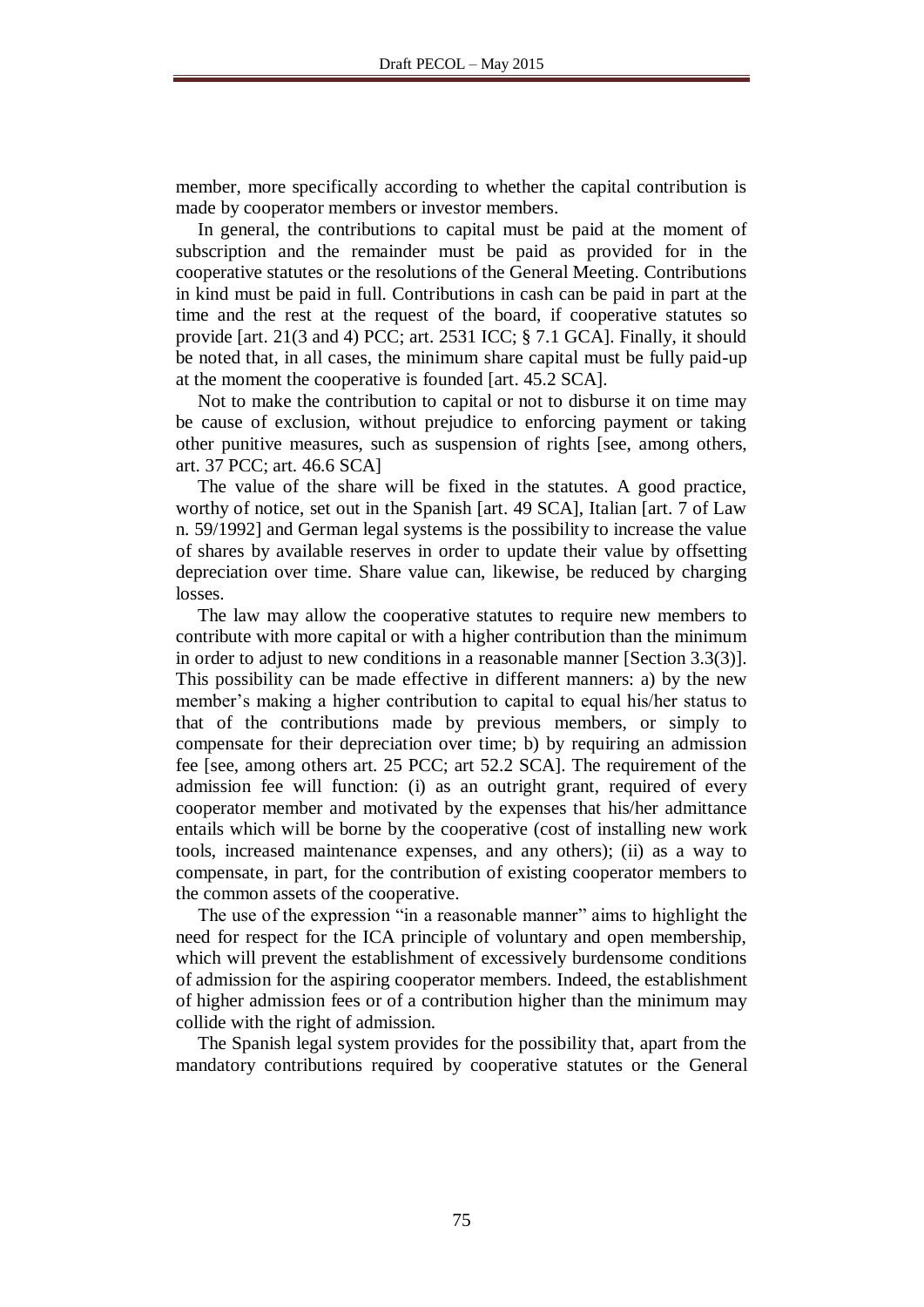Meeting, members can make other non-mandatory (voluntary) contributions. These contributions require the authorization of the General Meeting or, in some cases, of the Board. The former are the same for every member or proportional to member participation in the cooperative business. These voluntary member contributions confer certain advantages in the return paid, transfer and redemption. Similarly, in the German legal system, the following distinction is consecrated: capital subscription as an obligation of membership (compulsory contribution); supplementary contributions at the request of the cooperative (staggered share contributions in proportion to use made of the services of the cooperative enterprise) and laid-down in the statutes (§ 7a GCA); and voluntary supplementary contributions. In the other cooperative laws analysed, in principle, a cooperative cannot require supplementary contributions (or other forms of financial participation) from members, unless cooperative statutes authorise the directors to do so and, even in this case, only up to a certain amount.

Cooperatives can issue financial instruments with fixed, variable or mixed returns (loans, bonds, equity securities, etc.) [see, among others, art. 21.2 SCA; art. 2526 ICC; art. 26 to 30, PCC; art. 11, 11 *bis* and 19, FrCA] and some legislations still allow the creation of credit sections within the cooperative to meet the financial needs of the cooperative and its members [see, among others, art. 5 SCA].

For PECOL, no member may hold a percentage of the share capital higher than the maximum defined by law or by cooperative statutes. This provision is consistent with the Spanish Law, which establishes that no member can make contributions that exceed a third of the share capital, unless that member is a cooperative, a non-profit entity, or a company owned, in its majority, by cooperatives (art. 45.6 SCA).

According to PECOL, it is appropriate to fix the maximum amount of the cooperator member's contributions to share capital, thus avoiding the risk of allowing a cooperator member with an excessive participation in the cooperative share capital to determine, in practice, the cooperative decisions.

Following the ICA principle of member economic participation, which prescribes that "members usually receive limited compensation, if any, on capital subscribed as a condition of membership", PECOL section 3.3(5) states that "the paid-up capital may be paid interest if cooperative statutes so provide and the members' meeting decides to do so". This provision is consistent with the common practice in European cooperative law [see art. 2514 and 2545*quinquies*, par. 3, ICC; art. 73.3 PCC; chap. 1, sec. 2(1), § 21a, GCA; No. 1 and 2 of art. 48, SCA; art. 14 FrCA; art. 67 SCE].

In any case, remuneration is not a cooperative member's absolute right. Instead, it is always dependent on a statutory provision, on approval by the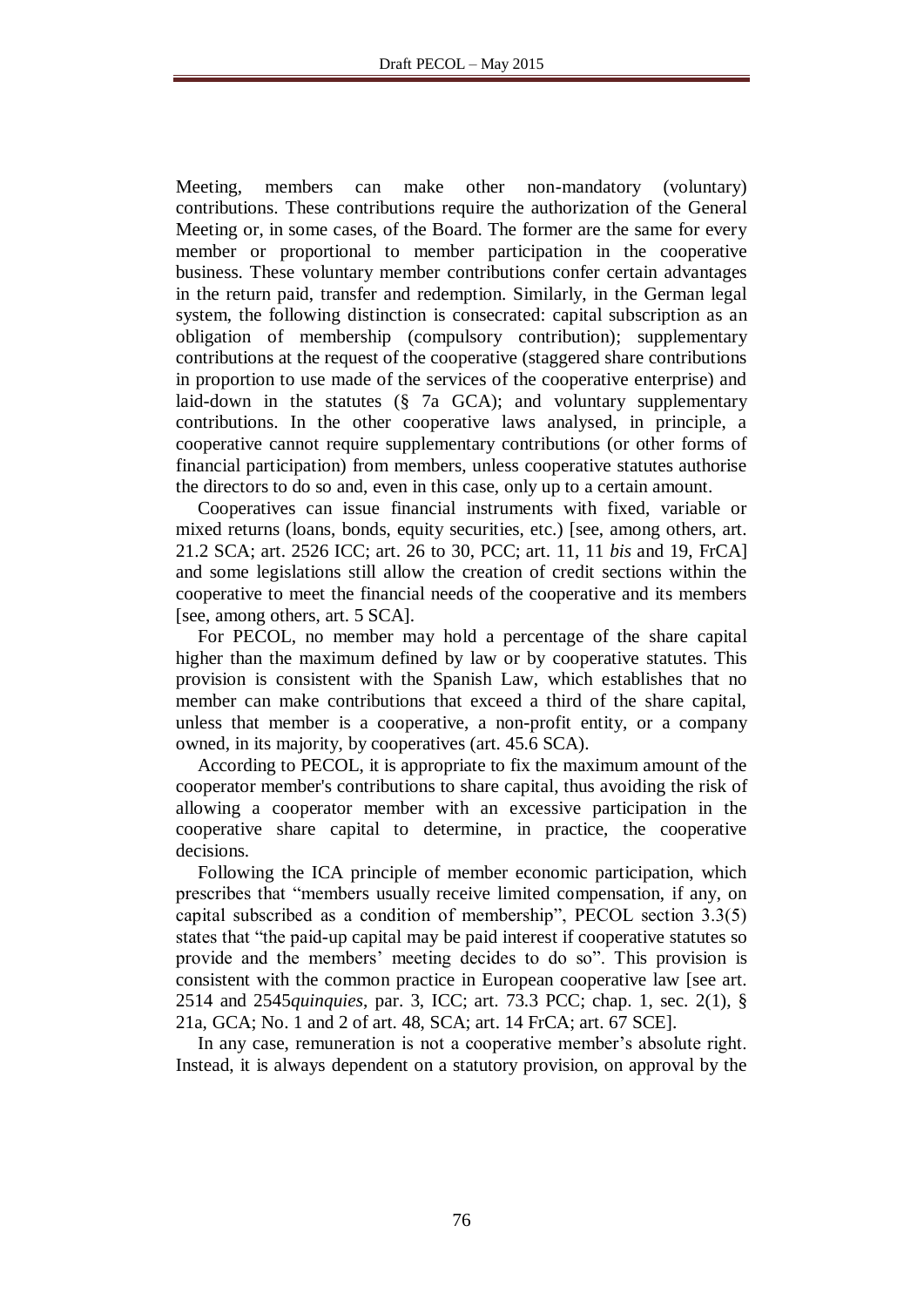General Meeting and on the existence of positive results in the financial year.

Remuneration of capital is not considered an application of results but a cost to the cooperative. The purpose of this compensation will be to obtain and retain enough capital to run the business but, in any case, the interest rate cannot be higher than a reasonable rate, since this operation is not speculative in nature.

According to PECOL, and based on the Spanish legal system (art. 48.1 SCA), the interest rate may vary according to the nature of the contribution (whether mandatory or optional) and according to the category of the members providing it (whether cooperator members or other types of member).

PECOL section 3.3(6) deals with the legal regime of transfer of capital contributions, which may take place *inter vivos* or *mortis causa*.

In the first case, member shares may not freely circulate, which is consistent with the *intuitus personae* that characterises this class of members. So, member shares may be transferred *inter vivos* only among members or candidates for membership [see, among others, art. 50.a SCA and art. 23 PCC]. Transfer of member shares to non-members is not possible. A transfer of member shares is always subject to approval by the designated body and is subject to any other conditions laid down in the cooperative statutes.

So, for PECOL, the transfer of member shares is dependent on meeting two conditions: the prior authorization of the cooperative board, which will be a condition of effectiveness of the transfer; and the acquirer already being a member of the cooperative or, if not, requesting such admittance.

For PECOL, shares subscribed by investor members are not transferable without permission from a body of the cooperative.

In the Italian legal system it is explicitly stated that the statutes may even provide for share non-transferability, but, in that case, members are entitled to withdraw, although not earlier than two years after joining the cooperative (art. 2530.6 ICC).

As to *mortis causa* transfer, the common practice in Europe allows transfer to the member's heirs, if they are already members and if they so request, or, if they are not members, provided that the conditions for membership, as stipulated in the statutes, are met. Heirs who do not intend or are not able to be members will be entitled to receive the value of the shares of the testator.

Member shares cannot be attached by the personal creditors of the members, but the latter are allowed to seize their reimbursements, interest and patronage refunds to collect their debts [see third additional provision, SCA; art. 2537 ICC; § 66 GCA]. The reason for this prohibition stems from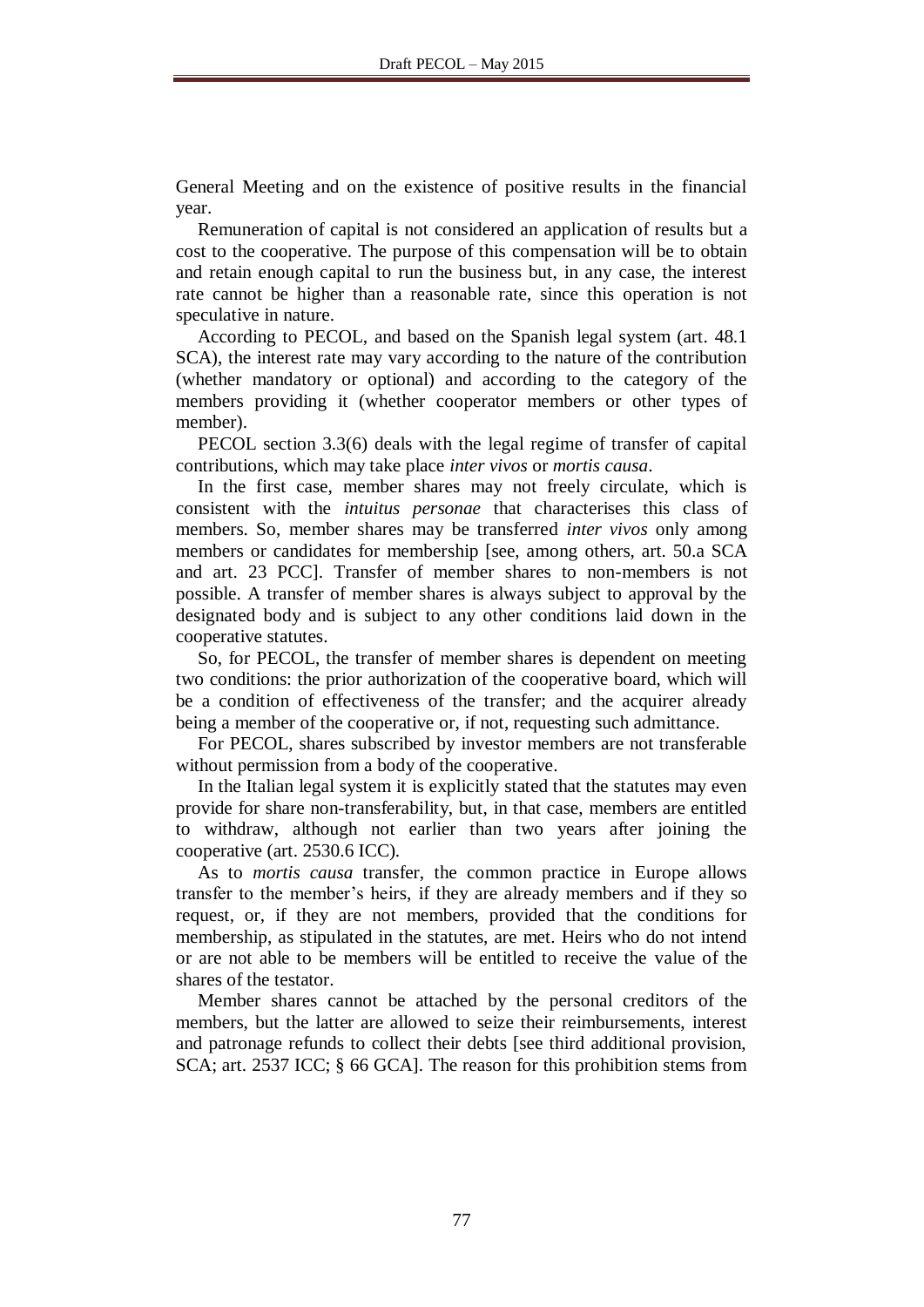the strictly personal character of the cooperator member's participation in the cooperative and the consequent need to avoid the possibility that through an enforcement procedure, private individuals who do not meet the conditions for membership, as stipulated in law or in statutes, might become members.

For PECOL [Section 3.3(7)], it is possible to redeem member contributions to share capital if a member leaves the cooperative. This is a natural consequence of the ICA principle of voluntary and open membership and the reason for the variability of the share capital [section 3.3(3)]. Cooperative shares are capital contributions of the member to finance the cooperative for the duration of his/her membership. So, taking into account the European common practice, PECOL states that "the member who leaves the cooperative may be reimbursed for the nominal value of their shares and their portion of divisible reserves, as provided in the cooperative statutes, which may subject the reimbursement to reasonable conditions. The amount repayable to the member may also take into consideration any outstanding interest or cooperative refunds due to the member and any debts due from the member to the cooperative".

The provision makes it clear that there are limitations to the right to redemption (the statutes may "subject the reimbursement to reasonable conditions") such as minimum periods of membership, rules fixing due notice periods for members wishing to leave the cooperative, the possibility of deferred redemption for a period of time provided for in the statutes, and the possibility of making deductions from the reimbursement [as we saw in section 3.2(3)].

Moreover, capital contributions by cooperator members may not be totally redeemed. In fact, before the member´s capital contribution is redeemed it must first be liquidated, deducting any losses accountable to the member and any other amounts owed by the member to the cooperative [see, among others, art 36.4 PCC; art. 2535 ICC; art. 51.2 SCA].

As mentioned above, the reimbursement may not entail reducing the share capital below the minimum capital laid down in the statutes [see section 3.2(4)].

# **Section 3.4 Reserves**

PECOL section 3.4 (1) deals with the cooperative reserves. They are a part of the assets that is not freely available to the management but must be used for specific purposes. According to the scholars, given the limited relevance of the cooperative share capital (see sections 3.2 and 3.3), the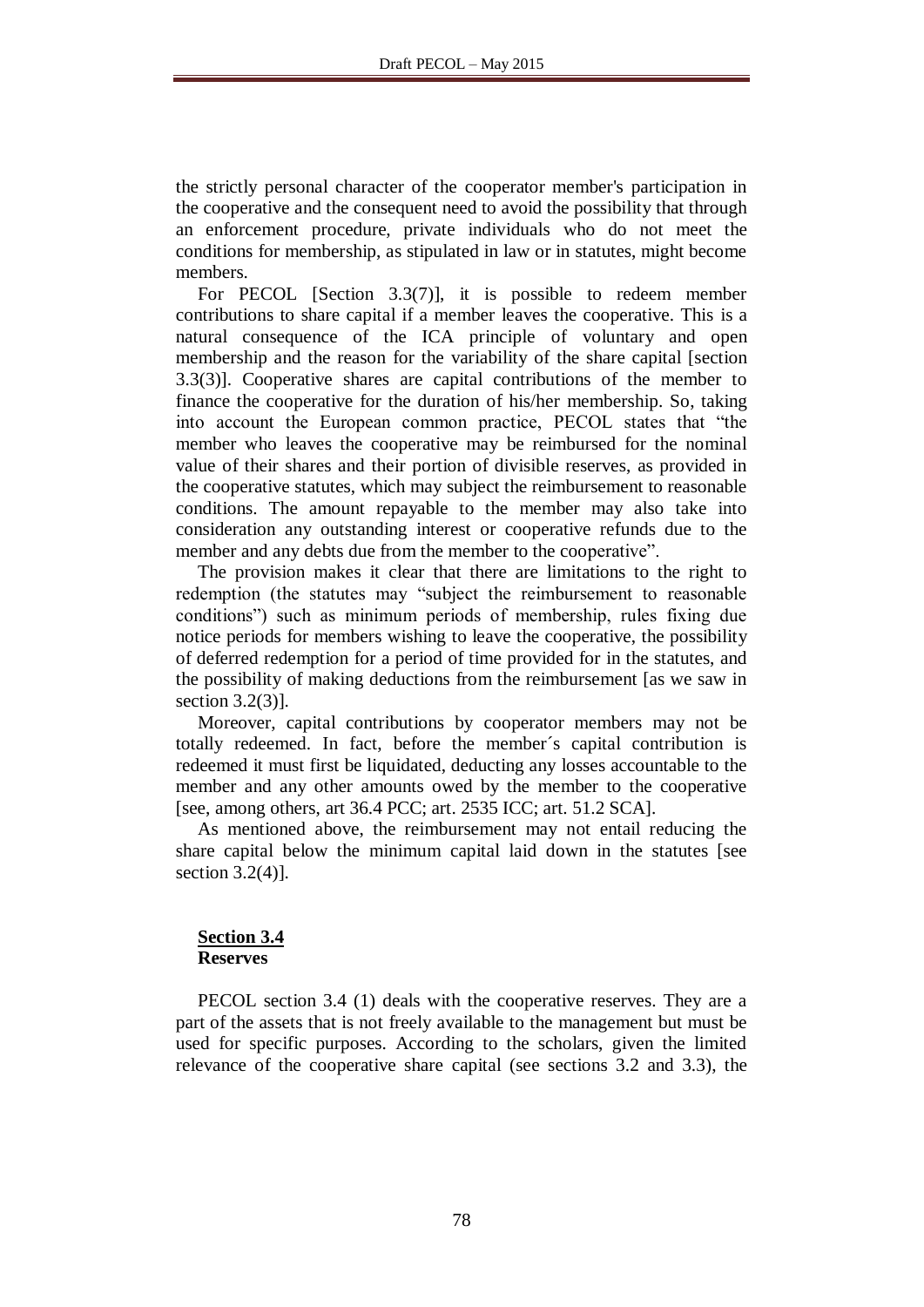reserves are the financial resource of best quality in a cooperative, favouring implementation of the cooperative's social function and strengthening its financial structure.

PECOL identifies two types of reserves: mandatory reserves and voluntary reserves.

Mandatory reserves include the legal reserve and other reserves required by law or cooperative statutes, such as the reserve for cooperative education, training and information.

In PECOL the legal reserve and the reserve for cooperative education, training and information are indivisible, even in the event of cooperative dissolution [(see Section 3.8).

It may be emphasised that their indivisible nature does not mean nonusable, although the functions performed by indivisible reserves justify limitations in the use of such reserves.

The reasons for the indivisibility of the reserves (mandatory or otherwise) are: to counterbalance the variable share capital; to increase the creditworthiness of the cooperative and to protect creditors; to avoid speculative winding-up, i.e. present cooperator members' winding up a cooperative in order to share the assets built up by previous cooperator members; and to create common property and solidarity over generations.

The legal reserve is not mandatory or absolutely indivisible in all the European legal systems considered. In the UK, there is no legal requirement for indivisible reserves.

Regarding the sources of this reserve, and taking European common practice as reference, PECOL stated that this reserve is established: a) by a percentage of the net annual cooperative surpluses, usually to a certain limit set by the law or the statutes; b) by a percentage of the net annual profits resulting from transactions with non-members or any activity unrelated to the purpose of the cooperative, as provided in the statutes and without time limits or amounts; c) and by a percentage of other resources, as defined in the statutes [art. 55 SCA; art. 2545*quater*, par. 1, CC; § 7 N°. 2 GCA; art. 69(2) PCC].

In general, this allocation is not indefinite, but is made until a certain percentage has been reached, as provided by law or cooperative statutes [art. 69.4 PCC; art. 16. FrCA; art. 65.2 SCE; in contrast, no limits are set, for example, by Italian or Spain cooperative law].

The legal reserve can only be used to cover losses which cannot be covered by other reserves and by setting limits [§ 7 N°. 2 GCA; art. 2545*ter*, par. 2, ICC; art. 69 (1)PCC]. This use of the legal reserve exclusively to cover losses highlights the only purpose of the legal reserve: to be the first line of defence of the share capital, preventing losses arising from the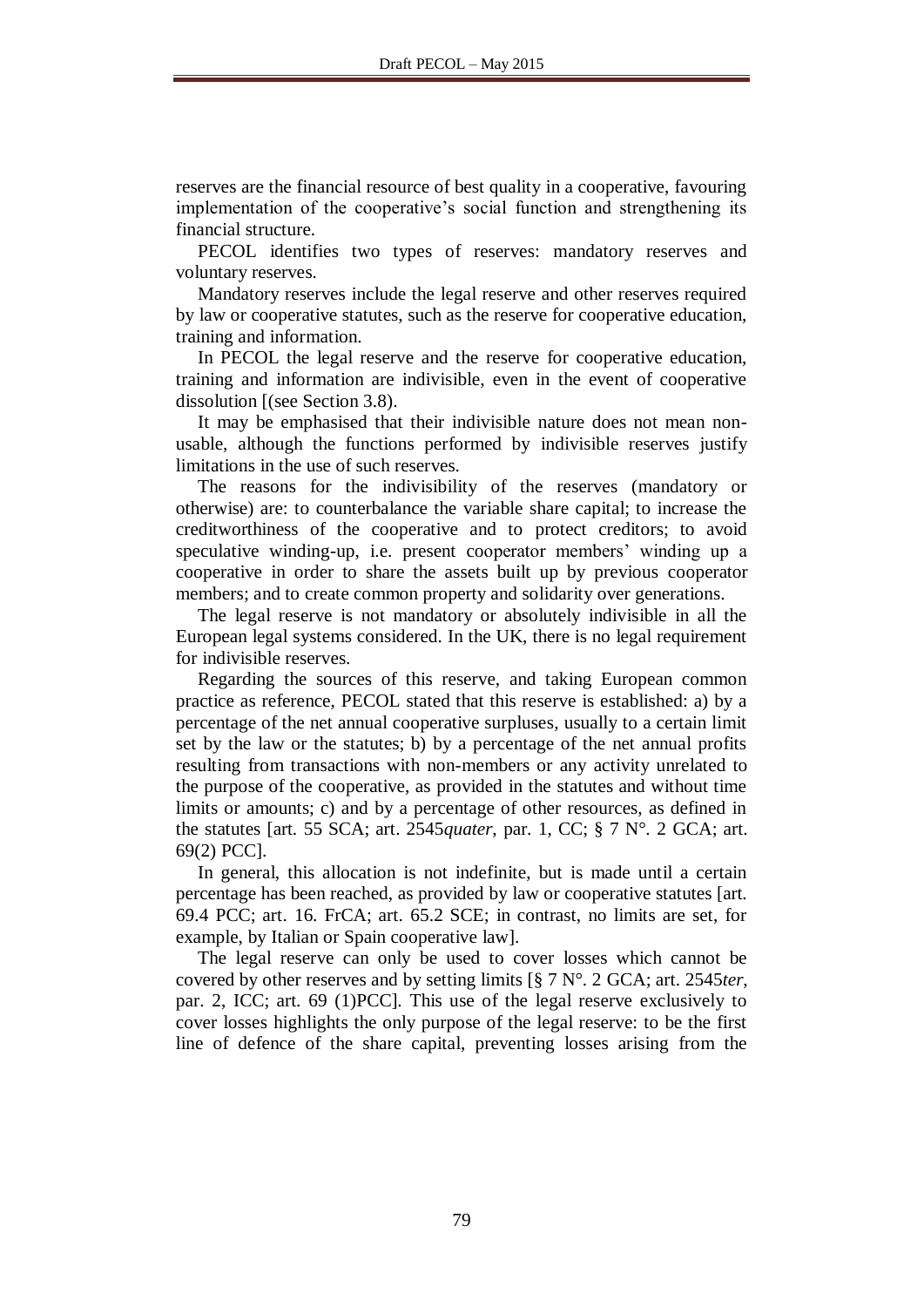business activity of the cooperative from affecting the share capital directly and thus causing its reduction.

As a general rule, the losses compensated by the legal reserve shall refer (mainly) to social losses (losses of the cooperative), excluding, in principle, the losses attributable to the cooperator members (those resulting from their participation in the cooperative transactions). In the event of using the legal reserve to cover losses attributable to the cooperator members, these may be required to replenish the amount of the legal reserve to the level that existed prior to its use to cover such losses, according to the terms of the resolution adopted by the general meeting [art. 69.4 PCC].

In that regard, the special case of the French cooperative law should be mentioned. In this legal system, some special laws state explicitly that the reserves deriving from transactions with non-members are autonomous. This is the case of farmers' cooperatives (art. L.522-5 al. 3 Rural Code) and artisanal cooperatives (1983 law, art. 25). These reserves cannot be used to cover the losses resulting from the transactions with members. Whereas the Rural Code details the reserves that must be used to compensate these losses, the 1983 law states that if they cannot be compensated by the legal reserve (called the indivisible account in the French law), they must be immediately divided among members or, if this choice is not made, either compensated by the capital or postponed to the next financial year.

The cooperative legal reserve cannot be used to increase share capital, unlike in commercial companies. As far as cooperatives are concerned, it is PECOL's understanding that increasing the share capital by incorporating reserves cannot be carried out using reserves whose funding includes results of non-member cooperative transactions and results from ownership of company shares or other assets (see section 3.7). If the share capital were to be increased by incorporating any such reserves, the cooperator members would end up with either more shares or the same shares with a higher nominal value. So, as provided for in section 3.3., the cooperator members who leave the cooperative are entitled to the amount of their contribution to share capital according to the nominal value of the shares. It is, therefore, evident that increasing share capital by incorporating these mandatory reserves violates the principle of *disinterested distribution* upon winding up.

Voluntary reserves are reserves that depend on the collective will of the cooperator members, embodied in a resolution of the members' meeting. So it is not a matter of law, but rather of business prudence.

According to PECOL, this resolution of the members' meeting should determine the mode of their constitution, implementation and liquidation, and in particular their indivisible or divisible nature, also on the basis of individual accounts [art. 71.2, PCC].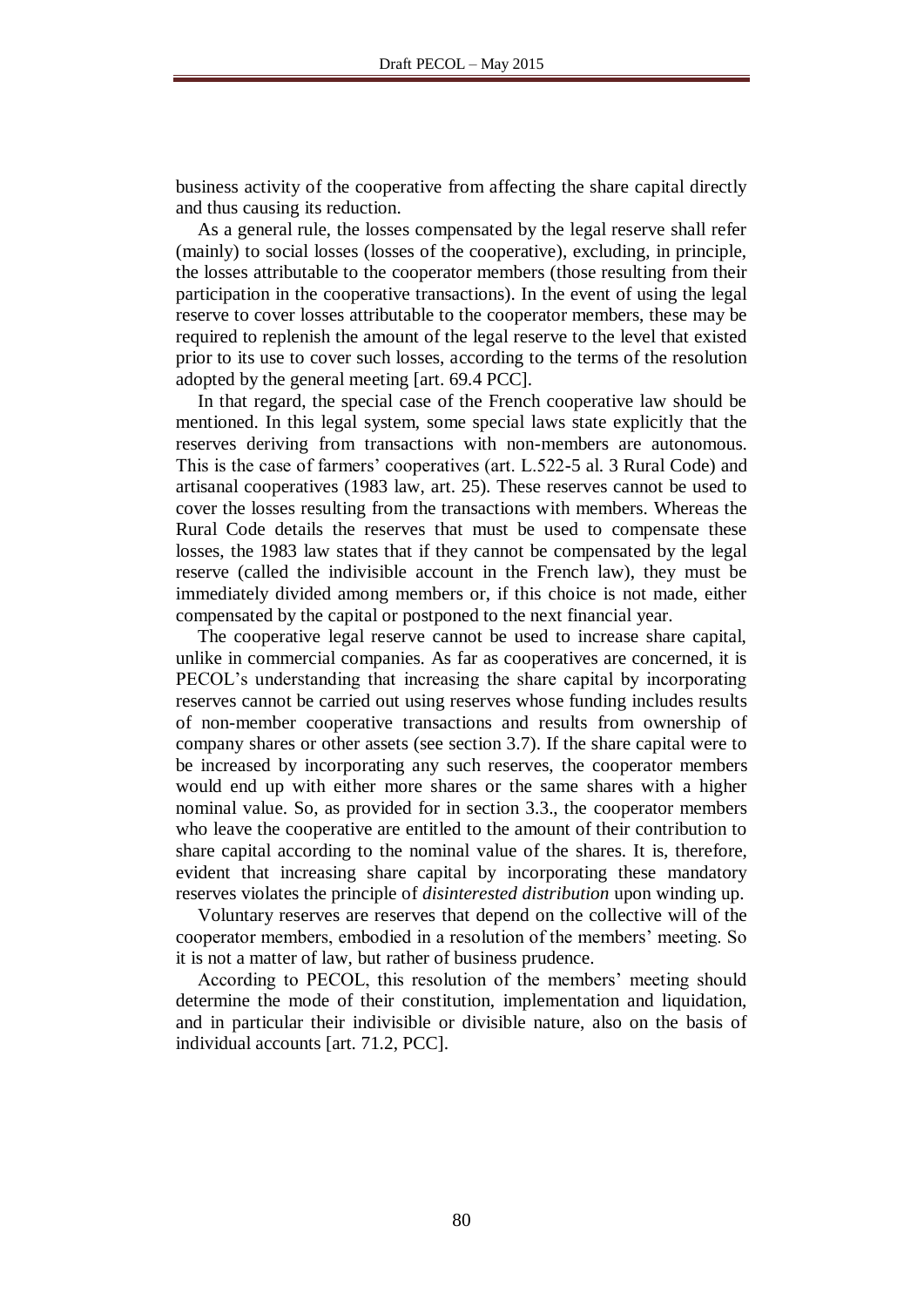In the Portuguese and Spanish legal systems, voluntary reserves can only be established with the annual net surplus that remains: after interest on shares, if applicable, is paid; after the allocations for the various reserves are made, after losses of previous years are offset, or, having used the legal reserve to compensate for these losses, after the legal reserve is back at the level prior to its use [art. 73(2 and 3) PCC and art. 58.3 SCA].

Determining the divisible or indivisible nature of the voluntary reserve is very relevant for the following reason: the voluntary reserve must be indivisible if it is established with results from non-member cooperative transactions and results from ownership of company shares or other assets [see, among others, art. 72 PCC].

The use of the expression "on the basis of individual accounts" refers to voluntary reserves established from cooperative surpluses which may be distributed among members at membership termination or if the cooperative is transformed or wound up. Even if only cooperator members who have contributed to the formation of such cooperative surplus benefit from this distribution, and only in the precise amount of that contribution, we consider that when cooperator members pass a resolution to allocate surplus generated by them to voluntary reserves, individual accounts should be created to identify the contributor and the contribution of each cooperator member to this voluntary reserve fund.

The reserve for cooperative education, training and information is not envisaged in all the legal systems analysed.

In the Spanish and Portuguese legal systems this reserve is mandatory [art.56 SCA; art. 70 PCC]. In the Italian legal system we find a similar reserve, the mutual funds of art. 11, Law 59/1992 (mutual funds are those established and led by cooperative federations for the promotion of cooperation) (art. 2545*quater*, par. 2, CC) or (a specific fund maintained by) the State if the cooperative is not affiliated with any federation.

The existence of this reserve is derived directly from the ICA principle of education, training and information and from the principle of concern for the community. According to PECOL, the aim of this reserve is to provide for the technical and cultural education and training of members, members of the organs, managers and employees of the cooperative, and the provision of information about cooperatives to the general public.

Indeed, the formation of this type of reserve, for this purpose, means that the cooperative is not only an economic organization, but also an organization with educational and social purposes. This reserve fund will be allocated to cover activities that go beyond the satisfaction of purely individual interests of its members and that, although not strictly economic, can produce, directly or indirectly, immediate or deferred economic effects for either the cooperative or the community where the cooperative operates.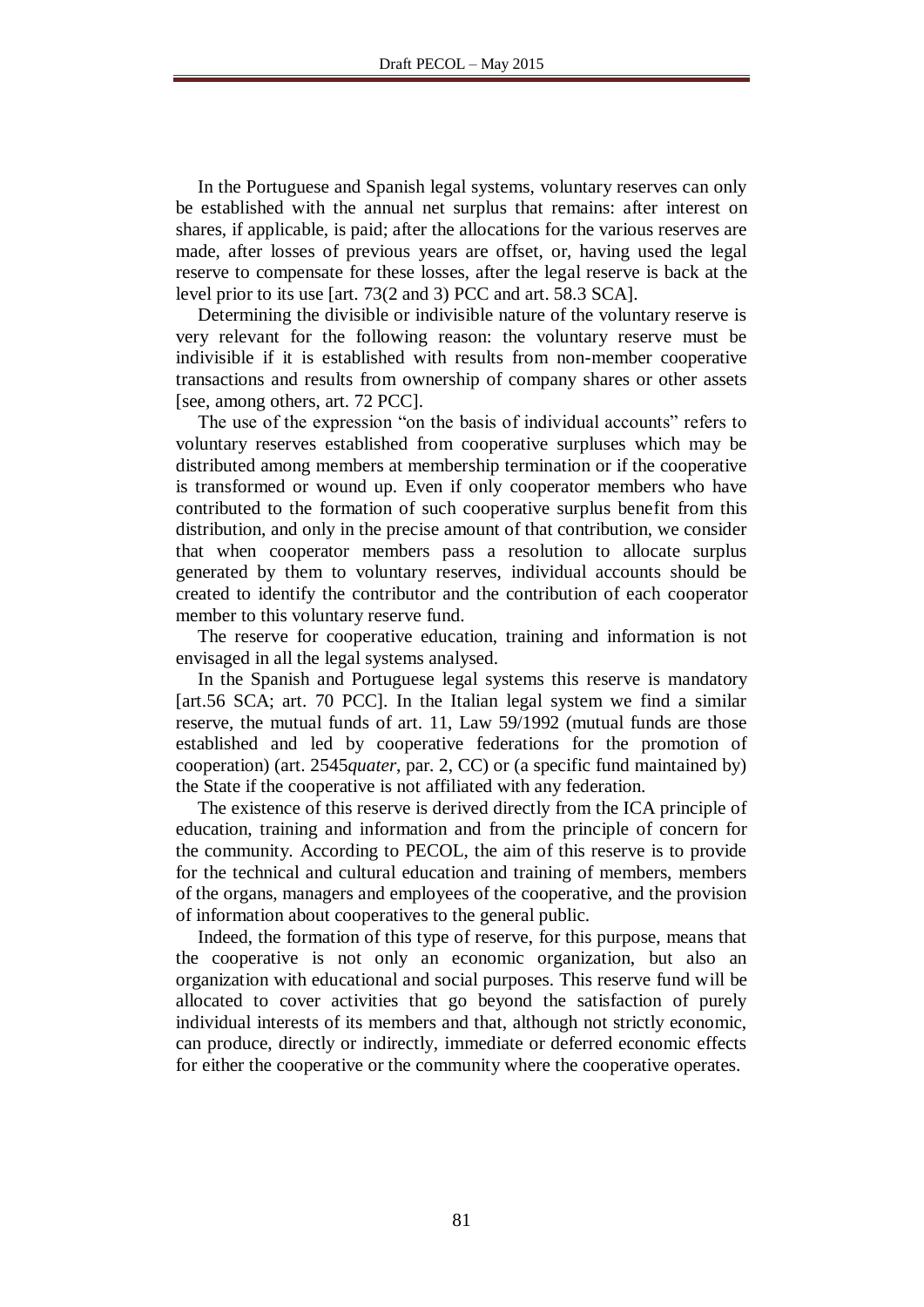Regarding the purposes of the reserve for cooperative education, training and information, PECOL follows the SCA [art. 56] and stipulates that this reserve can be treated as a separate patrimony if the law so provides. Thus, this reserve is not attachable except for the payment of debts incurred in the fulfilment of its purposes [see section 3.5].

### **Section 3.5 Member limited liability**

Cooperatives have a specific legal form or take the form of a partnership or corporation, are recognized by law, and have legal personality when they are constituted with the formalities required by law.

Recognition of legal personality will lead among other consequences to full patrimonial autonomy, that is to say, the cooperative has its own assets to allocate to fulfil its purposes and respond to its creditors.

The cooperative is liable with all its assets for meeting its obligations. However, some legal systems provide for separate funds to serve specific purposes, in which case the only liabilities in respect of those assets are the obligations generated in meeting these purposes. In Spain the Cooperative training and promotion fund can only be used to cover debts arising through the fulfilment of its purposes (art. 56 SCA). In the UK it is also possible to allocate part of the funds and assets of the IPS to trusts, in which case they can only be allocated in favour of the beneficiaries of the trust.

Moreover, although historically the laws contemplated the possible subsidiary responsibility, including unlimited liability of the partners for corporate debts, today the trend is to exclude members from liability for the debts of the cooperative.

Nevertheless, some legal systems provide for the possibility that the members' liability for the debts of the cooperative may in some cases extend beyond the subscribed capital.

Thus, in France, in cooperatives established in the form of a civil society, such as fishing cooperatives, the liability of the members extends to five times the subscribed capital. In Germany, the statutes should determine whether members will be responsible for additional contributions in the event of insolvency of the cooperative, and must specify whether such liability is unlimited or limited to a specific sum (art. 105 GCA). In Portugal, art. 35 PCC establishes that the liability of the cooperator members for the debts of the cooperative is limited to the amount of the subscribed capital, although the statutes of the cooperative may determine that the liability of cooperator members, or of some of them, be unlimited.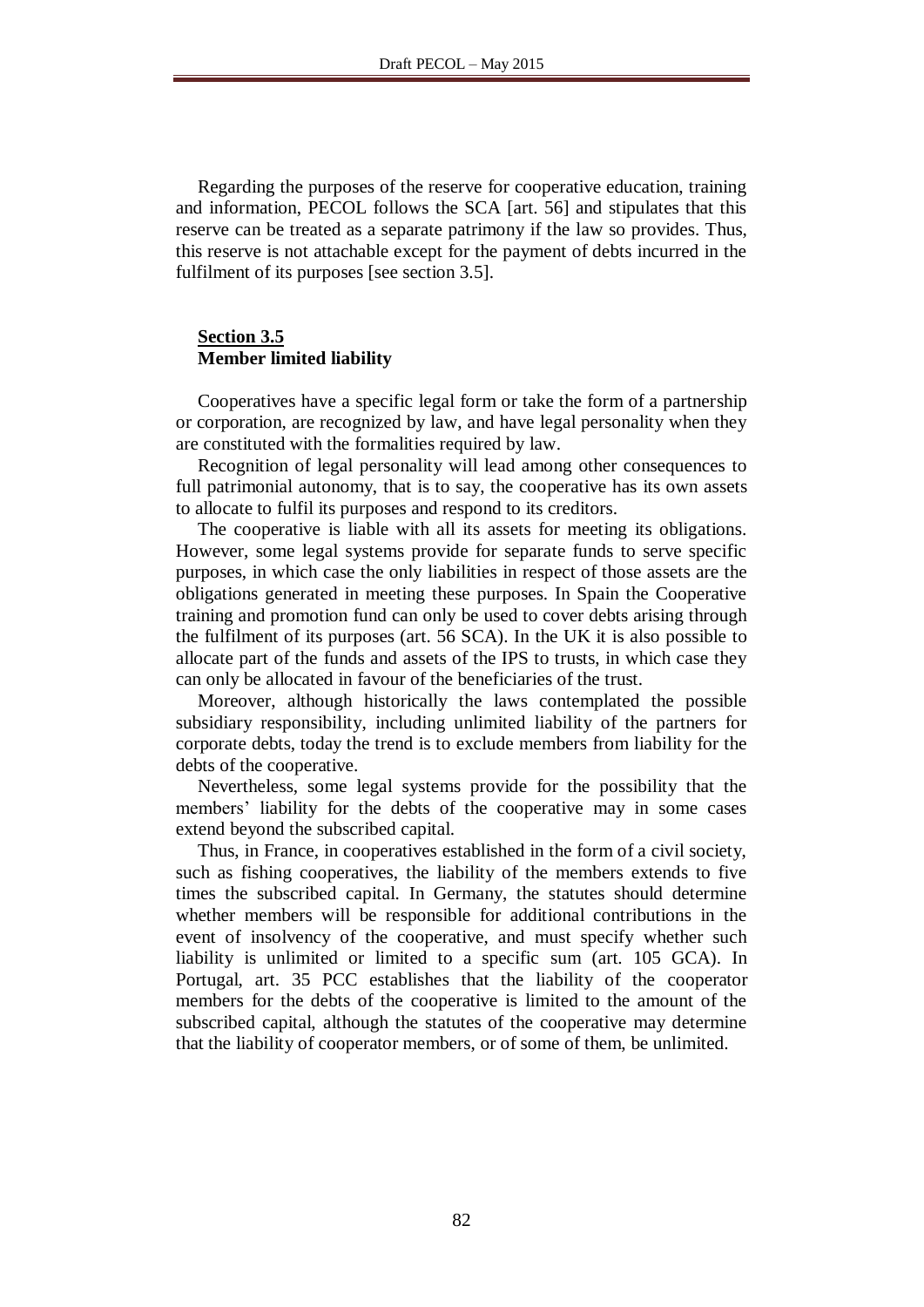When a member leaves the cooperative, free membership and the integrity of the assets of the cooperative must be reconciled. Therefore, if the member is reimbursed the contributed capital must previously be liquidated (taking the equity of the cooperative into account). Likewise, the member can be bound to refund the amount reimbursed if the cooperative becomes insolvent and incapable of meeting the obligations assumed prior to his or her withdrawal. This responsibility of the member has a double limit: not exceeding the amount that has been repaid, and not exceeding a period starting from the time of repayment, normally set at five years (art. 15.4 SCA or in France: art. R.523-5 al. 6 of the Rural Code). This responsibility does not apply if the cooperative constitutes a restricted reserve for that period for the amount reimbursed.

### **Section 3.6 Economic results from cooperative transactions with members**

As we saw in Section 1.1. (1), a cooperative is a legal person that carries on any economic activity, mainly in the interests of its members and without having profit as its ultimate purpose. When cooperatives carry out nonmember cooperative transactions, they must keep a separate account of such transactions (Section 1.5 (4)) and the profits from these non-member cooperative transactions must be allocated to indivisible reserves (Section  $1.5(2)$ .

The economic result of cooperative transactions with members may be positive (surplus) or negative (losses). In any case the General Meeting is the competent body to decide how to distribute this result.

"Cooperative Surplus" is the excess of revenue over cost in cooperative transactions:

In service cooperatives, which includes consumer and producer cooperatives, prices charged for goods or services delivered to members that are higher than is necessary to cover the cost of the cooperative enterprise, or prices paid for goods or services received by the cooperative from members that are lower for reasons of business prudence or due to market conditions, are provisional prices to be corrected or adjusted when the actual costs are known at the end of the financial year. Refund of the cooperative surplus (*le trop perçu*) to members at the end of the financial year allows the cooperative to charge for/receive goods or services at near cost.

In worker cooperatives, below-capacity wages paid by the cooperative to worker members for reasons of business prudence or due to market conditions are "advance payments" on salary (*anticipo*) and subject to final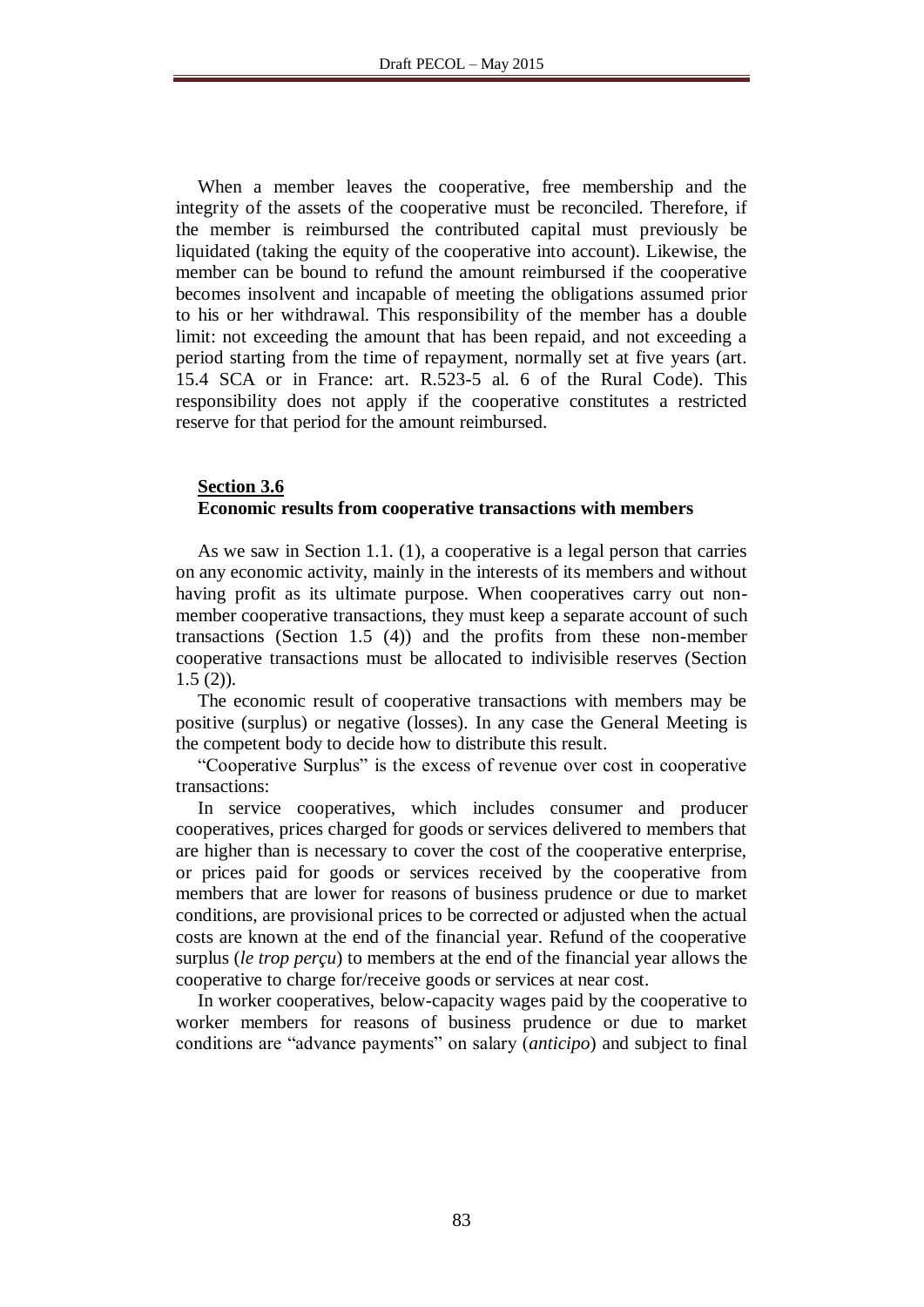calculation when full information on the income and expenditure of the cooperative enterprise is available. Surplus is paid out as wage supplements.

"Losses" in member cooperative transactions are the excess of costs over revenues and are shown in the audited balance sheet. They are covered by the reserves, starting with the voluntary reserves. The statutes may stipulate that losses are born by members:

a. In service cooperatives, in the form of a reduced (final) price for goods and services delivered to the cooperative or increased charges for goods and services received from the cooperative as calculated at the end of the financial year, when full information on income and expenditure from cooperative transactions is available, in order to provide the goods or services at near cost in retrospect.

b. In worker cooperatives, in the form of reduced (final) wages paid by the cooperative to worker members.

It should be noted, as we saw in Section 1.1 (3), that the cooperative enterprise may include an enterprise of a subsidiary if this is necessary to satisfy the interest of the members and if the members of the cooperative maintain the ultimate control of the subsidiary. In this case, this rule shall apply to the results of the activity carried out by the subsidiary which is necessary to satisfy the interest of the cooperative members.

The cooperative surplus may be distributed to the cooperator members as cooperative refunds or allocated to reserves (see in Section 3.4).

In the distribution of the surplus, the cooperative must obey the following rules. The law regulates surplus distribution primarily by establishing some compulsory allocations with a view to implementing the social function of cooperatives and strengthening their financial structure.

a. The allocation of reserves may be to either indivisible reserves or divisible reserves. The cooperative must allocate part of its surpluses to a compulsory reserve called the legal reserve (15% art.16.1 FrCA; 30% art. 2545 quater, par. 1 ICC; 20% art. 58.1 SCA o 5% art. 69.2 PCC;). Normally this allocation is compulsory until the legal reserve is equal to the subscribed capital (art. 16.2 FrCA, art. 69.3 PCC, art. 65.2 SCE or, in Spain, art. 68.2 Valencian Law 2003). Some legal systems have other compulsory reserves. In Spain and Portugal, the cooperative must allocate part of its surpluses to an education and training fund (5% art. 58.1 SCA or 1% art. 70 PCC); in Italy to the mutual fund for cooperative promotion and development (3% art. 11 Law 59/1992). In France the development reserve is compulsory in workers' cooperatives and must be allocated at least 25% of the surplus. This obligation may be reinforced by the statutes.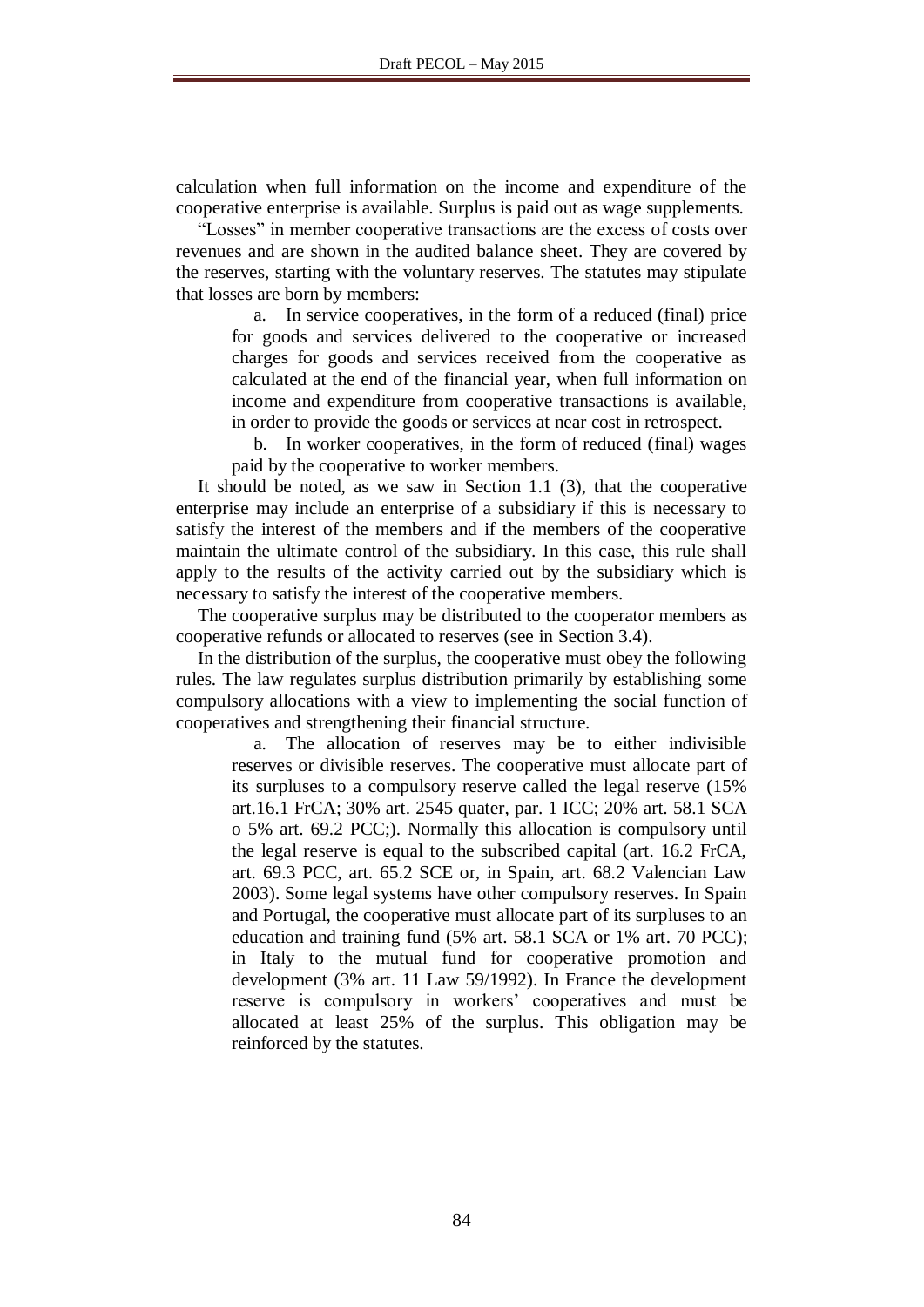The cooperative refunds may be distributed to the cooperator members in proportion to the quantity and/or quality of their participation in cooperative transactions, because — as we saw earlier — the return complements the provisional price paid or received by the member in the cooperative transactions (art.15.1 FrCA; art. 2545-sexies ICC or art. 58. 4 SCA). In German law, any distribution of the profit or loss of a financial year to the members must be distributed among them in a special way: in the first financial year the distribution is proportional to the payments made on shareholdings; in each successive year it is in proportion to their credit balance, established at the end of the previous financial year as a result of the profit added or loss written down. (art. 19 GCA).

The distributions of refunds may be made in cash, shares or other financial instruments. Distribution in shares may be made by increasing the value of the shares or distributing new free shares (art. 2545-sexies, par. 3, ICC). The latter has been possible in France since 1992, if the statutes so provide, but is limited to 50% of the existing available reserves at the end of the previous financial year (art. 16 FrCA).

Cooperative surpluses may not be distributed if and insofar as they are needed to cover existing losses (art. 58. 1 SCA or art. 19.2 GCA, art. 73.2 PCC), because ensuring the solvency of the cooperative should be a priority.

For the same reason, cooperative surpluses may not be distributed if the cooperative does not cover the required minimum reserve or insofar as the legal reserve level is below that achieved in the previous financial year (art. 19.2 GCA; art. 73.2 PCC).

Losses in member cooperative transactions may be covered by decision of the General Meeting using the reserves of the cooperative or by the cooperator members. In this distribution the cooperative must obey the following rules:

a. The allocation to reserves must begin with the voluntary reserves (art. 2545-ter ICC or art. 59 SCA).

b. The distribution of losses among the members should be in proportion to the quantity and/or quality of their participation in cooperative transactions (art. 59. 2 c SCA; art. 69.4 PCC), in the same proportion as for the positive results.

c. No member should sustain losses that exceed the value of the goods and services delivered or received in the cooperative transactions. Members should not incur more risk than that derived from transactions with the cooperative in their own interest (in Spain: art. 69 3 Valencian Law 2003).

### **Section 3.7**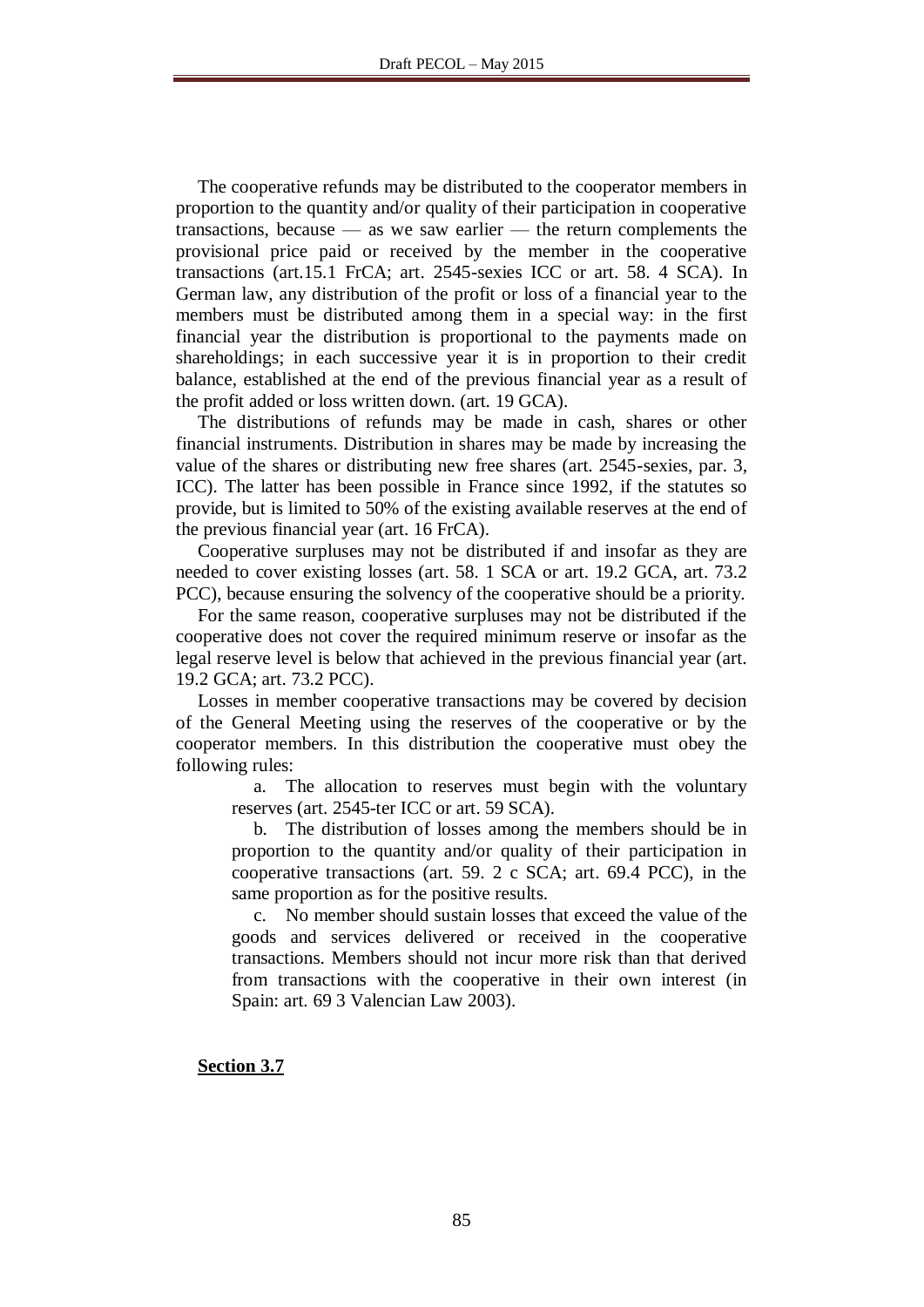#### **Profits and other losses**

As we saw in PECOL 1.5 (4), when cooperatives carry out non-member cooperative transactions they must keep a separate account of such transactions.

The economic results from non-member cooperative transactions (as well as from other extra-cooperative sources) may be called profits or losses to distinguish them from the surpluses or losses from member cooperative transactions.

As a general rule, profits are allocated to indivisible reserves.

Losses are covered by reserves, beginning with the voluntary reserves (see Section 3.4).

French law does not distinguish profits and surplus but expressly prohibits both the distribution among members of surpluses (*excédents*) from transactions with customers (art. 15.2 FrCA) and using the reserves from the cooperative transactions with non-members to compensate losses from the cooperative transactions with members. In Italy only that part of the profits that derives from transactions with members may be refunded (*ristorni*), as ministerial communication 53/E of 18 June 2002 has clarified. In Portuguese law, the results from non-member cooperative transactions may not be shared by the cooperator members (art. 73.1, PCC) but must be allocated to indivisible reserves (art. 72 PCC). This solution is also present in the Spanish laws of Extremadura (art. 61.2), Galicia (art. 66.3), Madrid (art. 60.1) and Valencia (art. 68.4).

In many German cooperative societies which are authorized by their statutes to carry out transactions with non-members (e.g. cooperative banks), there is no separate recording of transactions with members and with non-members. Only where cooperative societies wish to have patronage refund payments recognized by the tax authorities as being taxdeductible operating expenses of the cooperative society rather than ordinary profit distribution is keeping separate accounts for transactions with members and with non-members one of the conditions. And in agricultural cooperatives the "purpose transactions" are usually made only with members, so separate recording of transactions is not important.

Indivisible reserves can be intended to cover losses, as is the case of the legal reserve, but they can also be used for other purposes such as remunerating capital or financing received, within the limits laid down in the statutes.

**Section 3.8 Liquidation**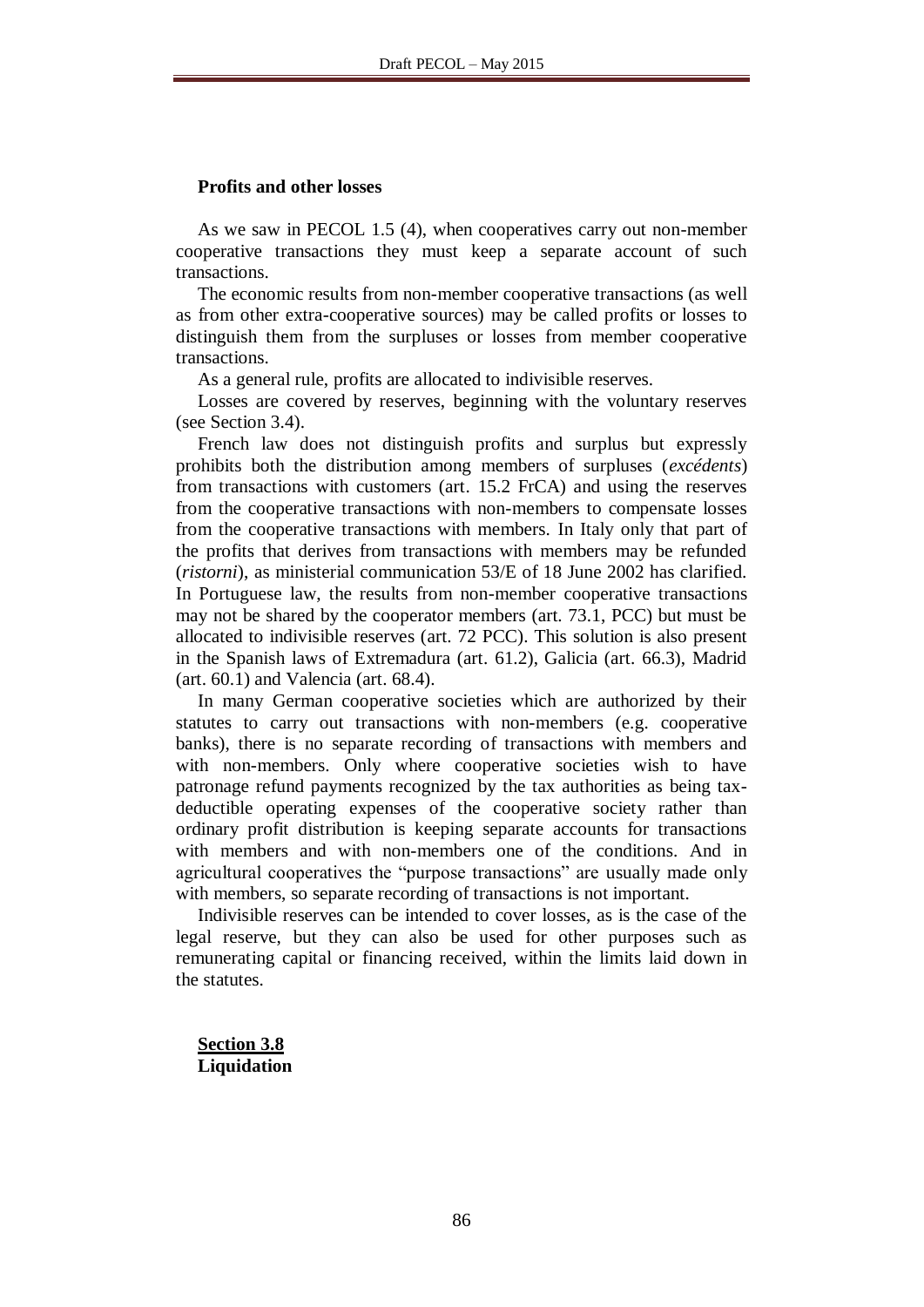As we saw when a member leaves the cooperative [Section 3.3 (7)], and also in the case of liquidation of the cooperative, members are only entitled to recover the nominal value of their shares and their portion of the divisible reserves as provided in the cooperative statutes. If the divisible reserves were generated through transactions with members, the allocation should be made in proportion to the transactions with each member. The amount repayable to the member may also take into consideration any outstanding interest or cooperative refunds due to the member and any debts the member owes to the cooperative (art. 75 SCA).

Residual net assets shall be allocated in accordance with the principle of disinterested distribution, e.g. distributed to the community or other associated cooperatives  $(3<sup>rd</sup>$  principle ICAP). In France they must be assigned to another cooperative or to an aim of general or professional interest (art. 19 FrCA). In the UK, the destination of any surplus assets is governed by the statutes and most cooperatives provide for transfer to other cooperatives, cooperative organizations or charities and other disinterested purposes. In Spain the remaining assets, if any, must be assigned to the cooperative or federation nominated in the statutes or by the general meeting, or otherwise to the Public Treasury for the advancement of the cooperative spirit. If these assets are assigned to another cooperative, they must be kept in the mandatory reserve fund and remain unavailable for fifteen years. If they are received by a federation, the funds must be used to support investment projects promoted by cooperatives. In addition, any member of a cooperative being wound up who intends to join another cooperative may request that his or her proportional part of the remaining liquid assets should be deposited in the mandatory reserve fund of the cooperative that he or she is joining, provided that such a request has been made before the general meeting approves the final winding-up balance sheet (art. 75.2 SCA). In Portugal, upon liquidation of the assets of the cooperative, art. 79. 2 PCC stipulates that the amount of the legal reserve not allocated to covering losses of the financial year and which may not be used for any different application "*can move, with the same purpose, to a new cooperative entity to be formed following the merger or division of the cooperative in liquidation*". But No. 3 of the same article of the PCC states that "*when no new cooperative succeeds the cooperative in liquidation, the application of the mandatory reserve balance will be allocation to another cooperative, preferably from the same city, to be determined by a federation or confederation that represents the main activity of the cooperative*."

Sometimes the laws offer other solutions, as in France (art. L.124-14 C.com), where the minister of commerce may allow merchant cooperatives to distribute their assets among the members. In the UK, a distribution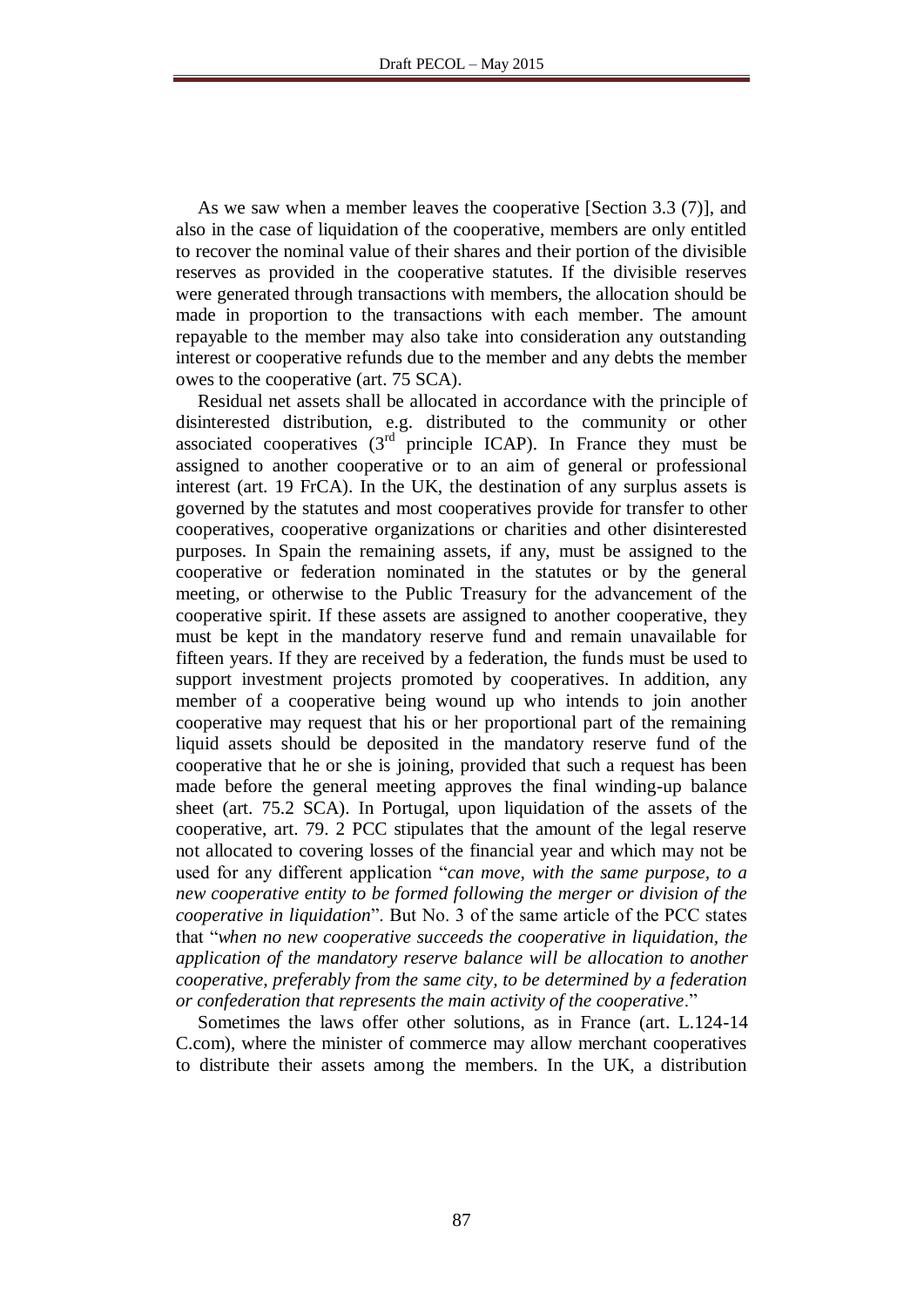among the members on the basis of their transactions with the cooperative over a fixed period near the end of its life has been allowed in IPS rules and is used by some agricultural IPSs. On the other hand, IPSs registered on the basis of operating for the benefit of the community are permitted to "lock" the assets of the IPS in for the purpose for which the IPS is established. Also, upon winding up and during liquidation the German Cooperative Societies Act allows several options for dealing with the reserves: any surplus in excess of the total credit balances may be distributed among the members on a per capita basis (art. 91 par. 2 GCA); the statutes may prohibit any division of assets, or may stipulate different ratios when dividing assets (art. 91 par. 3 GCA); or members may vote for keeping the reserves indivisible and transferring the liquidated assets to "a natural or legal person for a specific purpose" or "to the community where the cooperative society was based". The interest on this fund shall go to charity (art. 92 GCA).

The regulation of the reversion of assets in the case of dissolution also applies to cooperative conversion, merger, splitting or any other restructuring unless the new entity is also subject to the principle of disinterested distribution.

Some laws establish special rules in these cases. Thus, in France, when a cooperative (but not a workers' cooperative) is transformed into a company, the indivisible reserves of the cooperative are allocated to a special reserve of that company which remains indivisible for ten years (art. 25 FrCA). The purpose of this rule is to avoid transformation of the cooperative in the hope of distributing the reserves.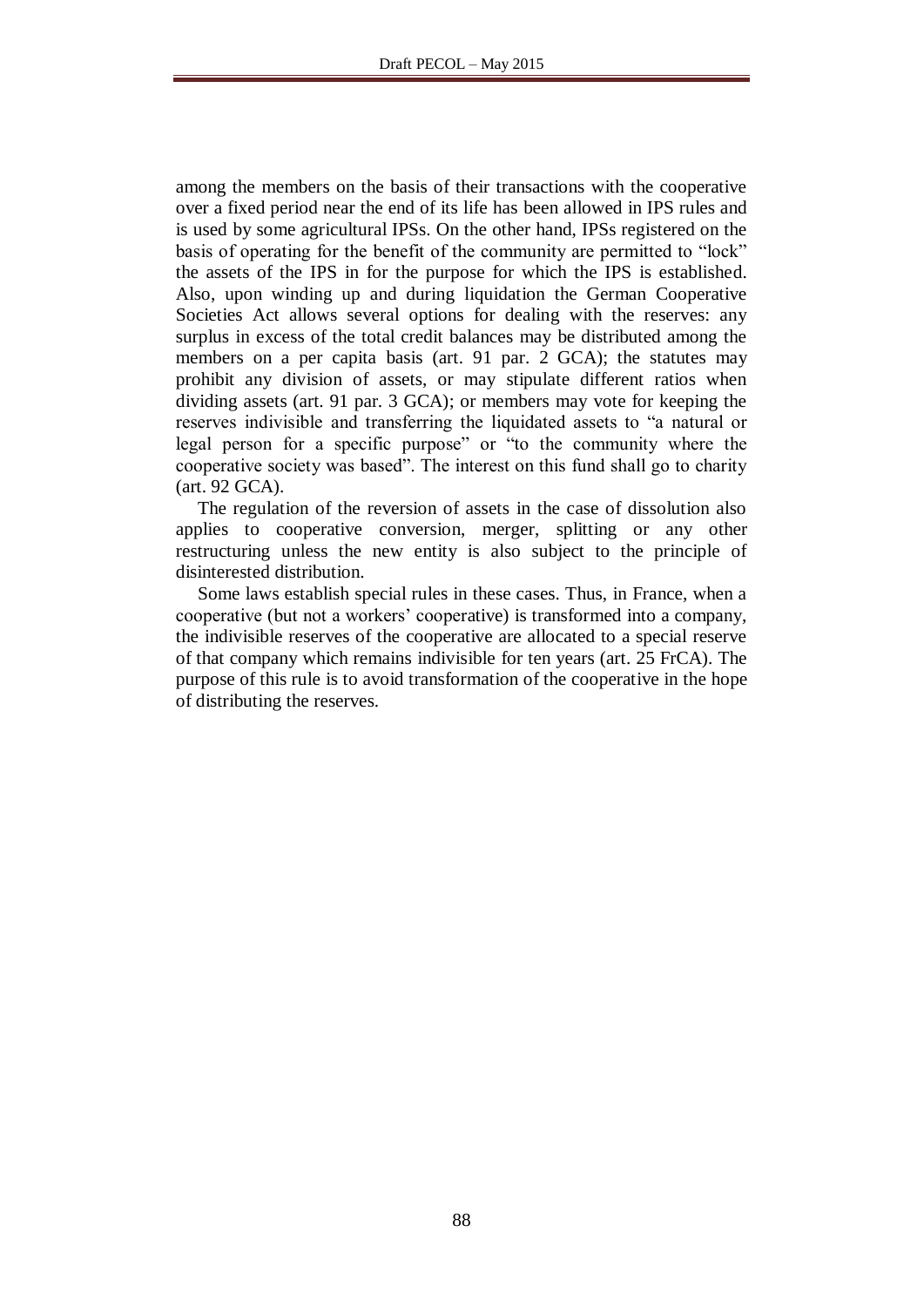# **CHAPTER 4 COOPERATIVE AUDIT**

# **SECTION 4.1** *(General principles of cooperative audit)*

(1) Cooperatives are obligated and entitled to be audited.

(2) The specific aim of cooperative audit is to verify that cooperatives pursue their objectives as defined by the law and their statutes in accordance with section 1.1, and that their structure and activity are consistent with their identity as cooperatives.

(3) Cooperative audit must be conducted by specifically qualified and independent auditors in forms that ensure the autonomy of cooperatives and are consistent with their specific features.

(4) Cooperatives are also obligated and entitled to be financially audited as prescribed by law, according to the nature and scale of their activities, their size, and the need to protect creditors, and other stakeholders in addition to the members and the pursuit of the cooperative objective.

# **SECTION 4.2** *(Scope and forms of cooperative audit)*

(1) Cooperative audit includes, but is not limited to, the volume of cooperative transactions with members and with non-members; the use and results of subsidiaries; member participation in cooperative governance; member democratic control of the cooperative; the composition of assets; the origin and allocation of the economic results; the amount of the indivisible and divisible reserves; the economic sustainability of the enterprise; the existence of practices of cooperation among cooperatives and of cooperative social responsibility; the level of engagement in cooperative education and training; the manner in which the general interest has been pursued and the stakeholder involvement in general interest cooperatives.

(2) Cooperative audit is conducted through the analysis of books, accounts, balance sheets, reports and other relevant documents, of the cooperative and its subsidiaries, as well as by other means, such as the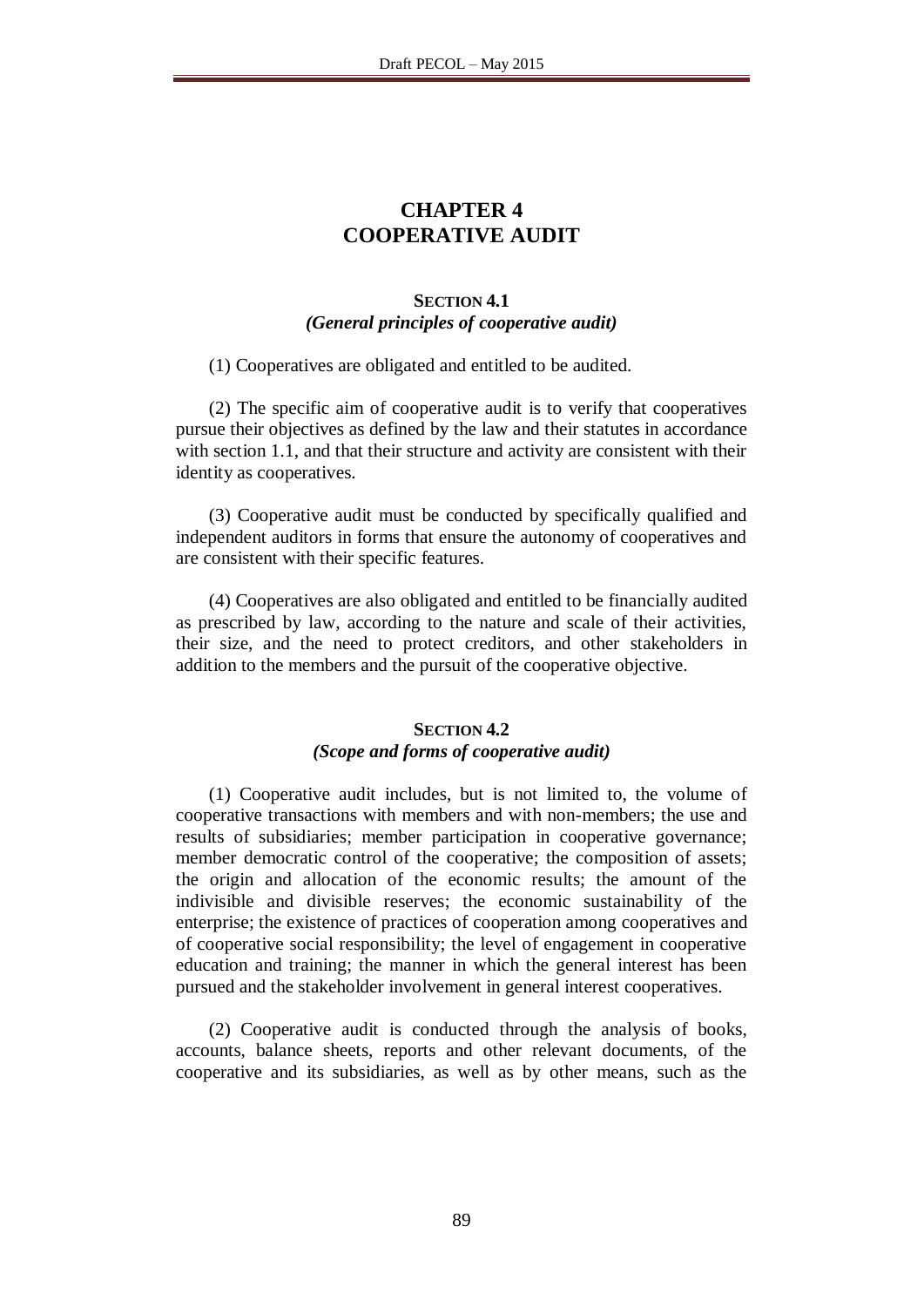access of the auditor to the cooperative premises, the interview of cooperative members and members of cooperative organs, and also following a checklist provided by the auditing entity of section 4.3.

(3) Cooperative audit may be ordinary, extraordinary, or special.

(4) Ordinary cooperative audit is carried out at regular intervals as defined by the law taking into account the size and the type of the cooperative, or by the cooperative statutes if they provide for more stringent intervals.

(5) Extraordinary cooperative audit is carried out whenever requested by a number of members as defined by the law or by cooperative statutes, the union or federation of which the cooperative is a member, the competent public authority, or the cooperative competent organ, by specifying the reasons.

(6) Special cooperative audit is carried out in the event of the cooperative losing its legal form through conversion, merger, splitting, or any other restructuring.

(7) The costs of cooperative audit are born by the cooperative. The costs of extraordinary cooperative audit are born by those requesting it when no irregularities are found.

### **SECTION 4.3** *(Auditing entity and auditors)*

(1) The auditing entity is the entity in charge of the cooperative audit, which conducts it through independent auditors specifically qualified for cooperative audit according to minimum standards established by the law.

(2) Auditing entity may be the state, another public authority, unions or federations of cooperatives or other private entities recognized by the state according to minimum requirements established by the law.

(3) The auditing entity ensures:

(a) continued training of the auditors and provision of a list of them;

(b) compliance with the standards in paragraph (1);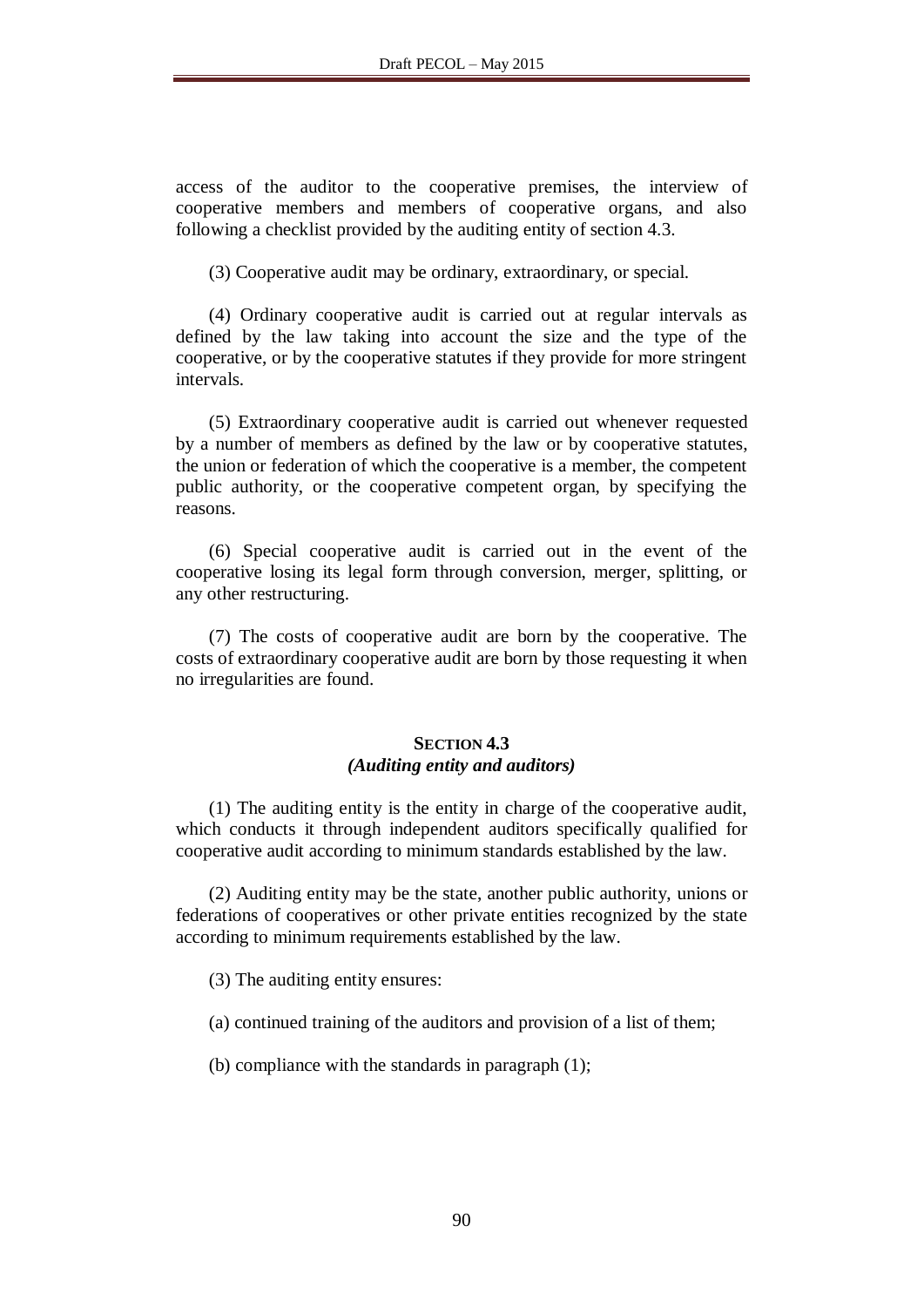(c) that the costs of audit are reasonable taking into account the activity performed by the auditor, as well as the activity, size and financial capacity of the audited cooperative.

(4) The state ensures compliance with the requirements in paragraph (2) and the obligations in paragraph (3). Any violation may be sanctioned as provided for by the law.

# **SECTION 4.4** *(Conclusion of cooperative audit and effects)*

(1) Upon completion of the cooperative audit, the auditor issues an auditing report.

(2) The auditing report, which includes a summary, testifies the auditing activities and findings and may also contain advice on how to deal with deficiencies discovered.

(3) The auditor communicates the auditing report to the cooperative boards. The auditor also communicates the summary of the auditing report to the competent public authority.

(4) The cooperative communicates the summary of the auditing report to all its members and informs them that they may have access to the auditing report provided the member agrees to be legally bound to maintain confidentiality, unless the law provides for its public disclosure.

(5) The auditing report is discussed at the next members' meeting. The cooperative adopts adequate measures to deal with the audit findings.

(6) When irregularities are found, the competent public authority adopts the measures provided for by the law.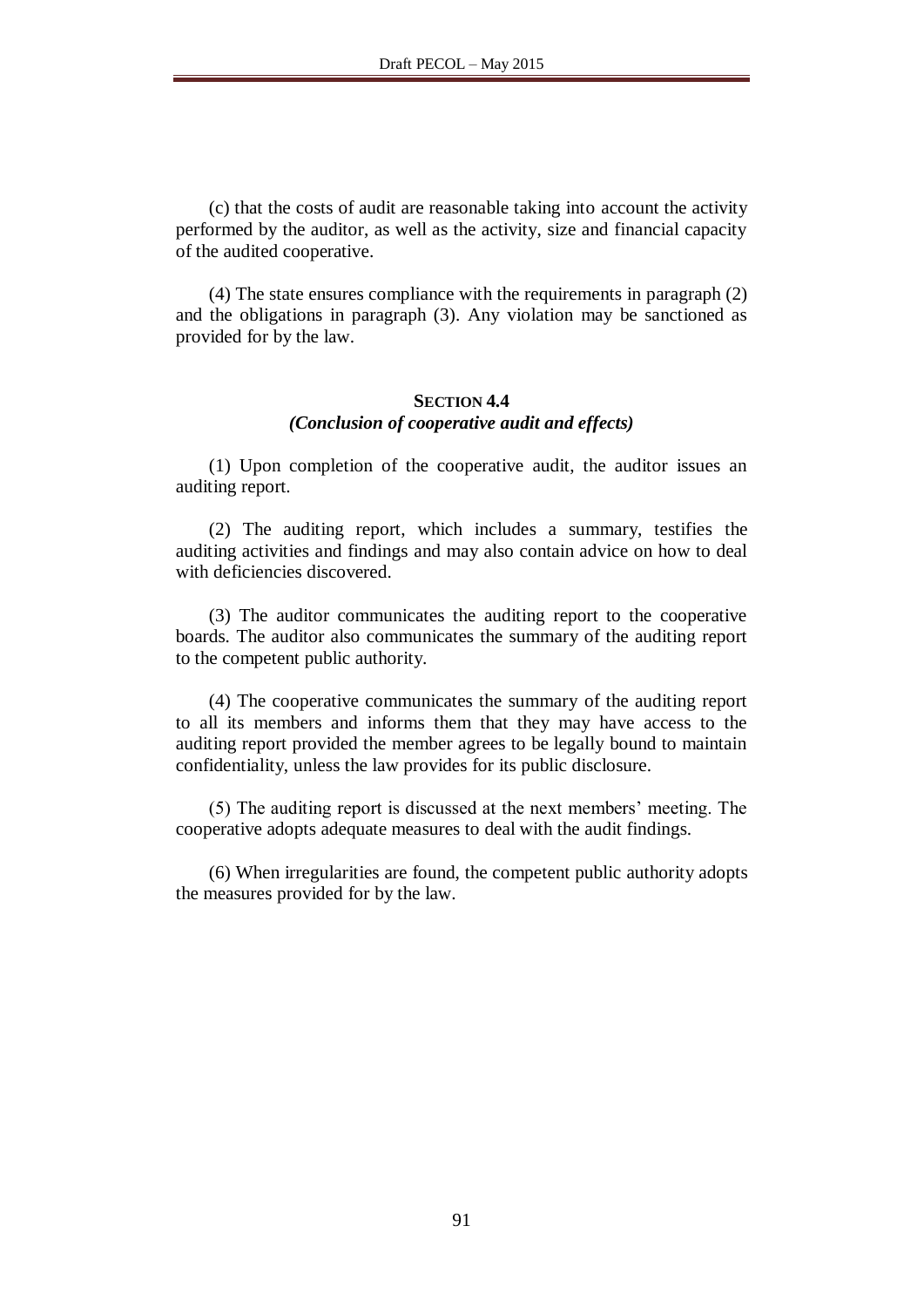# **COMMENTS TO CHAPTER 4**

#### **Introduction**

The list of laws to be considered for this topic includes general national and European Union organisation law on audit and external control, laws and regulations governing the profession of public chartered or certified accountant, provisions regulating self-control of the cooperative movement including external control by federated cooperative structures and members' rights to appeal to the judicial system. In the following text, the country reports on PECOL Chapter 4 served as a valuable source of information.

#### *General principles of cooperative audit – S***ection 4.1**

The objective of cooperative audit is to verify that cooperatives societies comply with the provisions of organisation law regarding books, accounts and reporting and observe the rules defining their function (memberpromotion, mutual aim) and structure (democracy).

When designing the right measure of external control and deciding how far it can go, a possible conflict between cooperative autonomy and control by authorities has to be taken into account<sup>38</sup> (see section 4.1 (3)). While granting freedom of choice of the legal form, clear rules must be set especially for audit and external control to avoid confusion and abuse.

Main concern is to secure that members exercise ultimate authority also in the field of audit. Because of their special object of member-promotion, cooperatives need a special form of audit to assess their success in memberpromotion, their member-oriented effectiveness (see section 4.2 (2) and infra p. 3). Therefore, the general trend to approximate cooperative audit to company audit should not be followed (see infra p. 9, Conclusion).

#### *Forms of cooperative audit –* **Section 4.2**

<u>.</u>

Regarding the legal framework provided for audit of cooperative societies in EU-member states, different approaches can be identified:

General reference to commercial law or company law, general provisions for all cooperatives in the national cooperative law or special regulations for

<sup>&</sup>lt;sup>38</sup> Hiez, David: Coopératives, Création, Organisation, Fonctionnement, Editions Delmas, Paris 2013, p. 315; in the following quoted as Hiez 2013.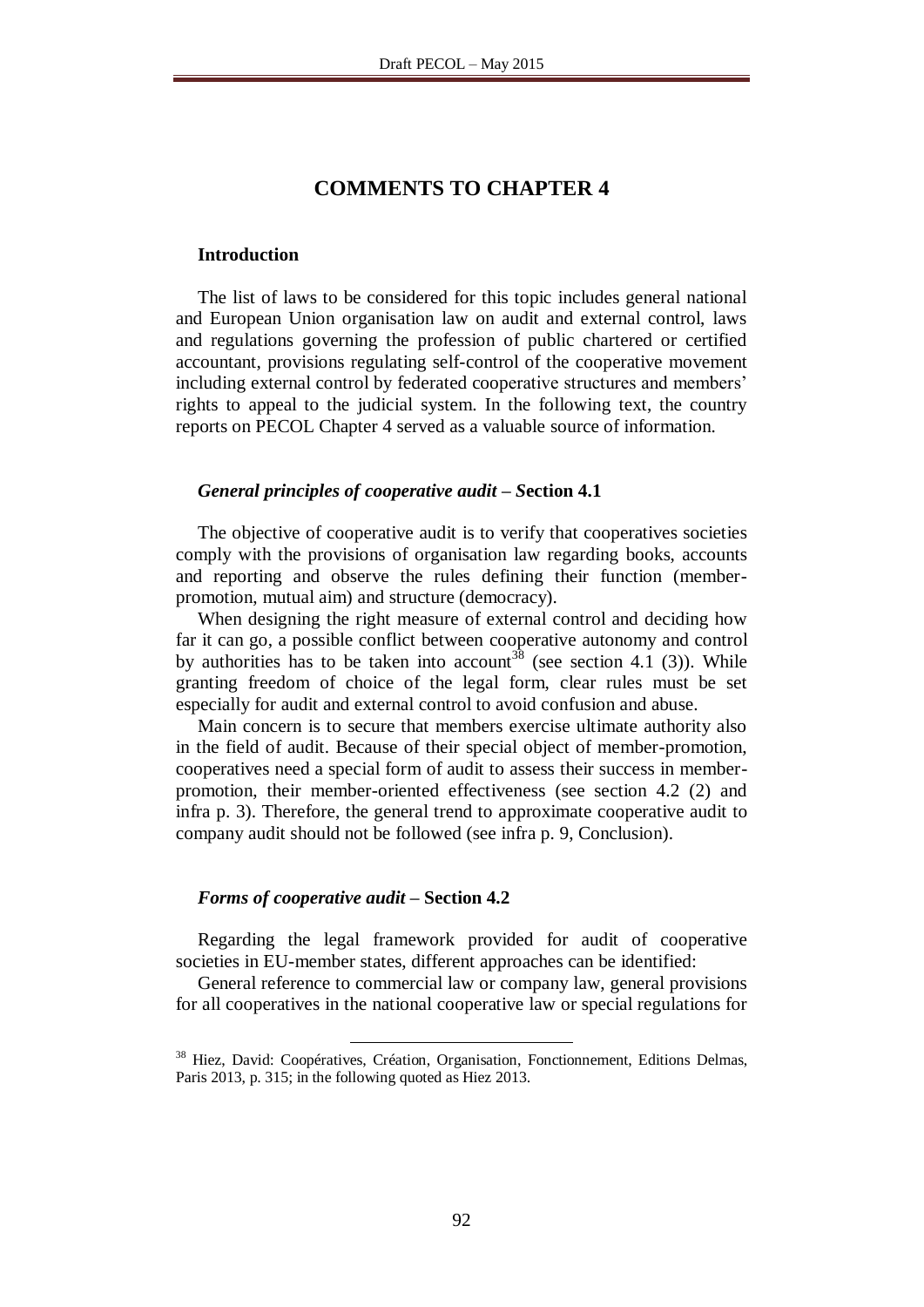special types of cooperatives (e. g. France in case of agricultural cooperatives (Hiez 2013, p. 319). Audit by certified public accountants or auditing federation, by Commissaires aux Comptes (CCs) employed by a federation or on a list of specialists of the federation. Different professional standards can be observed: Certified public accountants, specially trained cooperative auditors, commissaires aux comptes and réviseurs, less qualified than CCs, and lay auditors.

In European cooperative legislation two extremes of regulation can be found:

- $\triangleright$  UK: Primarily financial audit; supplemented by discretionary regulatory monitoring and self-regulation, either by a federal cooperative body or other people.
- $\triangleright$  Germany: Audit of cooperative societies designed as a special type of "management audit" with detailed regulation in the law, prescribing management audit in addition to financial audit. Annual (or bi-annual) audit of all registered cooperative societies being mandatory with detailed regulations of the role of cooperative auditing federations in cooperative law (§§ 53-64c GCA). Auditing federations are special institutions in the legal form of association for carrying out cooperative audit. They have a monopoly to audit all registered cooperative societies with specially trained cooperative auditors, employed by the federation but independent in their position as auditors (§ 55 GCA).

Between these two extremes several mechanisms are offered by the national law-makers for solving the problem of appropriate audit and external control for cooperative societies while respecting their autonomy.<sup>39</sup>

1

<sup>39</sup> In **Italy:** Monitoring or *"vigilance"* of cooperatives (Fici, p. 4) through the competent ministry (MED) as routine inspection is the ordinary form of cooperative revision, normally every two years, carried out by staff of cooperative federations authorized to audit cooperatives affiliated to them. Extraordinary inspection by the MED is carried out whenever the need arises, e. g. in cases of danger carried out by *"inspectors"* (functionaries of MED).

In **France:** Although cooperatives need a special type of external control: révision (Hiez 2013, p. 314), such révision is not regulated in the law, but in a decree of 1984 regulating procedures (Hiez 2013, p. 320). Révision has a dual objective: control of books and accounts and assessment of performance; analytical examination of the financial situation and of management (Hiez 2013, pp. 320-321, note 182.13). In practice external revision mainly consists of audit of books and accounts together with a verification of real performance and compliance with the law and an assessment whether the society is working in accordance with cooperative principles (Rural Code, art. 527). Another area of concern is the protection of indivisible assets (reserves) and compliance with the principle of disinterested transmission of assets in case of dissolution.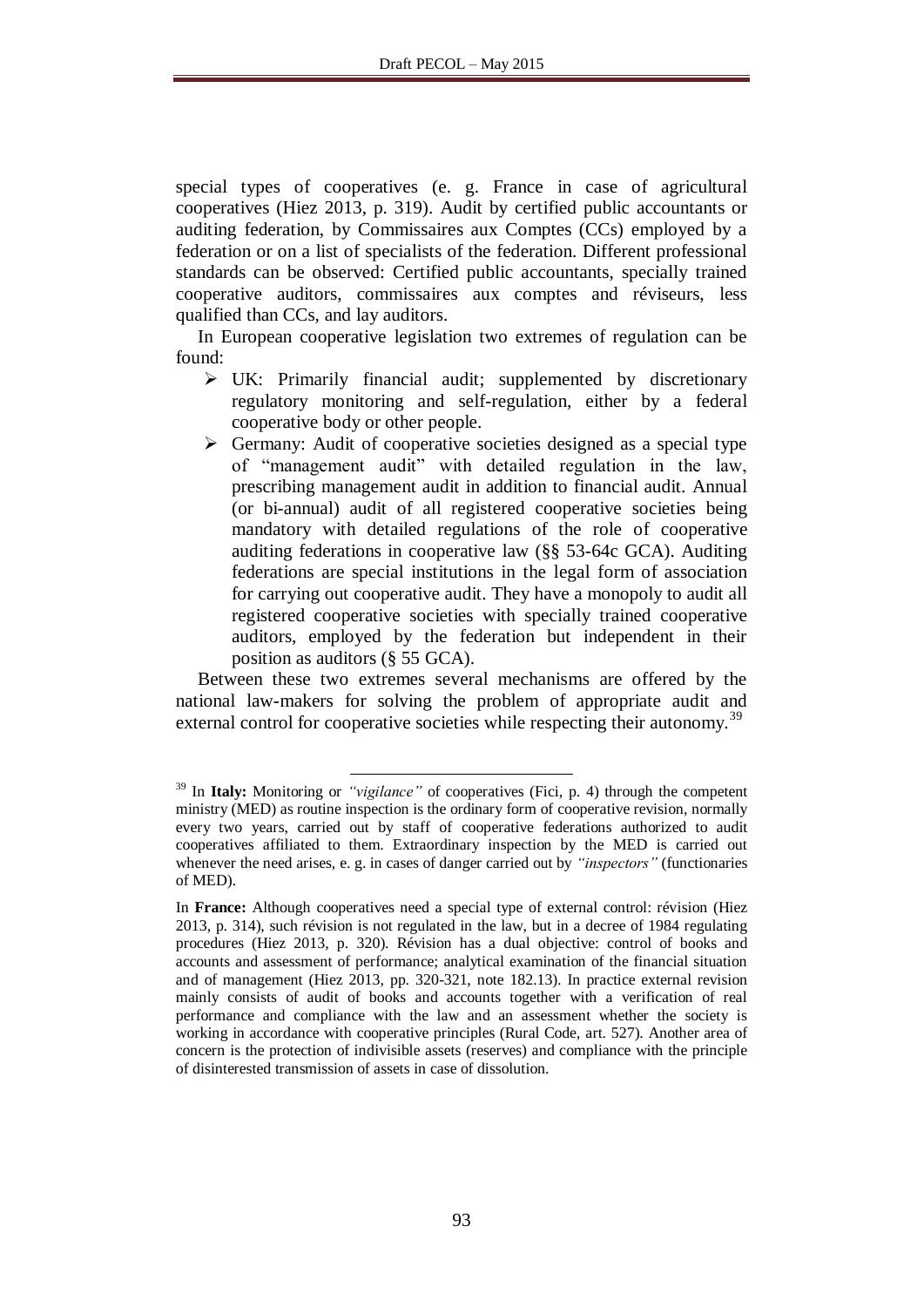### *Special provisions for small cooperatives –* **Section 4.1 (4)**

Small cooperatives are defined in the cooperative laws by number of members (e.g. not more than eight or twenty), by total of assets, annual turnover or number of employees. To reduce audit costs for such relatively small organisations, the law-makers can use several methods, e.g. by prescribing a routine audit only every second of fifths year, by reducing the scope of audit to only financial audit or the simplifying the required annual return.

In the UK, small cooperatives of certain branches of business, meeting certain financial thresholds and whose statutes do not require full audit, may *'opt out'* of audit, i.e. decide in general meeting to work without external control, provided there are no special reasons to return to audit routine. Some types of small cooperatives cannot use such exemption. However, small companies enjoy wider exemption than small cooperatives.

In Spain, small cooperatives are not obliged to draw up a management report (Fajardo 10). In Germany, small cooperatives with a balance sheet total of less than 2 m  $\epsilon$  shall be subjected to audit at least every second financial year, while other cooperatives are audited every year  $(\S 53 (1))$ GCA).

<u>.</u>

In **Portugal:** Annual reports have to be submitted to CASES (Antonio Sérgio Cooperative for the Social Economy), a 'régie cooperative' assuming the public responsibilities of INSCOOP, attesting proper functioning and cooperative management audit with the legal obligation to respect CSR and the  $7<sup>th</sup>$  cooperative principle covered by a social report (Aparício Meira, pp. 9 f) financial audit ( $4<sup>th</sup>$  EU Directive) plus a check regarding demutualisation.

**In Spain:** Cooperatives are subject to a double external control, by the Administration (Arts. 113 and 116 of the Cooperative Societies Act law 5/2000 on infringement of cooperative obligations) and by specialized cooperative auditors which are trained in several Spanish universities. There is mandatory audit required by law, by the statutes of the society, by the general meeting, by internal auditors or by a minority of members as well as voluntary audit called by the board of directors. Special provisions were adopted regulating accounting and auditing of cooperatives (Order EHA/3360/2010) not only prescribing financial audit, but also containing non-financial performance indicators allowing to assess cooperative effectiveness. Such indicators are: volume of transactions with members and non-members, variations in the number of members, activities undertaken in training of members and staff and measures of promoting cooperative development. Annual reports of cooperatives have to contain such cooperative-specific information.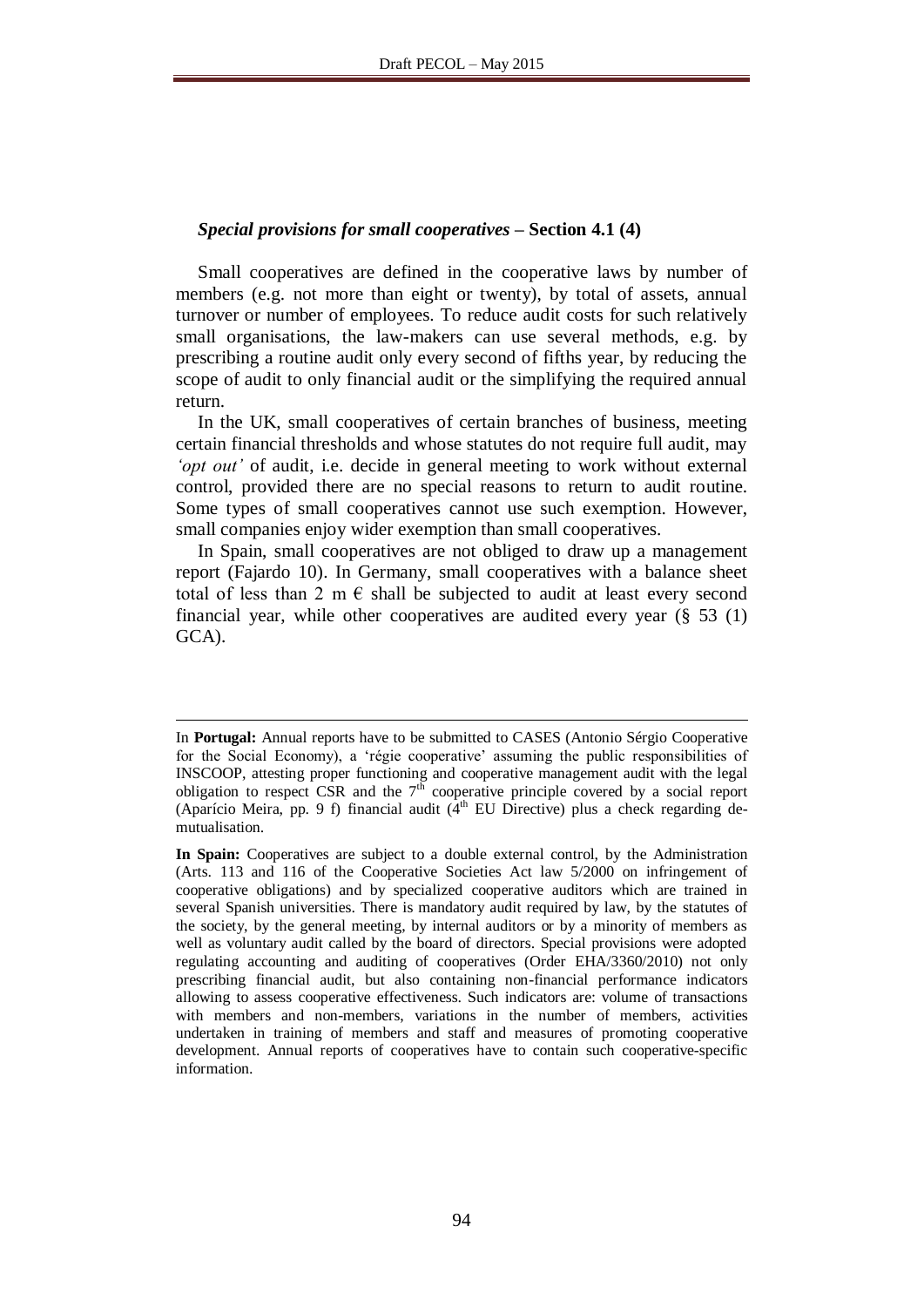# *Special features of cooperative audit –* **Section 4.2 (1)**

External control is needed to protect the cooperative society as a legal body and as an enterprise, its members, its creditors and the general public.

For performing type-specific external control and assessment of cooperative success in promoting their members, special instruments have been developed by the cooperative movement or by cooperative science.<sup>40</sup>

- Success of cooperative societies operating as enterprises on the market is measured by economic results (excess of income over expenditure): economic efficiency.
- In transactions with their members (on an internal market, in cooperative transactions) success is measured by member-oriented effectiveness (cooperative advantage, service near cost, patronage refund). Instruments for measuring member-oriented effectiveness are a promotion plan (proposed by the board of directors and approved by the members in general meeting) at the beginning of a financial year and a promotion report presented by the board at the end of the financial year. It should be mandatory for cooperative societies under cooperative law to present annual promotion plans and promotion reports.

In addition, cooperative success is measured by success in contributing to social and regional development and in securing sustainable development (social report, bilan sociétal), reaching beyond corporate social responsibility of companies.

If management audit is prescribed, the tasks of the cooperative auditor include the following:

- to monitor operational efficiency of the cooperative enterprise,
- to understand the cooperative way of doing business and valueoriented management and to assess member-oriented effectiveness, e.g. service near cost, allocation of surplus and patronage refund,
- to verify the degree of transparency,

1

- to monitor the quality of the cooperative enterprise as employer and in labour relations and
- to assess the cooperative society's concern for the community beyond CSR.

If special cooperative audit is prescribed, the following additional criteria have to be considered as well:

development of membership within the cooperative group,

 $40$  E.g. promotion plan, promotion report. German cooperative literature offers a detailed debate of proposals for type-specific external control of cooperatives among scholars (e. g. Boettcher, Dülfer).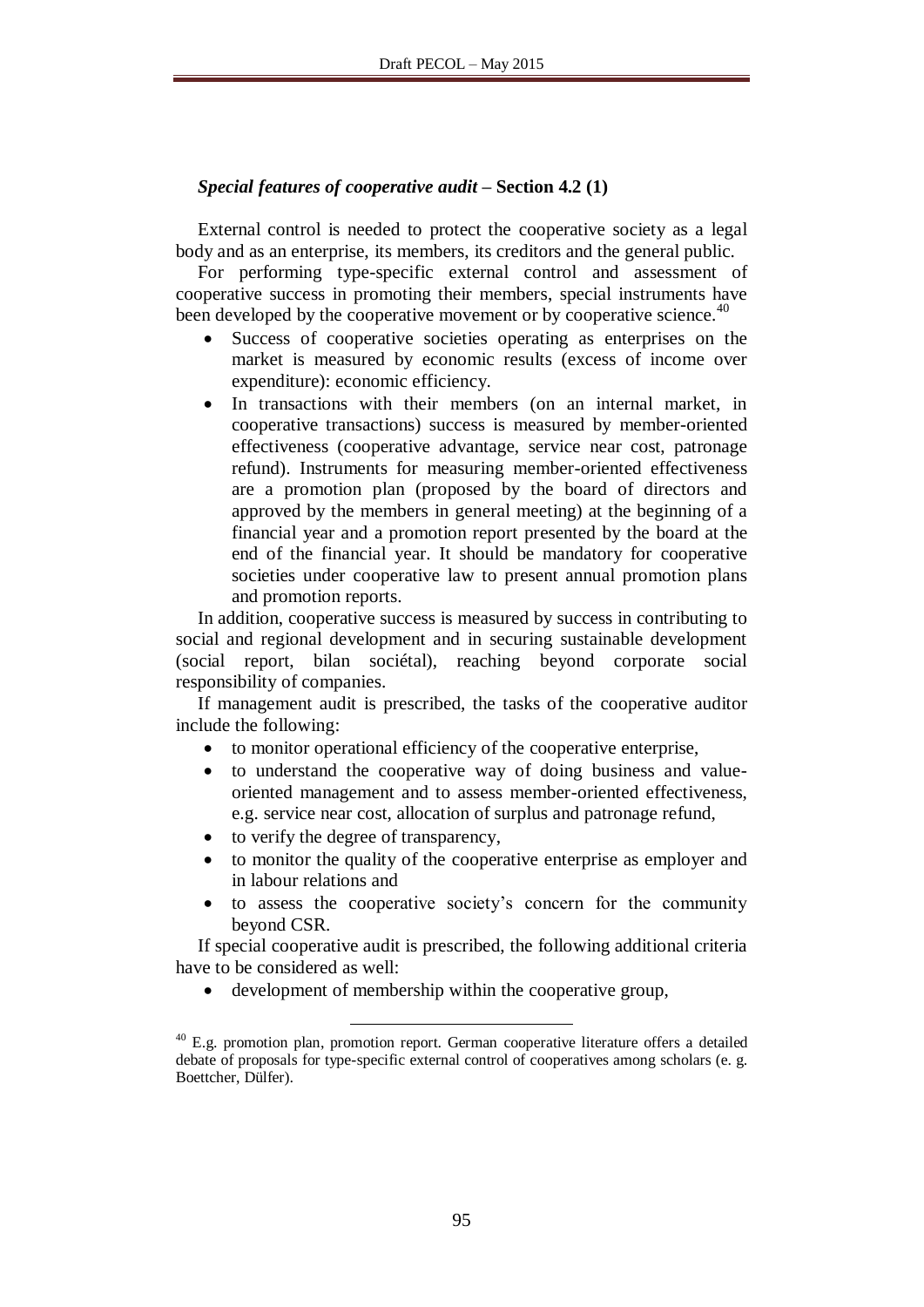- cooperative advantage and "member-value" offered,
- volume of business with non-members compared to transactions with members.

To allow control of economic efficiency and member-oriented effectiveness of cooperative societies, separate accounts have to be kept for cooperative transactions with members and with non-members. This allows distinguishing between surplus (earned in cooperative transactions with members) and profit made in cooperative transactions with non-members and other transactions with business partners, being important for their different tax-treatment.

## *Qualification of auditors –* **Section 4.1 (3)**

<u>.</u>

The qualification required for auditors of cooperative societies depends on the type of audit that they have to carry out.

- If cooperative societies are audited in the same way as companies (only financial audit), such audit can be carried out by chartered accountants. No special qualification is needed. The same professional standards apply as are required in case of company audit. However, in any case auditors of cooperative societies need to understand the special governance and financial structure of cooperatives.
- If cooperative societies are audited in a special way including the evaluation of success in member-promotion, specially trained cooperative auditors are needed, often trained and employed by cooperative federations in charge of audit of affiliated societies.<sup>41</sup>

The law has to safeguard the independence of cooperative auditors, especially when they are employed by auditing federations. *"Any person*  who may influence the outcome of the audit, is excluded from the audit if *there are reasons to assume that they may cause the suspicion of bias …"* (§ 55 GCA); section 4.1 (3)).

<sup>&</sup>lt;sup>41</sup> In Spain, external auditors have to meet standards of qualification, independence and accountability (Fajardo 12); independence of the organisation they audit and no other direct links. All external auditors are registered in the Official Register of Auditors of Accounts (ROAC). They must be authorised by the Accounting and Auditing Institute. Authorization requires: professional competence examination – theory courses, including legal system governing cooperatives. However, this is not a subject-matter required for proof of competence and not in the list of subjects to be examined. Evidently: in case of approved external auditors there is no guarantee of sufficient knowledge of the cooperative legal and financial system (Fajardo 13). In practice, the special nature of the cooperative way of doing business is often neglected in audit and external control of cooperative societies.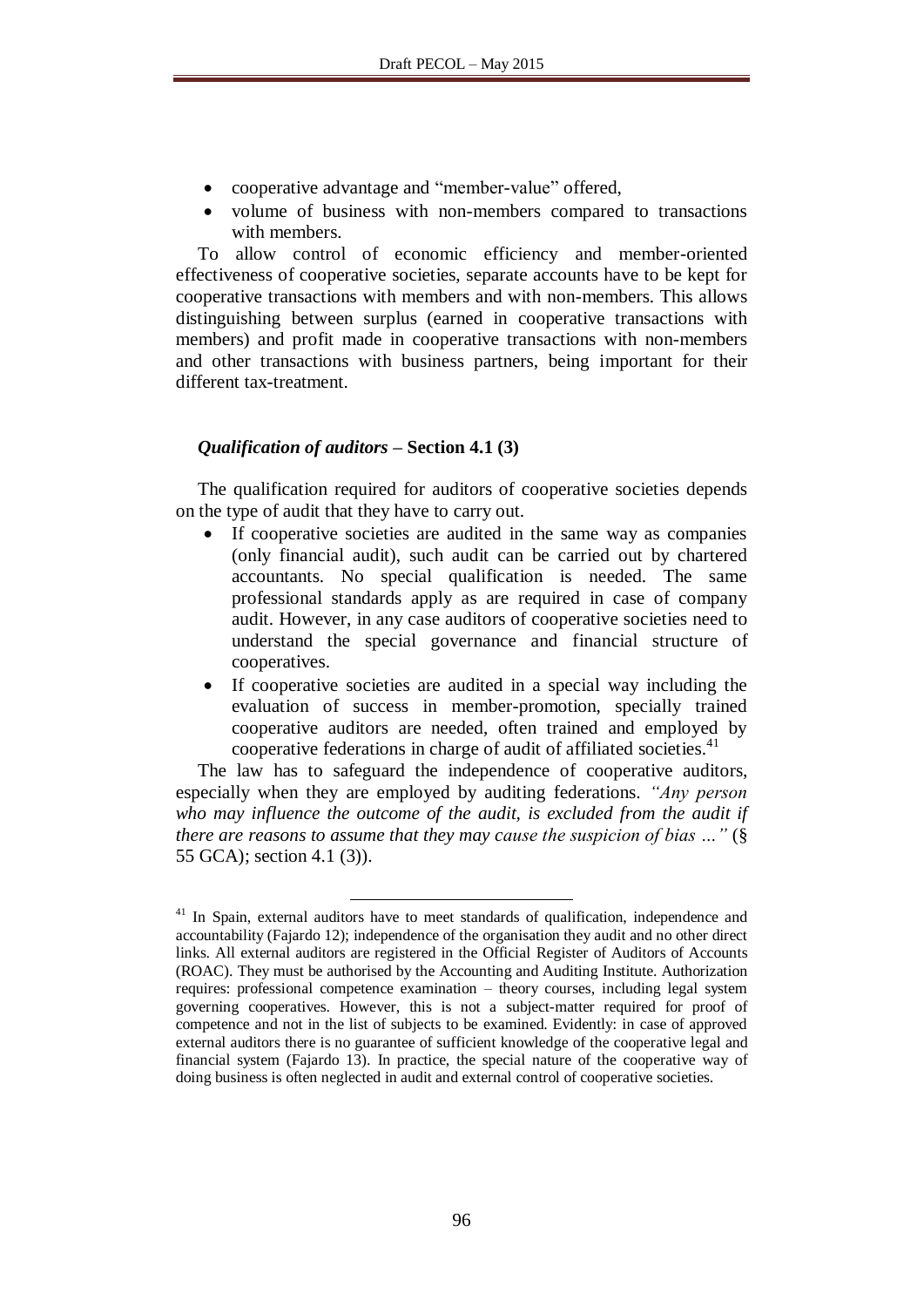What is appropriate training of cooperative auditors depends on the task and the scope of audit. It depends on what is prescribed by law and what is done in cooperative practice.

A special problem in this context is the combination of audit and advice in the person carrying out the audit. On the one hand, the auditor may know best, what to do to correct identified mistakes. On the other hand, the auditors may be biased to criticize and audit a development that may have been influenced by their own advice. A solution could be to offer the services *"audit"* and *"advice"* by different departments of the organisation in charge of audit.

General training programs for auditors and chartered accountants should include an introduction into the special problems of auditing cooperative societies in their curricula and in their rules for examination.

#### *Scope of cooperative audit – S***ection 4.2 (1)**

There are two basic differences between audit of commercial enterprises and cooperative societies regarding scope of audit and type of auditor. In case of companies, the only legally prescribed form of external control is financial audit. If the shareholders decide to call for  $a$  – usually expensive – management audit, they have to cover the cost. In case of cooperative societies, in addition to financial audit, the task of the cooperative auditor includes assessment of the suitability of the business policy for achieving the objective of member-promotion and usually cooperative audit is combined with advice for appropriate future business policy.

Cooperative audit covers audit of books and accounts (financial or formal audit) like in case of every enterprise, to verify whether books and accounts are correct, complete, duly vouched and in accordance with the law on the one hand and assessment of the quality of management in pursuing the special cooperative objectives (management audit or material audit) on the other (section 4.2 (1)). Criteria for measuring member orientation are for instance the degree of member-satisfaction expressed by the number of new members joining the cooperative society, by withdrawals from membership and by the volume of transactions with non-members.

Special enquiry can be invoked for special reasons or in special cases.

### *Procedures of cooperative audit –* **Section 4.2 (2) - (5)**

Audit procedures are usually prescribed in the law or in regulations.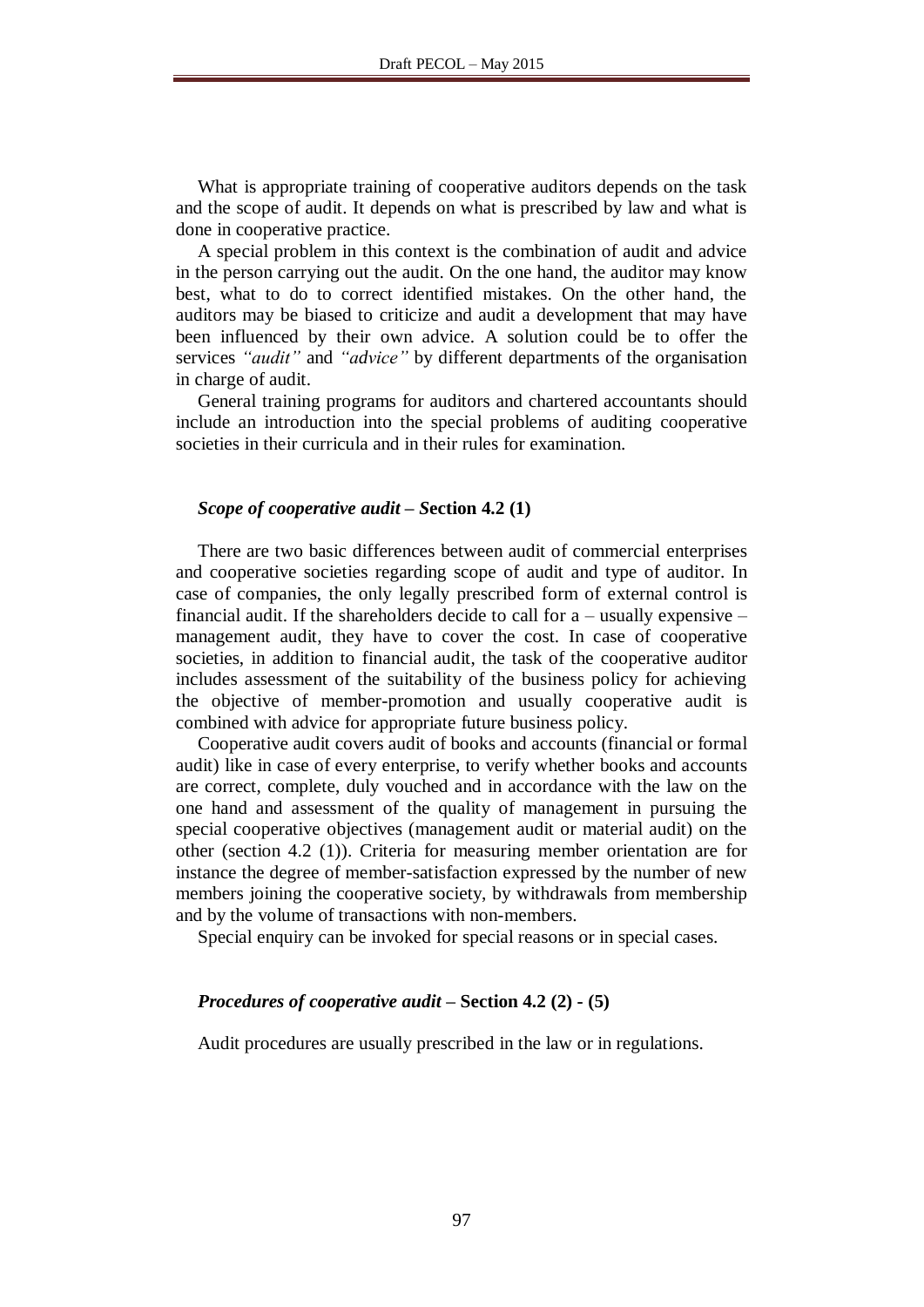In § 57 of the German Cooperative Societies Act of 2006, the following procedure is prescribed, which can serve as a case study of how external control can be regulated in the cooperative law.

- The board of directors has to allow the auditor to inspect books, accounts, documents, cash in hand, securities portfolio and stock of goods.
- The directors have to furnish all information and proof the auditor requires to conduct the audit in a conscious manner.
- The auditing federation shall advise the chairperson of the supervisory board in due course of the commencement of the audit. The chairperson of the supervisory board shall inform the other members of the supervisory board in due time of the commencement of the audit and shall call them in the auditing procedure if and when requested by the auditor.
- The auditor shall inform the chairperson of the supervisory board without delay of any important findings on the basis of which s/he deems it necessary for the supervisory board to take immediate measures.
- Immediately after completion of the audit, the auditor is to present the expected outcome of the audit orally in a joint meeting of the board of directors and the supervisory board of the cooperative society. S/he can, for that purpose, require the chairperson of the board of directors or the chairperson of the supervisory board to call a meeting; should the request not be complied with, s/he him/herself may call a meeting of the board of directors or of the supervisory board, indicating the reason for the call.  $(\S 57 (1) - (4) GCA)$ .
- The federation has to present the outcome of the audit in writing to the chairpersons of the board of directors and of the supervisory board and every member of the supervisory board shall take notice of the audit report (§ 58 GCA).
- The audit report has to be confirmed by the general meeting. The board of directors has to submit a certificate of the federation, that the audit has taken place, to the Register of Cooperatives (§ 59 GCA).
- The auditing federation is entitled to call an extraordinary general meeting, chaired by a person appointed by the federation (§ 60 GCA).

# *Links between internal and external control. – S***ection 4.4 (2)**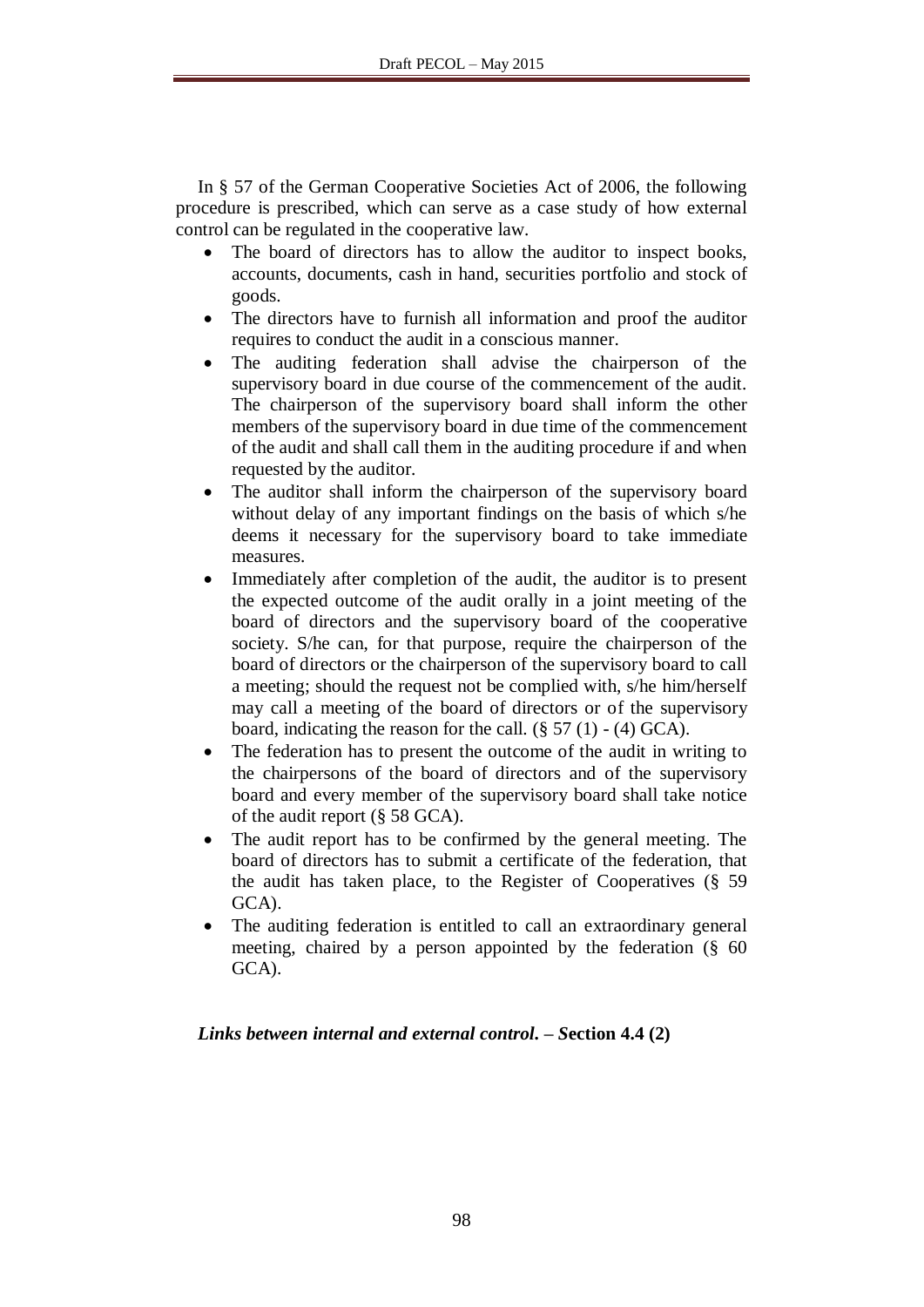Audit of cooperatives is a two-way relationship. Persons in charge of audit have to be given the right to consult books, accounts, minutes and other documents of the cooperative society and to consult members and office-holders requiring any information needed to carry out their tasks. At the same time they serve as a source of information and advice for officeholders and members of the cooperative society. Forms and scope of cooperation between internal audit (supervisory board) and audit or external control have to be prescribed by the law, e.g. submission of the audit report to the supervisory board, follow up of audit findings, e.g. whether actions were taken to correct mistakes identified during audit and assessment of such follow-up actions.

### *Types of cooperative audit –* **Section 4.2 (3) - (6)**

<u>.</u>

Pre-registration audit is prescribed in different form in some national cooperative laws: as full audit of the new project and its viability; as verification of whether the requirements for registration are met, e.g. whether the contents of proposed by-laws is in conformity with the cooperative law.<sup>42</sup> Registered cooperatives are subject to different forms of audit and external control: routine audit or inspection in regular intervals (annual, bi-annual, every five years); special revision, investigation or inquiry (special or extra-ordinary control) for reasons given in the cooperative law or on demand of entitled petitioners: office-holders, a minority of members, the federation to which the society is affiliated, the external auditor, the supervisory authority and creditors. For small cooperatives, light forms of external control are offered up to the option of voting out (UK), see supra p. 3. Different types of audit of cooperative societies have developed in the different EU member states.<sup>43</sup>

 $42$  In Spain there is no pre-registration audit, but before a new cooperative can be registered, legitimacy and legality of the new cooperative project are ensured by a notary public and the Cooperative Registry examines the by-laws/articles of association. Cooperative federations advise founder-members and provide information together with model by-laws vetted by the Cooperative Registry.

<sup>43</sup> E.g. in the **UK** there are three categories of external control (Snaith, p. 2): (1) There are only legal rules regarding purely financial audit: (2) The FCA must be satisfied that minimum standards of accounts are met, i.e. proper books are kept, a proper system of control is in place and financial reporting meets standards. (3) Discretionary regulatory monitoring and self-regulation on behalf of the society and its members, either by a federal cooperative body or other people together with assessment of commercial and cooperative performance beyond accounts.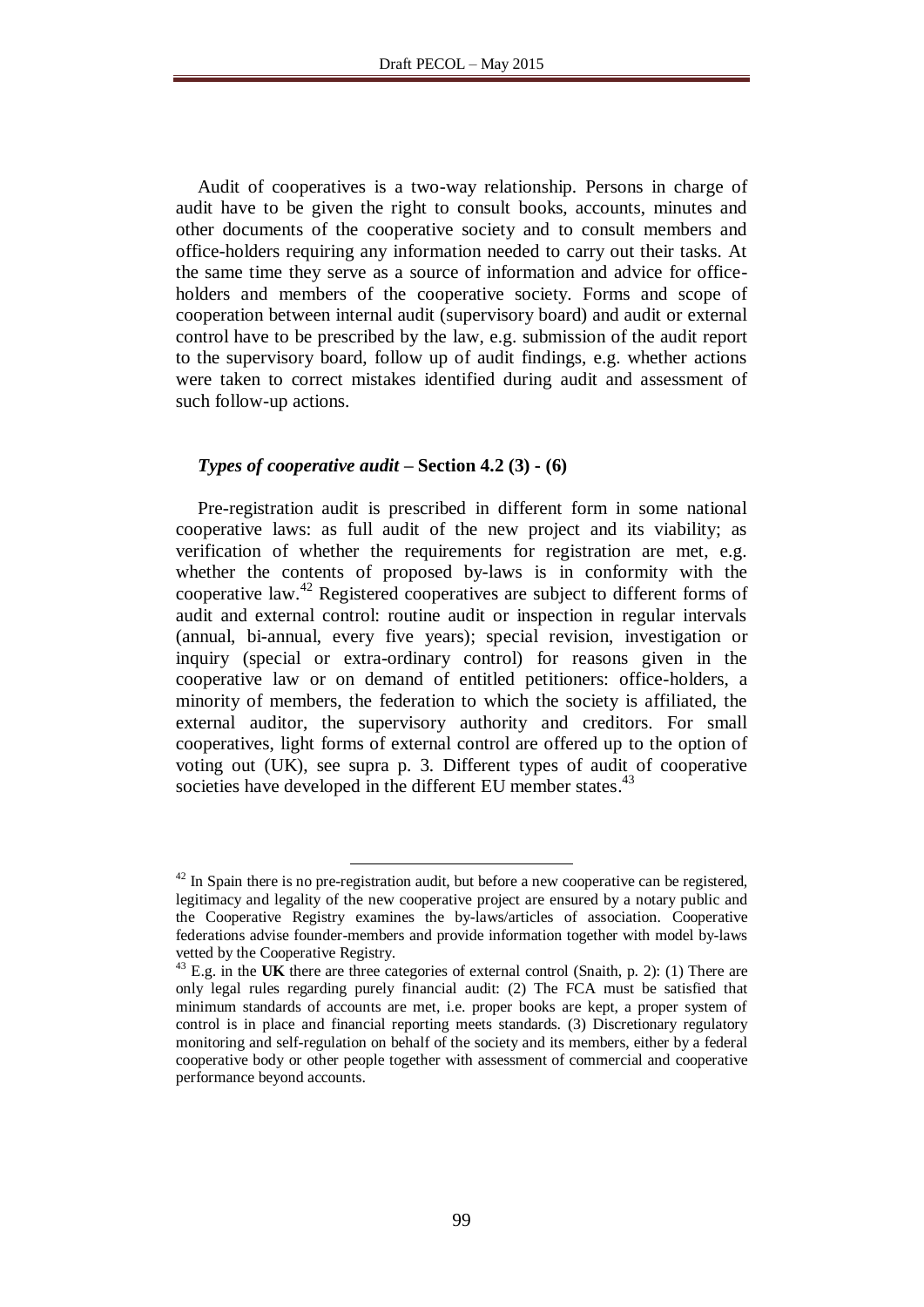### *Different approaches to audit of cooperative societies –* **Section 4.1 (3); 4.3. (3)**

Considering the legal framework provided for audit of cooperative societies in EU-member states, different approaches can be identified:

General reference to commercial law or company law, general provisions for all cooperatives in the national cooperative law or special regulations for special types of cooperatives (e. g. France in case of agricultural cooperatives, Hiez 2013, p. 319), audit by certified public accountants or auditing federation, by Commissaires aux Comptes (CCs) employed by a federation or on a list of specialists of the federation. Different professional standards can be observed: certified public accountants, specially trained cooperative auditors, commissaires aux comptes and réviseurs, less qualified than CCs, and lay auditors.

#### *Audit cost –* **Section 4.2 (7); 4 (3) (c)**

Where cooperative law prescribes comprehensive (formal and material audit) for cooperative societies, audit costs are higher than if only financial audit would be required. In addition, where the cooperative law prescribes affiliation of cooperative societies to an auditing federation, affiliation fees also have to be paid. The auditing entity has to ensure that the costs of cooperative audit are reasonable.

In case of routine audit or special audit called for by a federation or by the supervisory authority, the society audited has to pay the fees. If special audit is invoked by an office-holder, a member or creditor and the audit reveals no irregularities, the petitioner has to bear the cost.

There are special tariffs for small and new cooperatives and exemptions of small societies from full audit with the right to use *"lay auditors"* in the UK (see 4.1 (4), supra p. 3).

#### *Auditing entity and auditors –* **Section 4.3 (1) - (4)**

Power to carry out audit of cooperative societies is given to an auditing entity (e. g. cooperative auditing federations) and to cooperative auditors by the supervisory authority. This authority also lays down the rules with regard to training and experience of auditors. It can also prescribe procedures to be followed when carrying out cooperative audit and collaborating with those in charge of internal control of societies.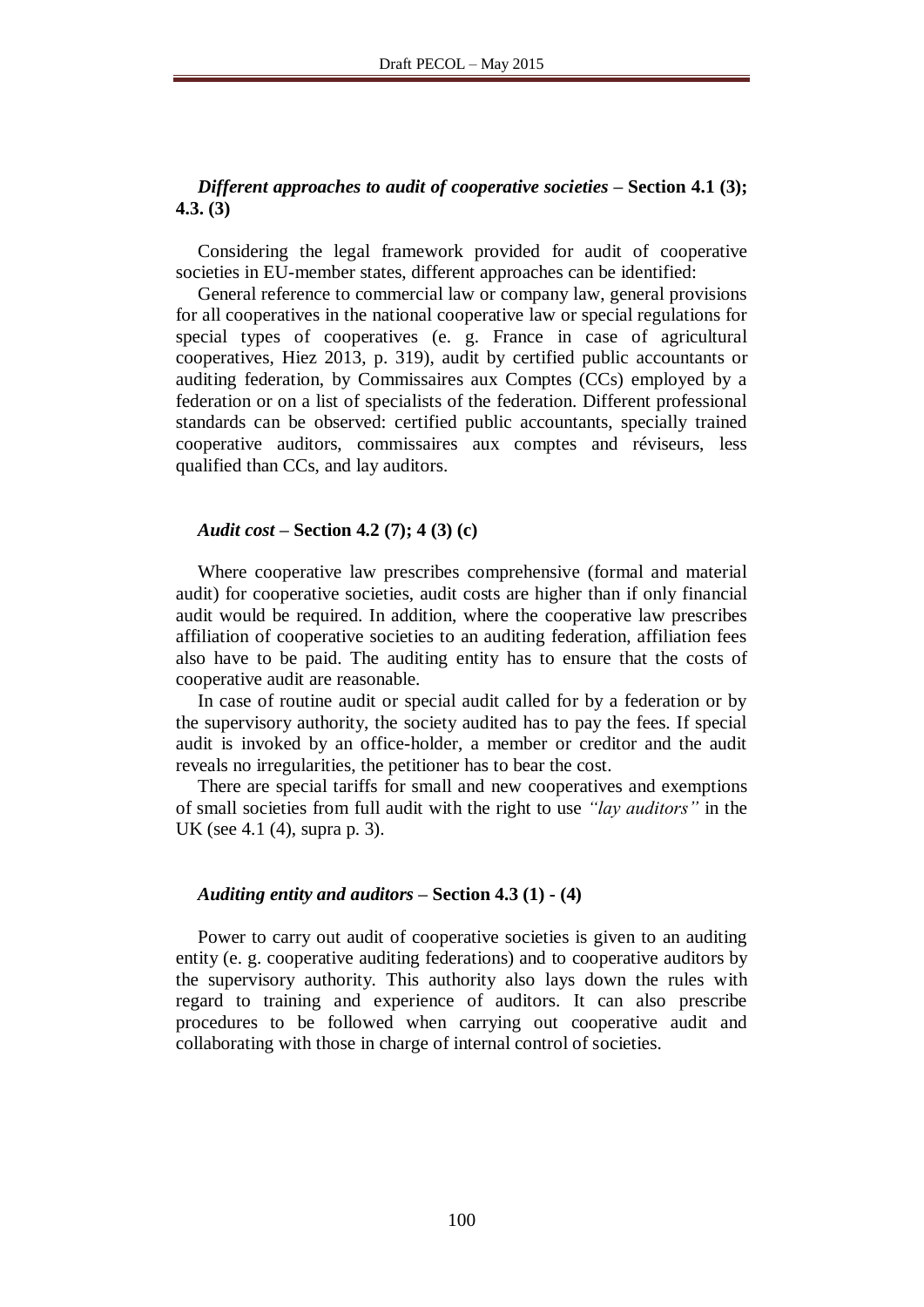The supervisory authority has to safeguard independence and qualification of external auditors/controllers and the professional and financial stability of cooperative federations entrusted with carrying out external audit/control of affiliated societies. The supervisory authority has power to cancel the audit license of an auditor or a cooperative auditing federation for reasons laid down in the law (section 4.3 (3)).

Oversight over the performance of auditing entities (super-audit) means auditing of the auditors with regard to quality and effectiveness of audit. Auditing federations are supervised by competent ministries at state level, e. g. in Germany, where the audit licence of a federation can be withdrawn when its financial position is insufficient to finance the operations of the federation (§§ 64 (1), 64a GCA). In this way, public authorities guarantee compliance with the law, respect of quality standards for audit and independence of auditors and auditing federations (section 4.3 (4)).

External control of auditors is exercised by public authorities or institutes, which have to verify the federations' authorisation to audit, their auditors' registration as cooperative auditor and whether they participate in ongoing training and respect the rules of the disciplinary system e.g. in Spain. The German Cooperative Societies Act contains full regulation of quality control for auditing federations and their audit staff (§§ 56, 62, 63a, 63e, 63f, 63g, 64 and 64a GCA).

### **Conclusion**

#### *Trends to approximate cooperative audit to company audit*

The development of the legal framework for audit of cooperatives in EU member states differs, but some general trends can be observed.

With growing size and complexity of cooperative enterprises working on international markets, there is a growing distance between members and their cooperatives and increasing professionalism among cooperative directors recruited outside the cooperative movement. Furthermore, there is a general trend to harmonise commercial law in such a way, that the differences between the different legal forms of enterprise are levelled. It is claimed that there are no longer good reasons for having special rules for companies and cooperatives in the fields of accounting, audit/control, merger, conversion and liquidation.

Rather than following this trend which weakens the profile of cooperatives, the law-makers should insist on keeping the tested rules of special cooperative audit, allowing to measure success in memberpromotion and sustainable development and to demonstrate to the members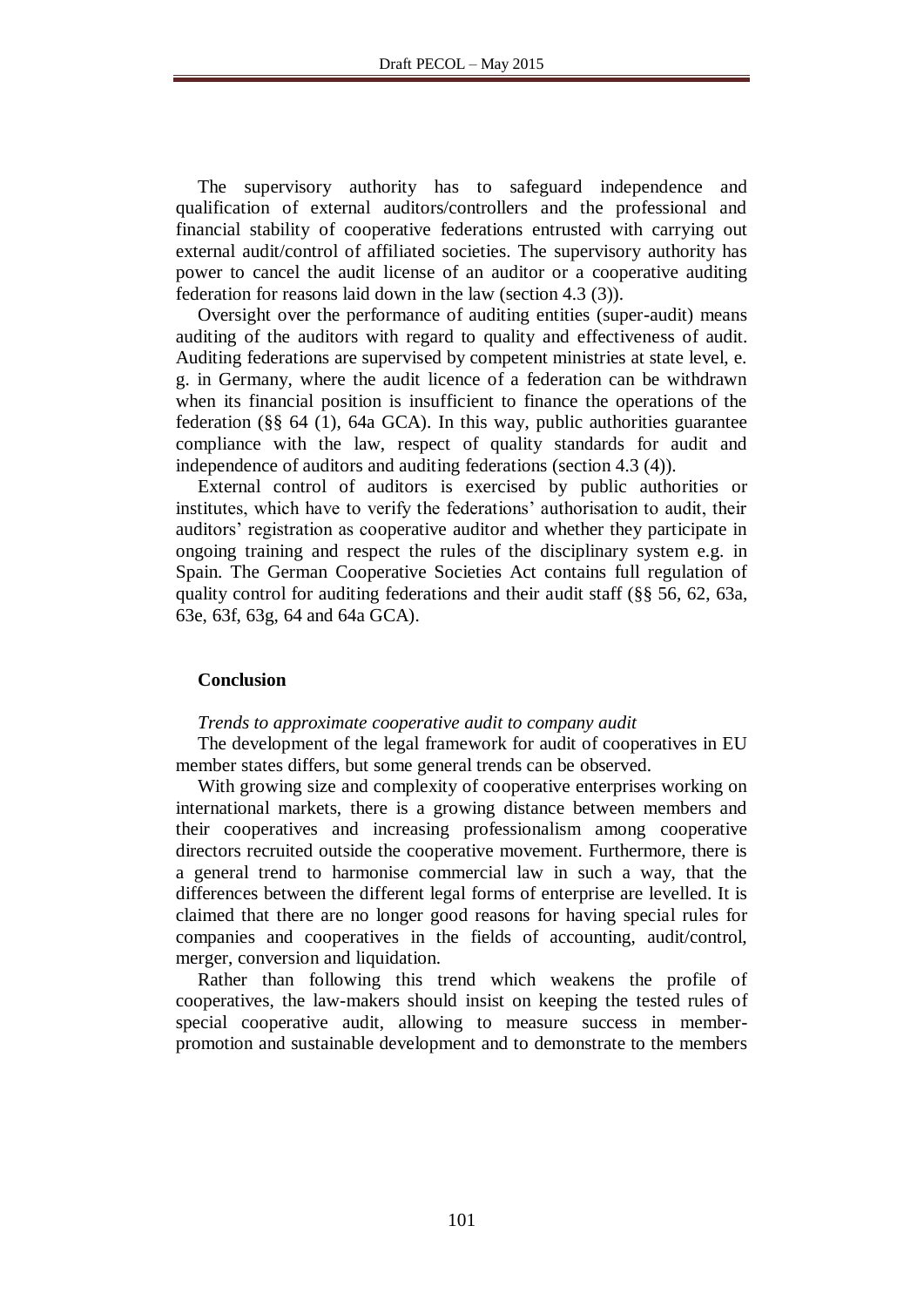and to the market, that the cooperative form of organised self-help still has its place, even in a global economy.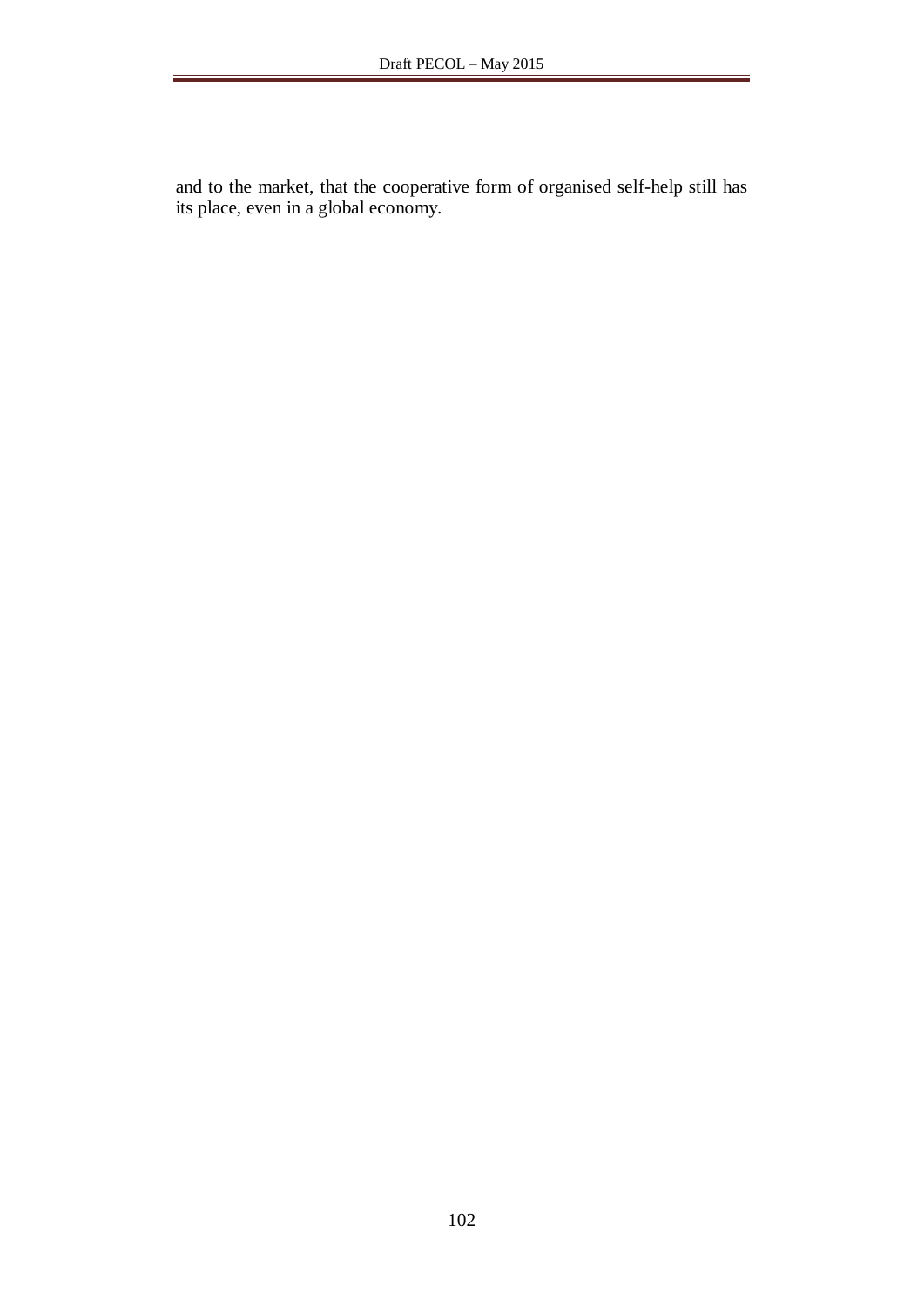# **CHAPTER 5 COOPERATION AMONG COOPERATIVES**

### **SECTION 5.1**

### *(General principles of cooperation among cooperatives)*

(1) Cooperatives cooperate among themselves to further their objectives and to support, promote, and develop other cooperatives, cooperation among cooperatives, and the cooperative business model.

(2) The purpose of cooperation is either economic or socio-political or a combination of the two.

(3) Cooperatives cooperate in forms and structures that safeguard their autonomy, are consistent with their specific features, and are guided by the principles of equality, solidarity and subsidiarity.

(4) The law may promote economic and socio-political cooperation among cooperatives as well as with other entities of the social economy.

(5) Cooperatives may not participate in structures of cooperation which prejudice their autonomy and the members' ultimate control of the cooperative.

## **SECTION 5.2** *(Forms of economic cooperation)*

(1) Forms of economic cooperation among cooperatives include the establishment of:

(a) contractual relationships for the exchange of goods or services;

(b) a secondary (or higher-level) cooperative; or

(c) a cooperative group.

(2) The law may provide for specific treatment of the contractual relationships between cooperatives, including specific tax treatment, in order to promote their establishment.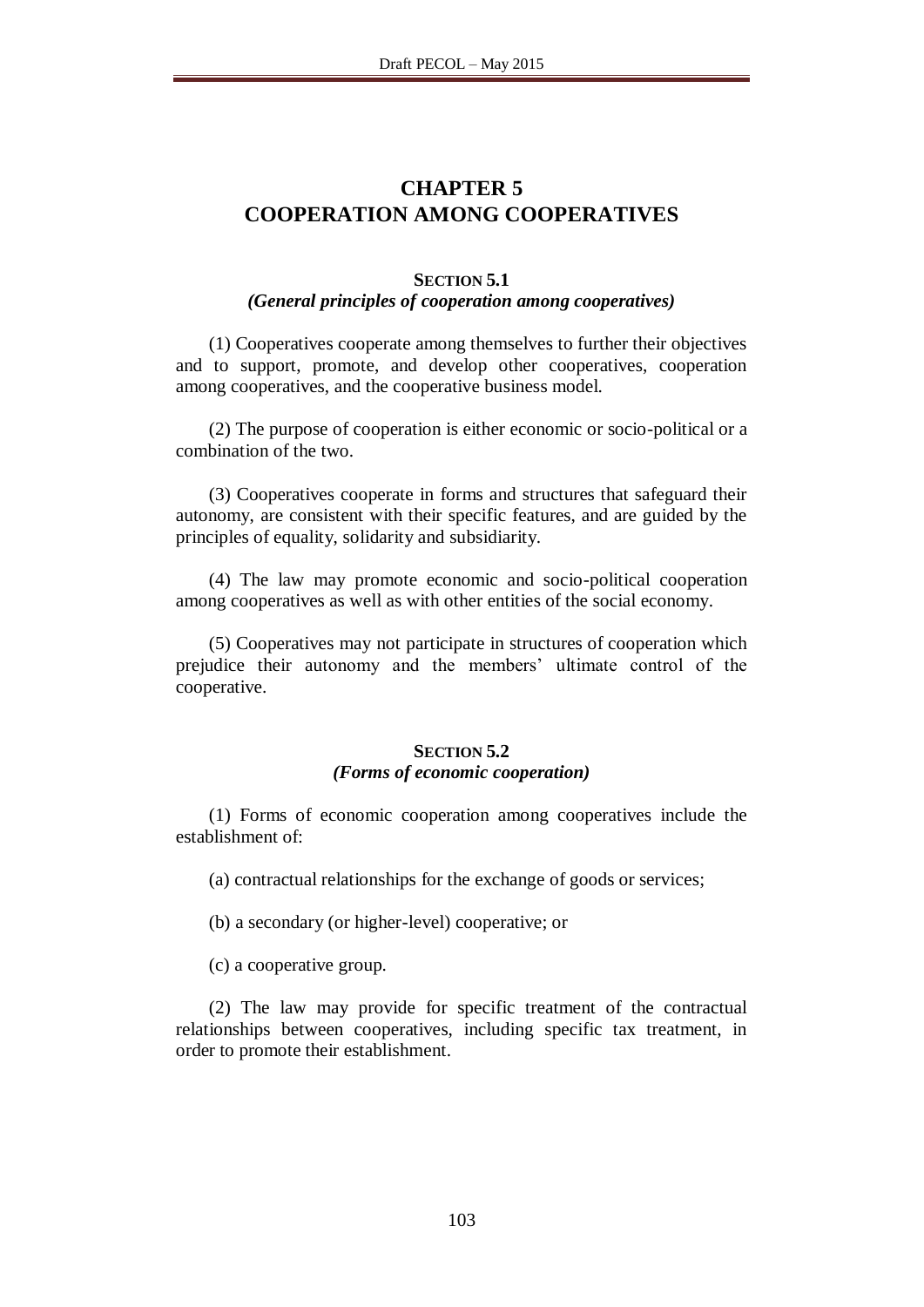(3) Two or more cooperatives may establish a secondary (or higherlevel) cooperative to conduct an economic activity in the interest of its member cooperatives.

(4) A secondary (or higher-degree) cooperative's statutes may provide that each member has a number of votes in the members' meeting in proportion to:

(a) the number of its members;

(b) participation in cooperative transactions with the secondary cooperative; or

(c) according to other criteria but not the amount of capital contributed.

In any event, no member may have more than the maximum amount or percentage of the total number of votes cast in each members' meeting, as defined by the law.

(5) Cooperative transactions between a secondary (or higher-degree) cooperative and the members of its member cooperatives are cooperative transactions with members within the meaning of section 1.4.

(6) Two or more cooperatives may establish another type of business organization to conduct an economic activity in the interest of their member cooperatives, provided that their autonomy and cooperative identity are protected.

(7) Two or more cooperatives may establish a cooperative group to delegate to one of them, to a secondary cooperative, or to another legal type of entity which they control, the power to coordinate or direct their economic activity, provided that in any case the members' meetings of the member cooperatives retain the power to make fundamental decisions as defined in section 2.4(5). Any member must have the right to withdraw from the group whenever its permanence seems likely to prejudice its objectives or the interests of its members.

(8) Non-cooperative entities may participate in any form of economic cooperation among cooperatives, provided that the cooperatives retain the control of the structure.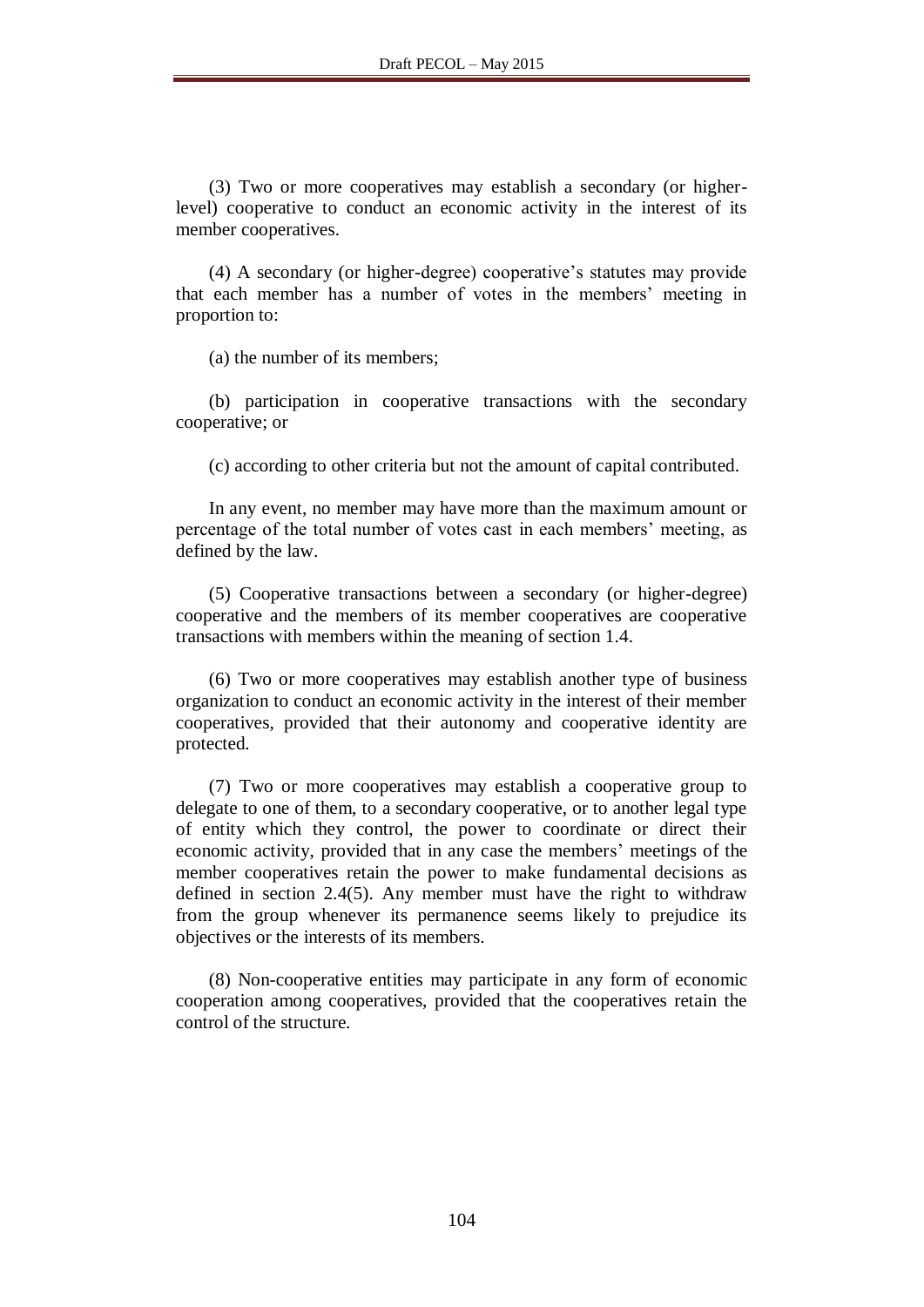# **SECTION 5.3** *(Forms of socio-political cooperation)*

(1) Two or more cooperatives may establish an association or an entity of another legal type to promote their socio-political interests as cooperatives.

(2) These entities pursue their objectives through activities such as representation; assistance and protection; education and training; advisory services; financial, legal and technical assistance; audit; dispute settlement; support for the creation of new cooperatives or the development of existing cooperatives; and the promotion of the cooperative business model.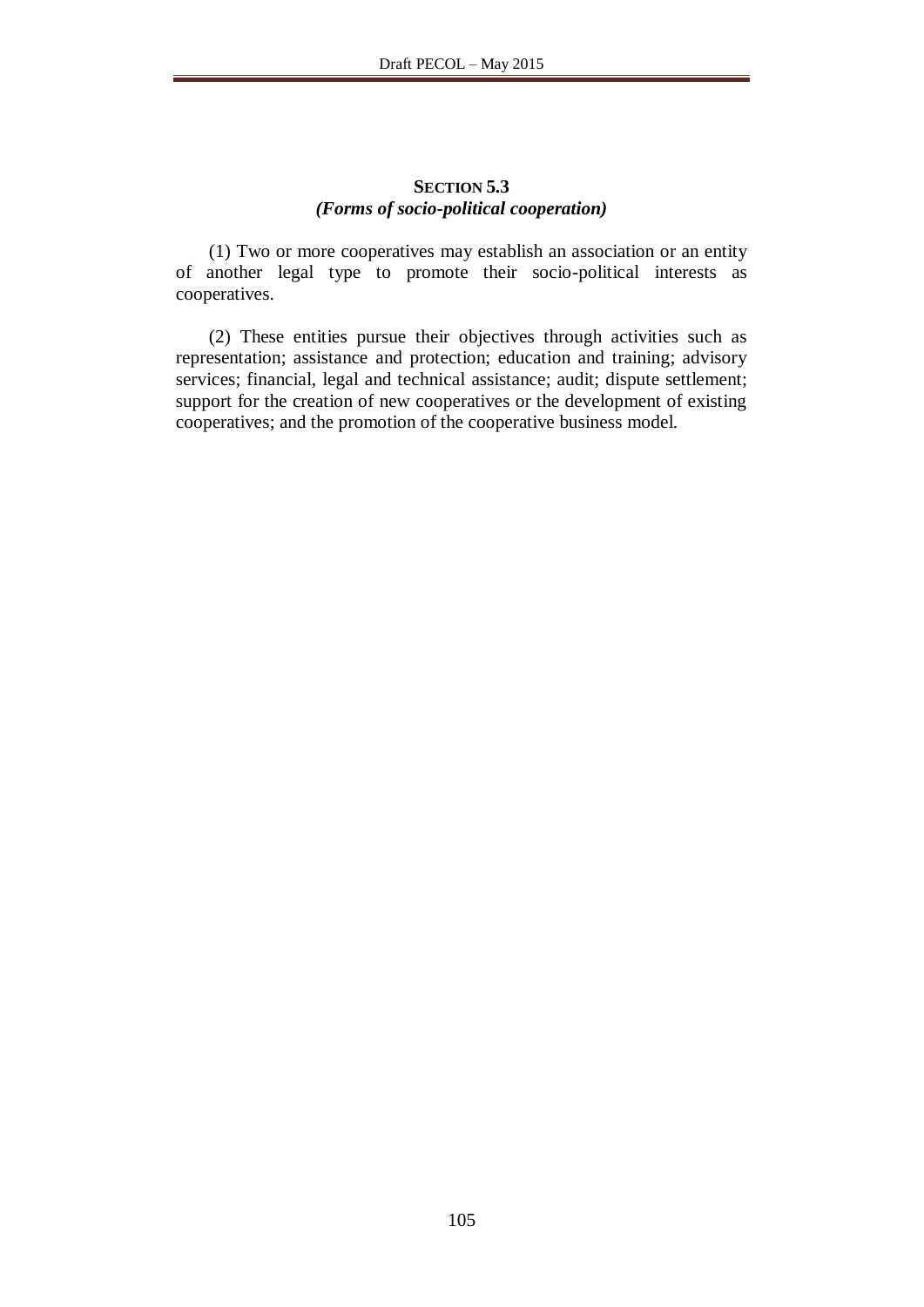# **COMMENTS TO CHAPTER 5**

### **General comments**

Cooperation among cooperatives has been a feature of cooperatives since the beginning of their modern history in the mid nineteenth century.  $44$  It is now the  $6<sup>th</sup>$  of 7 principles that "are [the] guidelines by which cooperatives put their values into practice," as laid down in the 1995 International Cooperative Alliance Statement on the cooperative identity (hereinafter: ICA Statement). <sup>45</sup> The ICA Statement is one of the three international instruments on cooperatives. The other two are the 2001 United Nations Guidelines aimed at creating a supportive environment for the development of cooperatives (hereinafter: UN Guidelines) <sup>46</sup> and the 2002 International Labour Organization Recommendation No. 193 concerning the promotion of cooperatives (hereinafter: ILO R. 193).  $47$  Like the ICA Statement in its 6<sup>th</sup> Principle, the ILO R. 193 emphasizes the importance of cooperation among cooperatives (Paragraphs 6, 13 and 18)). The UN Guidelines refer to the ICA Statement (Paragraph 11).

These international instruments do not expressly regulate the way cooperatives should cooperate. However, a reading of the  $6<sup>th</sup> ICA$  Principle in the context of all the ICA Principles lays the ground for the specifics of cooperation among cooperatives. It is an example of how the ICA Principles interact. As the ILO R. 193 integrates the content of the ICA Statement into its text, it indirectly points to this interaction as well. Furthermore, the  $6<sup>th</sup>$ ICA Principle and Paragraph 6.(d) of the ILO R. 193 emphasize the ultimate objective of the cooperation among cooperatives, which is that it must serve the members of the cooperating entities. Insofar, the ultimate objective of cooperation is the same as that of "mutual cooperatives" in the sense of Chapter 1, Section 1.1 (1)(a). In line with Chapter 1, Section 1.1(1)(b), the objective may also be the pursuit of general interests by "general interest cooperatives".

<u>.</u>

<sup>&</sup>lt;sup>44</sup> An extensive account of this history, as well as of the different forms this cooperation took over time in the European countries and the rationale behind it, has been published recently by Antonio Fici (cf. Fici, Antonio, La cooperación entre cooperativas en el derecho italiano y comparado [Cooperation among cooperatives in Italian and comparative law], in: Boltetín de la Asociación Internacional de Derecho Cooperativo. International Association of Cooperative Law Journal 2014, 103-148. The same Boletín contains also other articles concerning the subject. Cf. also the forthcoming publication of the country reports). <sup>45</sup> International Cooperative Review, Vol. 88, No. 4 (1995), 85 f..

<sup>46</sup> UN doc. A/RES/54/123 and UN doc. A/RES/56/114 (A/56/73-E/2001/68; Res./56).

<sup>&</sup>lt;sup>47</sup> The Promotion of Cooperatives Recommendation (2002), adopted by the International Labor Conference on 20 June 2002. Cf. ILO document 90-PR23-285-En-Doc..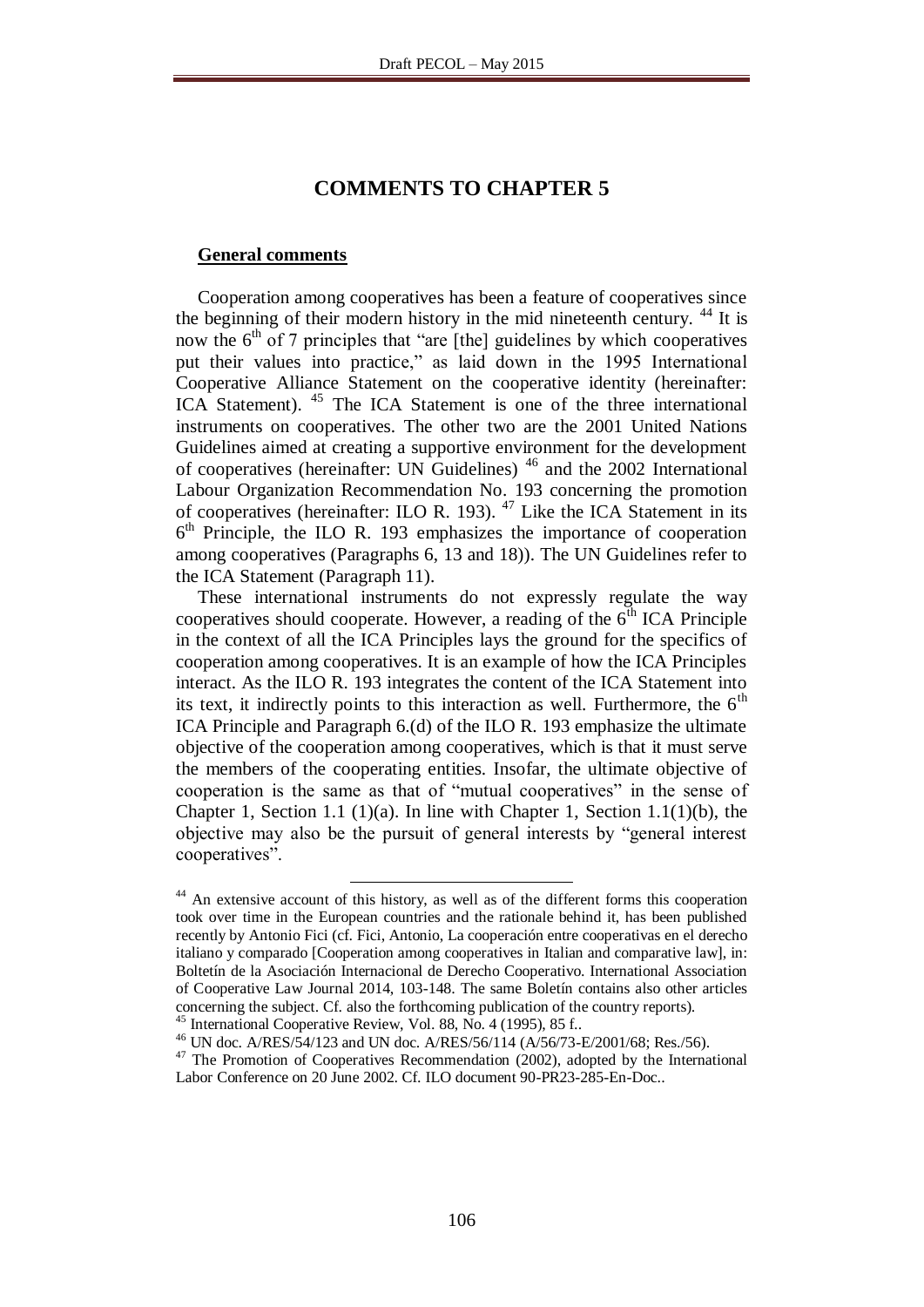The mentioned international instruments on cooperatives also refer to international cooperation, a form of cooperation which this Chapter 5 does not explicitly elaborate on.

The European Union Council Regulation 1435/2003 on the Statute for a European Cooperative Society (SCE) is silent on the matter, i.e. national law applies to the cooperation among SCEs and there are no indirect effects of the Regulation on the subject discussed here.

Like they do for themselves, cooperatives should seek through cooperation to gain economic strength (economies of scope and scale), negotiating power and voice (advocacy, political representation) in order to (re)generate their autonomy. The  $4<sup>th</sup>$  ICA Principle, the UN Guidelines (Paragraph 11 et passim) and the ILO R. 193 (Paragraph 6.(e)) insist on the importance of autonomy.

Cooperation among cooperatives – horizontally and vertically – must therefore reflect the nature of the cooperative enterprise model with its emphasis on the autonomy of the group of members on whom it centers. This does not, and has not, excluded other growth strategies, for example by merging. But cooperating has proven the most adequate one. It is a main factor of success of cooperatives. It is to be preferred over concentration.

If the members of the cooperating cooperatives are to be the beneficiaries of the cooperation and if they are to remain in control of the arrangement of cooperation, then the structure of this cooperation needs overcoming the dichotomy of concentration and cooperation by interweaving the corresponding structural elements, namely hierarchy and networking without merging the participating entities (heterarchy). A specific form of cooperation can be assessed therefore by asking whether and how it materializes the promotion of the members and their autonomy through, for example, an adequate voting rights system and governance structure, as well as the representation of different member groups/sectors, if any.

The conditions of autonomy and independence are repeated several times in Chapter 5. This is to underline their importance.

The national legal systems display two spectra of cooperation among cooperatives

> **i.** a spectrum of forms of cooperation, varying by the degree of intensity, scope and permanence and reaching from total integration (for example through mergers/fusions), via groups of cooperatives and networks to contractual arrangements

> **ii.** a spectrum of public policies, reaching from permitting and facilitating to actively encouraging and supporting cooperation.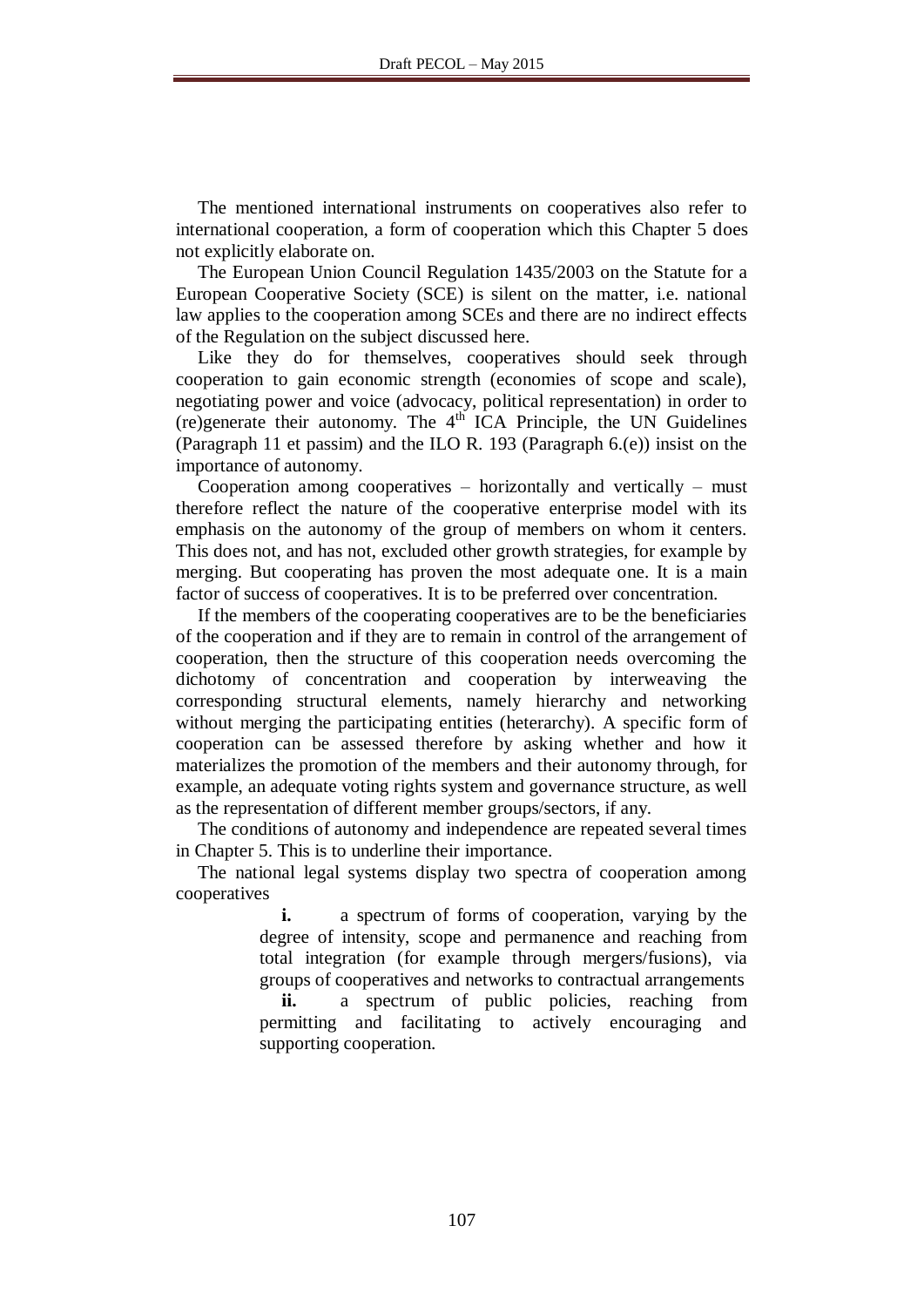The degree of autonomy retained by the cooperating entities varies accordingly, whereby horizontal cooperation seems to better suit this autonomy than vertical cooperation.

This Chapter does not consider all forms of cooperation which in some of the jurisdictions are seen as such. For example

mergers/fusions of cooperatives or of cooperatives with other types of legal entities and transformation/ reorganization of cooperatives into another type of legal entity, are not considered here as forms of cooperation. The reason is that the notion of "cooperation among cooperatives" is held to imply the continued existence of the cooperating entities behind and beyond the cooperation arrangement.

forms of cooperation whereby the cooperative arranges the service to its members <sup>48</sup> or to the general public through another legal entity, at least not as long this other legal entity is not a cooperative

multi-purpose cooperatives that establish semi-autonomous sections for specific activities, for example a savings and credit section, within the cooperative where the main objective is another activity. As the same services could be, and often is being, offered through several-single purpose, institutionally linked cooperatives, this could be seen as a form of cooperation

cartels and groups, which unite or control legally independent entities, unless the members of the participating cooperatives are able to control at least indirectly these cartels or groups

investments by cooperatives in other cooperatives and

intercooperative agreements,  $49$  whereby one cooperative may have cooperative transactions with the members of another cooperative.

**Section 5.1 (1)**

<u>.</u>

<sup>48</sup> For example under the Finnish cooperative law.

<sup>&</sup>lt;sup>49</sup> For example in Spain.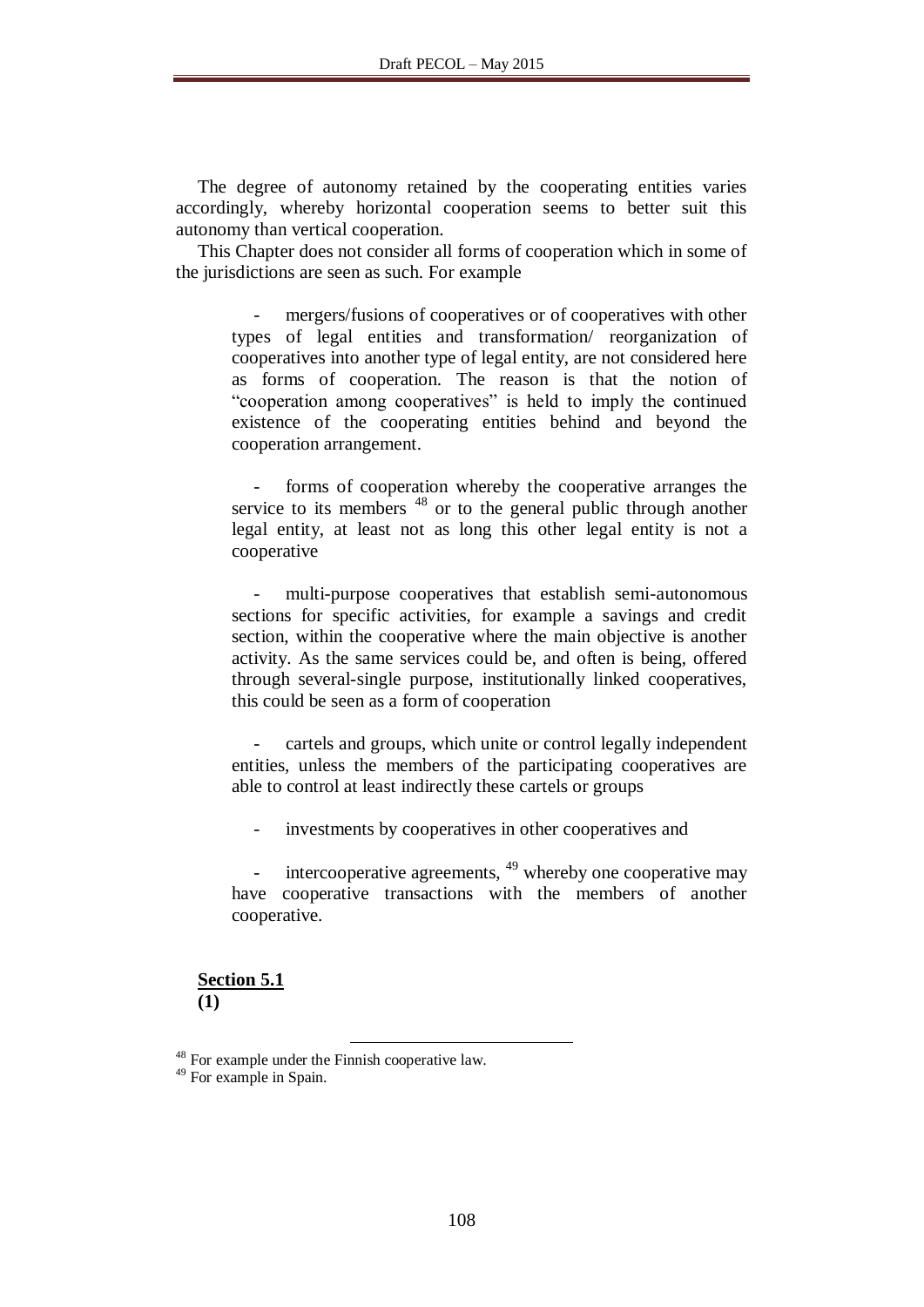This subsection regulates the main purpose of cooperation, which is the furtherance of the objectives of the participating cooperatives (member promotion or general interest promotion).

It also mentions the promotion of the cooperative business model in general. This complies with the  $5<sup>th</sup> ICA$  Principle.

#### **(2)**

More often than not forms of cooperation combine the economic <sup>50</sup> and the socio-political  $51$  purpose. In France, Germany and Italy these purposes have - typically- their separate structures.

#### **(3)**

The principles of solidarity and subsidiarity are general cooperative principles in the sense that they apply to cooperatives in general.

In law, *the principle of solidarity* expresses in ´obligationes in solidum´, i.e. the acceptance of legal obligations knowíng that their fulfillment might remain without corresponding advantages. An example are cooperative interbank guarantee schemes.

*The principle of subsidiarity* requires a careful articulation of the tasks and competences of the structure of cooperation, on the one hand, and that of the participating entities, on the other hand. It requires balancing the autonomy of the participating entities with the group discipline which is necessary to achieve the objectives of cooperation, as well as balancing cooperation with concentration. Cartel-like behavior in violation of competition law needs avoiding.

## **(4)**

This Subsection addresses public policy issues, recognizing the economic and social benefits of cooperation among cooperatives and among cooperatives and social economy entities. A growing number of European countries are passing laws on the social economy, <sup>52</sup> which will facilitate the implementation of such policies.

<sup>&</sup>lt;u>.</u> <sup>50</sup> At times called "intercooperation/economic integration".

<sup>&</sup>lt;sup>51</sup> At times called "associative/representative".

 $52$  For example France (Loi relative à l'économie sociale et solidaire (2014); Portugal (*Social Economy Law* (2013); Spain (Ley de Economia Social (2013). See also the 2004 British Act on Community Interest Companies; the 2003 Finnish Law on social enterprises (Law 1351/2003); and the Italian Law on social enterprises 155/2006.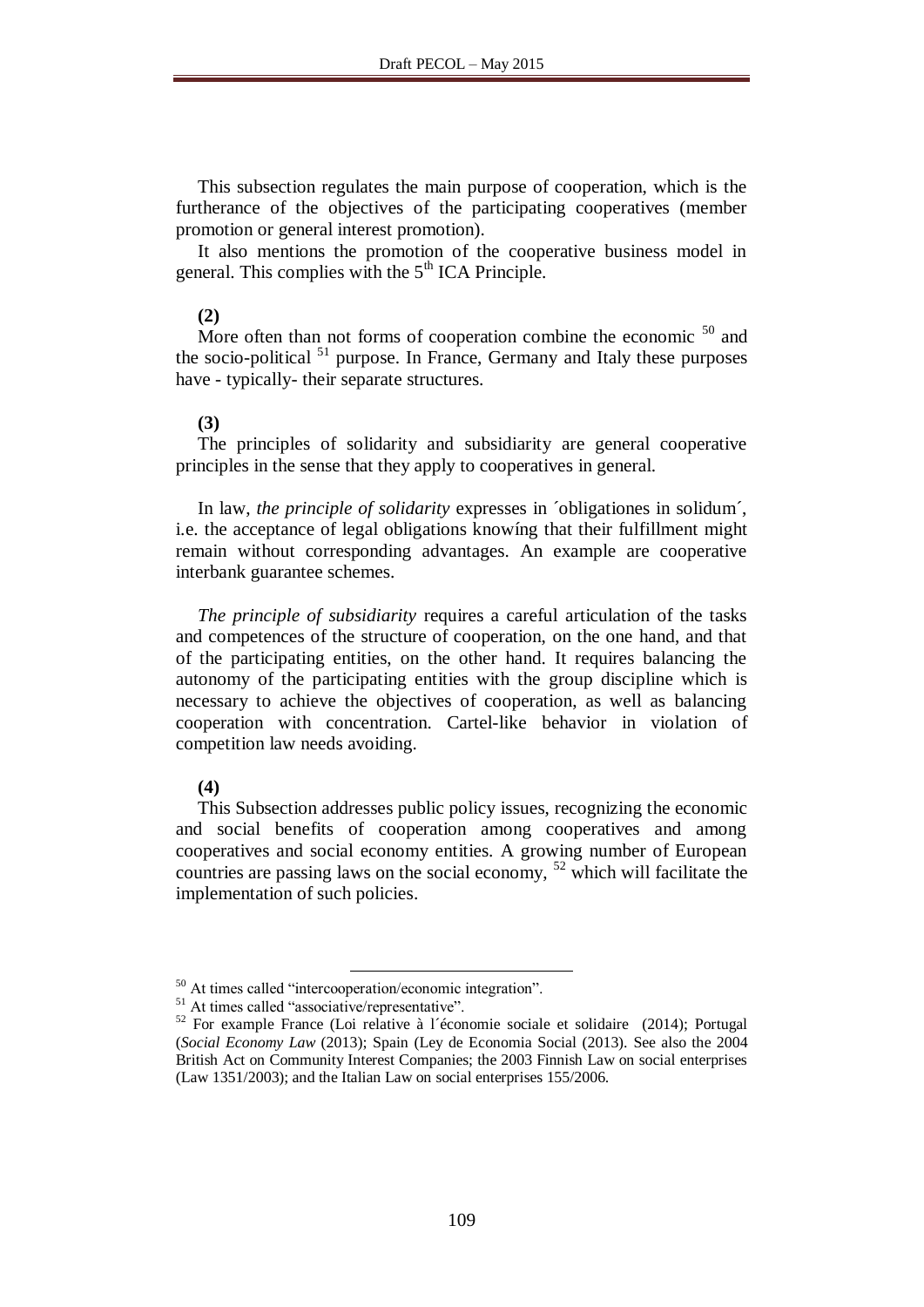Apart from the policy stated in this Subsection,  $53$  governments may facilitate a specific type of cooperation, such as <sup>54</sup> setting up (tax preferred) cooperative development funds,  $55$  apply a special tax regime to financial contributions to cooperation structures or support the investment by cooperatives in cooperatives.

#### **(5)**

This Subsection underlines, once more, the importance to not let cooperation become a way to compromise the autonomy and independence of the participating entities. The notion of cooperation is therefore understood as antonymous to the notion of concentration and subordination. Some jurisdictions enshrine this principle;  $56$  in some countries this is the result of an interpretation of the law; in some it is a recognized legal practice.

In addition, the cooperating entities must undertake to refrain from any activity that could jeopardize the existence of any of their partners in the cooperation.

# **Section 5.2**

**(1)**

#### **(a)**

Forms of cooperation are meant to last over time. Prima facie one-time contracts do not fulfill this requirement. The formulation "establishment of contractual relationships" is to indicate this duration, an indication of which can be a de facto or de iure (statutes, byelaws) preference of such contracts over contracts with non-cooperatives. It can be classified as a "light institutionalization", for example joint ventures between cooperatives. Subsection 2 supports this interpretation.

The term "goods and services" includes, here as in general, non tangible goods, such as knowledge.

#### **(b)**

Cooperation in the form of a cooperative (secondary or higher level), i.e. a cooperative of cooperatives, is the most adequate form of economic cooperation, as its structure accommodates the main conditions of cooperation, which are the respect for the autonomy of the cooperating

<sup>&</sup>lt;sup>53</sup> which reflects the policies in France and in Spain

<sup>54</sup> This is the case in Great Britain and in Italy.

<sup>55</sup> This is the case in Italy.

<sup>56</sup> Like for example in the Portuguese law.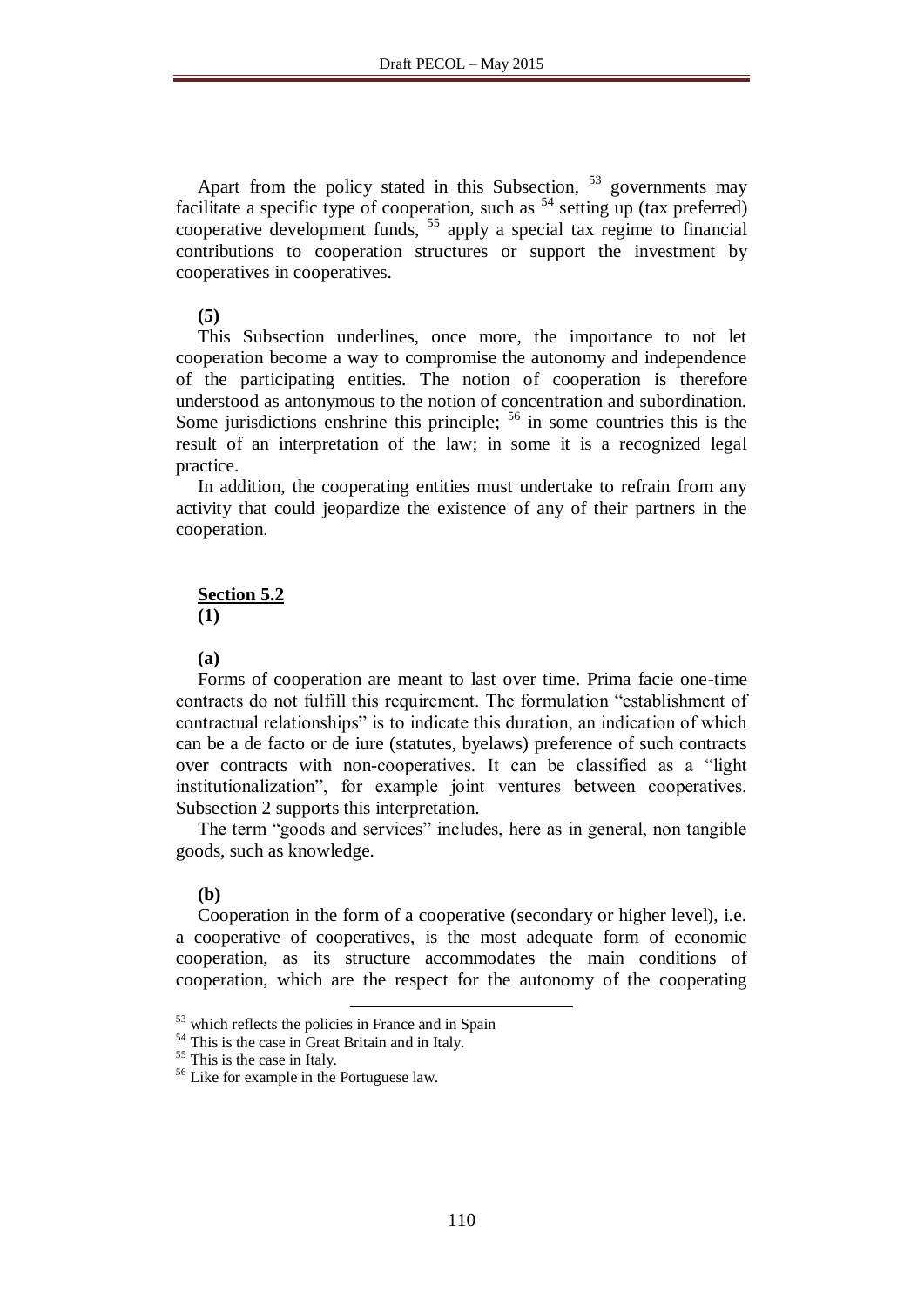entities ( $4<sup>th</sup>$  ICA Principle) and the ultimate control by the members ( $2<sup>nd</sup>$  and  $3rd$  ICA Principles) of the affiliated entities.  $57$ 

Different denominations are used, for example "unions" for secondary cooperatives and "federations", "confederations" or "apexes" for the 3<sup>rd</sup> or 4<sup>th</sup> tier, if any. Generally, the tiers are visualized by the so-called cooperative pyramid where the members at the base, through their primary cooperatives, finance and control the higher level structures. Their activities are to serve, in turn, the members of the primary cooperatives.

**(2)**

Cf. comment on Subsection 5.1 (4).

**(3)**

This subsection contains no limitation as to class, activity/sector or geographical location of the cooperating entities or the administrative division of the country, i.e. cooperatives are free to cooperate with whom they want.

To be repeated that the ultimate objective of cooperation, which is the promotion of the members´ or the general interest, is to be pursued through such arrangements. This is an indirect consequence of text referring to the "in interest of its member cooperatives".

A controversial question is whether cooperatives may have a legal obligation to cooperate. A systematic interpretation of the  $6<sup>th</sup> ICA$  Principle (Cooperation among cooperatives), the  $1<sup>st</sup>$  ICA Principle (Voluntary and open membership) and the  $7<sup>th</sup>$  ICA Principle (Concern of community) indicates that members of the ICA have accepted a limitation of their fundamental rights (especially their Freedom of association). By integrating the content of the ICA Statement into ILO R. 193 this self-limitation might have become a legally binding obligation for all cooperatives, if indeed ILO R. 193 is legally binding. <sup>58</sup> But, even if ILO R. 193 is legally binding, the content of this obligation would remain open. Independently of this question, one could argue that cooperation among cooperatives forms part of the identity of cooperatives.  $59$  This seems to be also the opinion of the

<sup>&</sup>lt;sup>57</sup> This form is typical in France and Italy.

<sup>&</sup>lt;sup>58</sup> Cf. for arguments in favour of the legally binding character of ILO R. 193 Henrÿ, Hagen Public International Cooperative Law: The International Labour Organization Promotion of Cooperatives Recommendation, 2002, in: International Handbook of Cooperative Law, ed. by Dante Cracogna, Antonio Fici and Hagen Henrÿ, Heidelberg: Springer 2013, 65-88 <sup>59</sup> Cf. Fici, op. cit..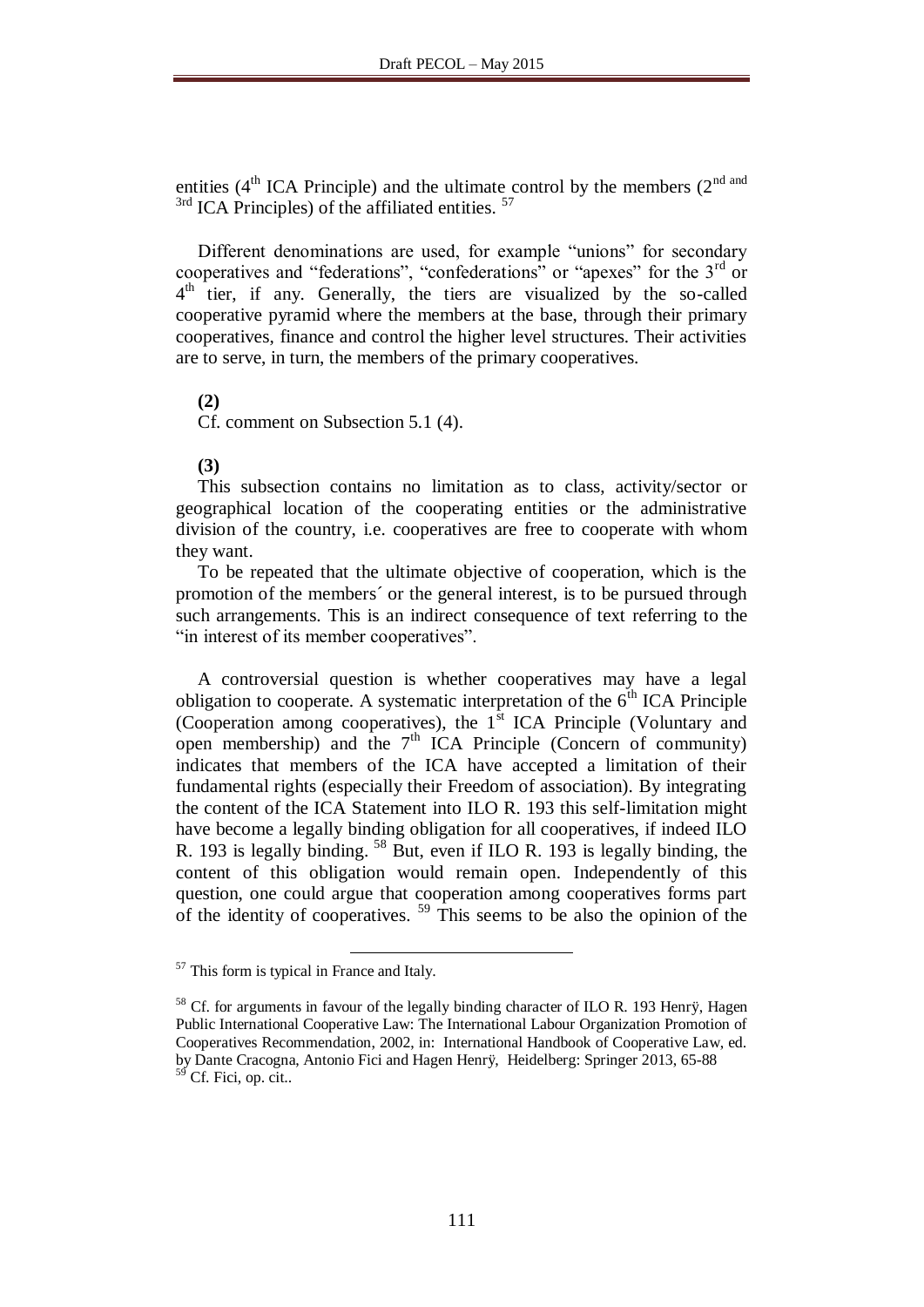German Constitutional Court which ruled that obligatory membership of cooperatives in audit federations does not violate the right to associate. <sup>60</sup> This opinion is debatable, both from the point of view of German law and from a comparative law perspective. The German cooperative law does not establish membership in an audit federation as a definitional criterion of cooperatives. It rather obliges cooperatives to adhere to an audit union. From a comparative law perspective, the opinion of the German Constitutional Court is not tenable as it assumes a necessary characteristic of cooperatives which in many, if not most countries is not required.

The Italian cooperative law reaches the same goal (regular audit of all cooperatives) without such obligation; instead it gives strong incentives to opt for the audit by a cooperative audit union, failing which the cooperatives are audited by public authorities.

## **(4)**

Where economic cooperation is carried out through secondary or higher level cooperatives their structure, as laid down in the cooperative law, might need adjustments. Apart from a specific voting rights system, as alluded to in the  $2<sup>nd</sup>$  ICA Principle and as suggested in this Subsection, adjustments might be necessary as concerns for example the minimum number of members (which is usually lower than that required of primary cooperatives) and the composition of the board. As concerns the attribution of plural voting rights under Paragraph (c), "other criteria could reflect the heterogeneity of interests of different classes of members or that of public and private interests in general interest cooperatives.

## **(5)**

This Subsection yet again stresses the respect for the ultimate purpose of cooperation.

## **(6)**

Such third structures are mainly used to access the financial market or to establish buying or selling pools.

Where the participating cooperatives are pure holding cooperatives, they cease to be cooperatives as they lack economic activity as the basis of cooperative transactions. Consequently, this is not a case of cooperation. Where the companies controlled by the cooperatives are used by them in partial fulfillment of the cooperatives´ objectives, it might be difficult to ensure control.

<sup>60</sup> Cf. Bundesverfassungsgericht, Decision No. 1759 (19.1.2001).